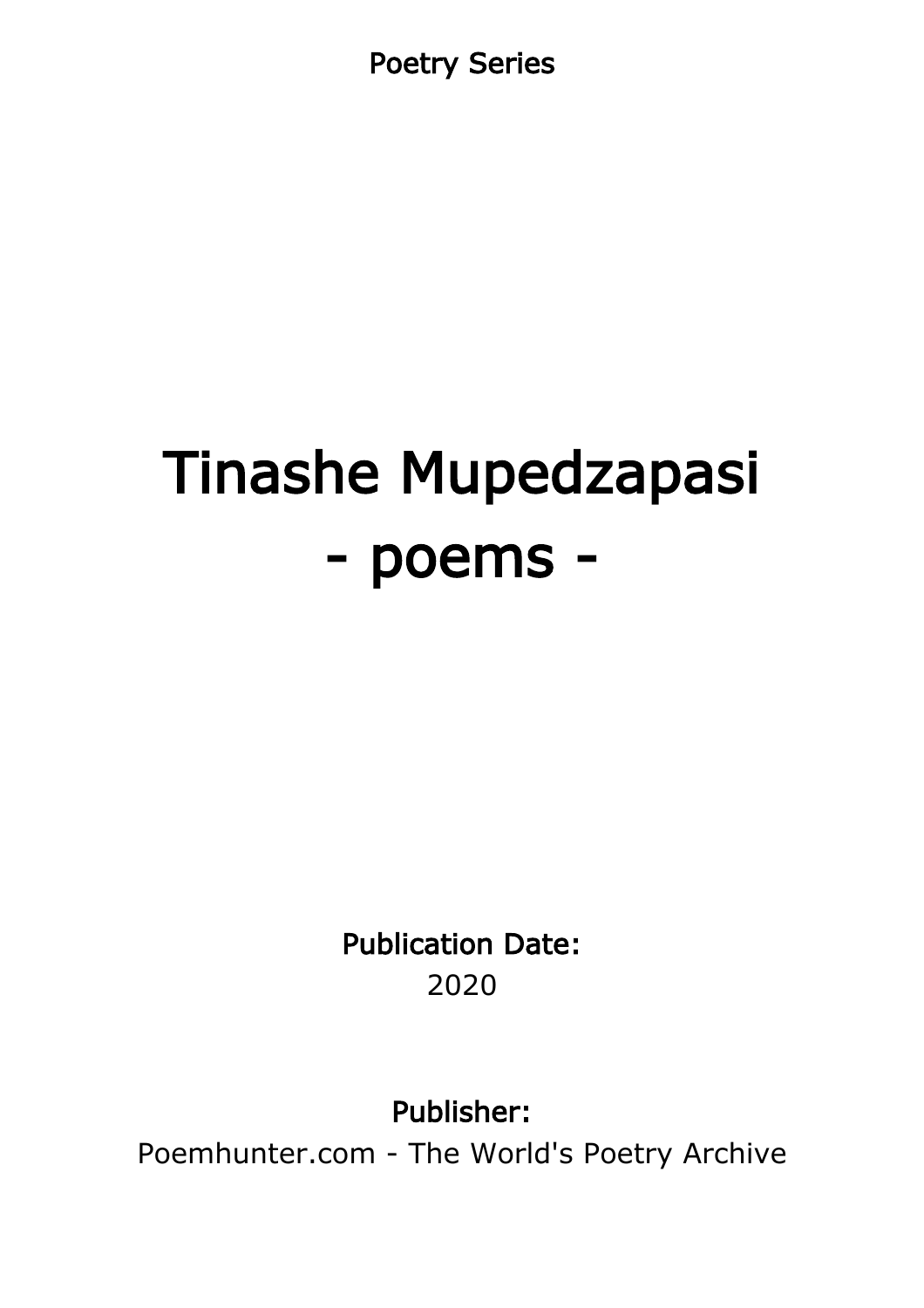# Tinashe Mupedzapasi(12-07-93)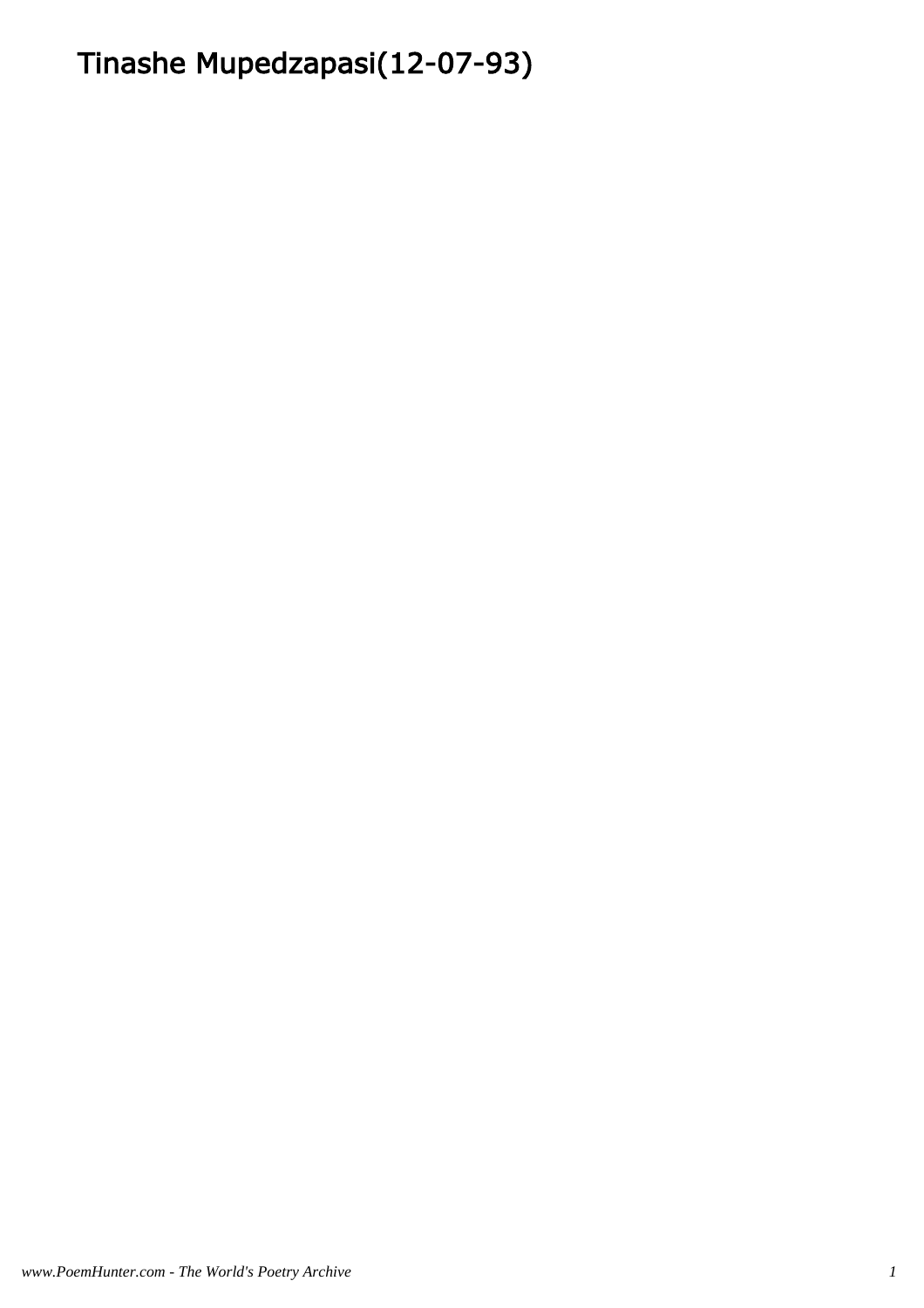# 12 Midnight

Its 12 midnight Yet awake Also alone The night is never quiet Dogs are making noise Nothing entertaining Besides the vociferous crickets Surely its 12 midnight Nothing is better than sleeping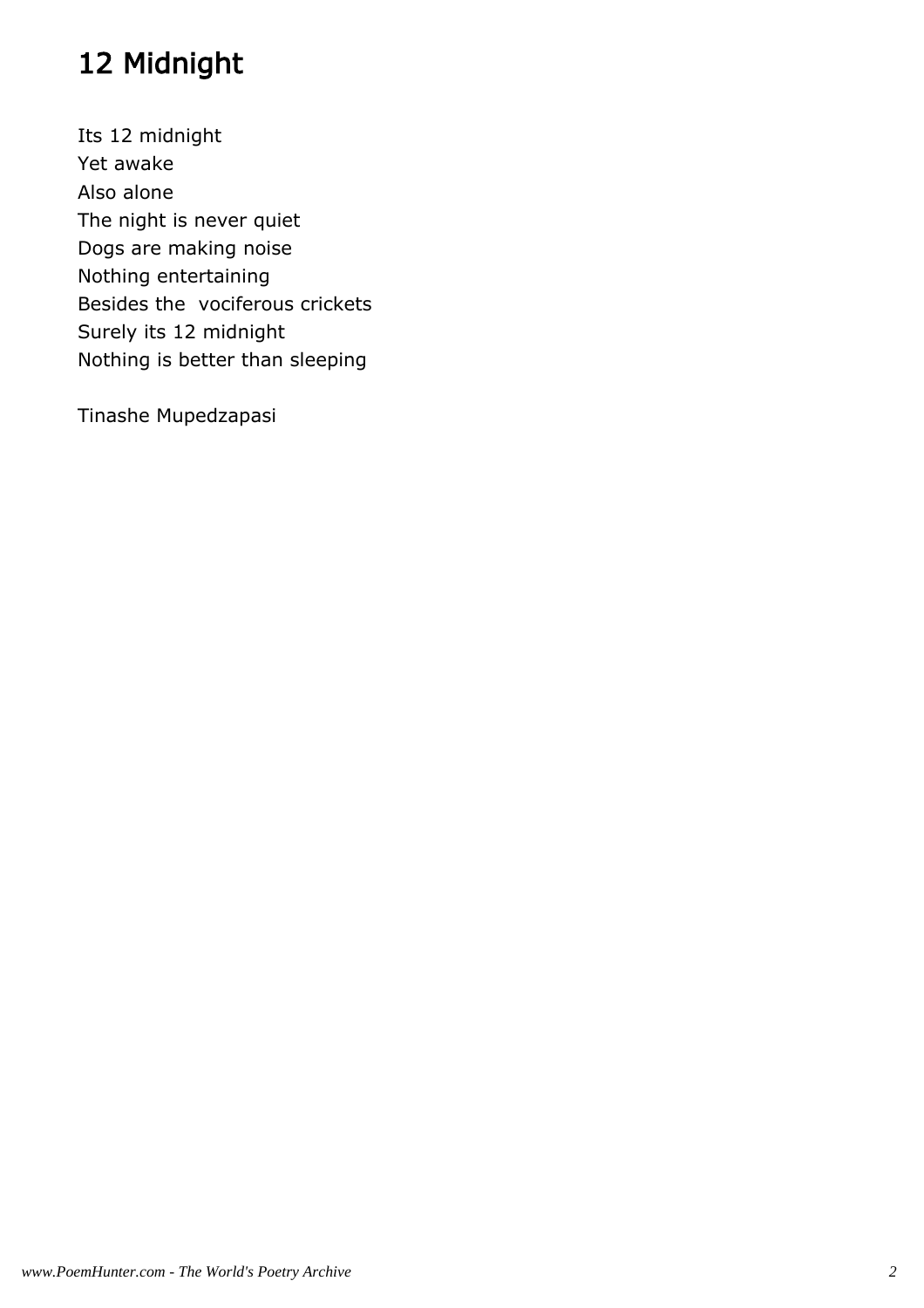# 15 Ages

When was it that you left me Gone for good never even to send a word Is it pain that hardened you so Great is the pain i have caused, yes But that which you left Honey it is 15 ages greater

Im living in 15 ages of pain Never to heal, no early death But my heart holds a secret truth I dont want you back I cant take 15 more ages of pain.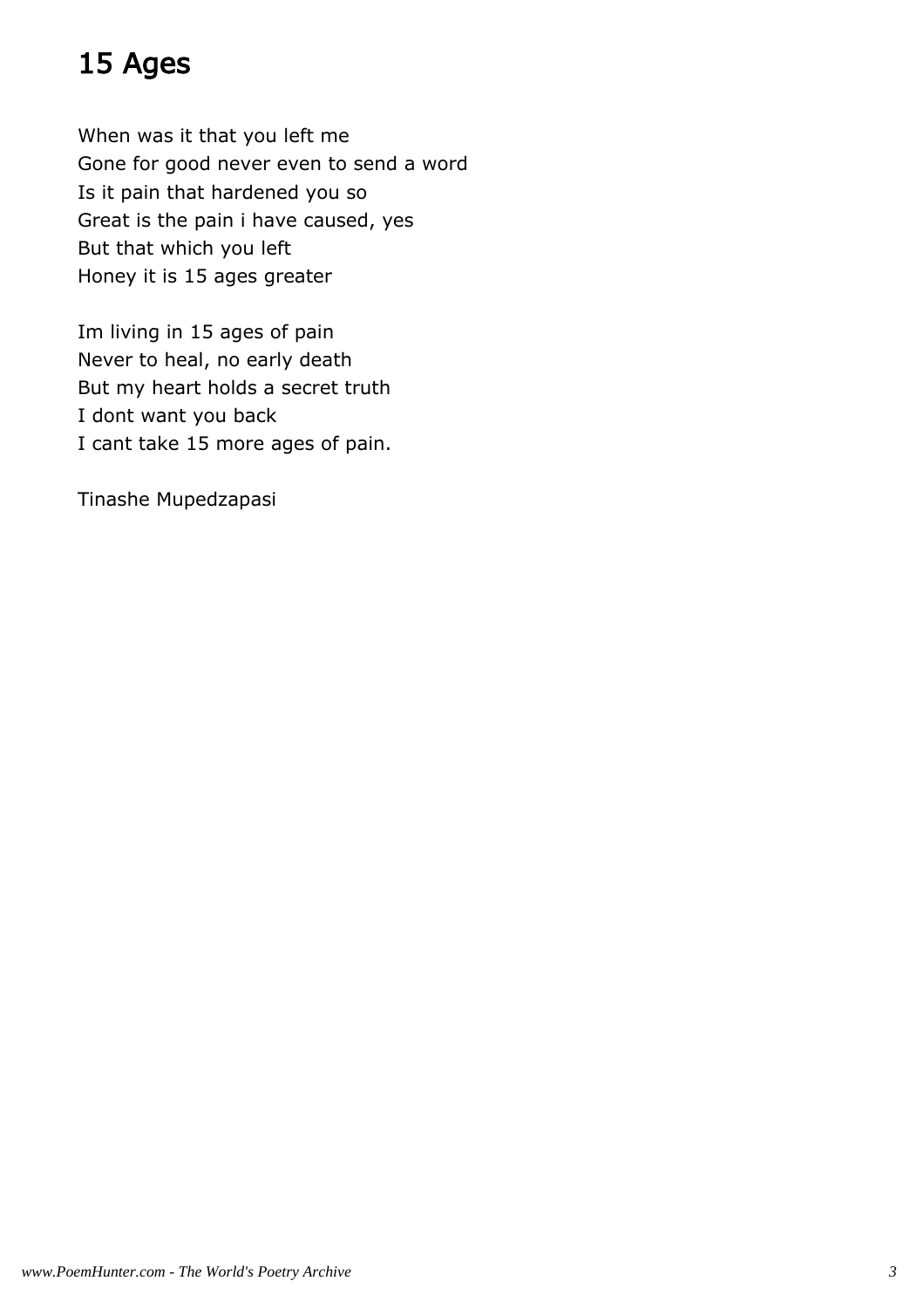# A Hardened Heart

Patch upon patch A heart built of scars Thick as with a hide A fortress of canal bars

Punch after punch Upon a broken heart Pain dwells inside Yet still warm is the blood

Again and again Pain pays a visit But I try to revive And keep my soul living.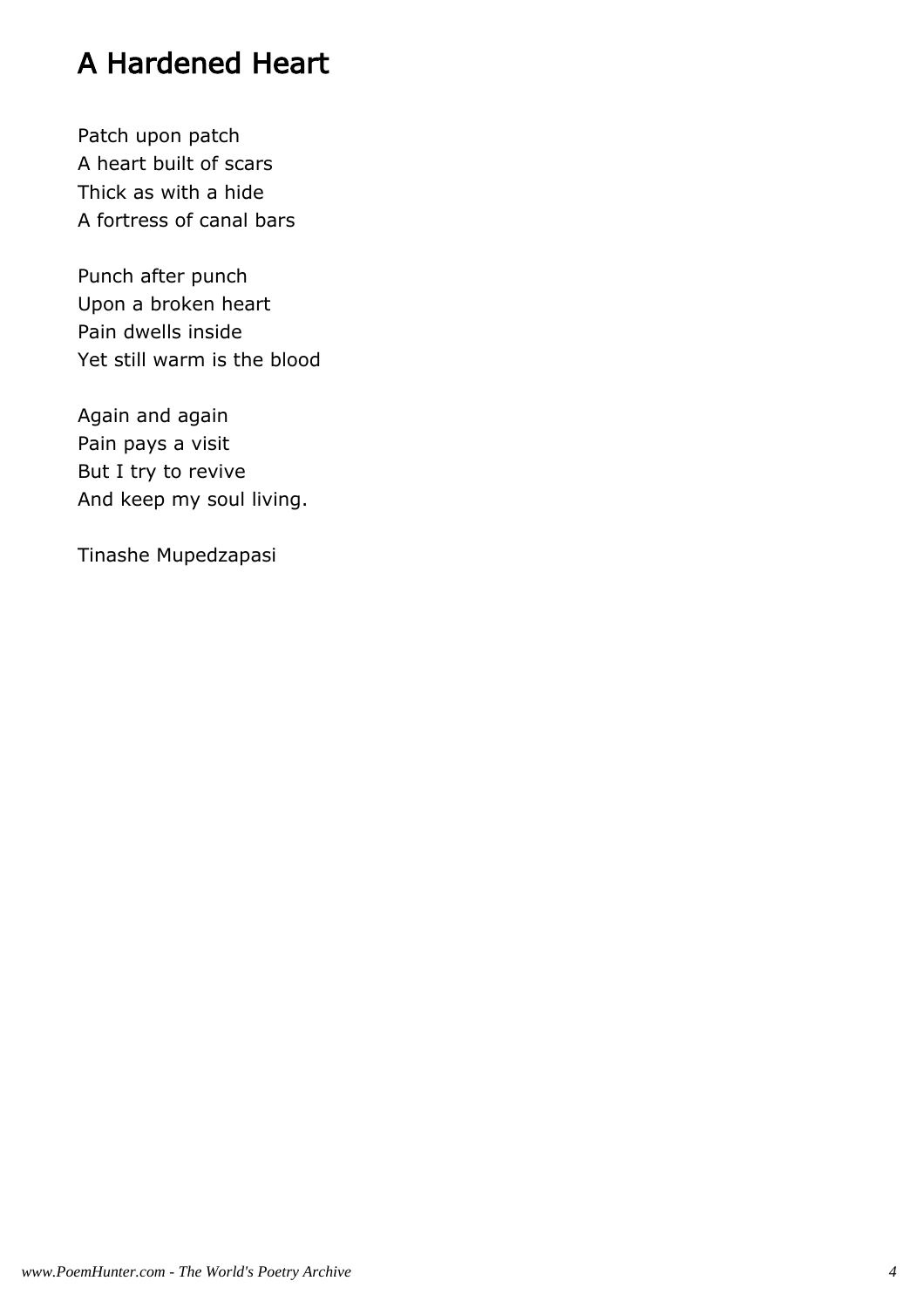# A Must

The first thing in the morning The last in the night Praying and praising the lord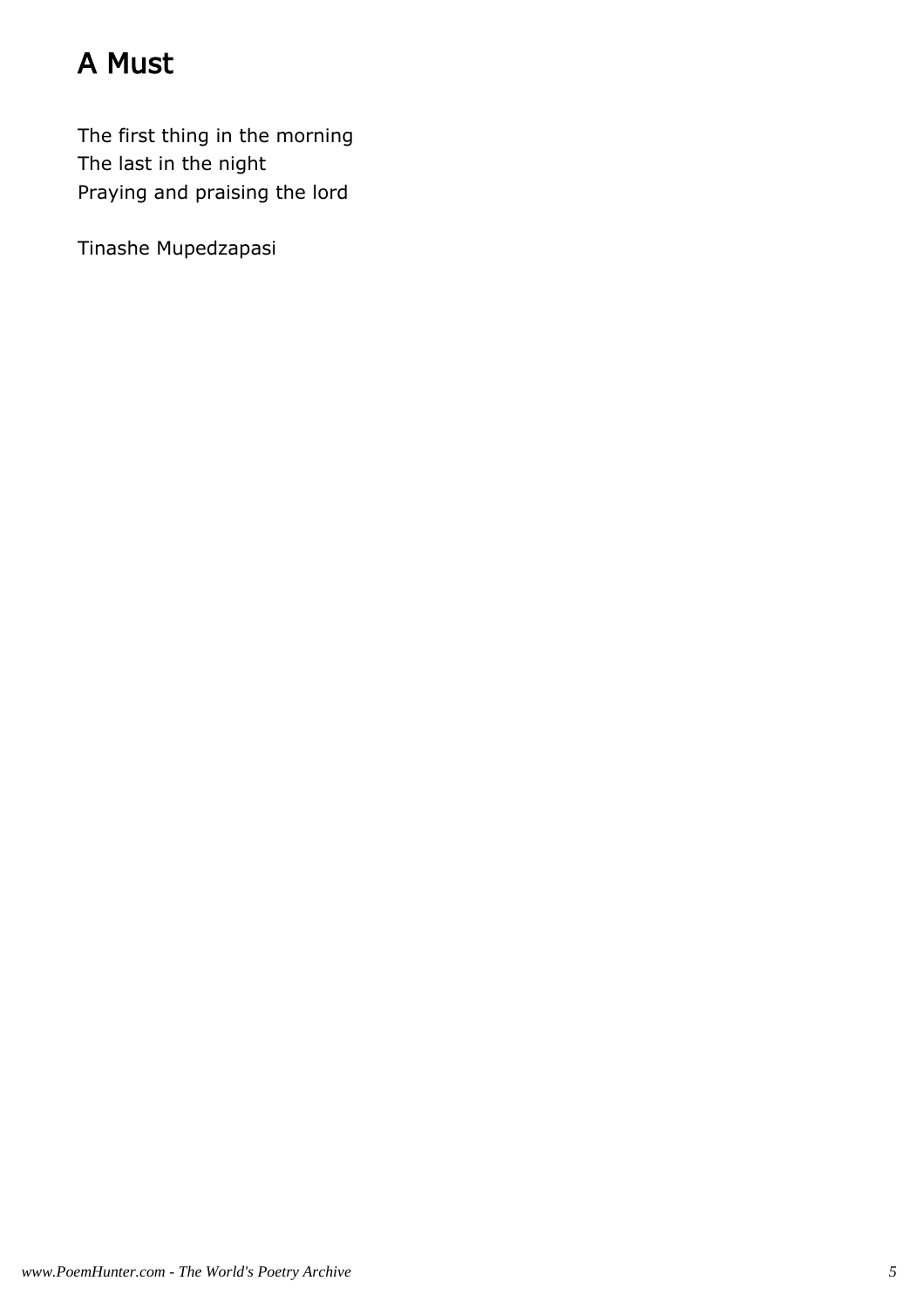# A Sacrifice

There upon the fires my soul I lay A sacrifice of sin to my King I make Pass Oh you heart crimson red Through the veil for sins to atone

There upon the Alter my praise i give An offering of sweet savour unto The King Burn Oh yee incenses of a sweet scent Burn to smokes for prayers to ascend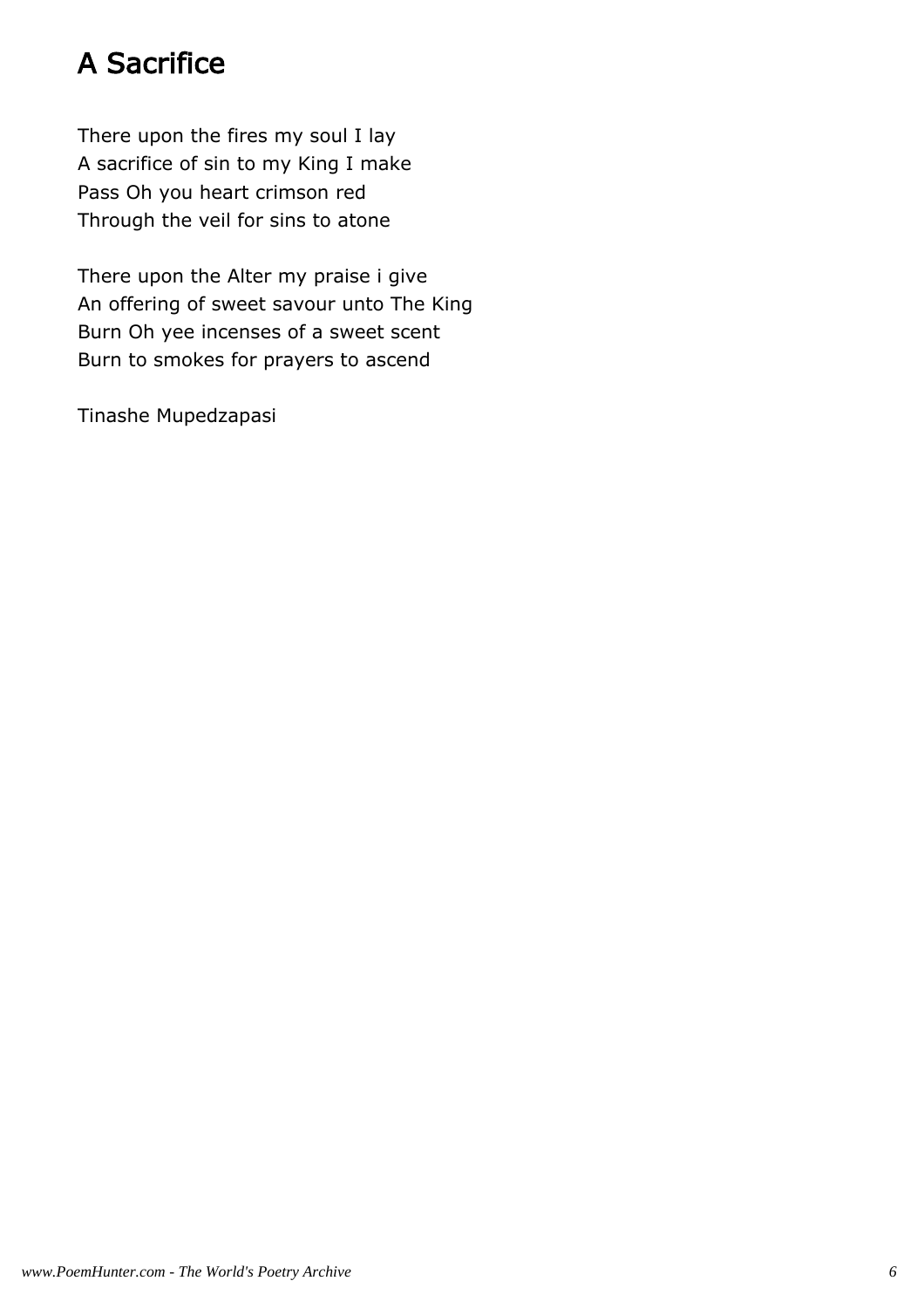# A Smile

A smile Sweet memories sweetly expressed A solution that neutralizes toxins Toxins that affect the heart and the mind Anger, envy, depression

An expression of joy and love The water that quenches burning anger A smile alone is enough to me make forget the past The reason i'm eversmiling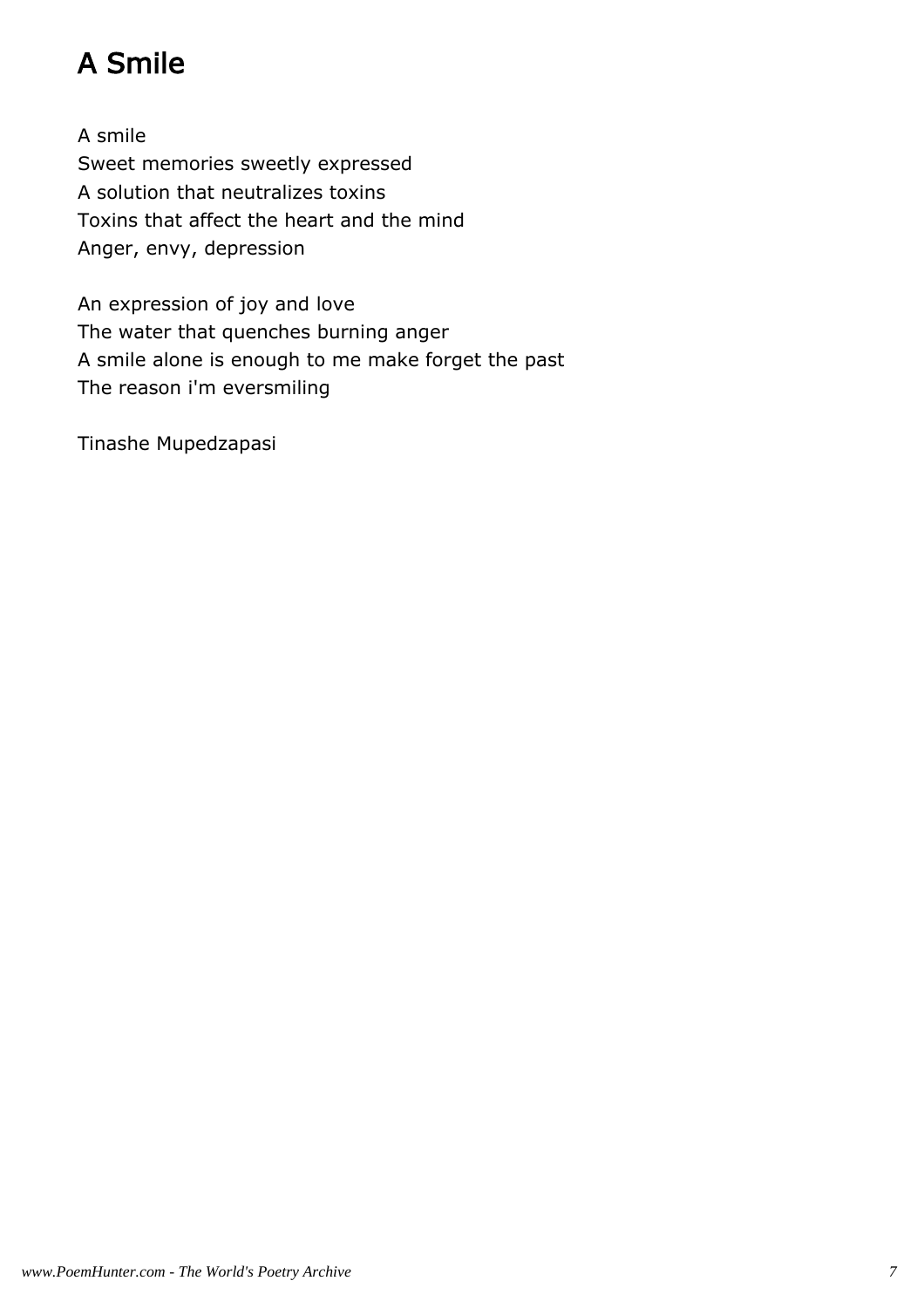# A Sound From Her Bedroom

Like a cry Like a laughter A weird groaning sound A mixture of agony and pleasure It was a sound i had never heard Even now i don't know what it was I walked away confused For i had not guts to knock or open the door Although she was my girlfriend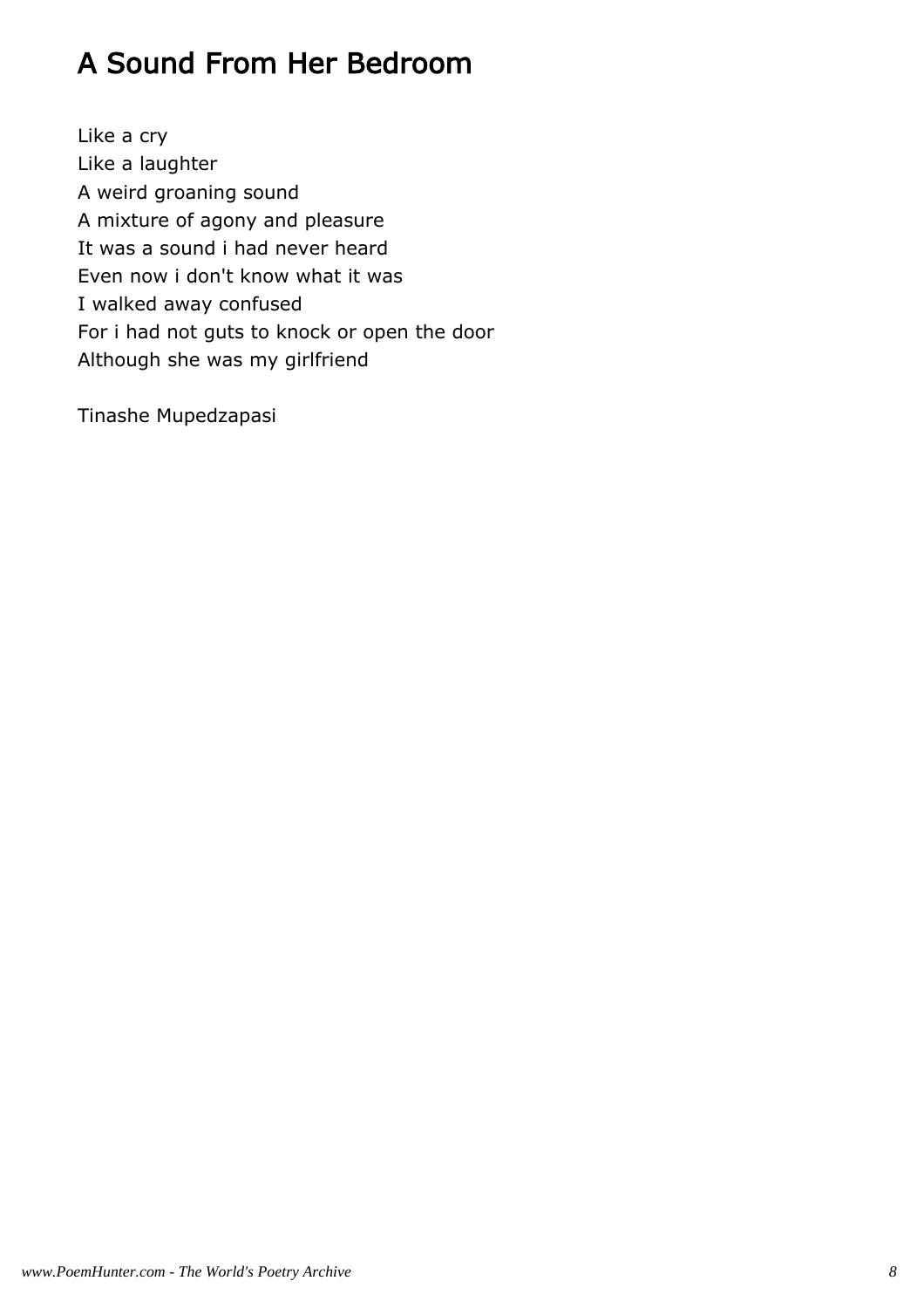# A Story About Love

Love was there when life was made Love is different yet it feels the same Mostly it comes so slow And sometimes it suddenly dies Many fall thinking they are standing strong Some dive too deep to rise But when it fails it comes back breaking

Have you ever notice people loosing sanity Falling for those who dont even try Some for those who are deeply loved A recipe for chaos, for hearts are weak

Learn to love dont dive too deep A heart too dry hurts so many I fear for mine, at times its just empty Yet i do need love For i am just a man.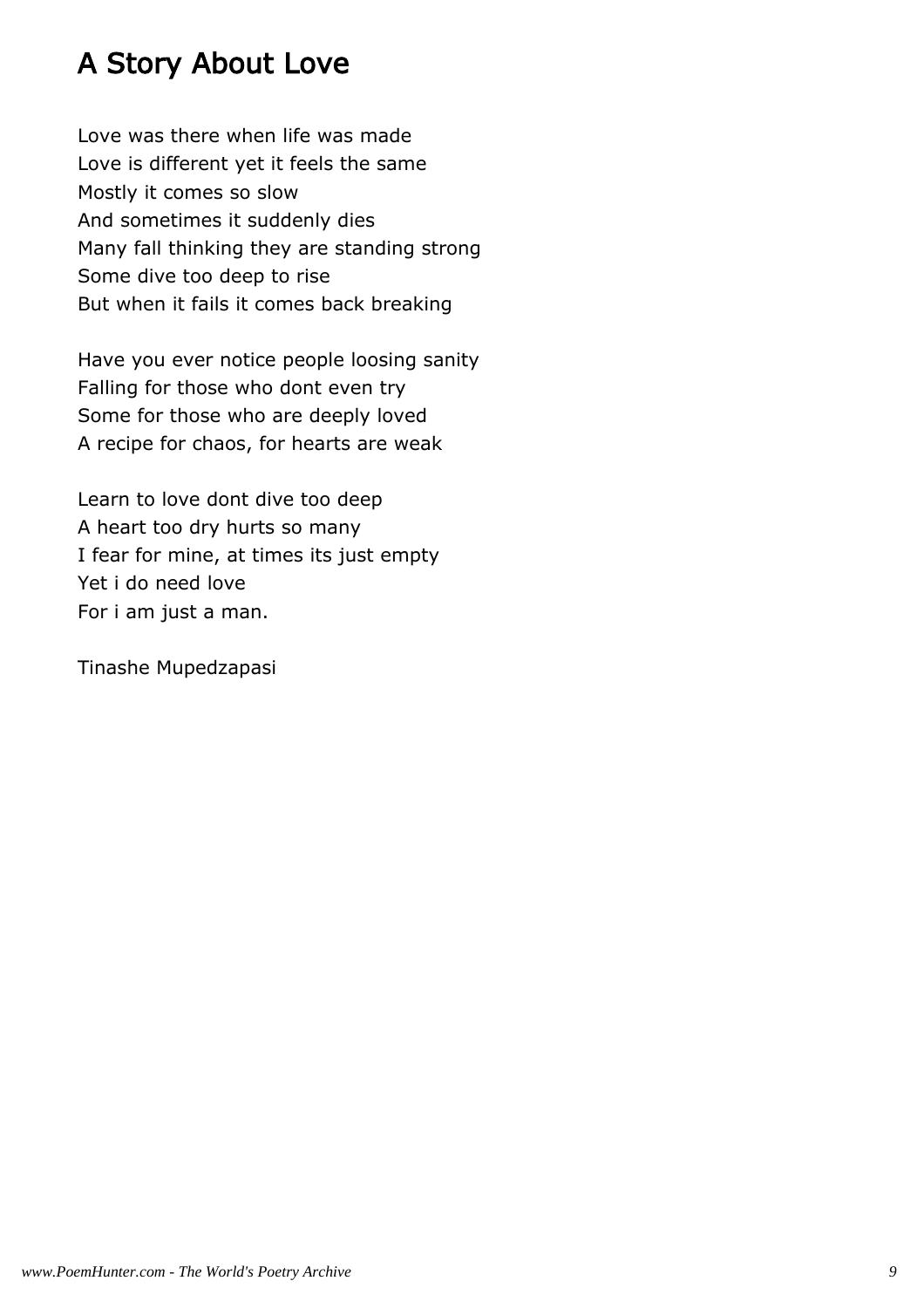### Aces And Eights

Full house, aces and eights Life flowing in a flowery bed of easy No way, it's a gumble it's a hustle No giving up, sowing in pain To fill our tables with goodly beholds

Hard we work, odds we break We swim in poverty, swimming through That great wave is to take us to the shore We keep on paddling, its our journey out The sea is hostile for it has met the land

Its a full house, our day to shine Yesterday we sow, now its a payday Still we work, no plans of rest It is what we are, our daily song Until a full house, aces and eights.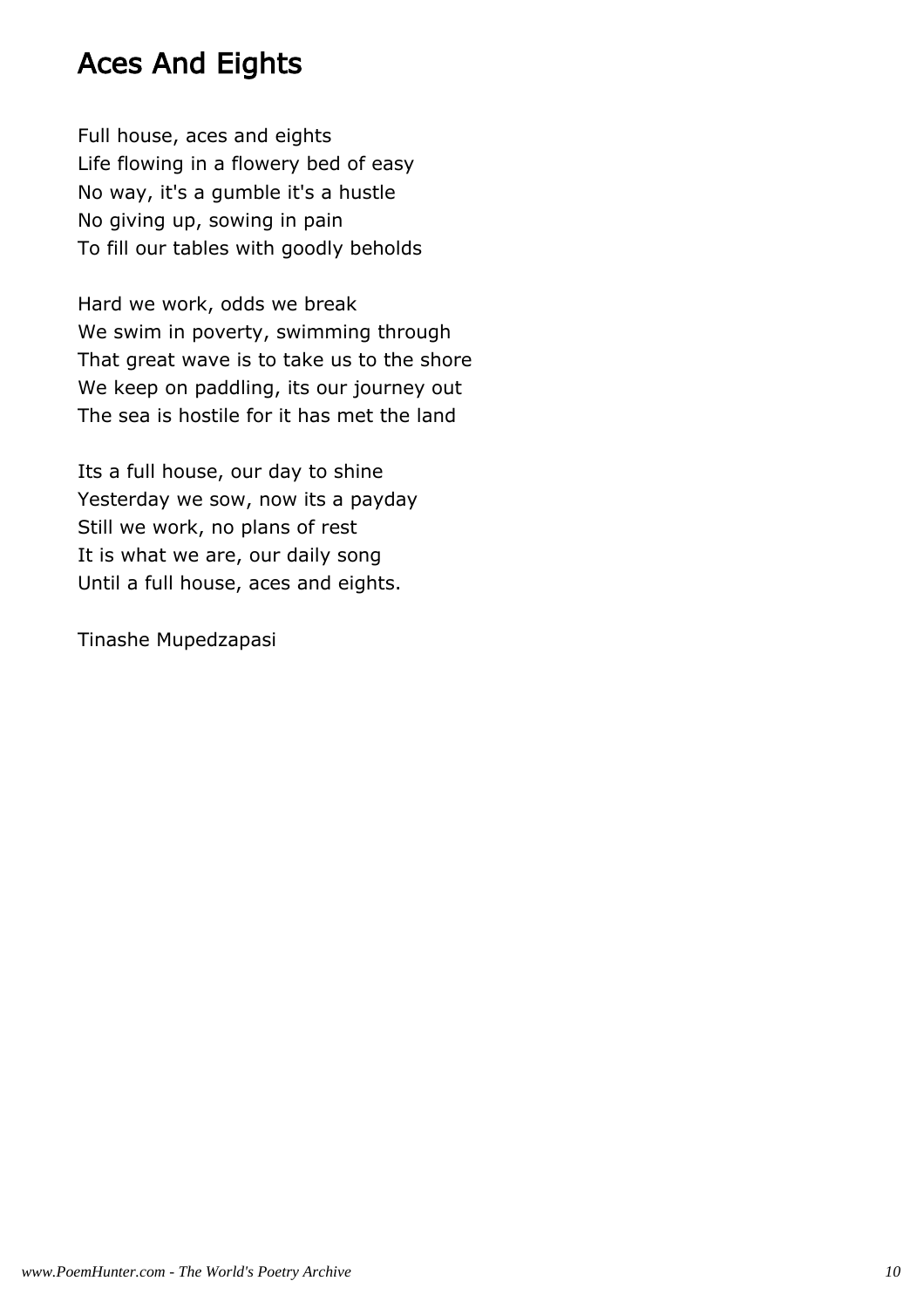# Addiction

My heart is big but packed to the fill I drank love deep-down my soul I drank it all pure and raw

I feel her flow in my veins Creeping slow in my bones She roams my mind Sowing love along the way

I dived and sank so far deep bellow Crawling at the bottom of the depths Sunk soul-deep in her warm love She holds me strong by the veins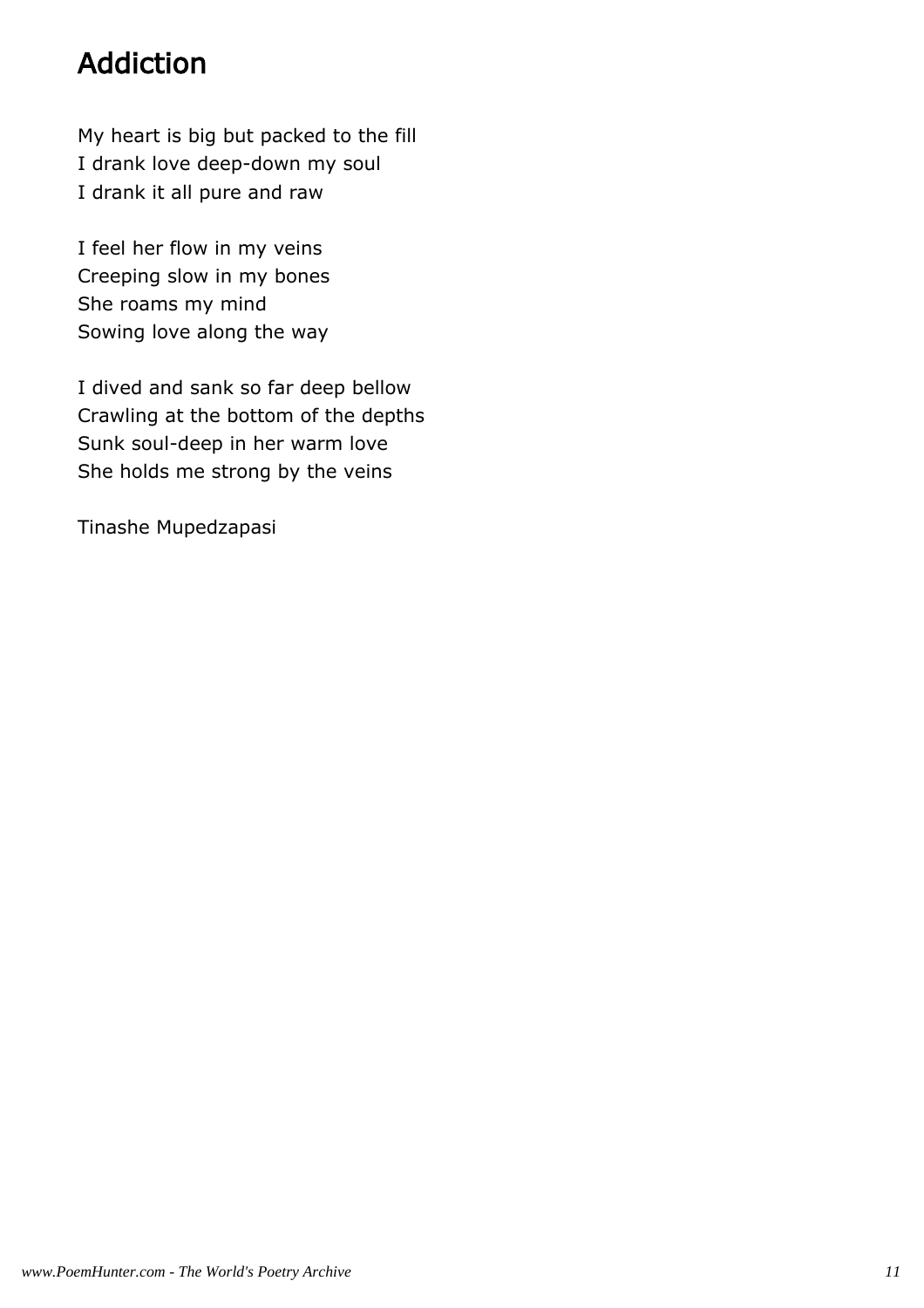#### Ahab And Ben-Hadad

Let me go a little political Talking a little politics But i tell you, i am not a politician

Ahab, Benhadad Enemies, friends Fear, what would Ahab do?

Enemy delivered into his hands Petted him kissed him brotherly Ooh foolish king

The spirits rose in Africa After so long, finally free He turned to the enemy And kissed him brotherly

Ahab, Benhadad Enemies, friends What could Ahab do, Turn to the enemy, kissed him brotherly?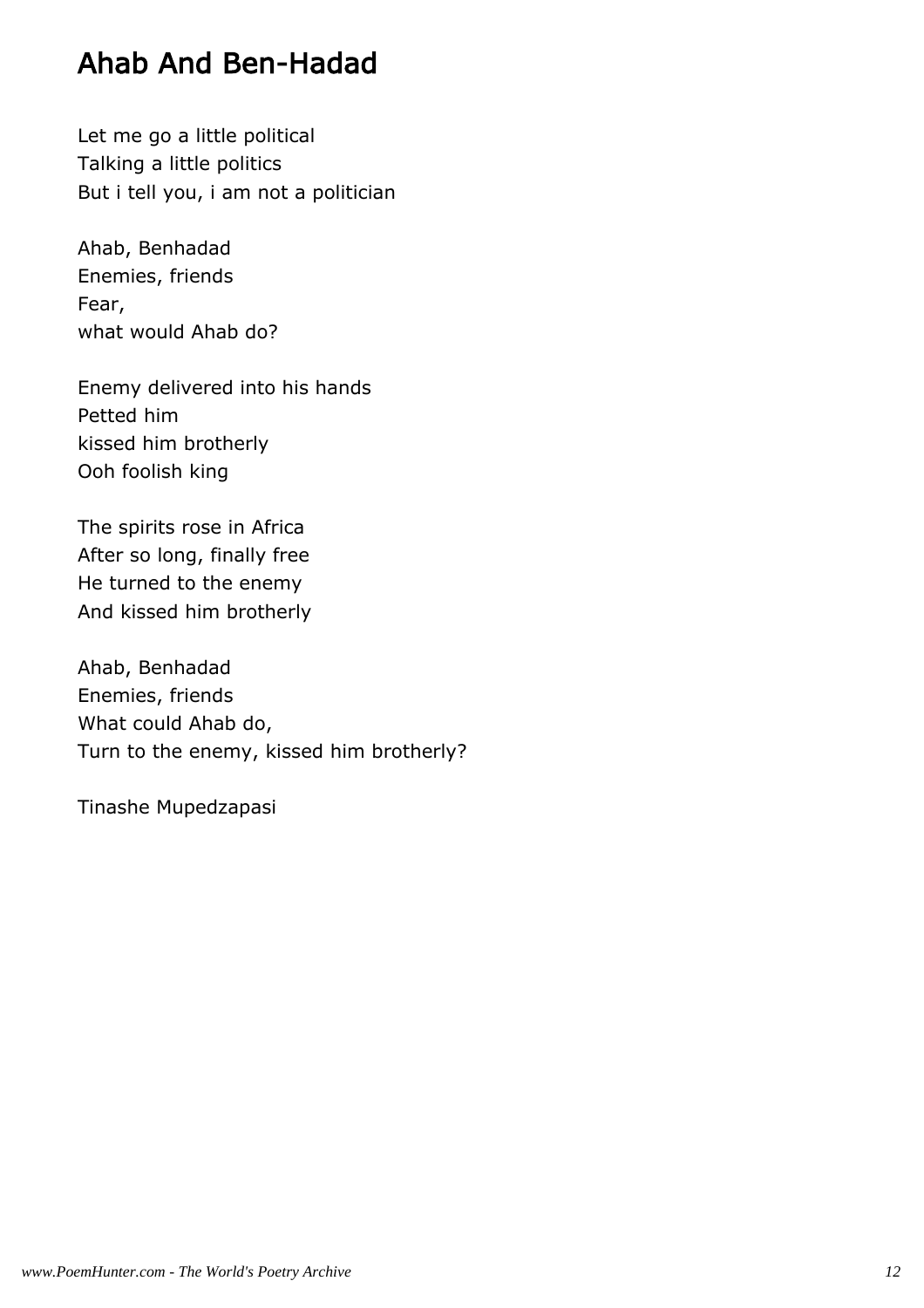# All Of Me

When ever i go deep inside myself Searching to see if i still belong there anymore I happen to find it empty At times filled with dirty Then i kneel down and pray God feel my heart with your leaving spirit Restore my all again

All of me is just nothing A sinner praying for Grace Hoping to receive salvation

I hate to see me fail Or feel my heart so stained I need my all to stand And fight for my soul to live So i kneel down and pray God feel me with your spirit And restore my all again.

All of me so strive To see my soul survive Getting deep into my soul To clean the dirty inside

God feel my all with You So that my soul can survive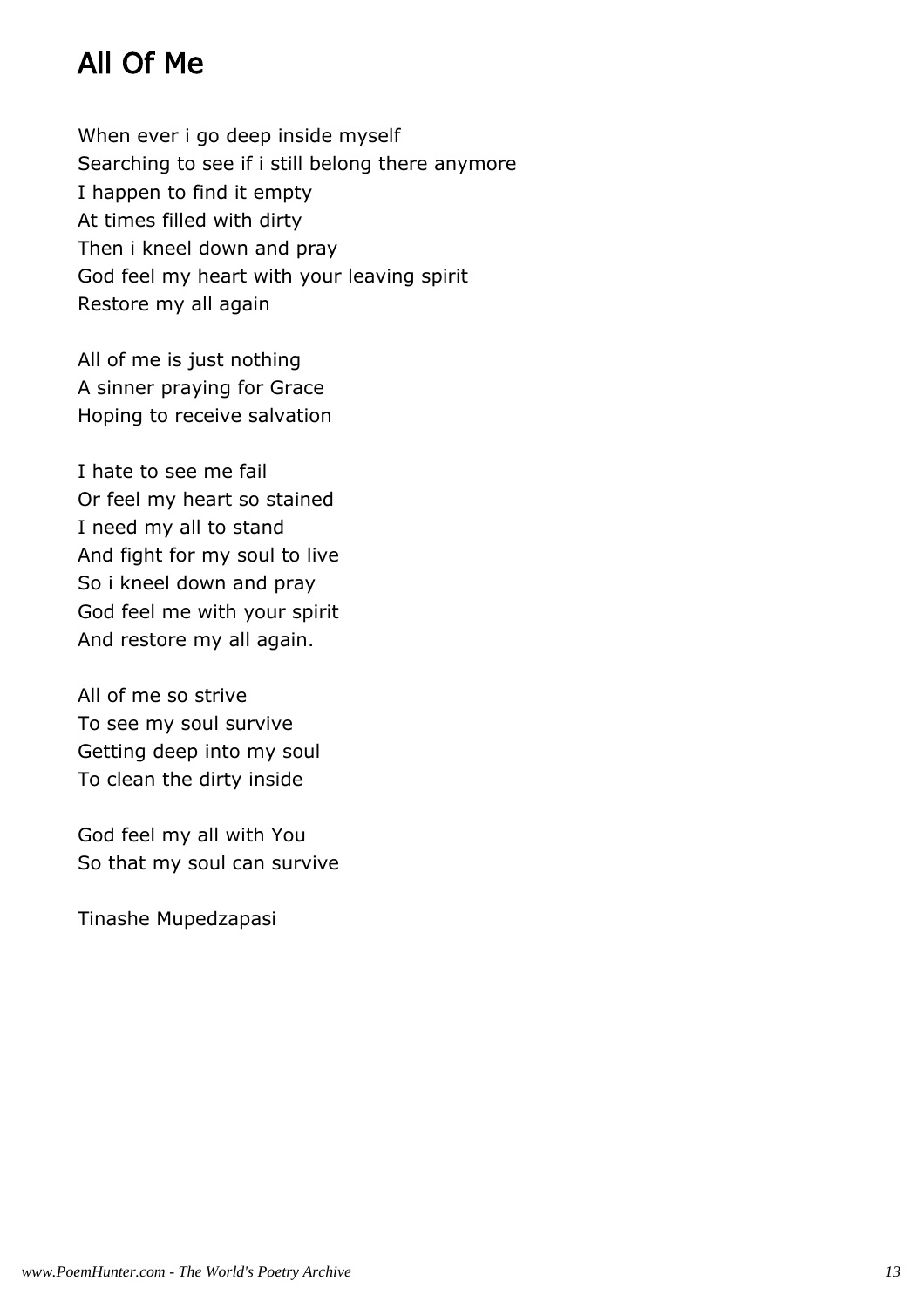# All Things Are Possible

Nomatter how deep the red sea was Moses separated it Did so Elias on river Jordan Also Elisha when the spirit of Elias was upon him Joshua stopped the sun Elisha stopped the rain Jesus rebuked the storm Him also cursed the fig tree With a jaw borne Samson killed the philistines With a stone David killed a giant With a sword Elijah killed 450 With his servants Abraham defeated the kings This only to show With God all things are possible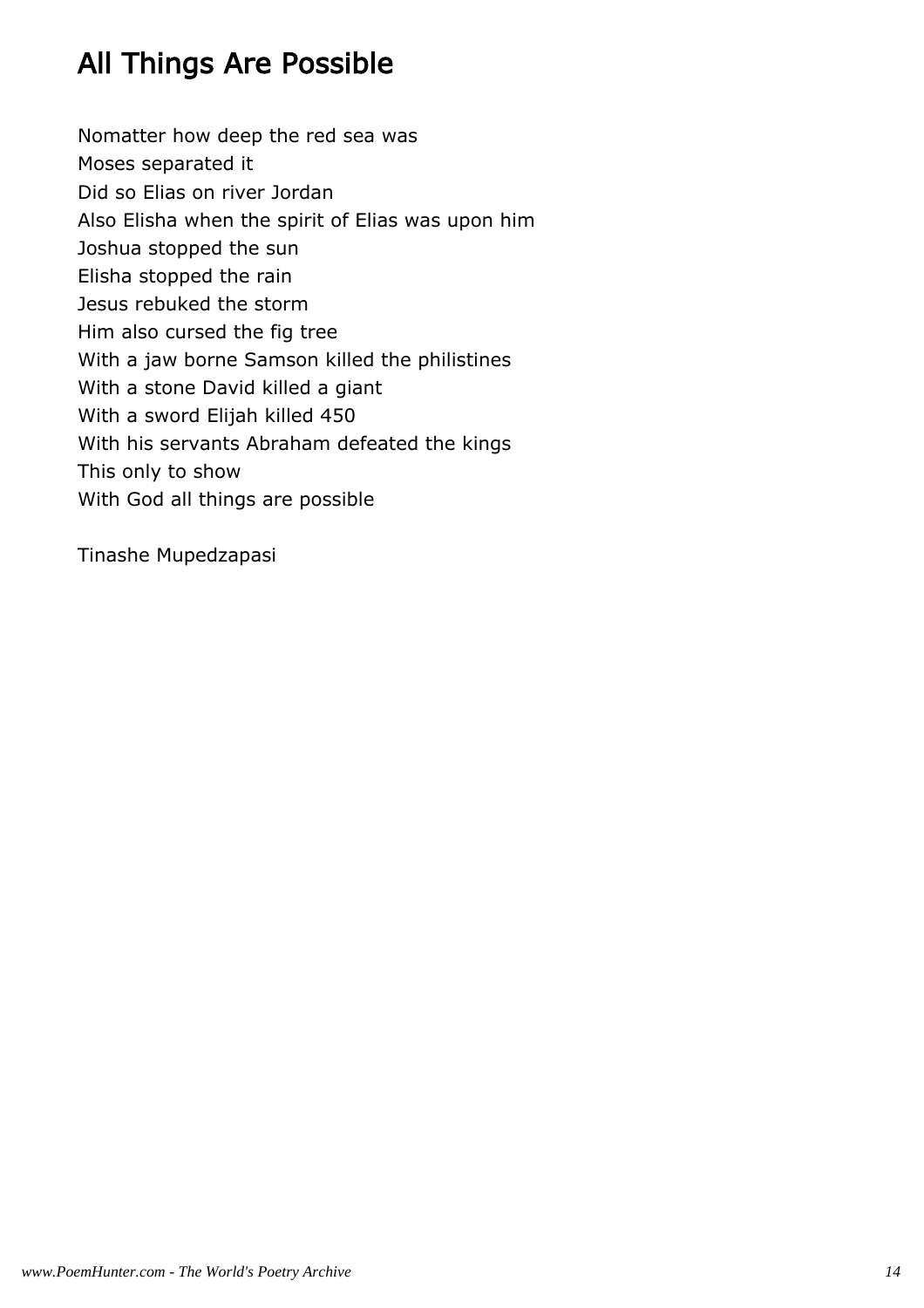## Are We Not Guilty Also

Wasn't it a good idea to have back our lands? Wasn't it our prayer to be free and independent man? Did we not shed tears in times of torment and prayed for a change Didn't some go to war to make our dreams live?

Wasn't we given lands and we greedily took what we cant manage Didn't we slaughter the livestock and waste away our spoils Who destroyed our dream Whom should we blame Are we not all guilty also?

We have failed ourselves Now we blame somebody What do we do then, Sit back and mourn?

Are we not guilty also?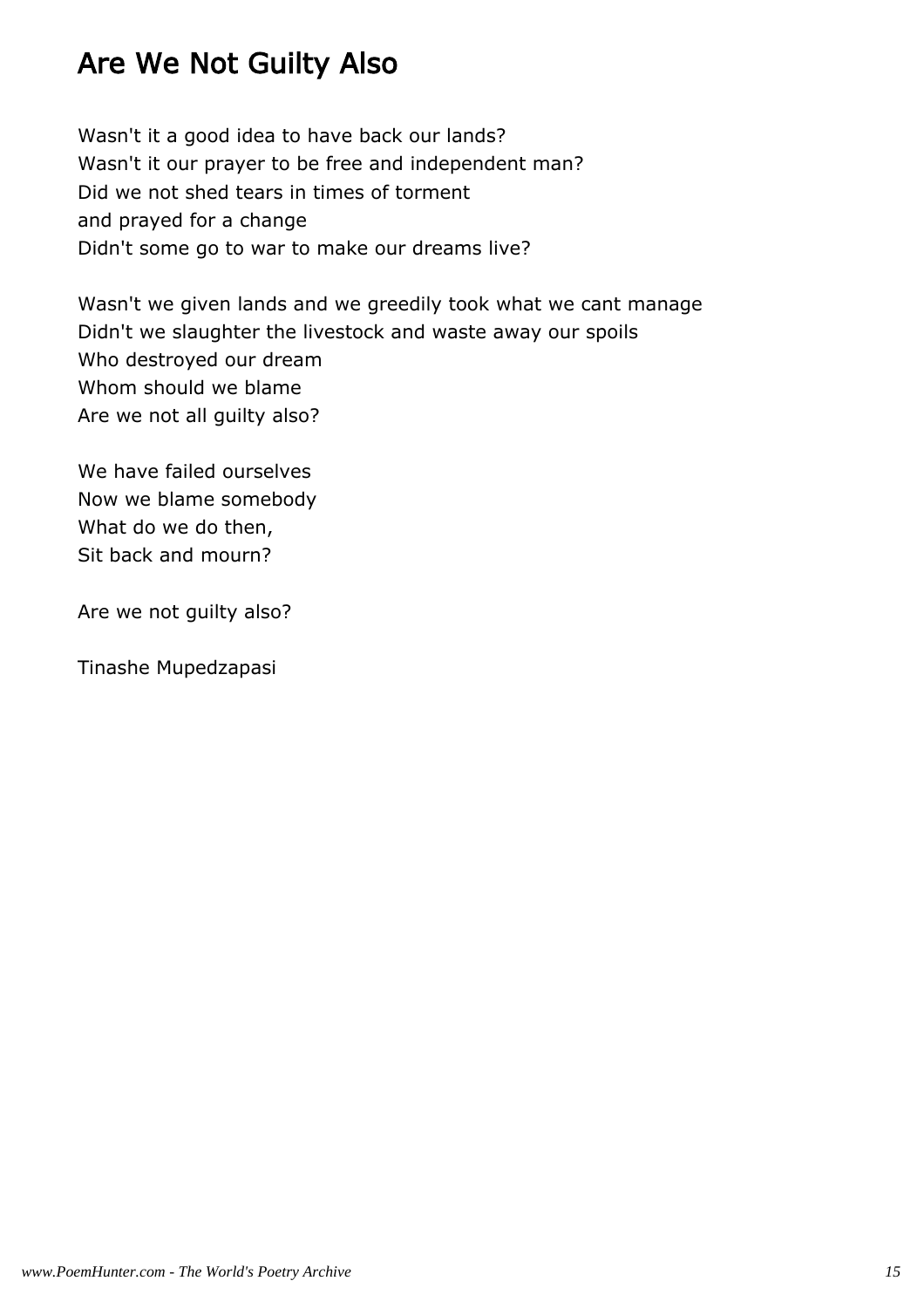### At The Dead End

Let us not prended We all hate a dead end Much of time being spent All but just in vain To soak a soul deep in pain Scathe it beyond a mend.

Blessings for those in faith Sailing in a golden chaise Ridding along with Christ Living no room for doubt With a sight beyond the end So seeing no dead end.

As you travel down your roads Aren't there two great signs Each for what it says One signed by faith The other done by doubt Standing at the dead end.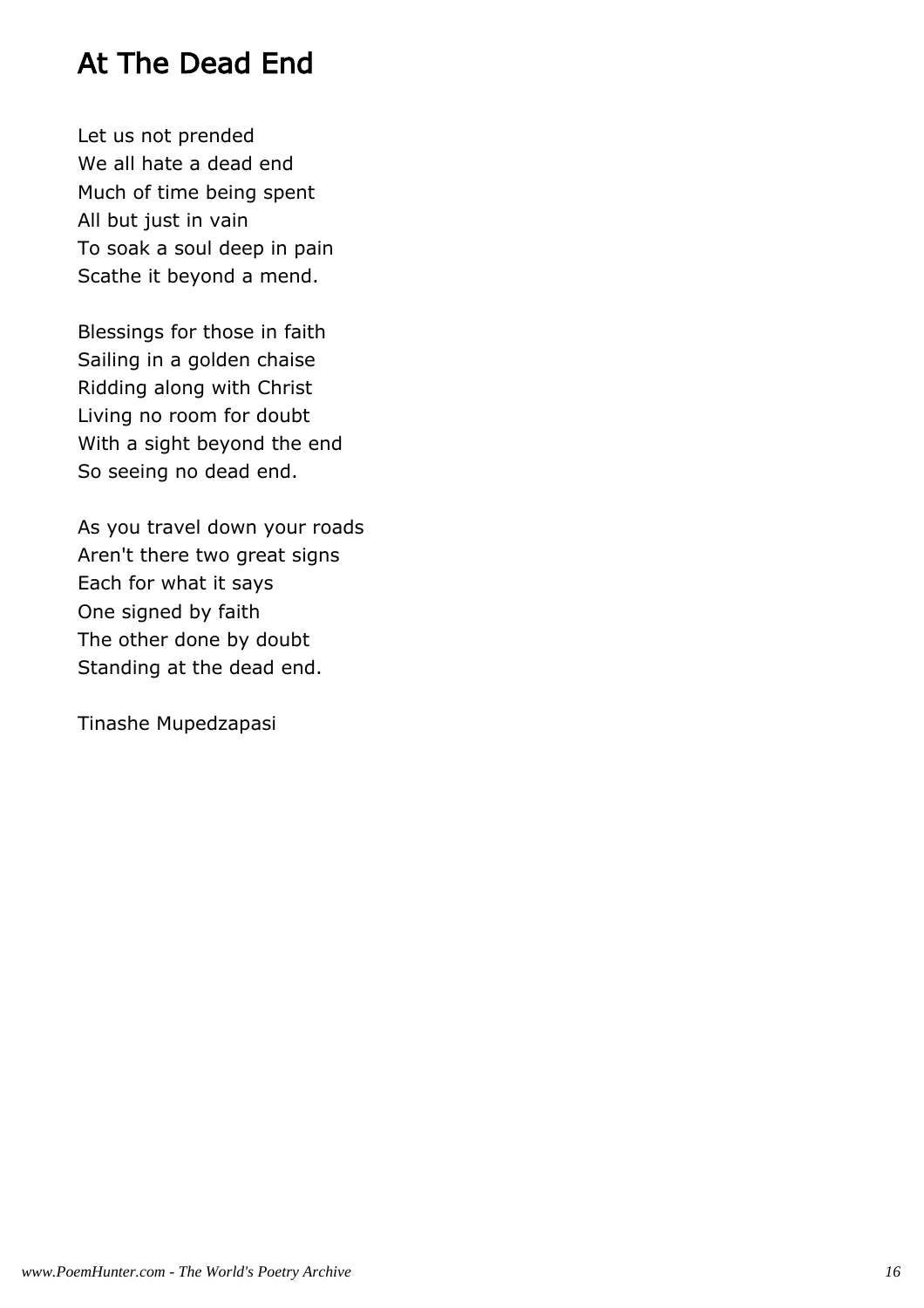# Bad Day At Santa's Party

What a day, before chrismas night Packed my pack, I'm out for a party Whereto now, maybe south pole Nowhe else but santa's home

What a life, living under snow What a surprise, nothing aint slow Bring some food, im here to party Oh my bad I dont eat candy.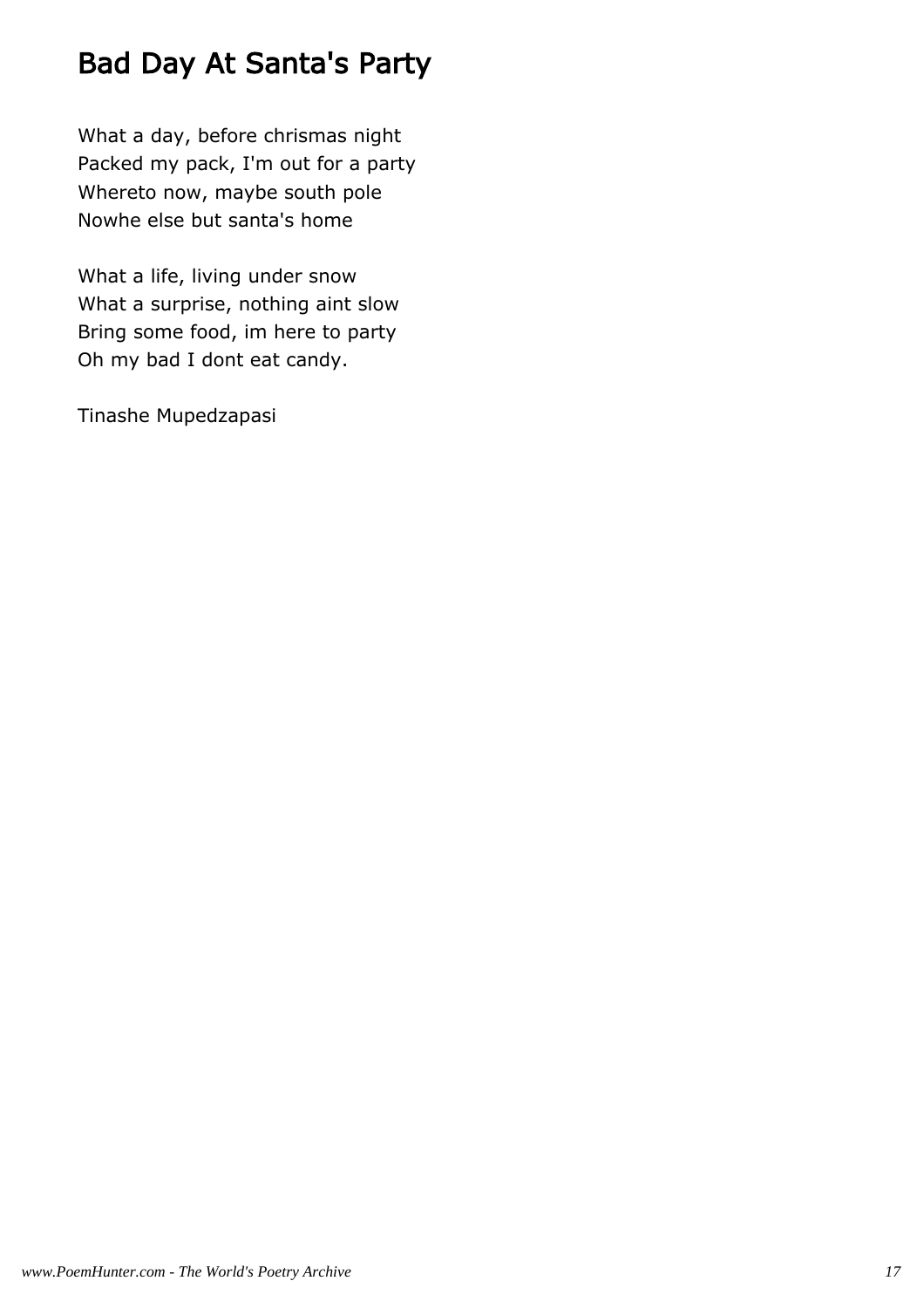# Bald Eagle

Flip- flop flip-flop Fly oh bald eagle God gave you wings so strong He made you a bird so mighty You can fly against the storms You can fly over the rains Age has no power over your body You can renew your youth Swift, you can fly like the winds Your meal is flesh so fresh Your claws scratch on no manure pile Your beak tastes no grain God blessed you with eyes so sharp He made you to see from so high He made you like a king For you are a pray of nobody He gave you a coat so beautiful God dressed you like king He made you so mighty Thus He likened Himself to you Blessed be the Lord He shall renew my strength Like unto thee I shall mount up high Flip flop flip flop Fly oh bald eagle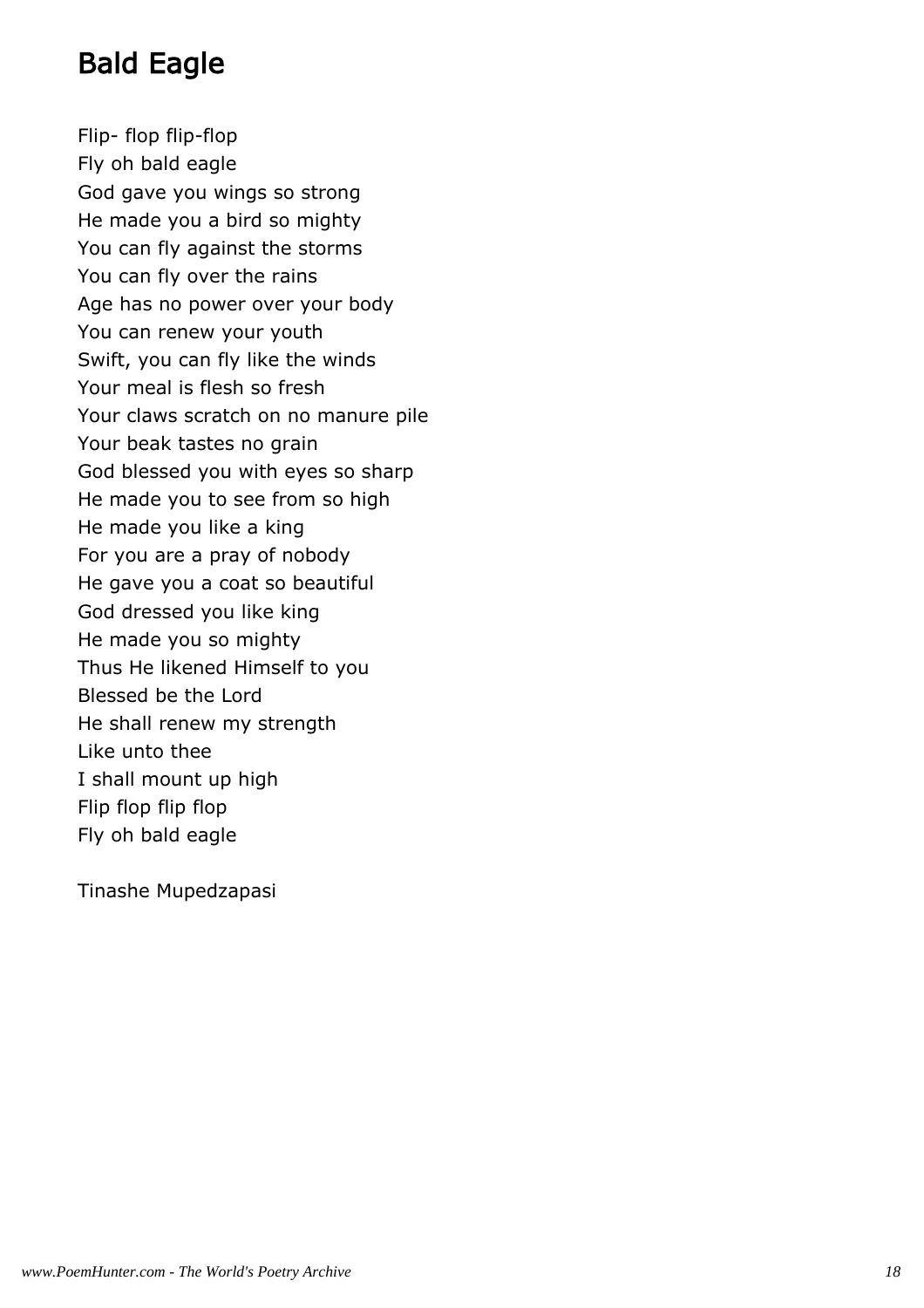#### Barren Soul

Pain and much pain, I have taken blows so tough Patch upon patch, my heart has been sewn with grief Love so sweet graced me but left me near death Healing was slow but surely to seal all cracks Sealing my soul inside fear and much care Now i am barren I don't feel love anymore And now i am barren I cant love anymore.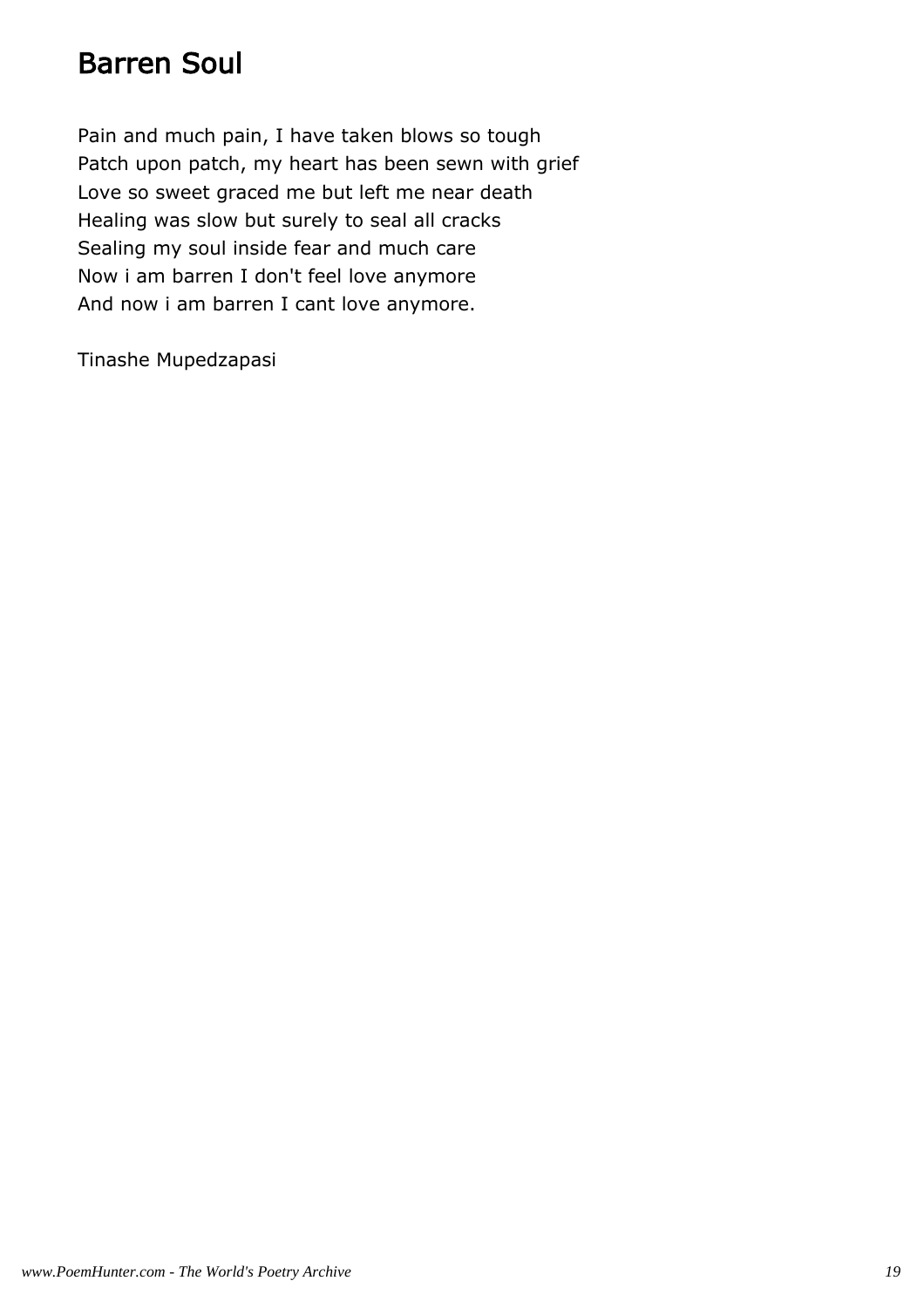# Beautiful Girl

Dear heart, why do you so crush Crush for a star, flying in the skies high You have no bars, you fall for a beauty that many cant resist She is so fair, she is too fair for me to just gaze Unsullied beauty, her eyes are flares Burning my heart to a melt A lonely twilight, alone flying on a deep dark sky Behold she smiles, her lips alone makes my knees knock How she moves, I feel her in me even if so far She is the one, my heart and hers belong to us She is bright, her beauty lights the world ablaze She is hot, my heart melts at her sight Unsullied beauty, My heart has fallen for her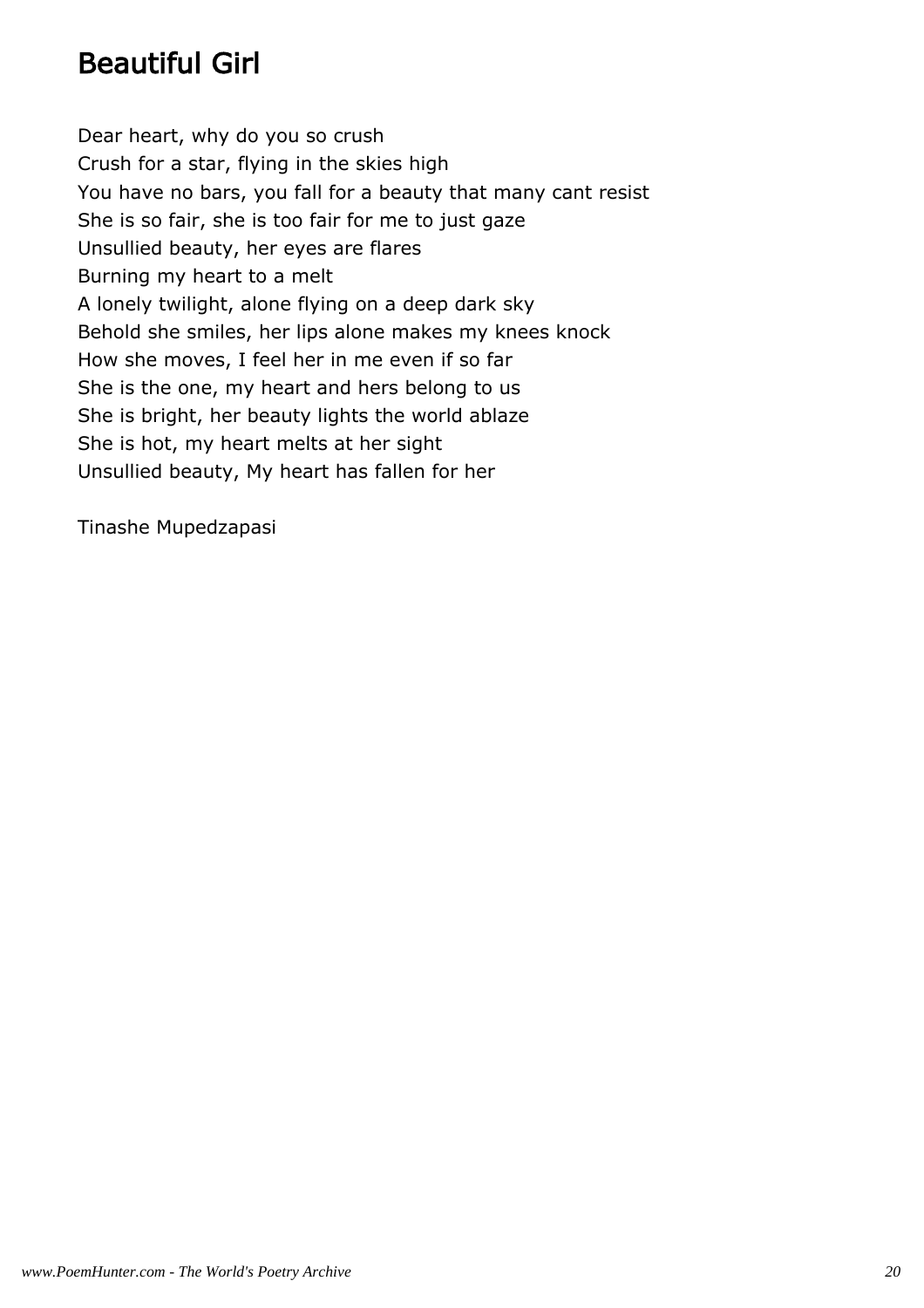#### Beautiful Star

I have seen a star shinning Beautiful, from the star falling Ooh was it falling It's a thing amazing.

It was shinning on a daylight The raises of it so bright It left me a little blind Taking my mind on a ride.

My heart was caught in a raid But i so liked the pillage She sent my mind spinning She has a countenance so dazzling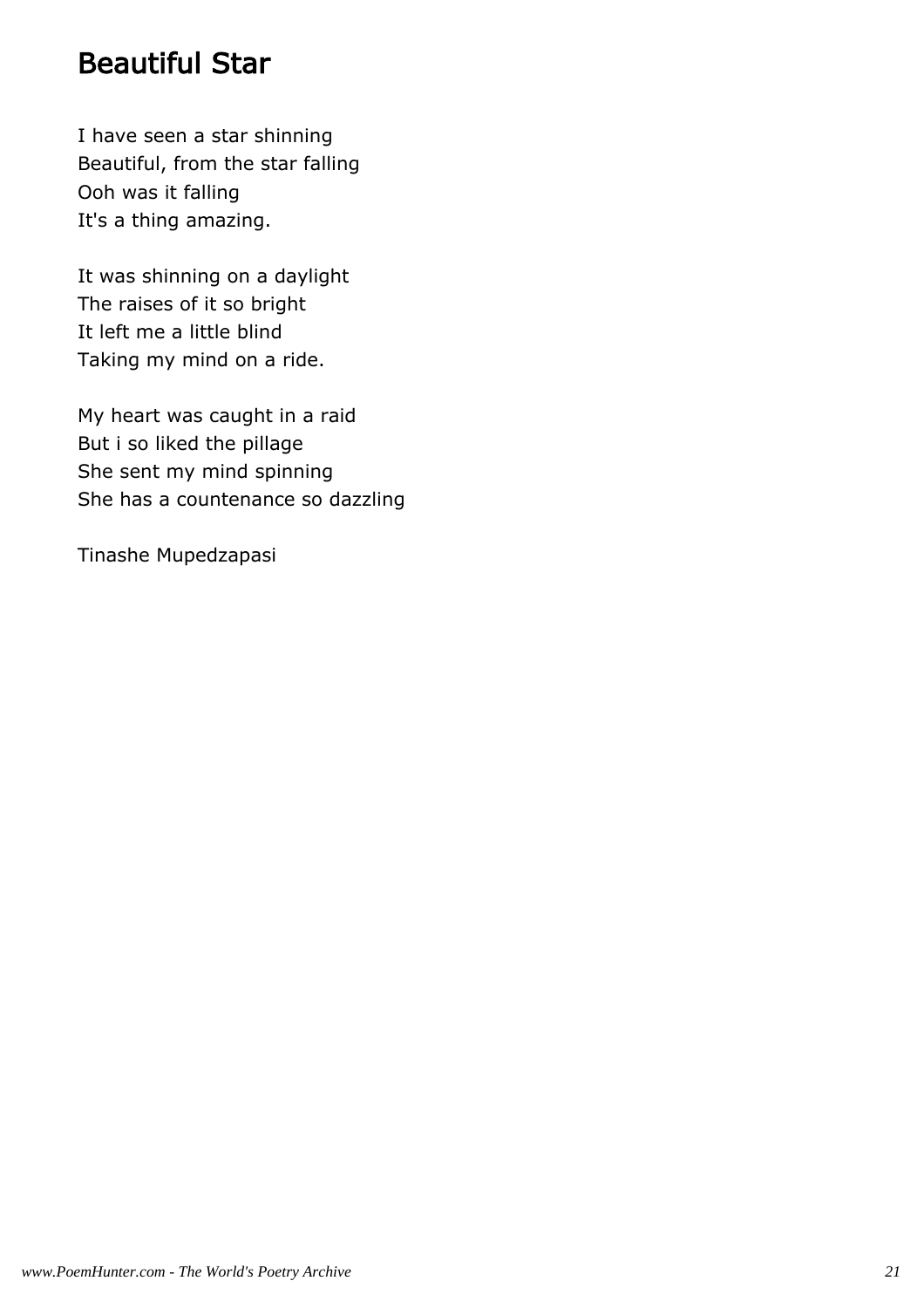## Beyond The Blue

When i cross the bridge Their will be no more pain Beyond the river There is an ever flowing fountain

The sun ever shines Fellowship with the saints Sweeter than honey Unconditional love

No feelings, no emotions Everlasting joy Eternal light Eternal life

There is no night Beyond the blue Beyond the river Across that golden bridge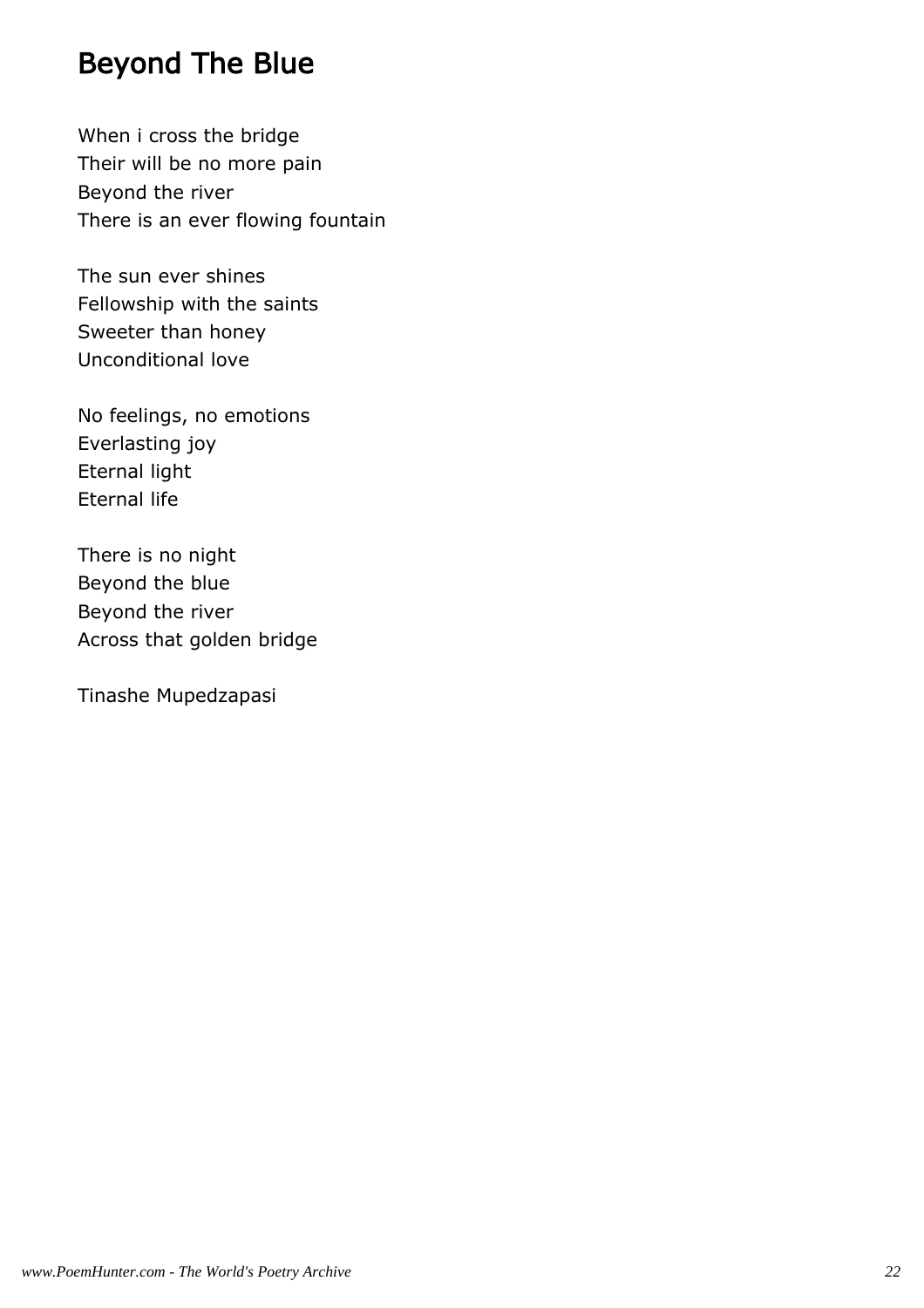# Breaking All The Rules

If Love be a crime I am ready to break all the rules I am willing greatly to trespass Breaking all the barriers to your heart Just for you and you only I will break all the rules.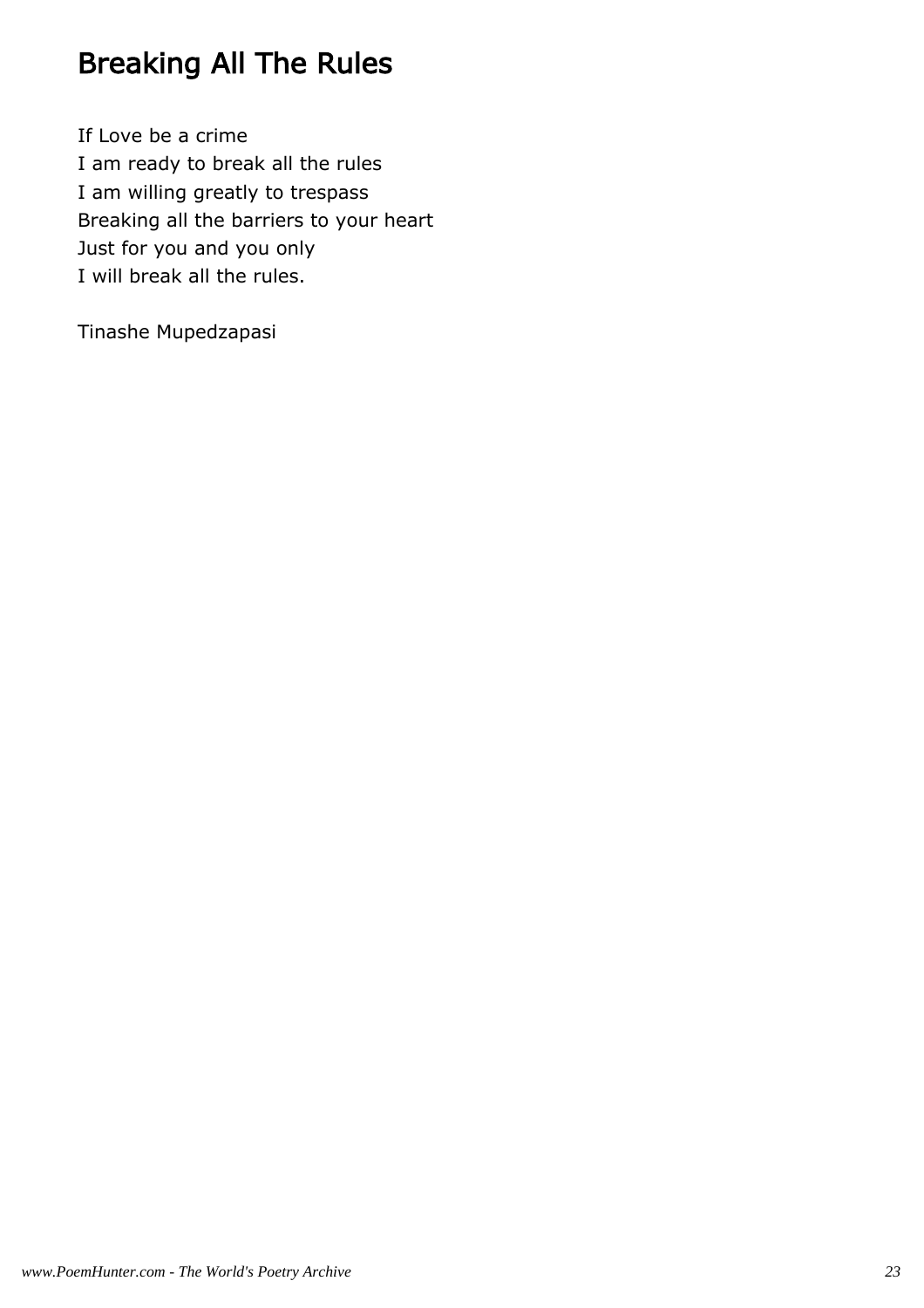#### Broken Girl's Prayer

He left me Left my heart bleeding I have another, much better in all But my heart cant open all wide Yes I love him much but its not the same I wish he was the first But the first wasn't the best He broke my heart and throw it away I don, t want him back but I love him better This one loves me more and proves it well Yes I love him too but I love the first more Lord if it's fit make my heart new.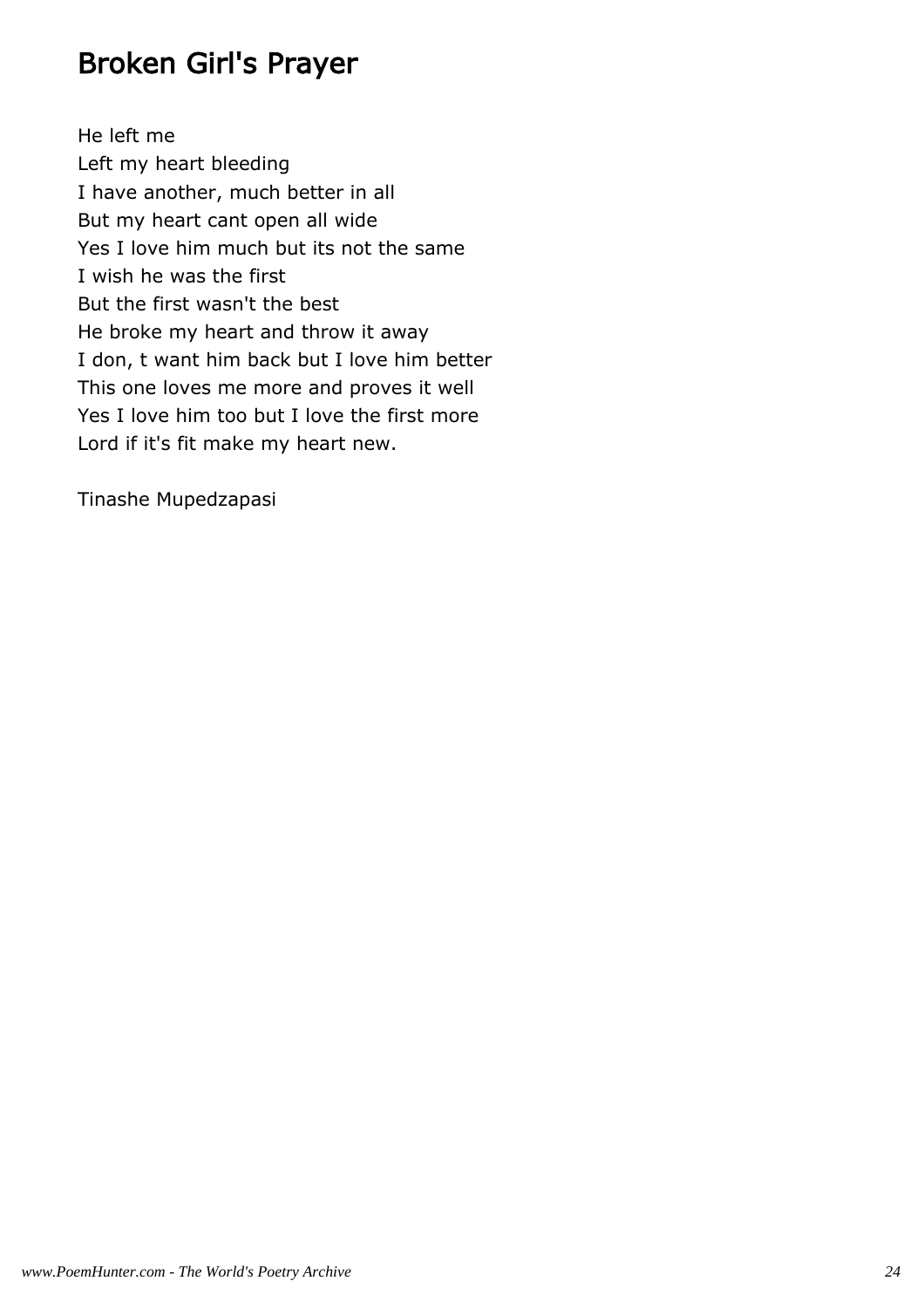### Broken Heart And Emptying Veins

What flows faster Love, life and blood What pains better When a heart falls hard oh bleeding heart And emptying veins Left with no much All life is drained

Life dies much faster When loosing hard Pain growing stronger Life slowing bad Oh broken heart Blood dripping veins Left with no much All life is drained.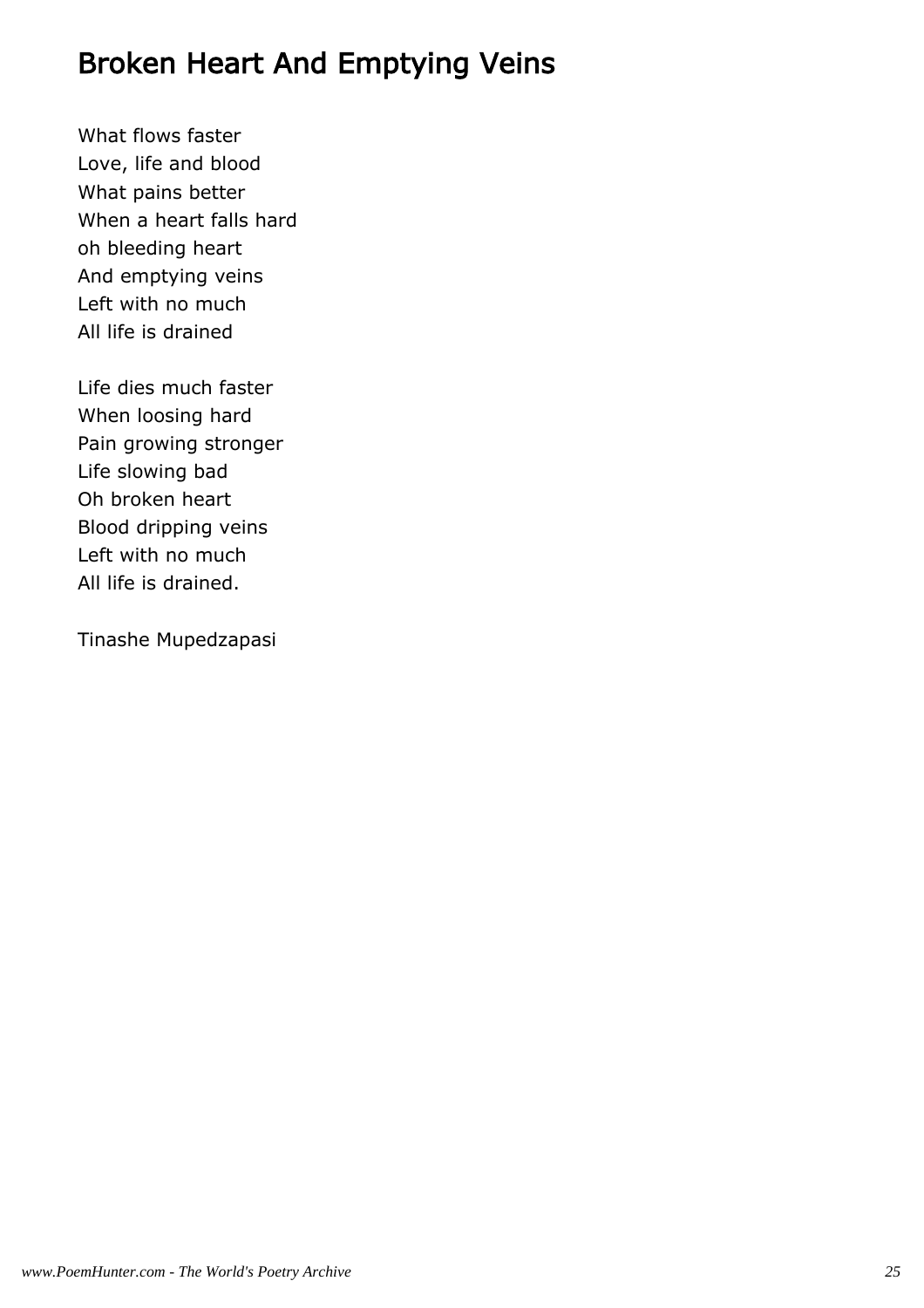# By The Banks Of Limpopo

By the banks of Limpopo There we sat as we meditate our sorrows Our eyes set upon our motherland The land we love and call home But couldn't cross over because of the angry river How long shall we wait for death to come our way

Behind us are only woes and tears Our loved ones crying as they burn alive Some have lost their lives, many have lost hope Guns are firing, stones are flying Woe to us our souls are being hunted

By the banks of Limpopo We stood and admired the beauty of our motherland But couldn't cross over because the river was angry But couldn't cross over because our brothers were not friendly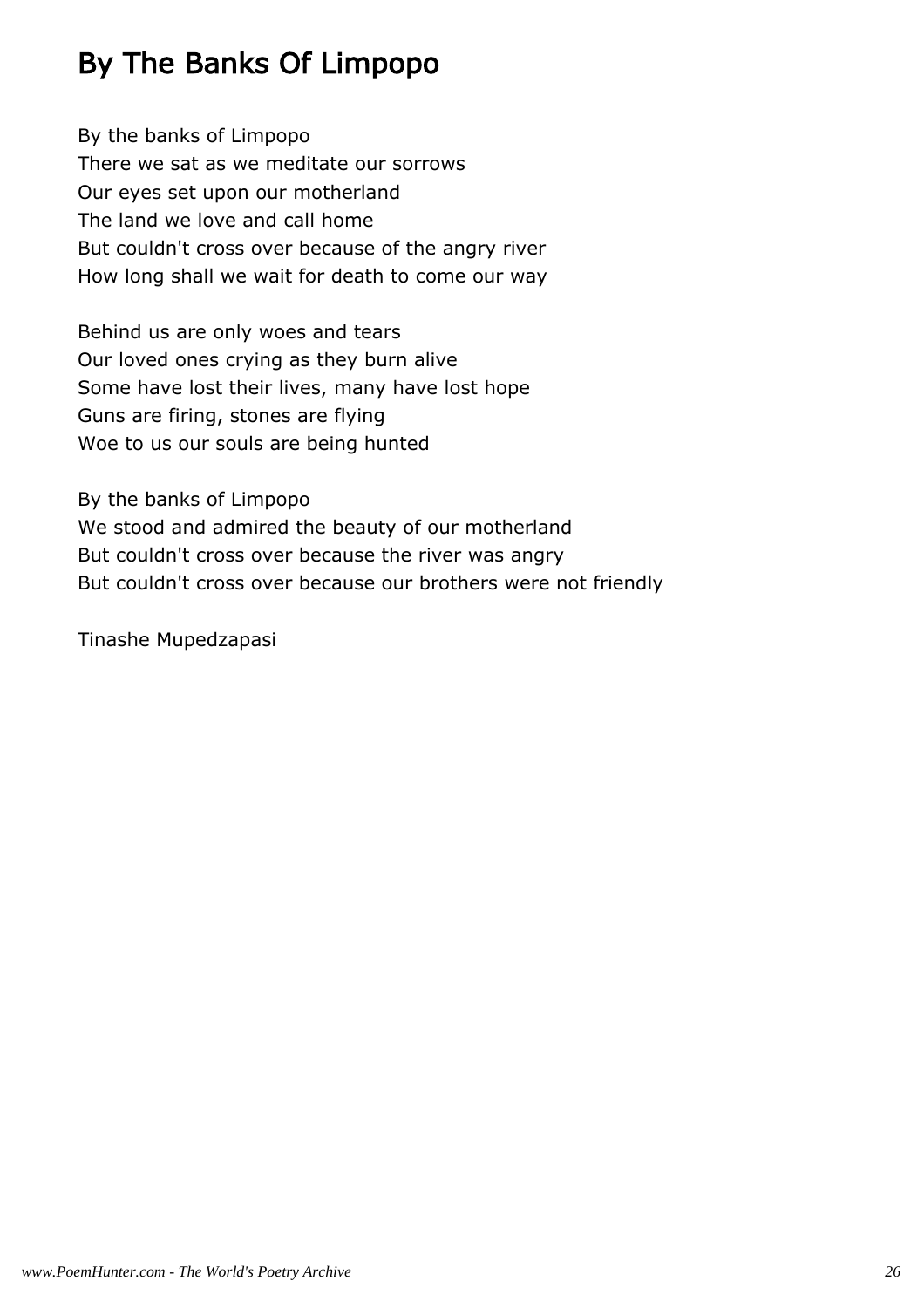#### Cancer

Oh my, Heavens Winds, be I blown away Bones, Just skin on dry bones Who ate my flesh I was a beauty once Came the devil from the depth Hungry, feasted on me while I live Pain from the depths For long I have tried to fight But no more, he had me good I have lost the fight Now I long for rest And let this cancer win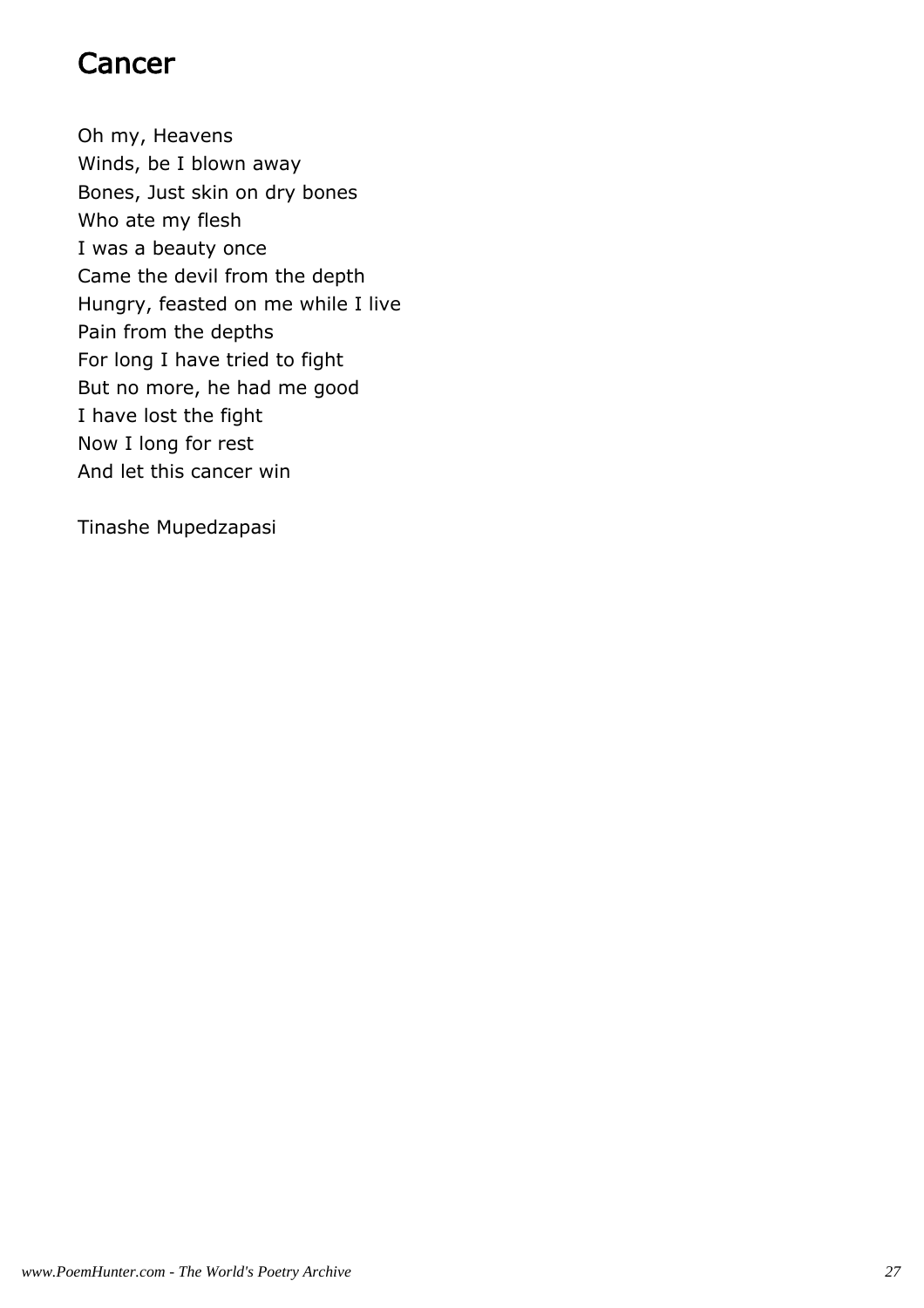# Coming Of The Dry Season

Let the sower sow bountifully Let the gatherer gather much to store Rejoice you drinkers and fill your cups Feast with your families and fill your tables For the time is coming, surely is near That the sower shall sow but the clouds will fail The brewer will cease to brew for the vines will die Winds will blow, but dry and empty The morning shall be but without dew Lands will shut their wombs and birds will cease to sing Rivers will cease to flow and years of plenty shall be forgotten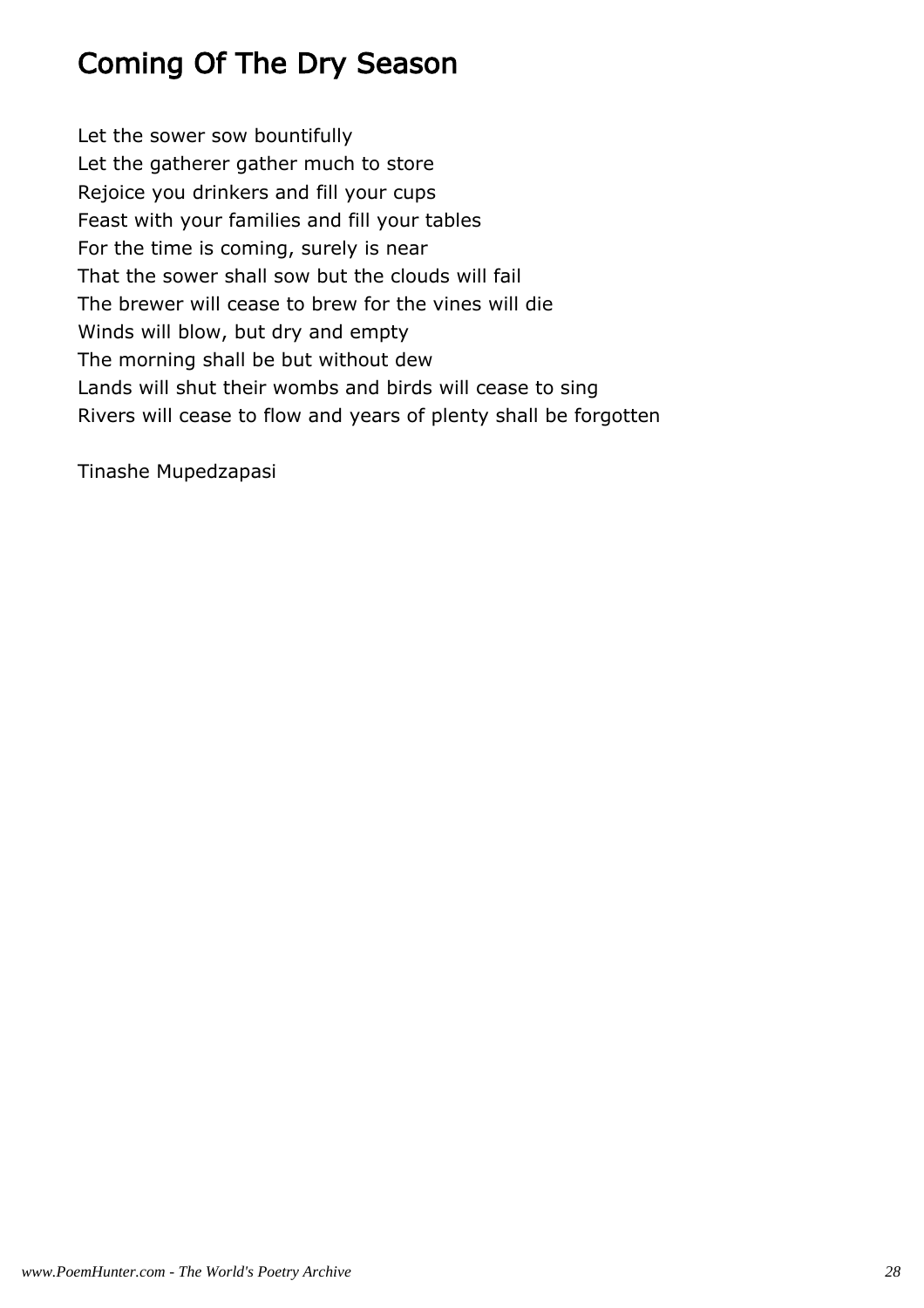#### Confession

This is not pride Its just a confession

yea, i am like Reuben Unstable as waters

But i am not like Soul I am not that mischievous

I am like David Women are my weakness

Just like all others I sin everyday

But i am like Paul I die everyday

And i do fear God I love Him so

I am not being proud Its just a confession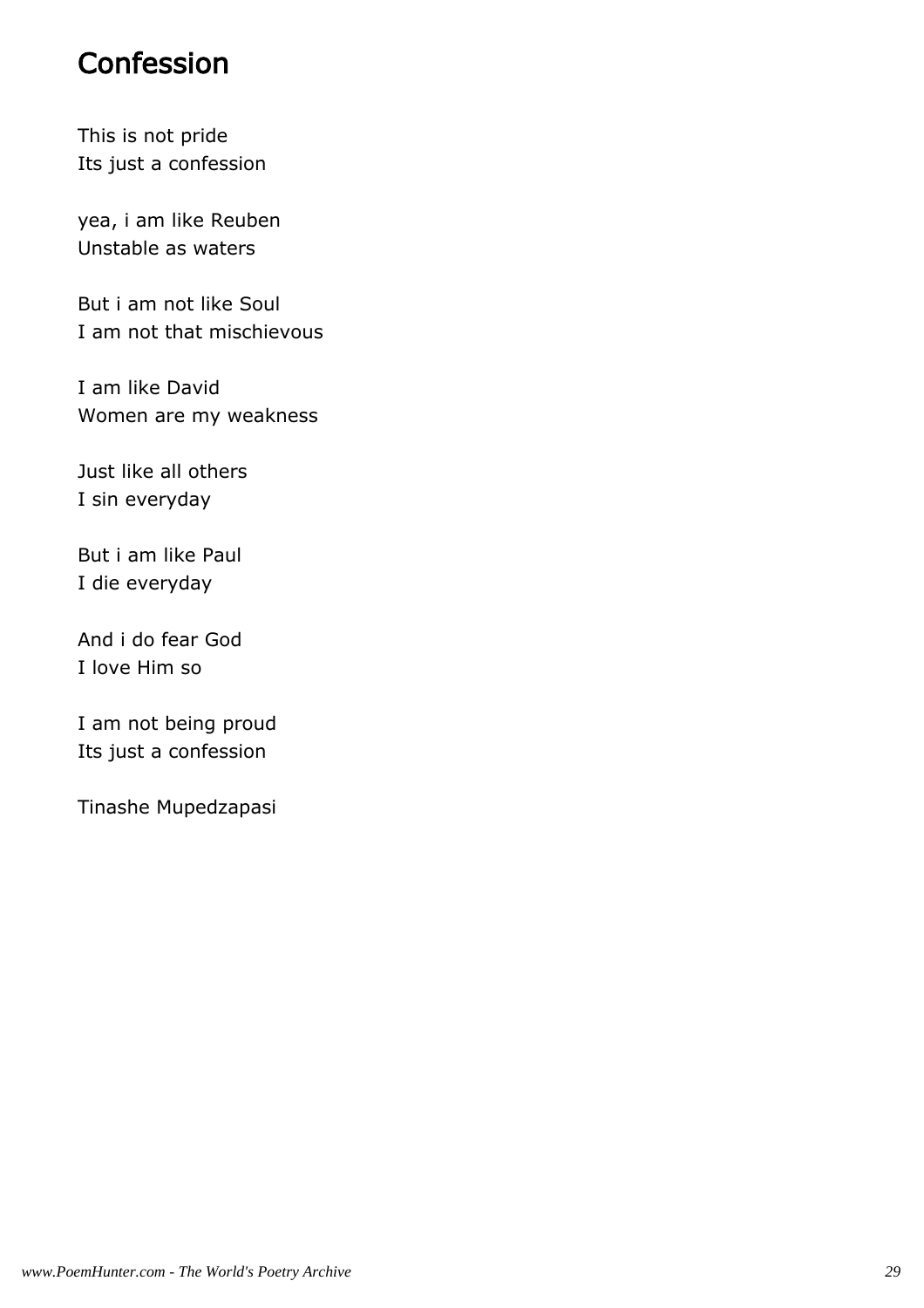#### Dear Love

My Journey is long And Im travelling slow Heavy to go The wheels are soiled My car is broken But I am fixing it up If I do not make it in time Please fetch a train If I do not fix it in time Please fetch a train.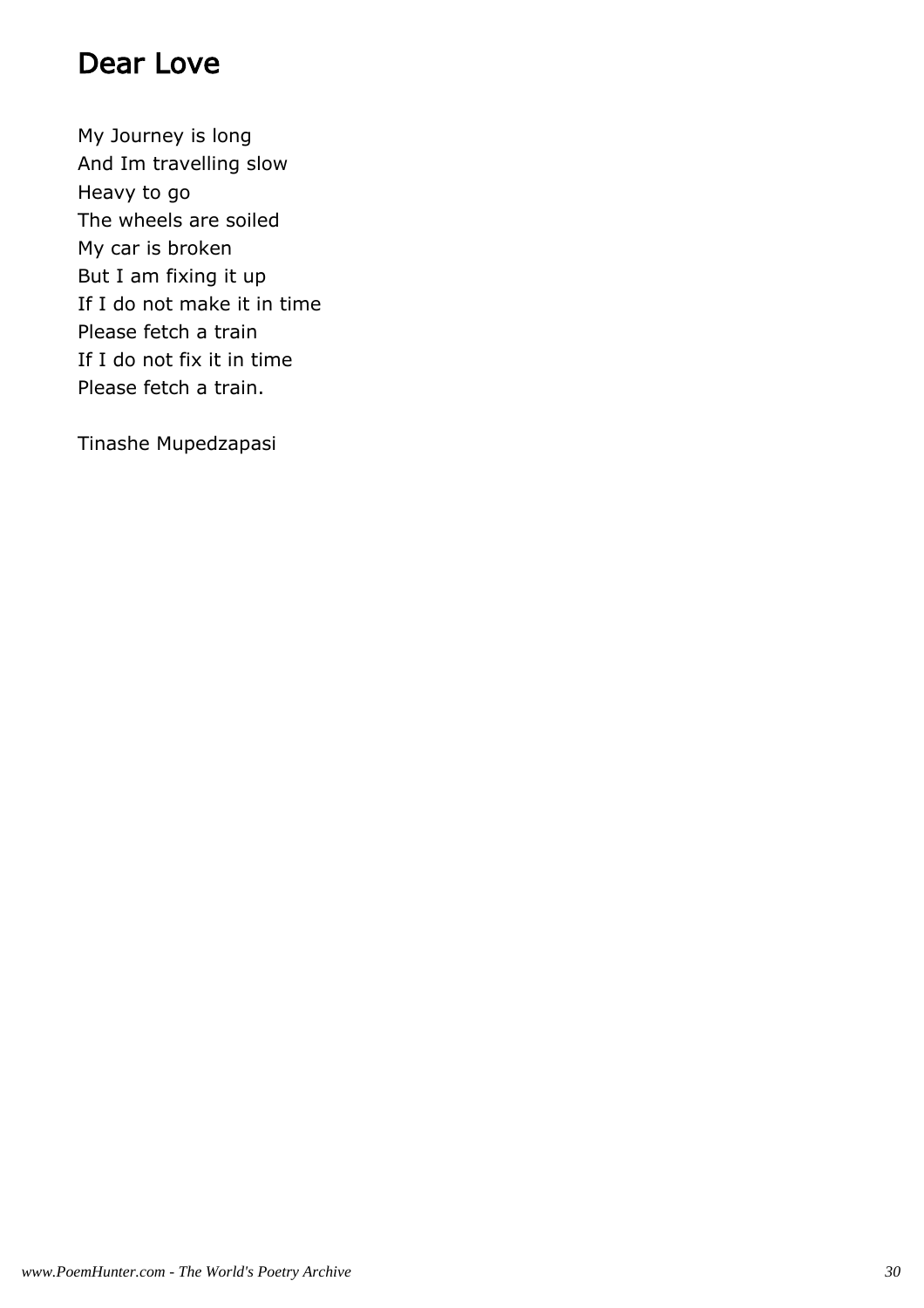#### Dear Mama

Dear mama

The child you left with dripping nose is now a man Guess you can see how fast life has moved Things have changed mama, much has happened Hope you can see what I have become and you are not ashamed I have fought in your name and tried to be strong But not always have I won, at times I fell struggling I haven't married yet mama, I'm still a free man I fear falling in love, my heart is so brittle Can you pass the word if you are with papa His son is trying but this world is dying.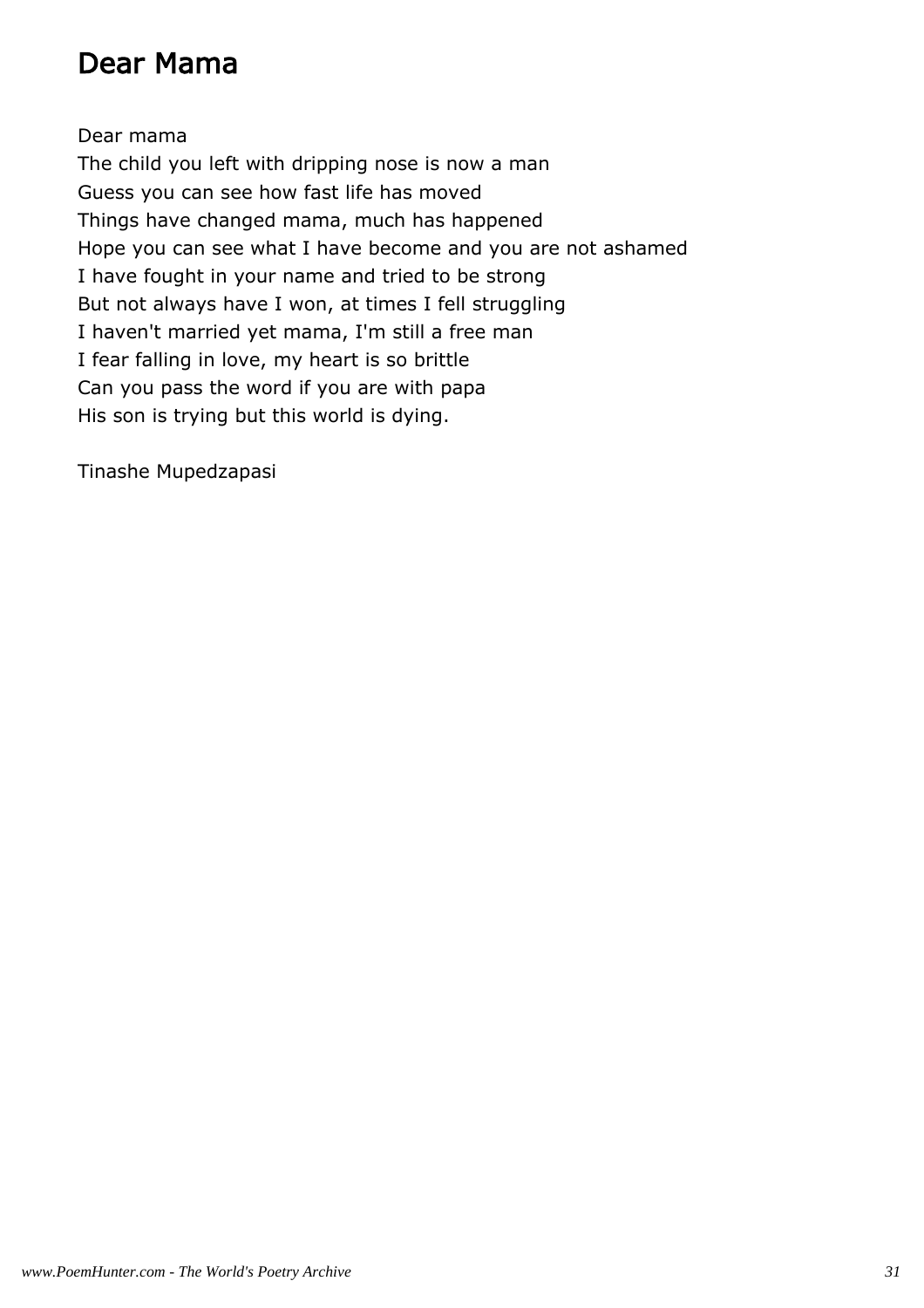# Dear, Friend

My friend Only by love We are bound Trust me As i do you Please promise me More of your love More of mine Will i give to you Friend, I love you More than words can say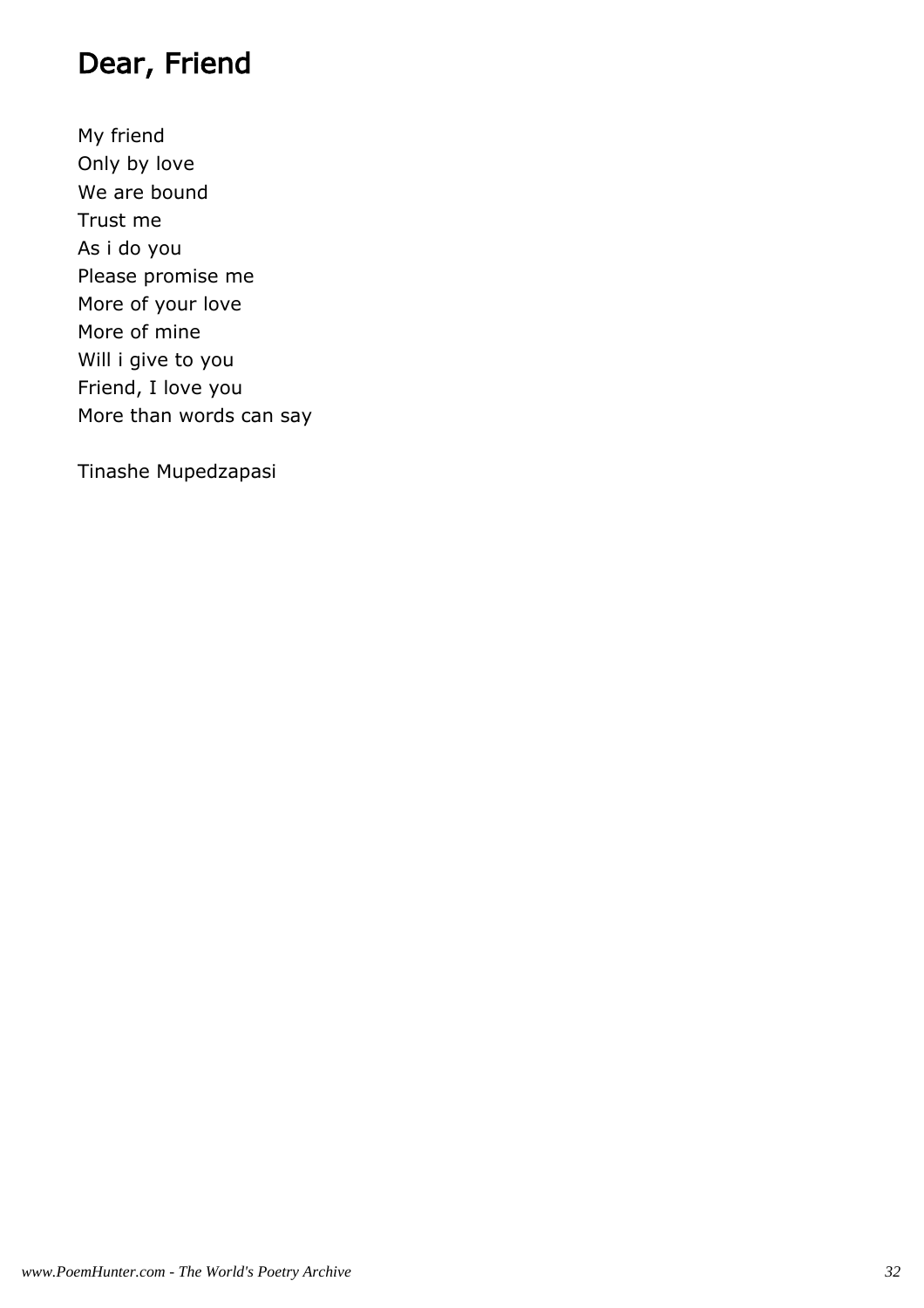# Death

Death...

Death where is your sting Death where is your strength You were defeated on calvary By my Saviour you were conquered You can destroy the body But the soul you can't Your time is now short Soon you will be no more Life and light will soon rule Death and night you soon perish Death you are nothing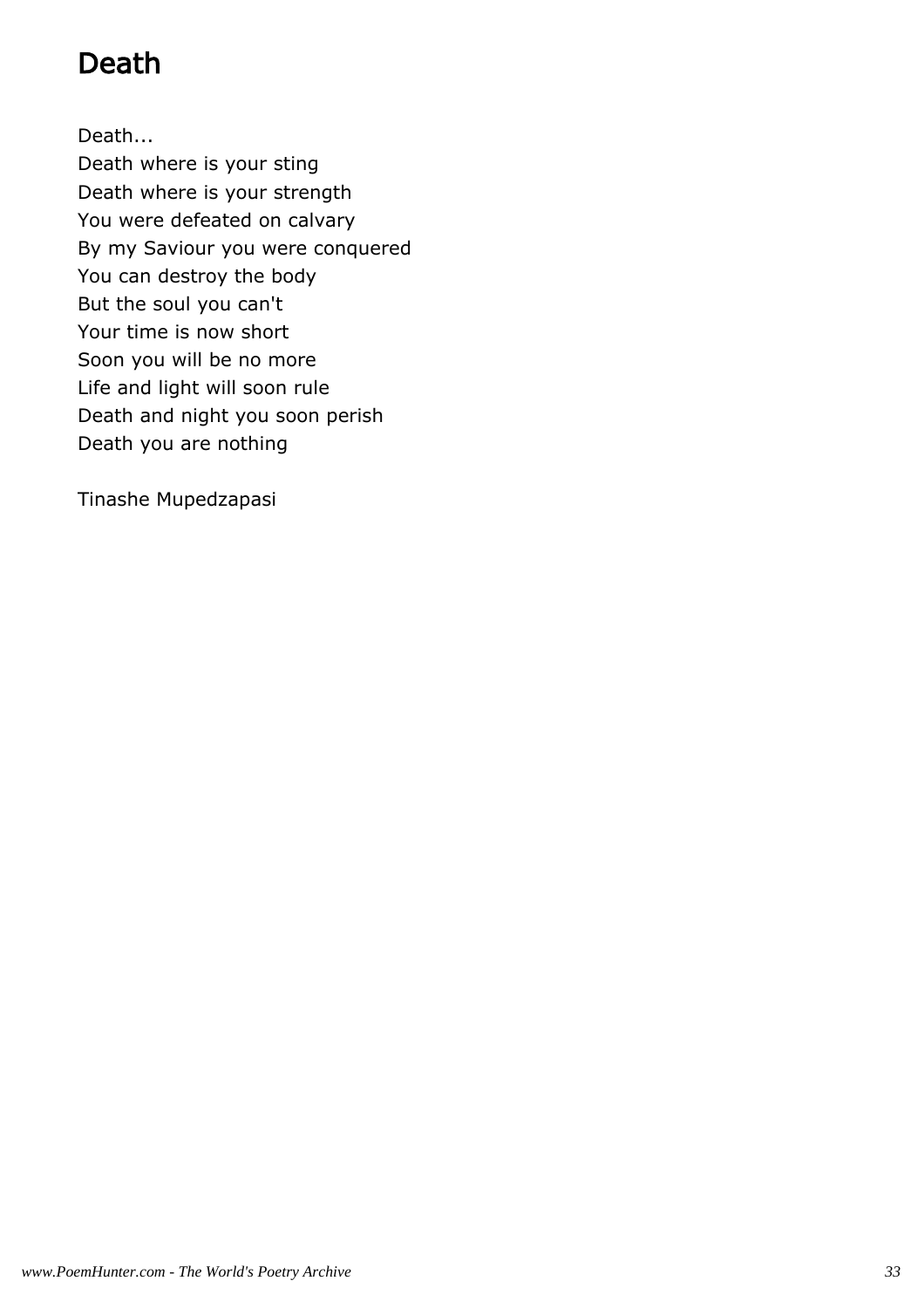#### **Despirited**

I am sick in the soul I am feeling so low I am out of my mind I have lost my stand My temper is high But I am dropping down My heart is broke This has gone far I knew I would fall But not this way My heart is broke I am sick in the soul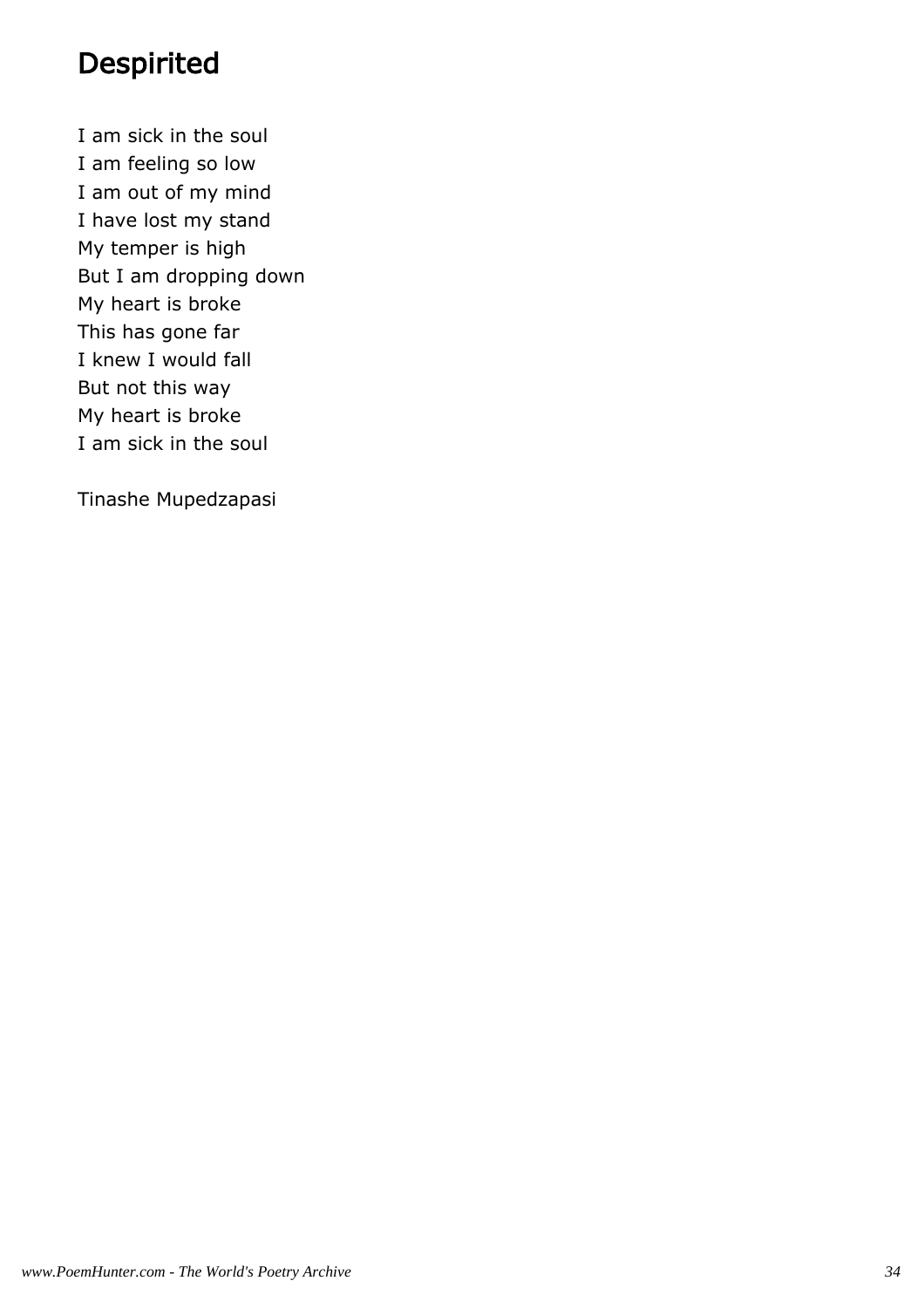## Do You Remember

Te amo Do you remember the words Te amo Doesn't they sound familiar The click-clucking sound When lips unite Toungues playing the game Click-cluck Do you still remember the sound Do you still remember the old times Those good times When love was still in you Do you still remember Oh yes, i miss old times I always wonder If you still remember Those good old times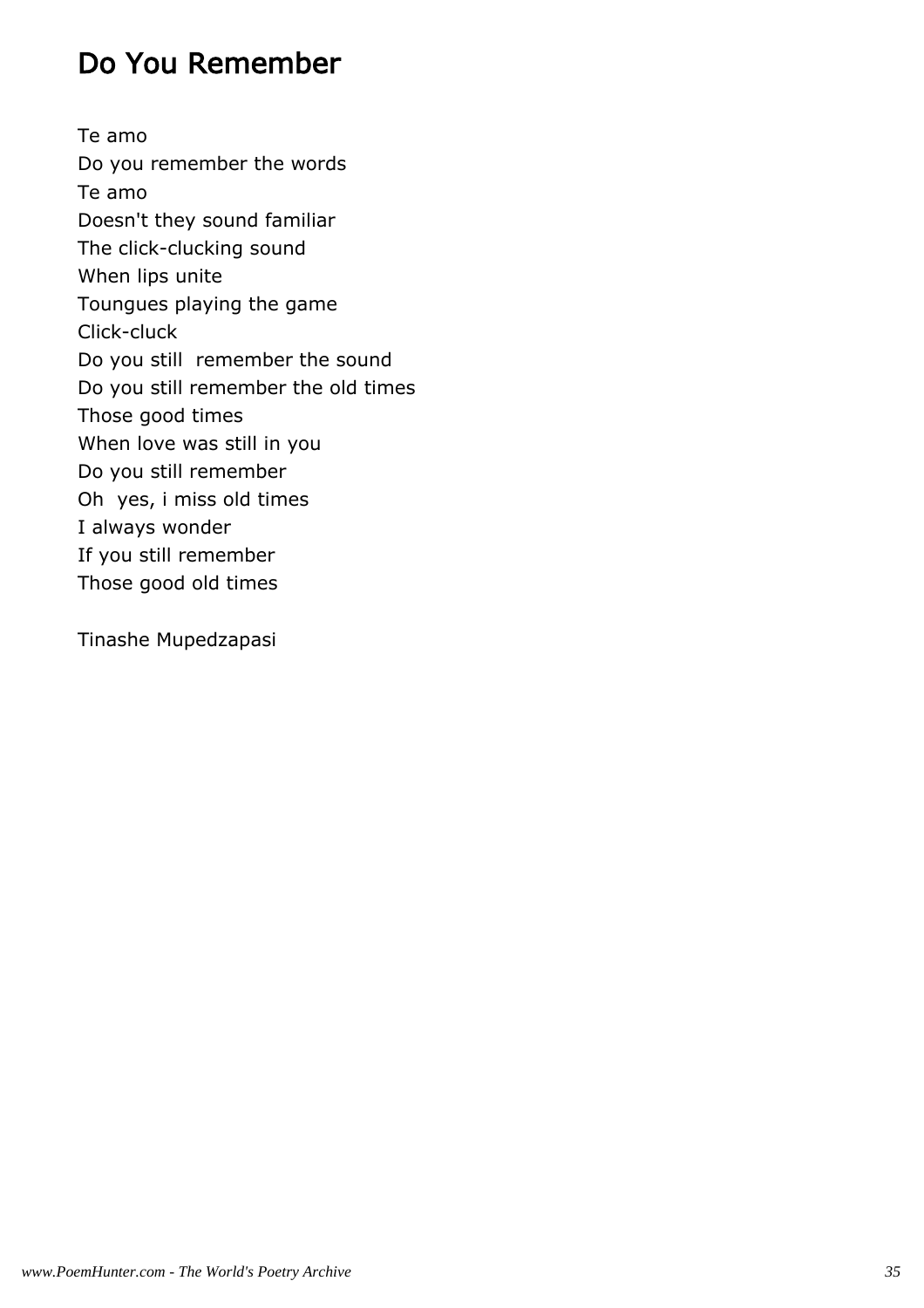### Do You Remember 2

Teamo Do you still remember Teamo Aren't they familiar What we used to say What we used to do Sharing life Sharing love It was good being more than friends Now you are gone Now im alone My love where are you Now I need you Now I dont have a clue Babie on what to do I still love you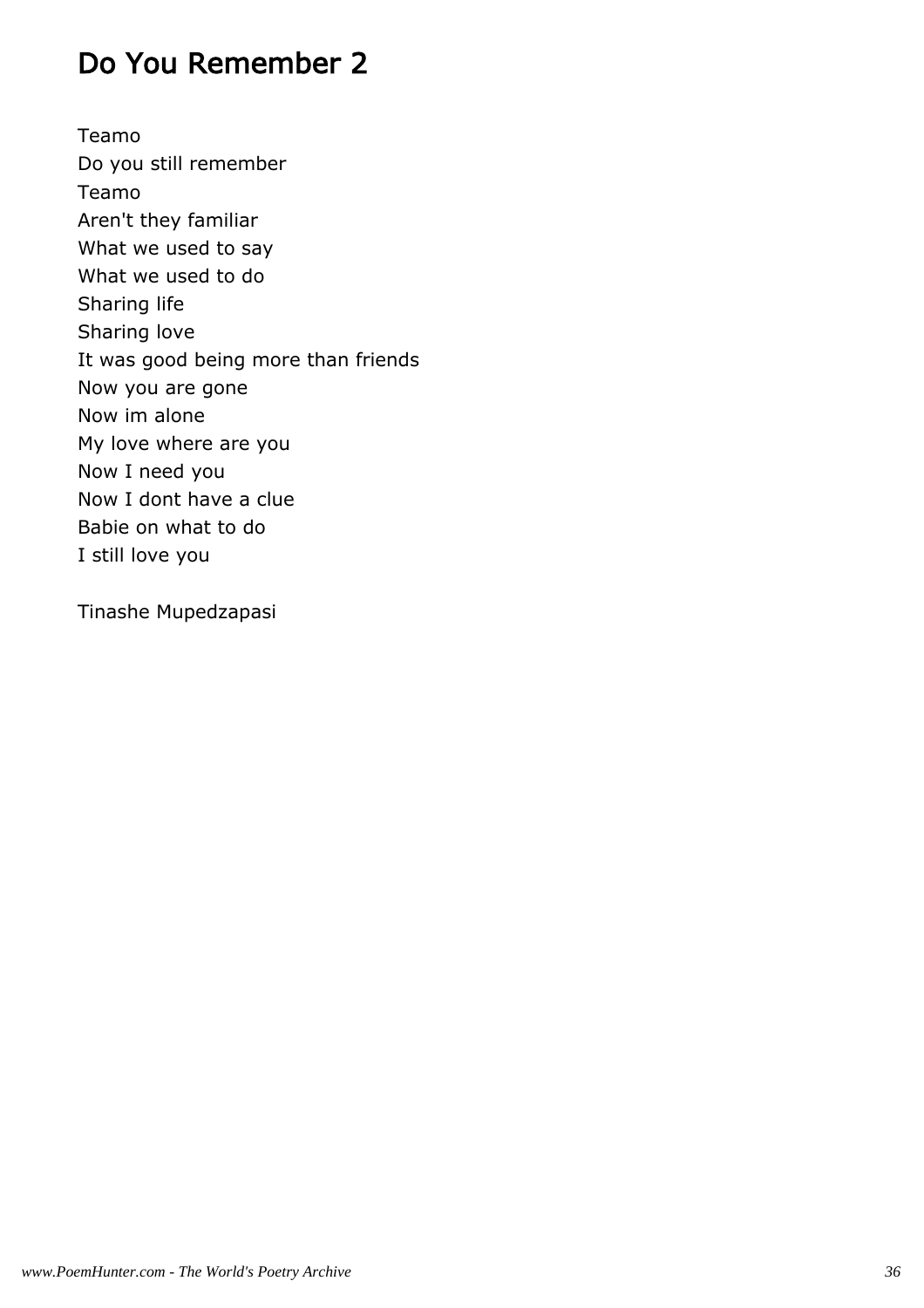### Dreams

There is a gap between now and the horizon I am standing in between Scorching grounds, freezing winds I am tossed about survivor I am I have my eyes on the horizon Life treads me down But I am rising with the wind I am the dust of sky I have learnt to fly I am souring high in the heavens I have a rendezvous with the horizon.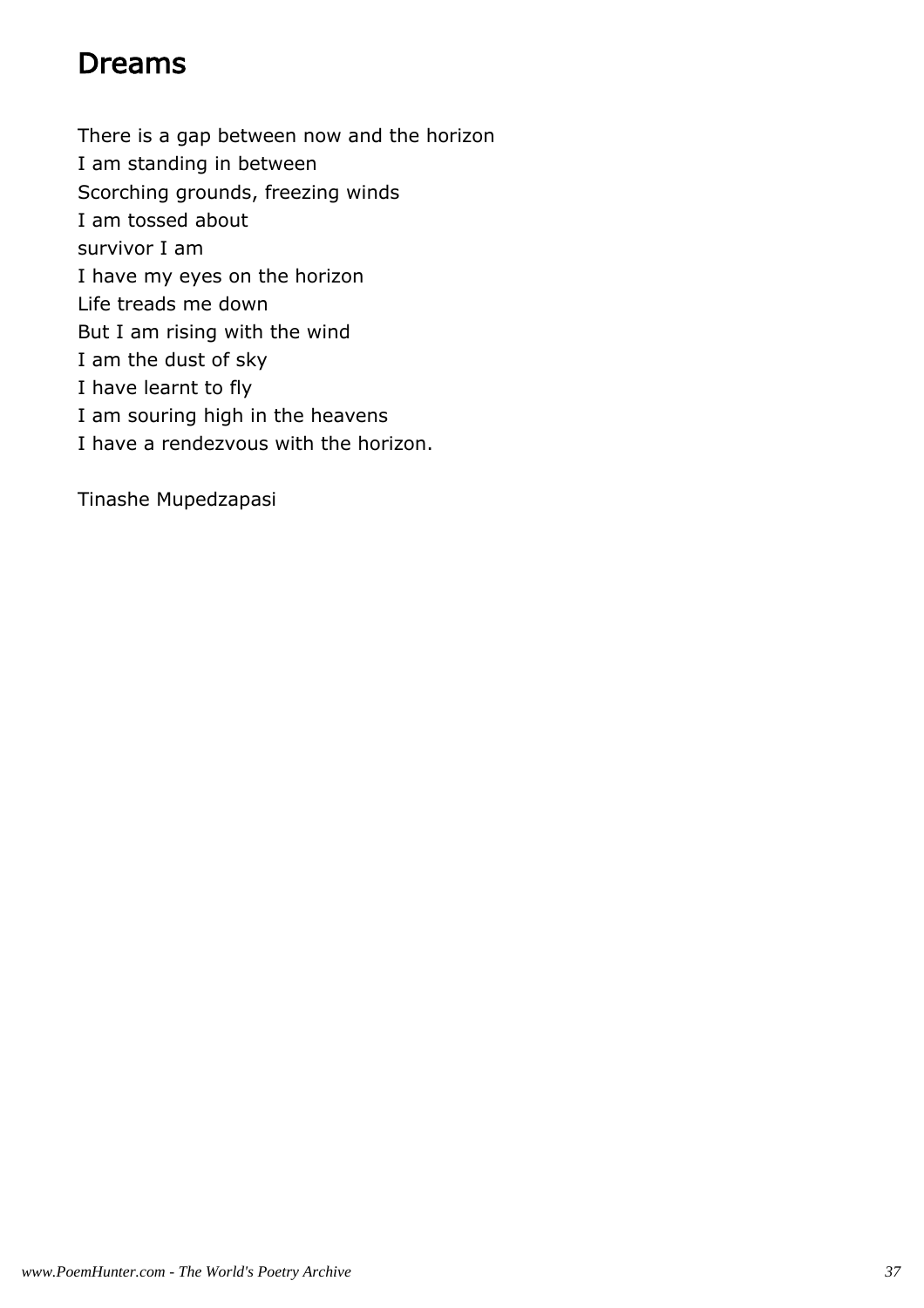# Dying Love

No more good nights No more greetings in the morning All those lies Now with time they are dying At least we all tried To keep our dream living But those little fights Did a big killing Those little secrets Crippled all my feelings.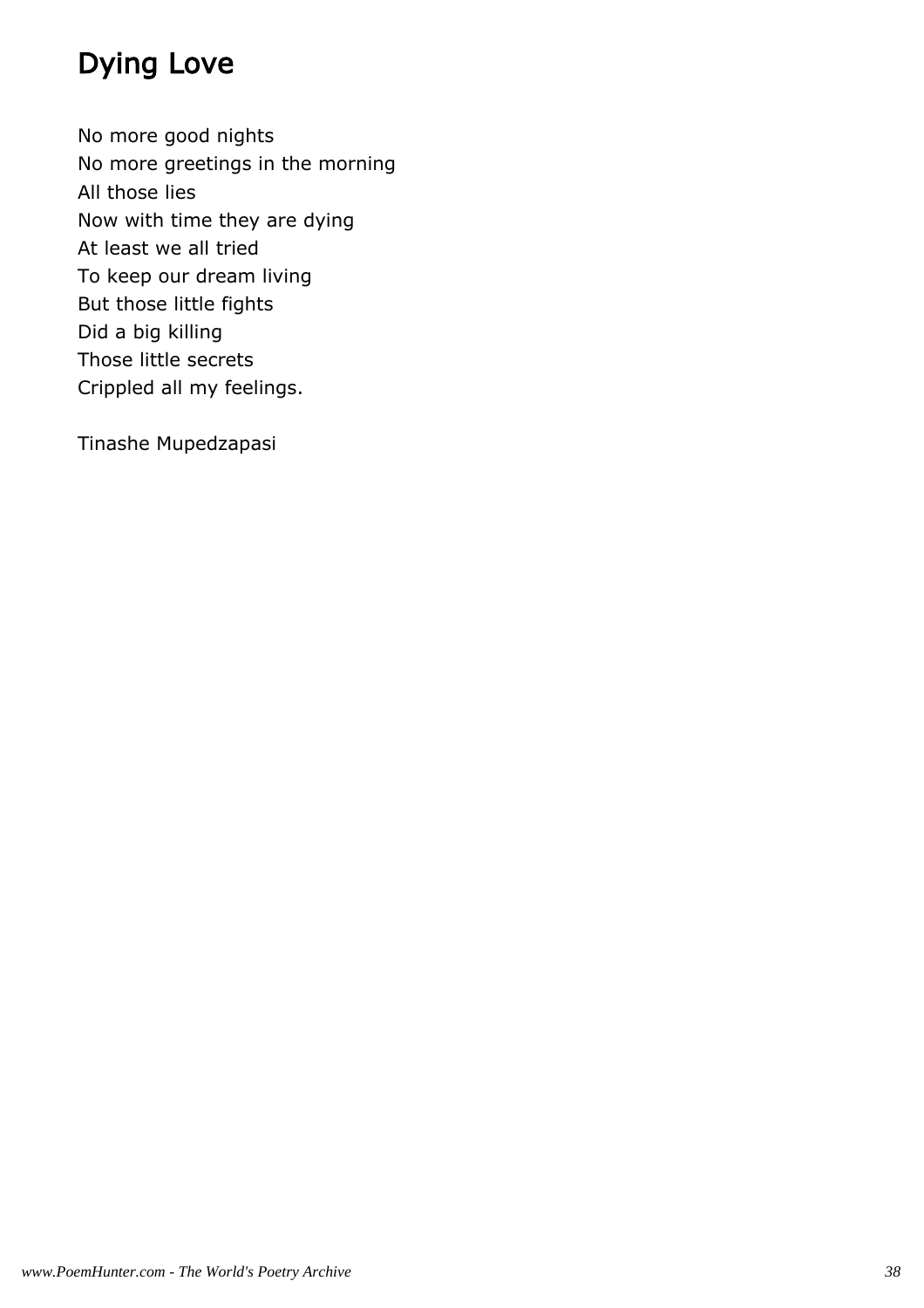#### Evans Gwekwerere

Gwekwerere Evans Gwekwerere What a hero, but for a season We were toddlers then But his name was our soccer anthem Playing plastic made balls in the streets We could even fight for his name Or worse break the friendship for a time Risking beating by writing his name on our shirts

Gwekwerere To our disappointment he just vanished His fame died never to rise again A king for a season Who rose from no where just to be forgotten Who still remember him Nobody wanna know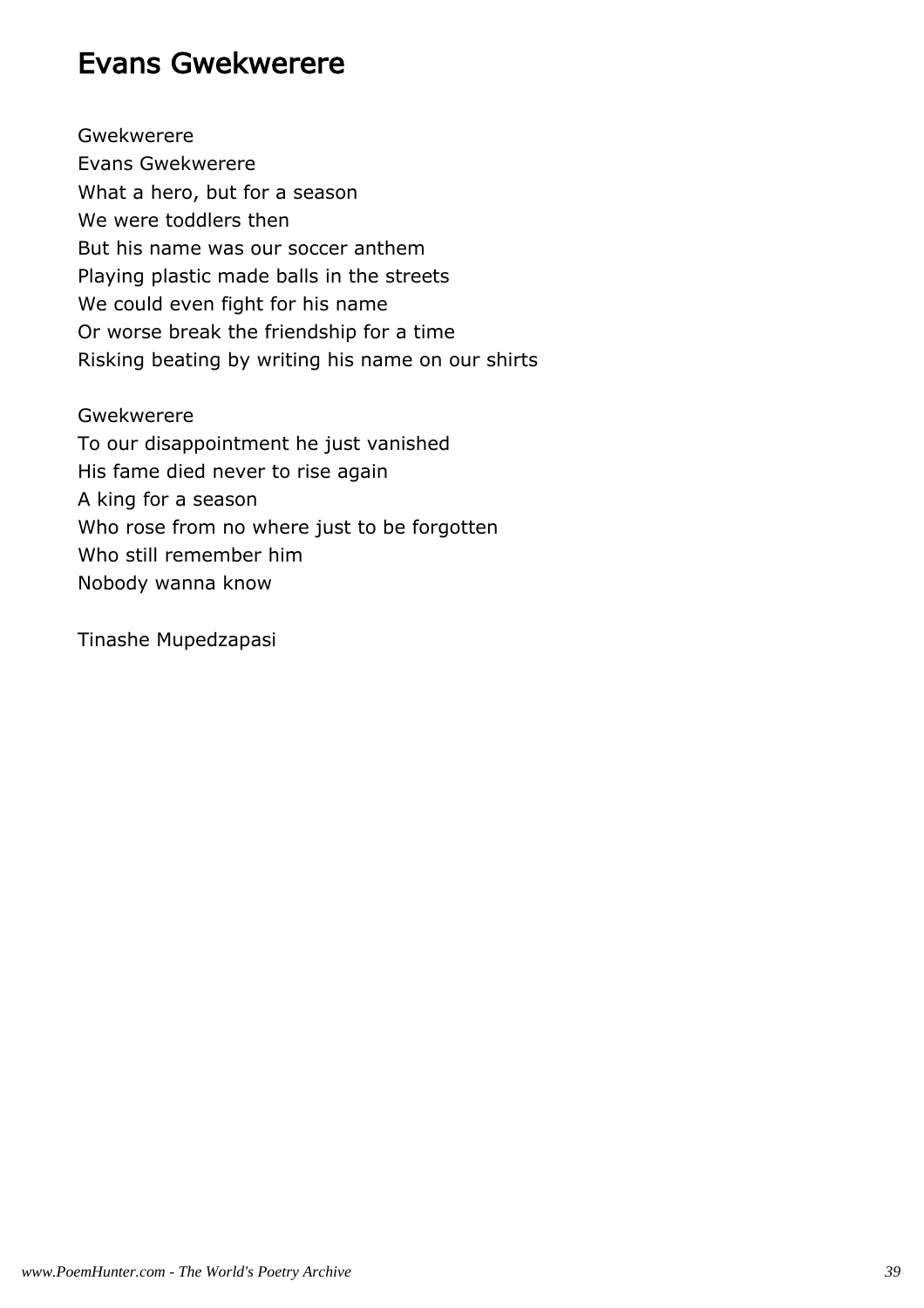#### Expression

Give me a pen Together with my note book I have got a feeling That i need to express All should know I wanna let them know For ever, i'm a poet Give them to me I wanna write a poem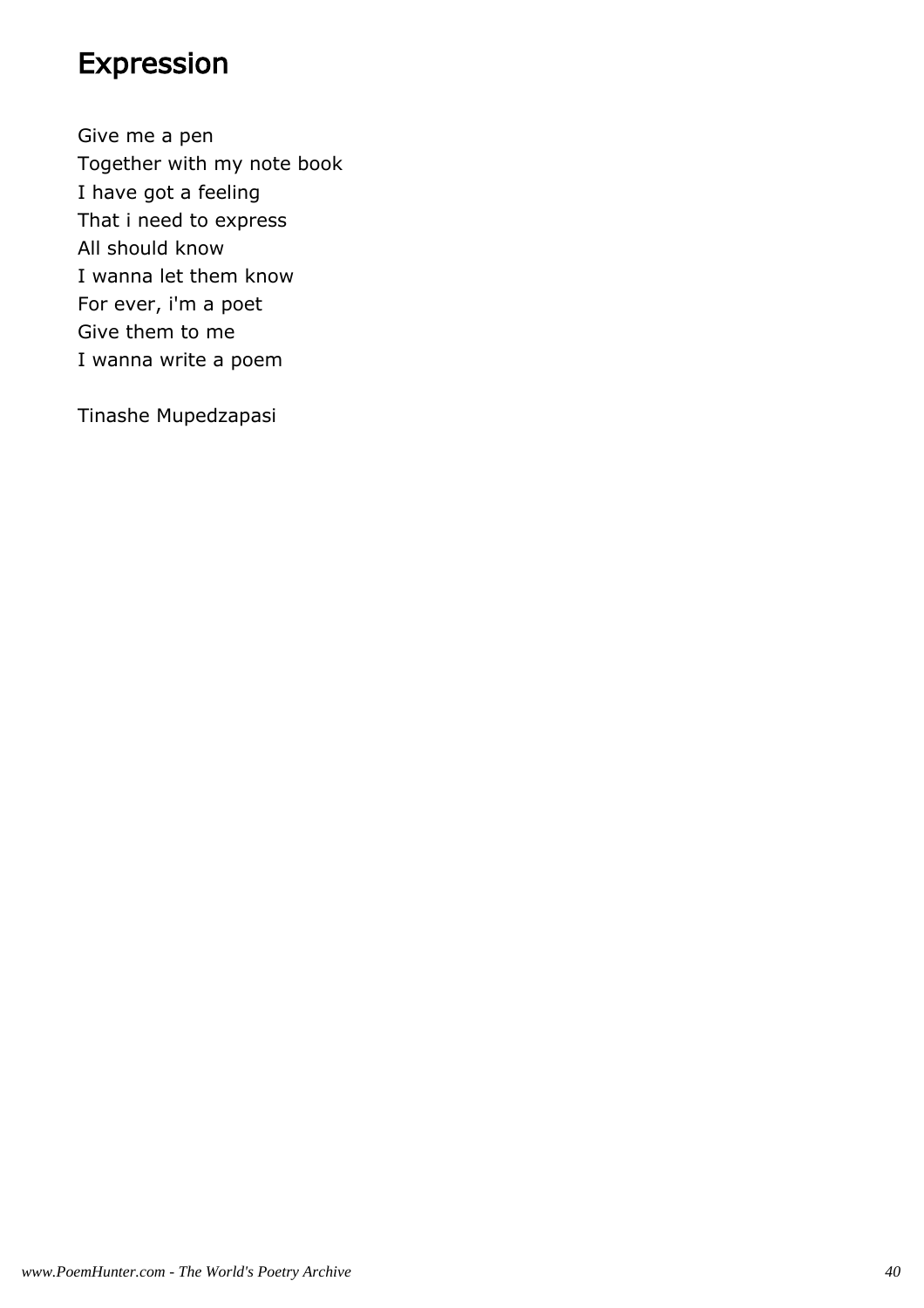### Father To Daughter(Letter)

Beloved Agatha Yes i broke up with your mother But i am still your father And we all need each other One way or the other.

I have been trying to be stronger But i cant hold any longer See i am getting older So i should set my house in order Before i cross the golden border.

Greetings from your brother He is now a father I pray you see each other Please come home Agatha We all need each other.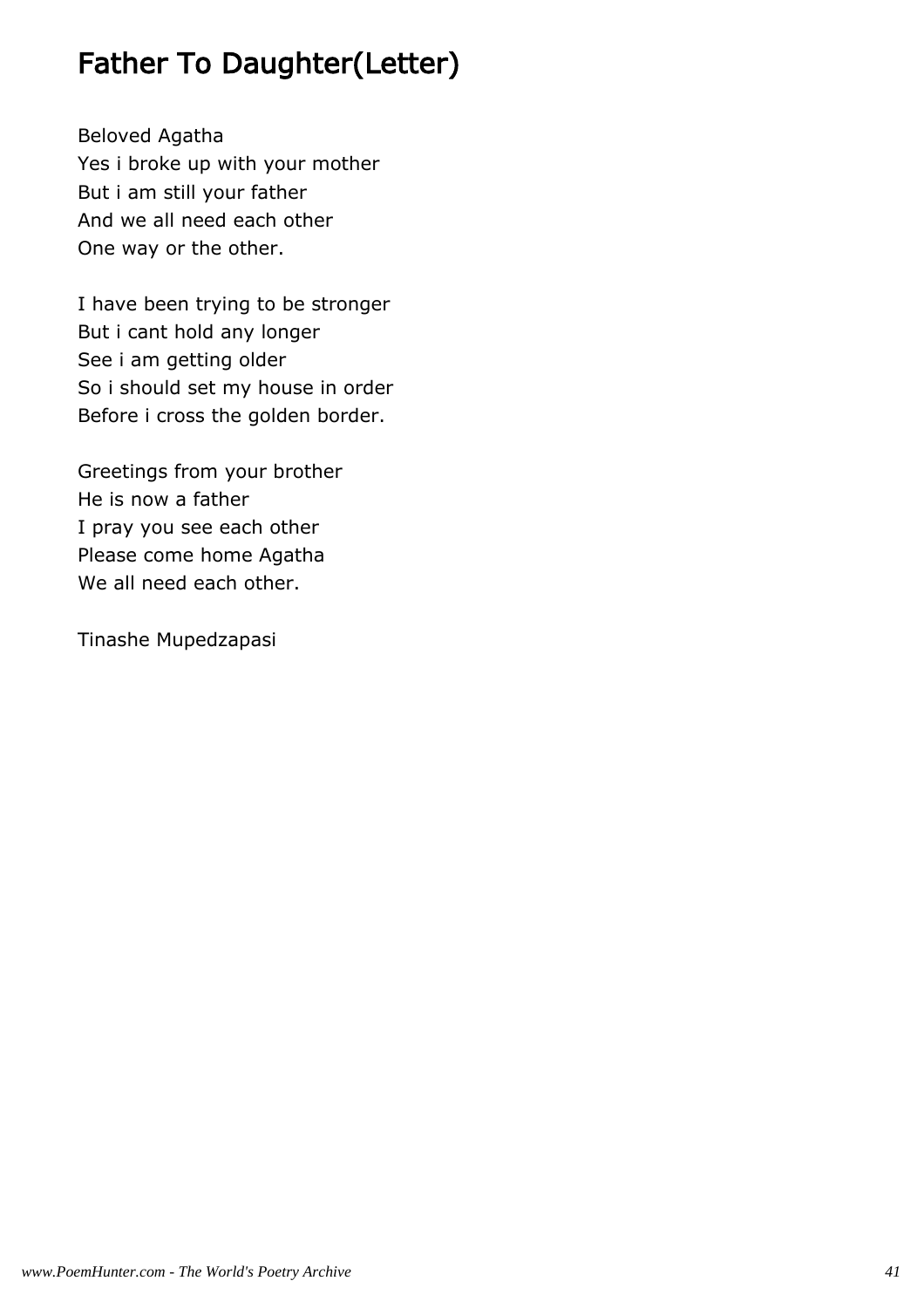#### Fathomless Love

Change the waters to ink Fill oceans and creeks Take everyone a scroll Spread them over the sky Give every man a straw Non-writters let them try God's love to scribe See the oceans running dry

God's love is fathomless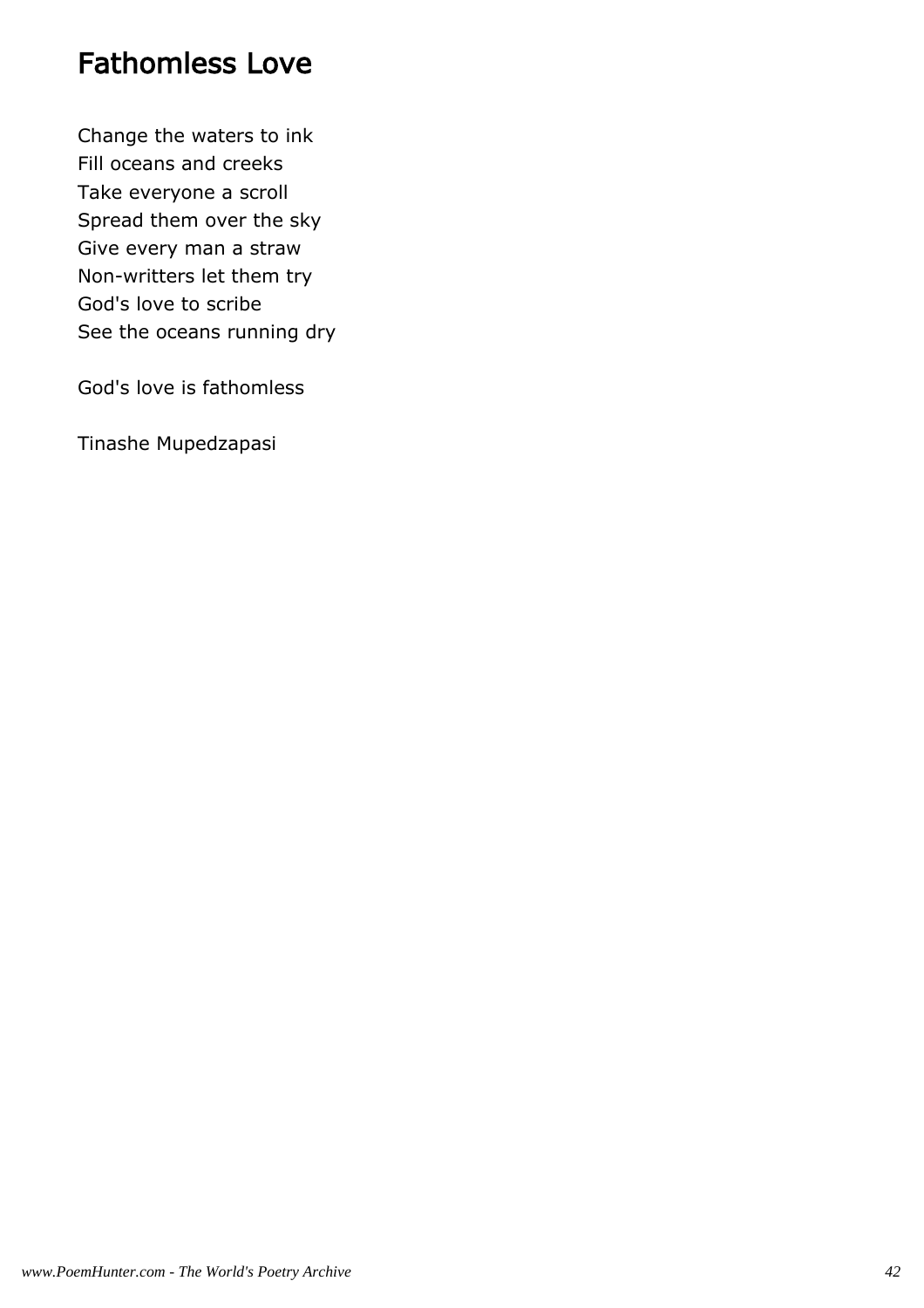#### Fear

False Evidence Appearing Real Fear is a demon It leaves you faint, without strength Fear, satan's best weapon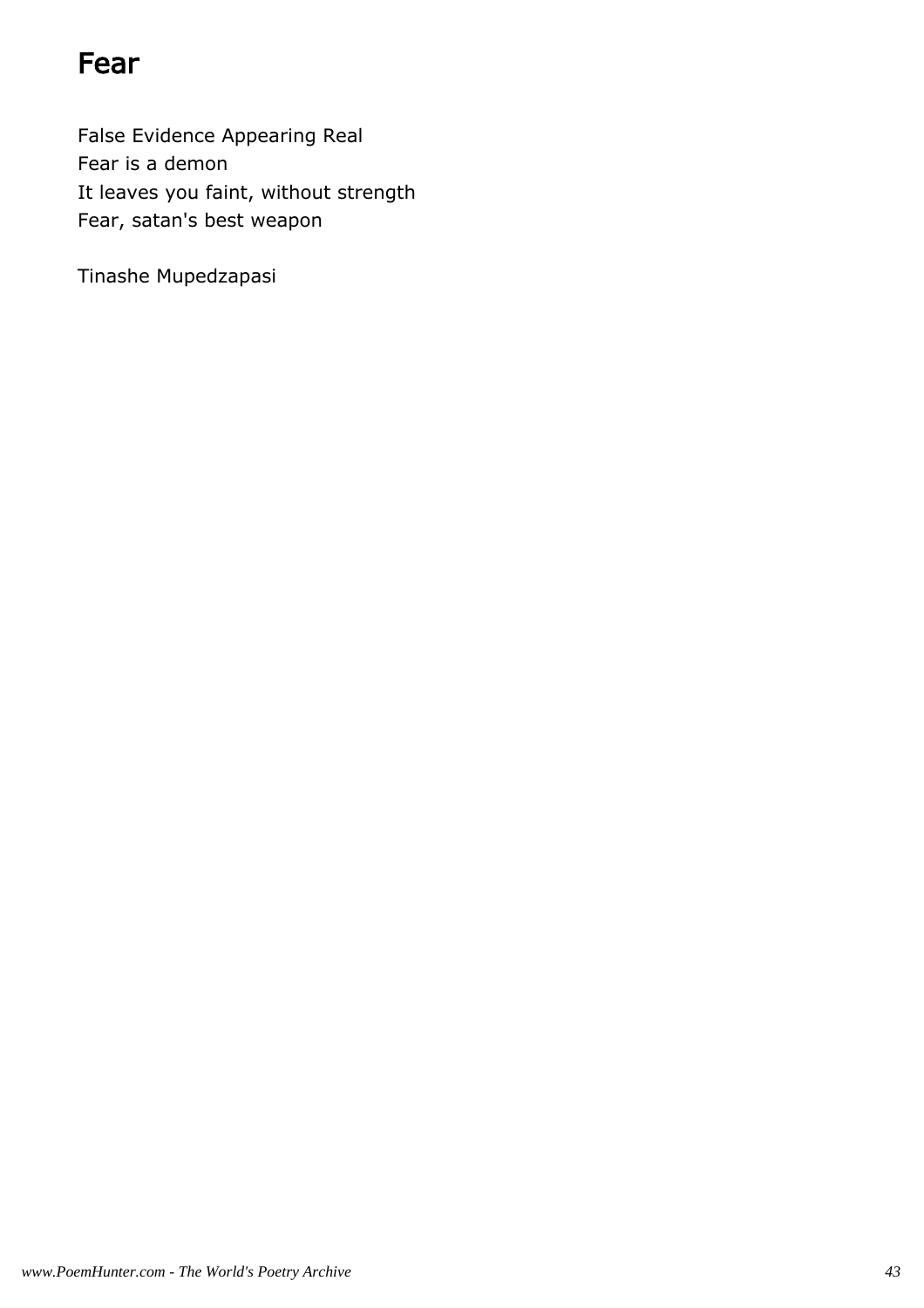### Feast Of Valtures

What's there for the poor? Bloody sweat and blistered hands Let the fungi feast on them Anyway, the strong man needs his table filled Toil and suffer, cry and wail Laughter from golden tables never seize to sound Swim in mud to build with gold Not for us to live Not to sell for much All they just give are deceiving smiles And much caressing speech So that tomorrow they feast on us again.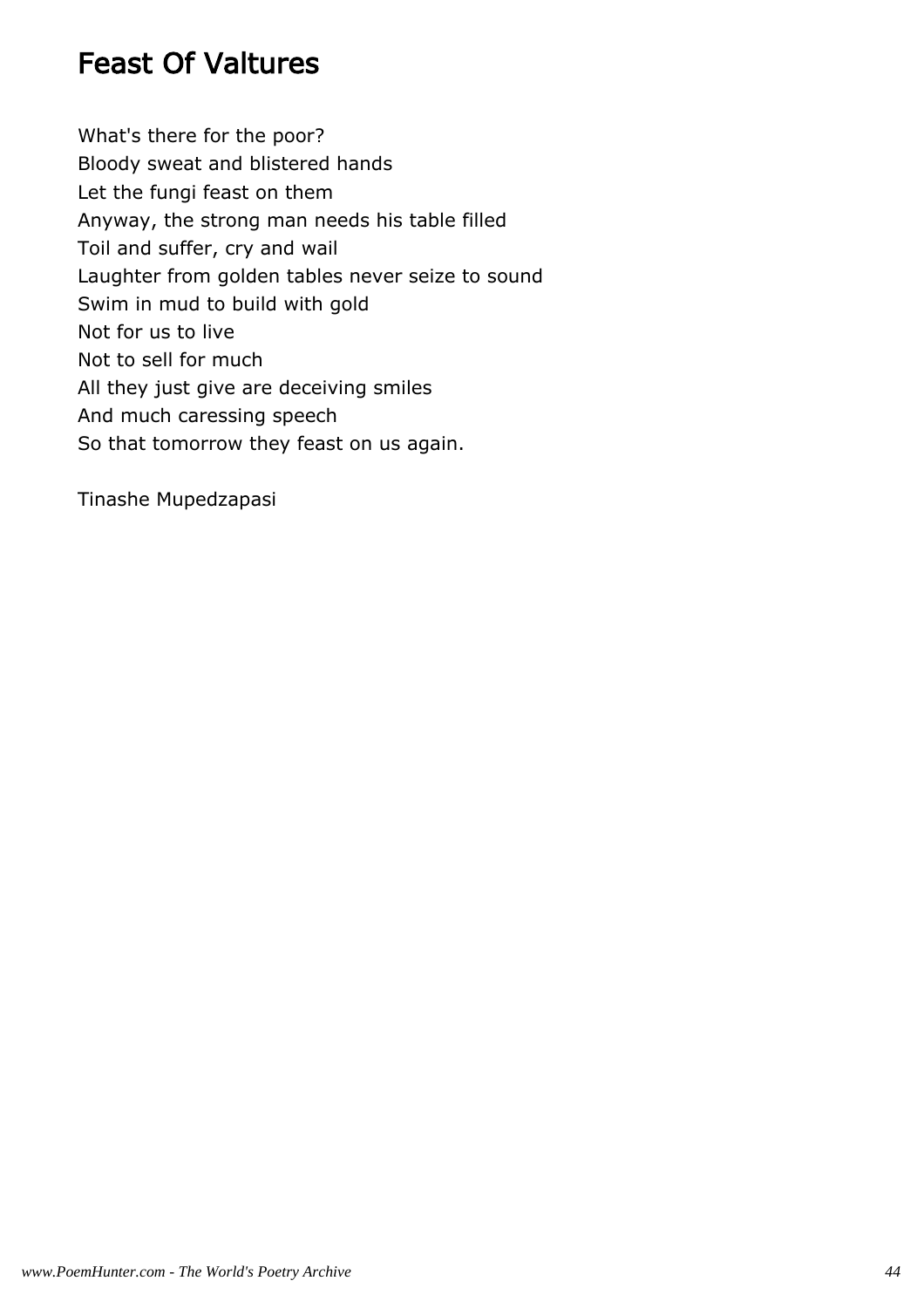## Feeling Like Going Home

Home sweet home I'm feeling like going home If i set my wings in the air And start soaring in the blue Yes by wings of faith I can reach home soon Home sweet home I'm feeling like going home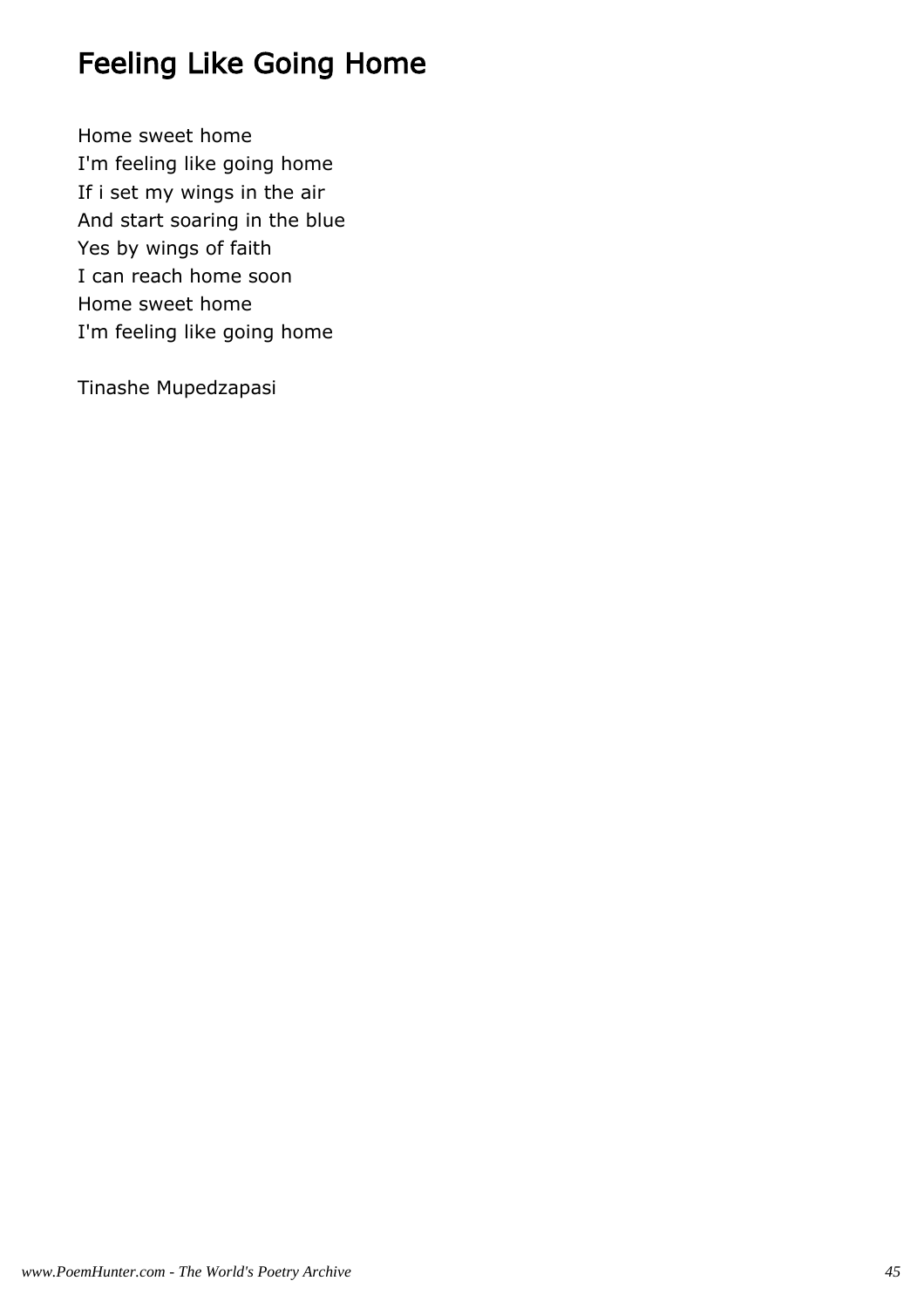### Fellowship

Even the whole night, Sharing words of wisdom Sharing love Strengthening faith Testifying, talking about love Giving at the same time gaining Talking about love Talking about life Talking about God for God is all these Sweet moments when talking about grace In one accord, listening to one voice Gaining love, gaining knowledge Great moments in life Nothing better than it Nothing sweeter than fellowshipping Lets keep on fellowshipping The whole day even the whole night For nothing is sweeter than a fellowship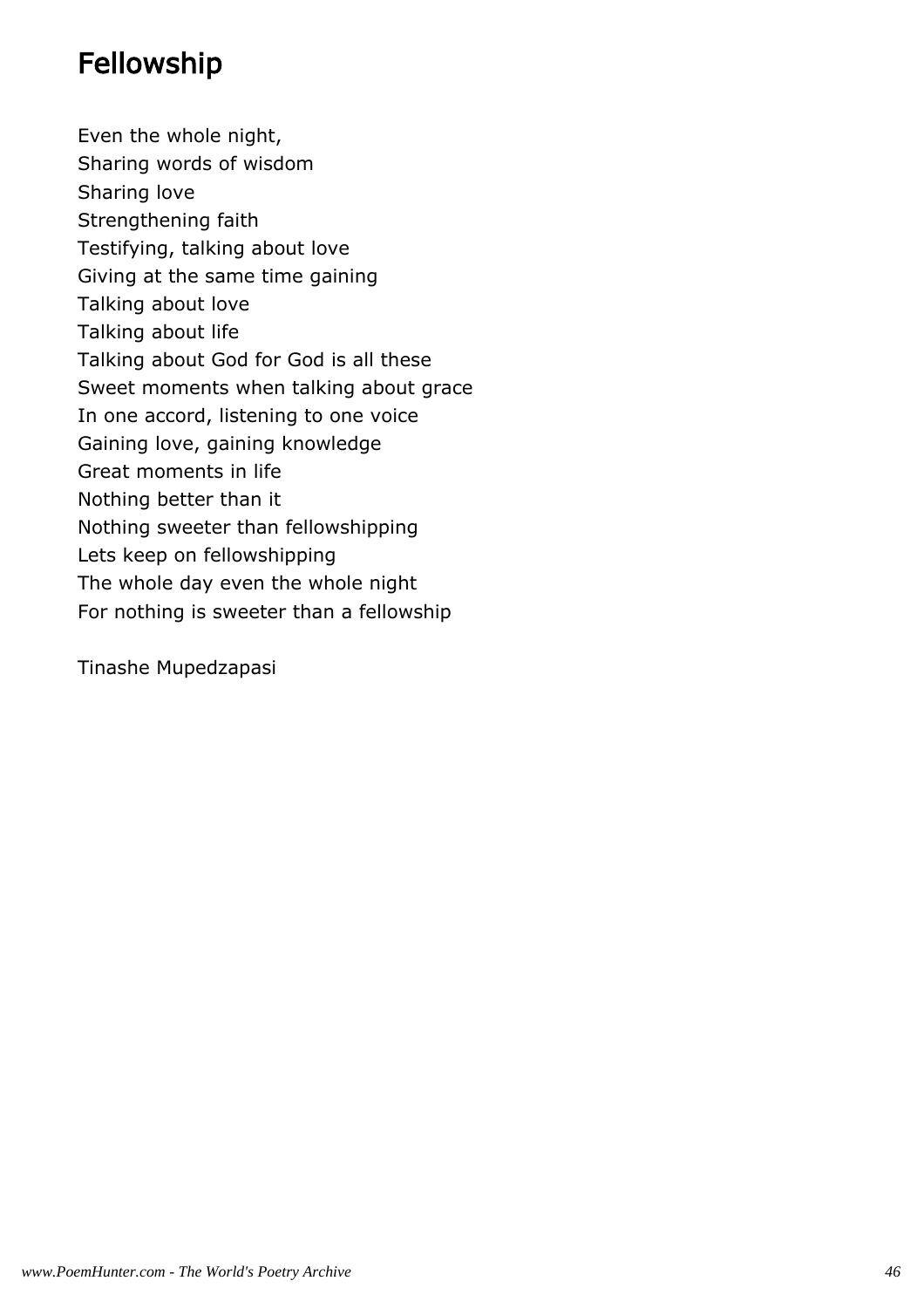# Fire

Fire never quench fire Nor does it consume fire Fire shares power It never burns fire.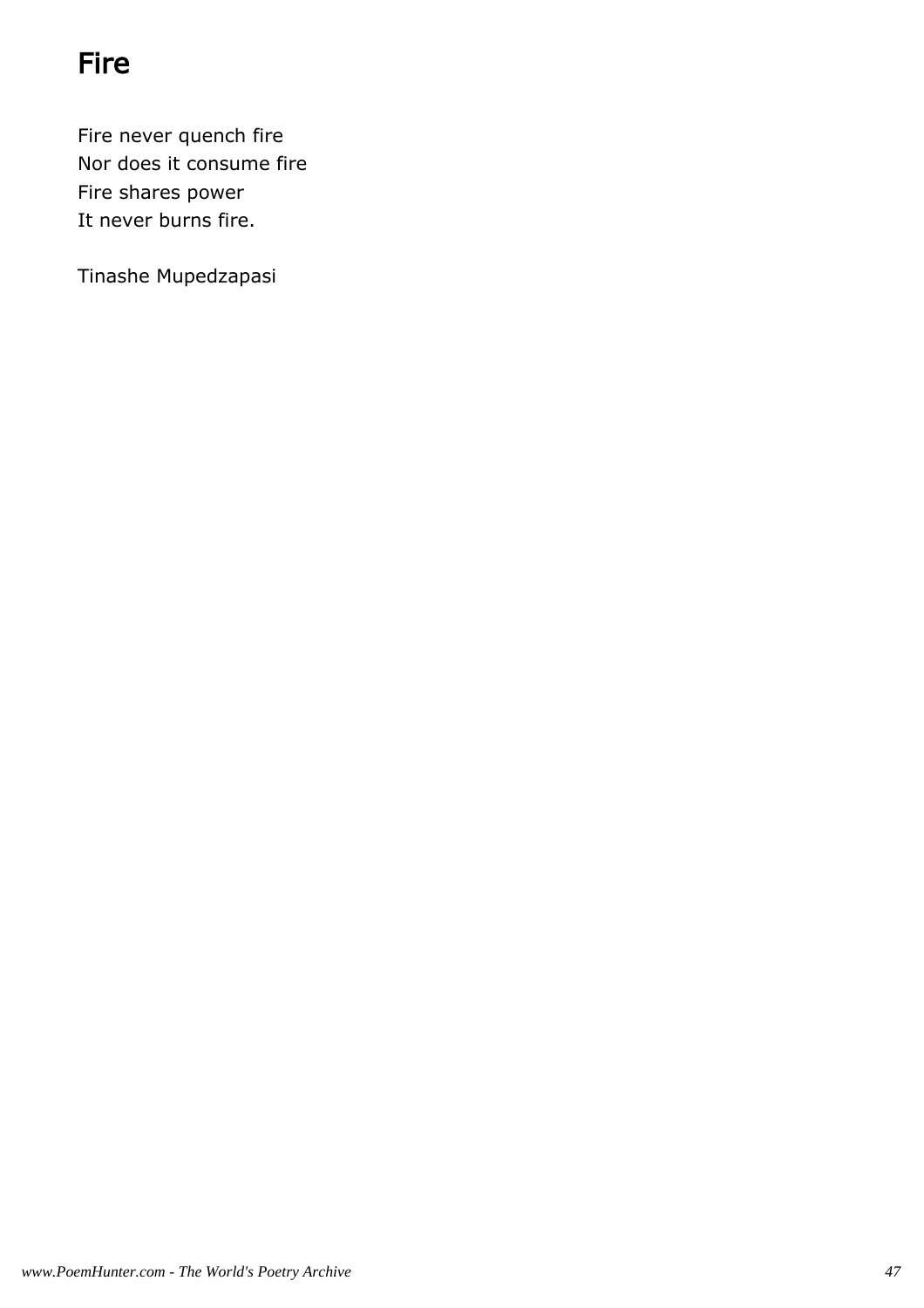#### Freedom Fighters

They fought and died They fought for life A precious gift traded for freedom Joy at last, some had to suffer How they marched into glory Marching into death Standing for the weak Acts of the brave How they fought and died Fighting for life.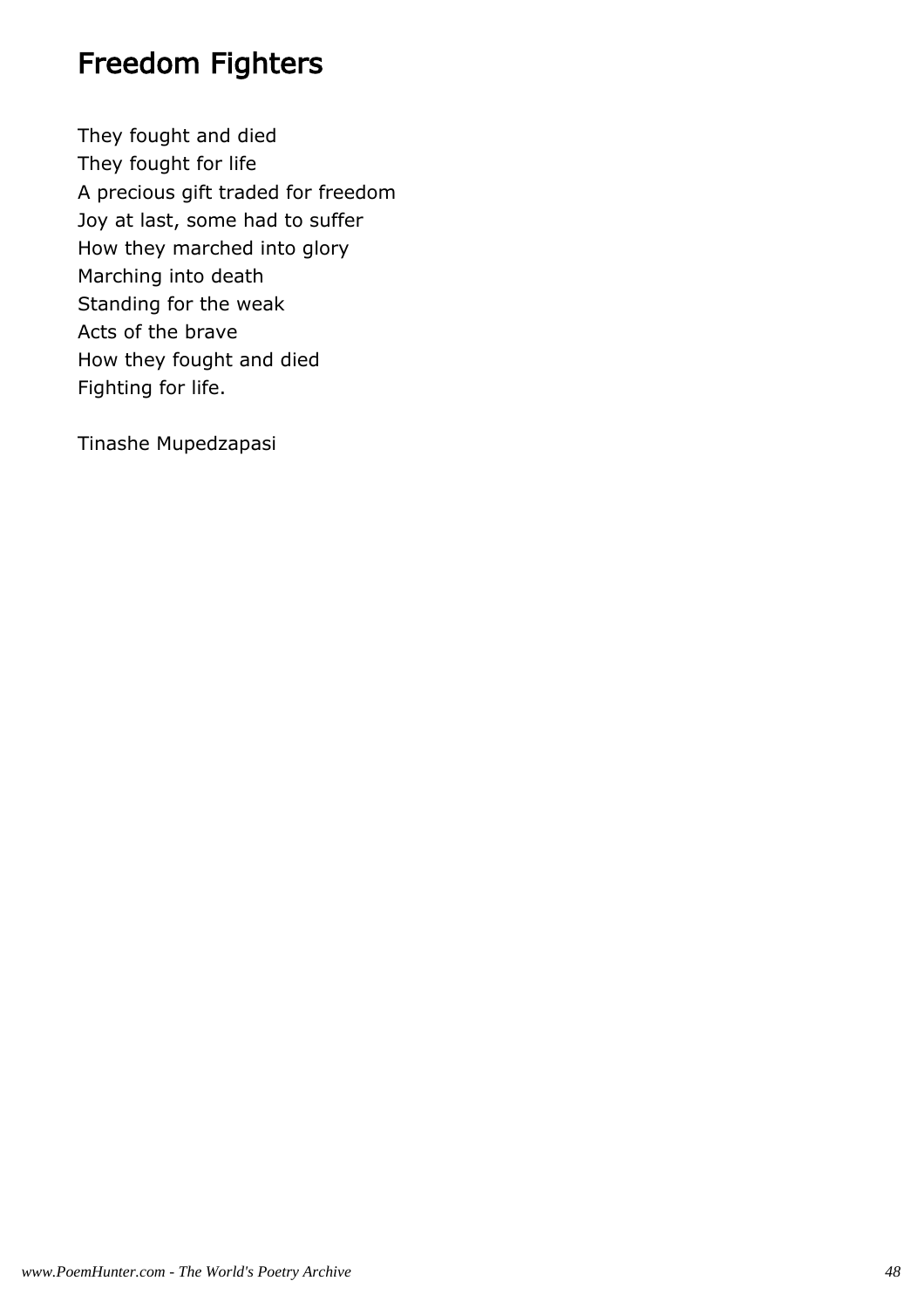#### Gentle Saviour

Oh Gentle Saviour i need thee Fill mine heart with thine spirit That it may be thee living even in me That thou may not condemn me on judgement day But will find favour in thine sight Let it be thine will that i may be saved That i may not taste death even the second death But will walk into eternity Clothed in snow white robes Singing Glory to you the Almighty The redeemer of all the souls So pass me not Gentle Saviour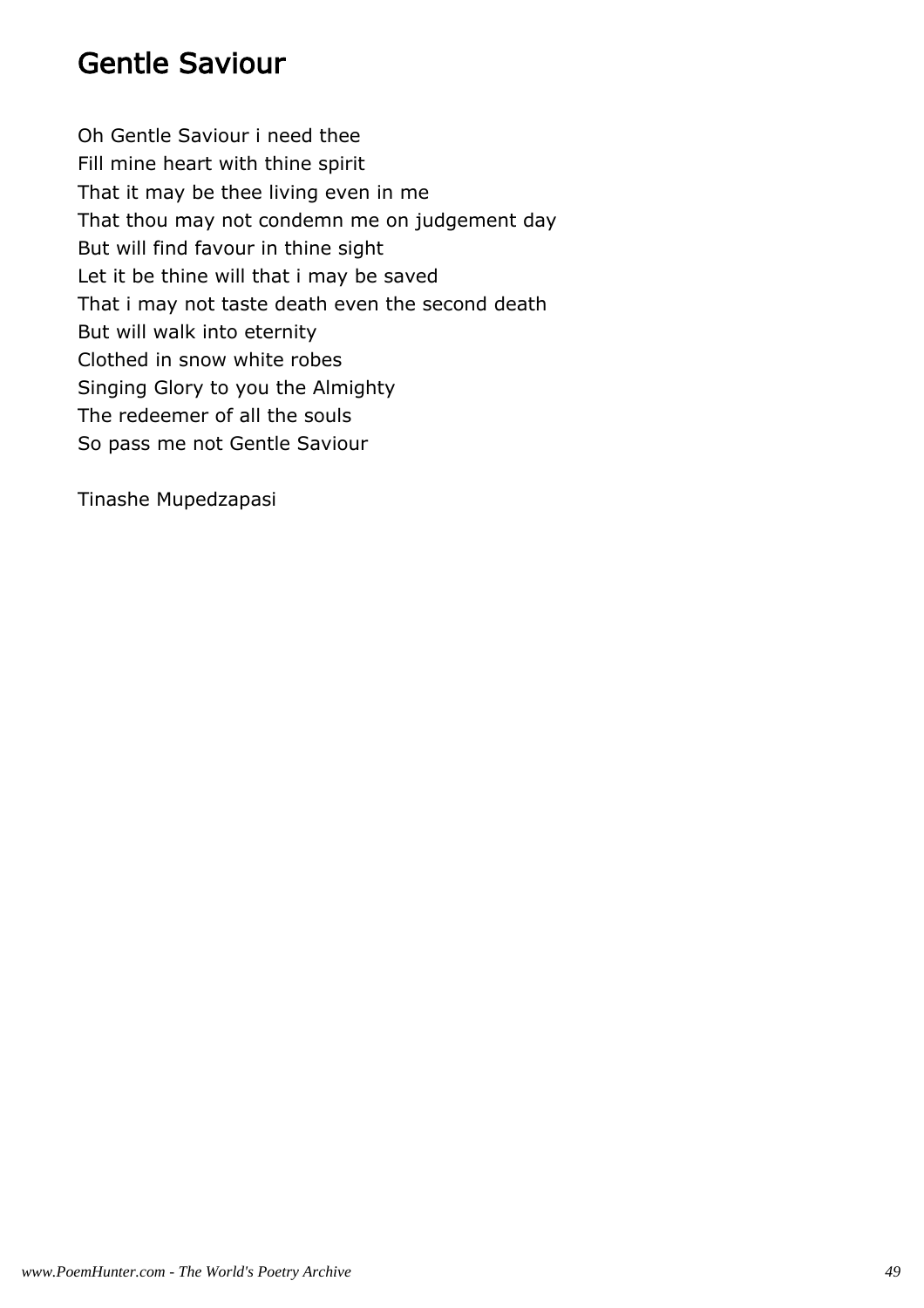#### Go Meet Him

Who shall roll the stone for us? The women of Jerusalem asked They were testifying, they were mourning But still the question remain, Who shall roll the stone for us? Upon reaching the sepulcher Behold the stone was rolled Behold the young man in white was in Go meet him in galilee Go meet him in galilee Your problem is solved The stone is rolled Go meet him in Galilee That stone in your life That problem is solved Go meet him Go meet Jesus in Galilee.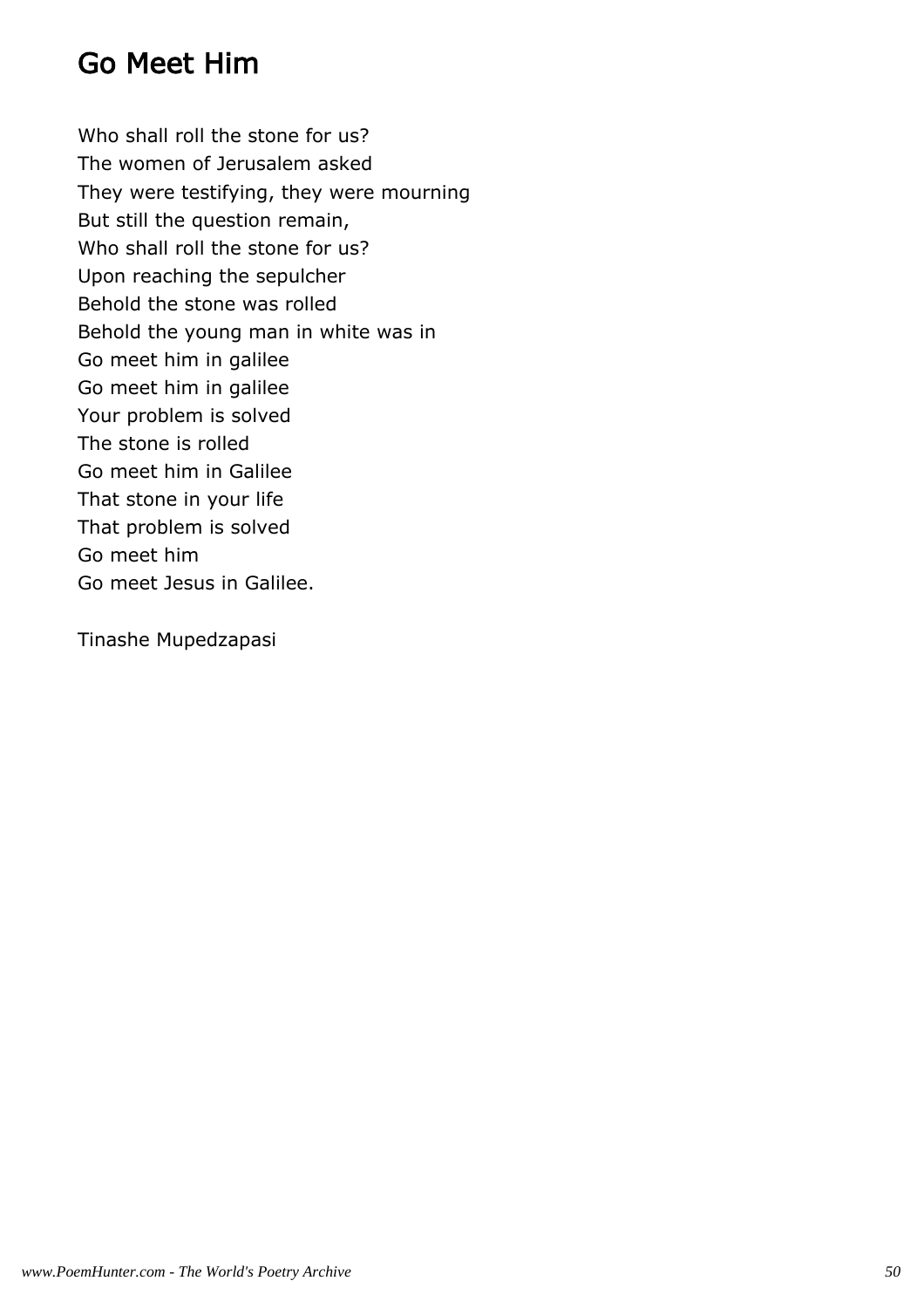# God

Thou art the Messiah Thou art the Saviour Thou art Melchezidec The priest of the Most High Thou art alpha and omega The begginning and the end Thou art Elohim God himself

Thou art the Lord The kinsmen redeemer Thou art the Spirit The father and the son Thou art God Praised be your name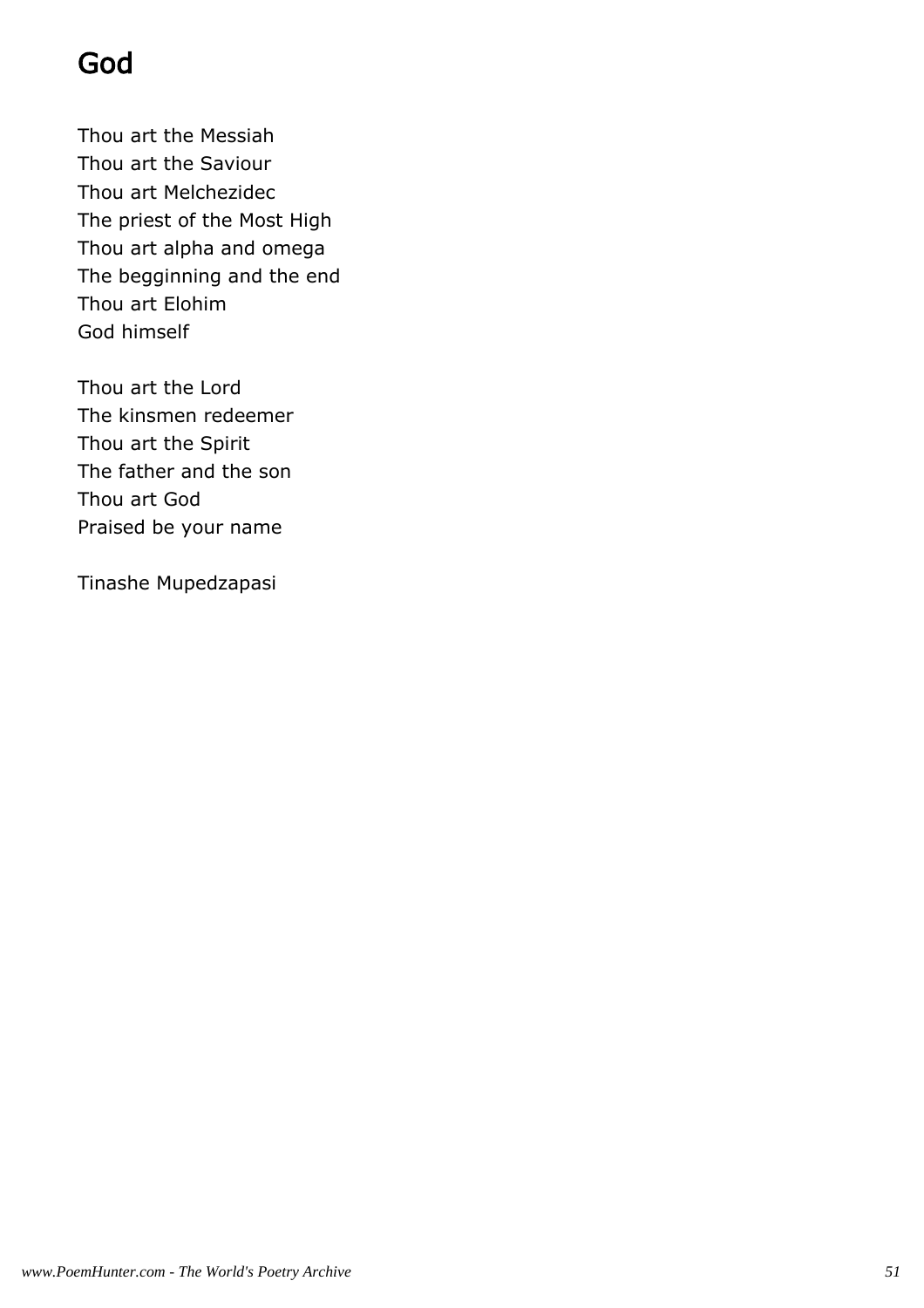#### God In Nature

Look at the lion and a buck Enemies yet in the same forest Jackals and deers All citizens of the jungle Eagles and doves All soar in the blues The unity of buffaloes The unity of hyenas When fighting the enermy The unity of bees Working in harmony The unity of summer and winter in equinox The beauty of flowers Decorating the jungle Singing birds Making the it more entertaining All because of God I can see God everywhere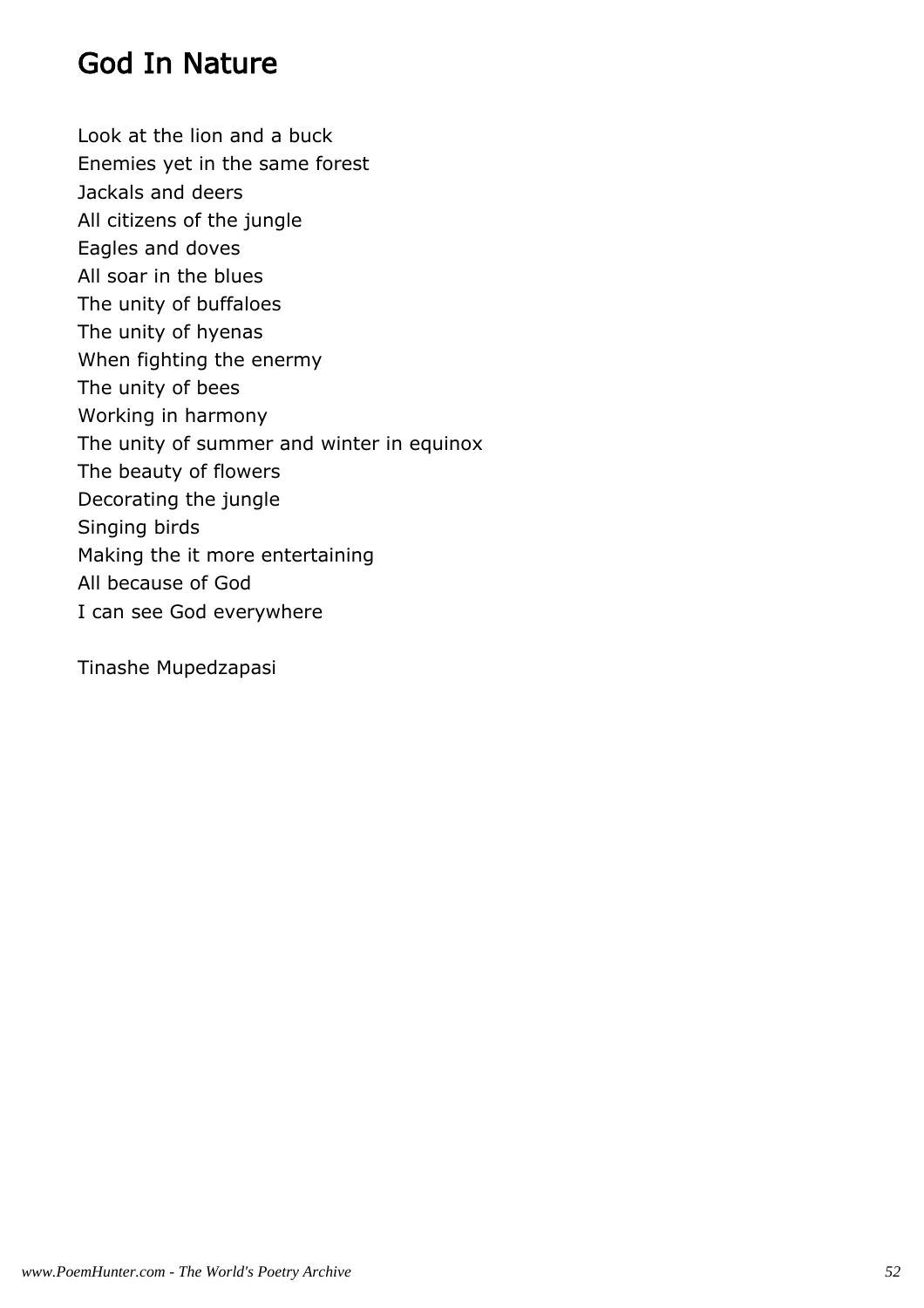### God Visited Him

Down in the plains of Mamre A man sitting on the door of the tent Saw men standing in the heat He compelled to feed and wash their feet so the four sat under a tree They talked, drank and ate some meat

Down in the plains of Mamre The Master and the servant dine Angels left for Sodom And friends remained to commune An oath was then sworn To visit according to the promise of time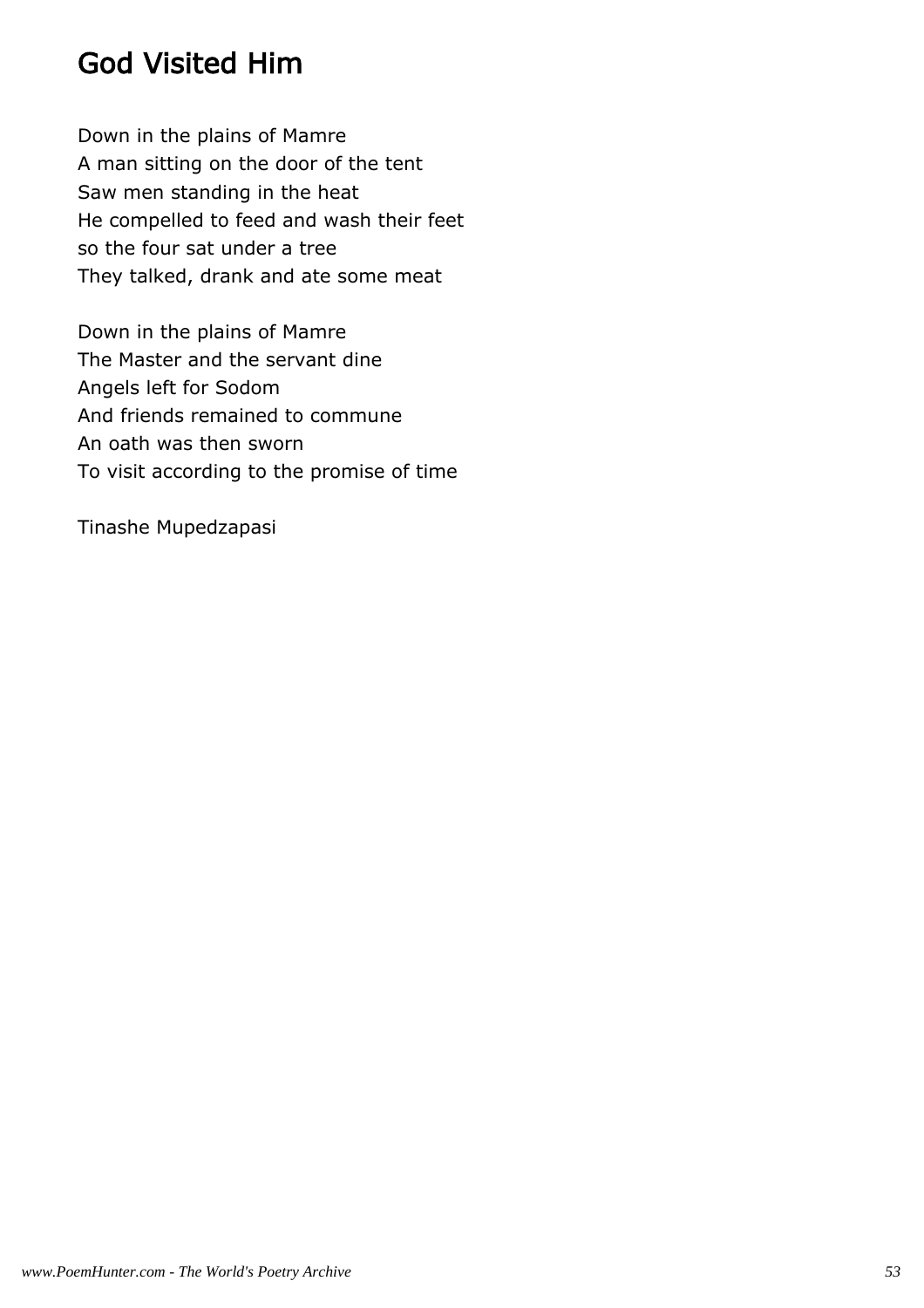### God's Wondrous Works

Look at the lion and a buck Enemies yet in the same forest Jackals and deers All citizens of the jungle Eagles and doves All soar in the blues The unit of buffaloes The unity of hyenas They fight for each other The unity of bees The unity of summer and winter in equinox The beauty of flowers Decorating the jungle Singing birds Making the it more entertaining All God's wondrous works Yah, i can see God everywhere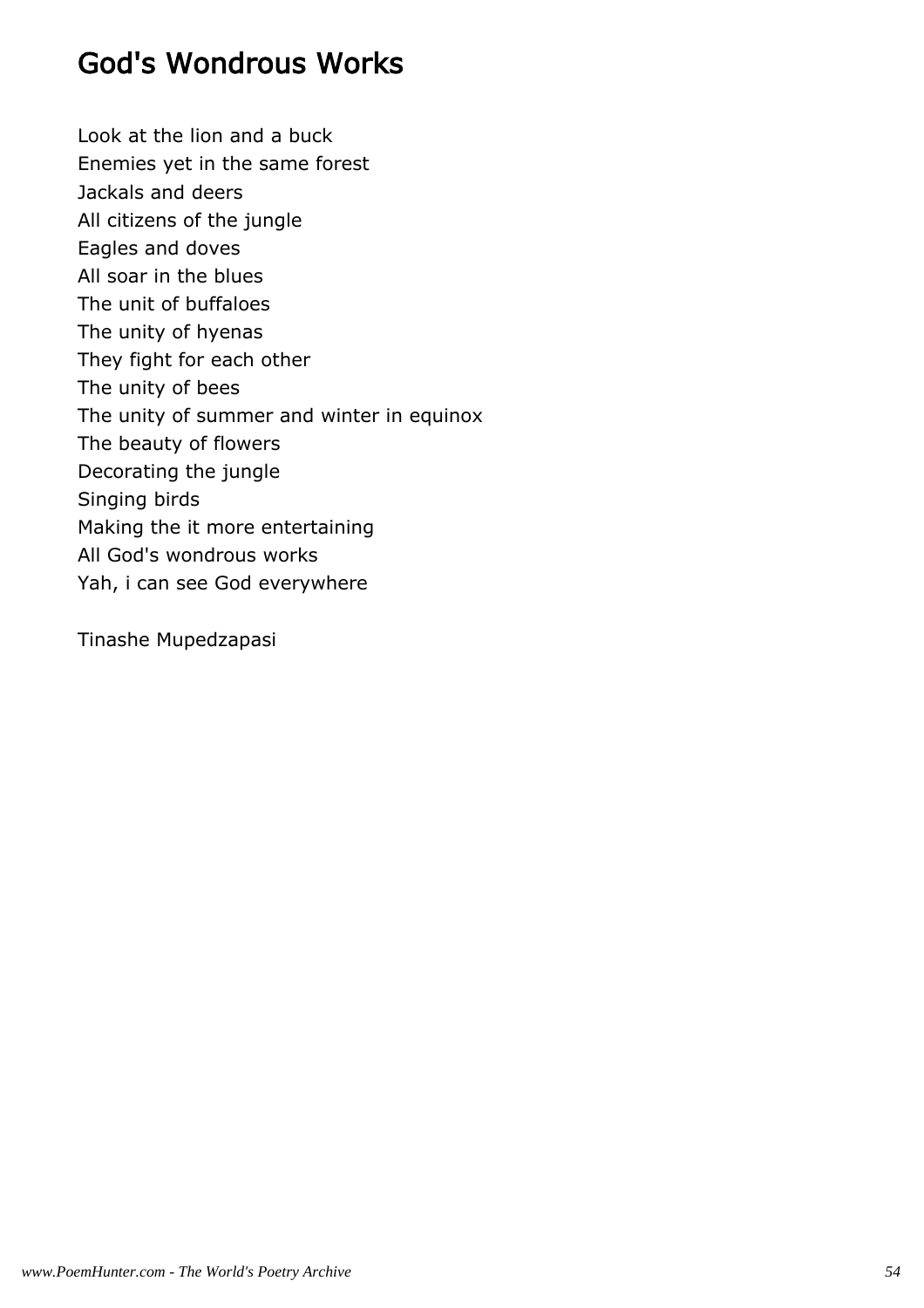### Gombototo, Man'A Ne Nhamo

Taizviona tichakura

Sekuru vachiurova mudhombo munhekwe Vosanganisa nerota ne marara echimonera Voukeva vakafinyama sevanosvisvina munyu Voti vohetsura vaiwanzwira urombo Dzihwa rakati tsva-a kunge chin'ai Kana vokararadza vaiti pavo poguma Vopfira godo raisemwa kunyangwe nembwa

Vemazuvano vorova dzakaputirwa Mushonga pamwe nehuru Zvizhinji zvova mhandu dzehutanho Voseka vakare voti vakasara Asi vose vakarembera padavi rimwe Muvengi anovaparadza mumwe Gombototo; man'a ne nhamo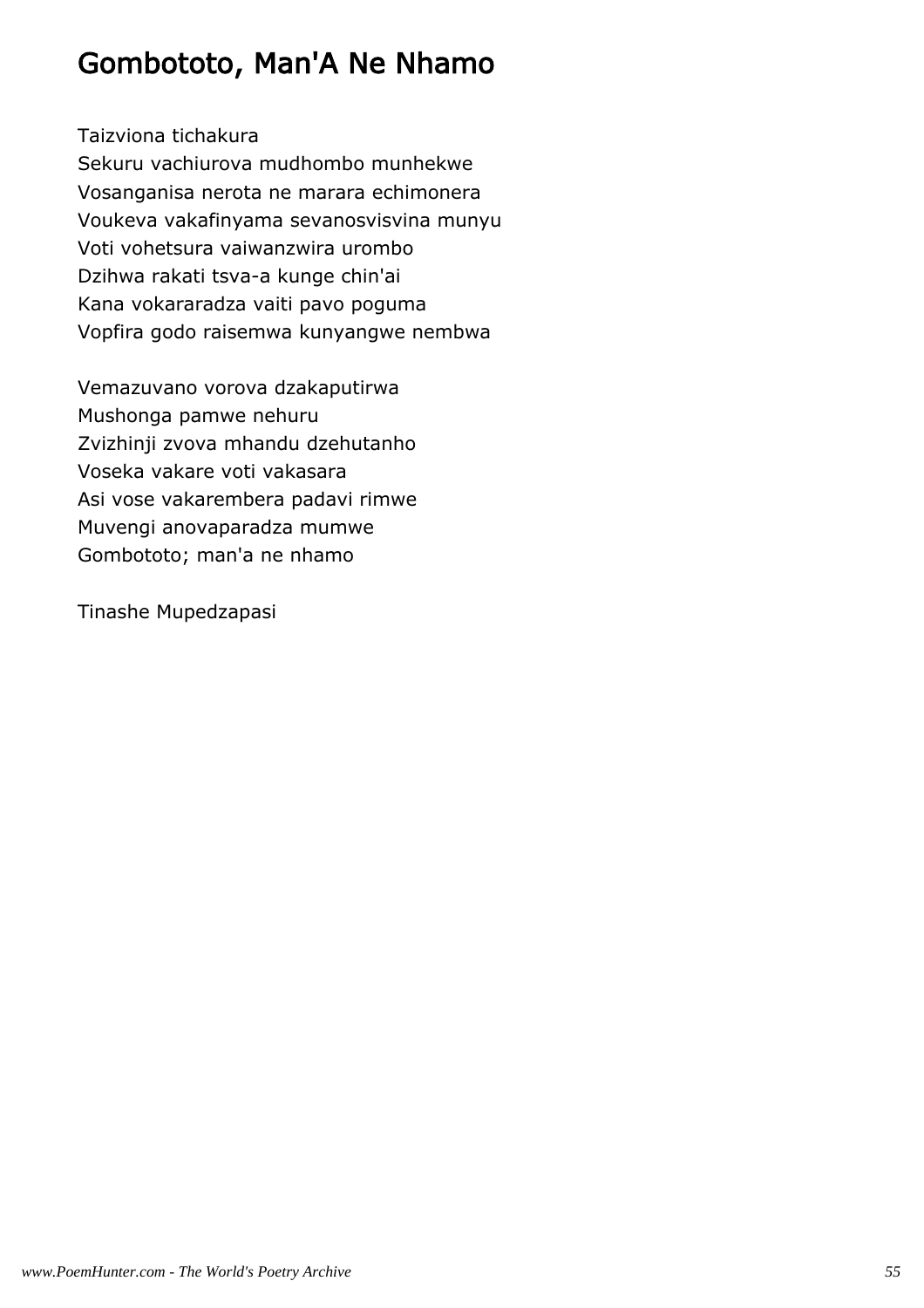### Green Tea With Ginger And Cinnamon

One sugar, one pinch ginger, one pinch cinnamon Pour some water, a bag of green tea add no milk One good sip, another sip and then a gallop What is that song playing, turn on the volume Ooh sweet beverage, how you flow with the rhythm Free all my veins from the morning cold Free up my mind from the Monday blues How sweet of you a drink of mixed flavors How quickening you are, the strength of natural healing One sugar, a pinch ginger, a pinch cinnamon One bag green tea, and remember no milk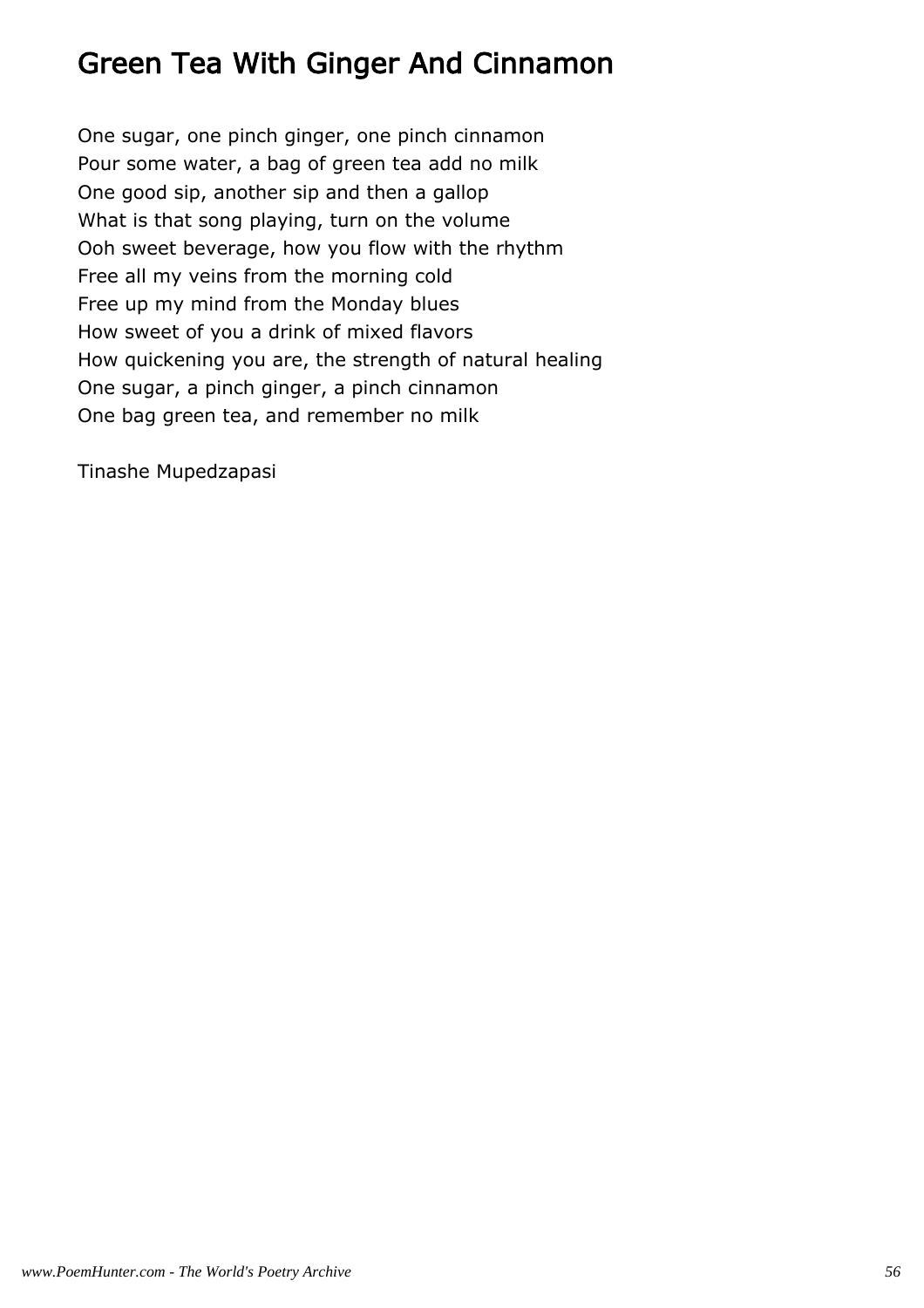# Happy Birthday Sammy

Happy birthday, happy birthday my love I'm happy you are growing I'm worried you are going to face the world I wish you many more I wish you more blessings May God be in your heart May he stay by your side Happy birthday, happy birthday Sammy Happy birthday brother, son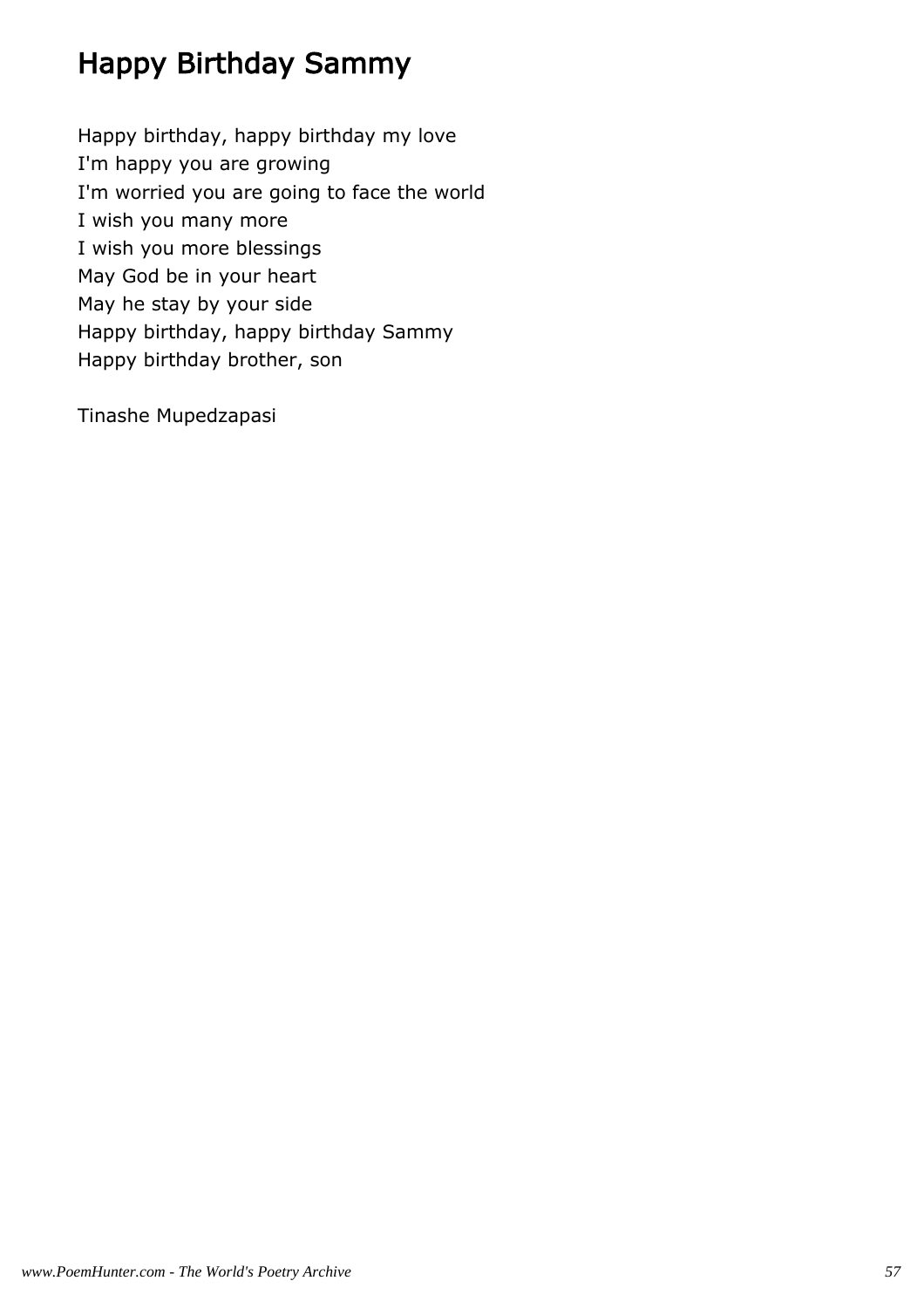#### Heart Breaker's Prayer

My heart pains because of the sins it bear I have scars, most caused by my own nails I bear the pain, even of those i have broken Broken and healed, then wounds upon scars Lord I don't wanna break no heart again For I bear the pain of the broken too Give me strength to stand my word For i fear one day I will break a life I have no pleasure in causing pain Lord I pray to have my heart rebuilt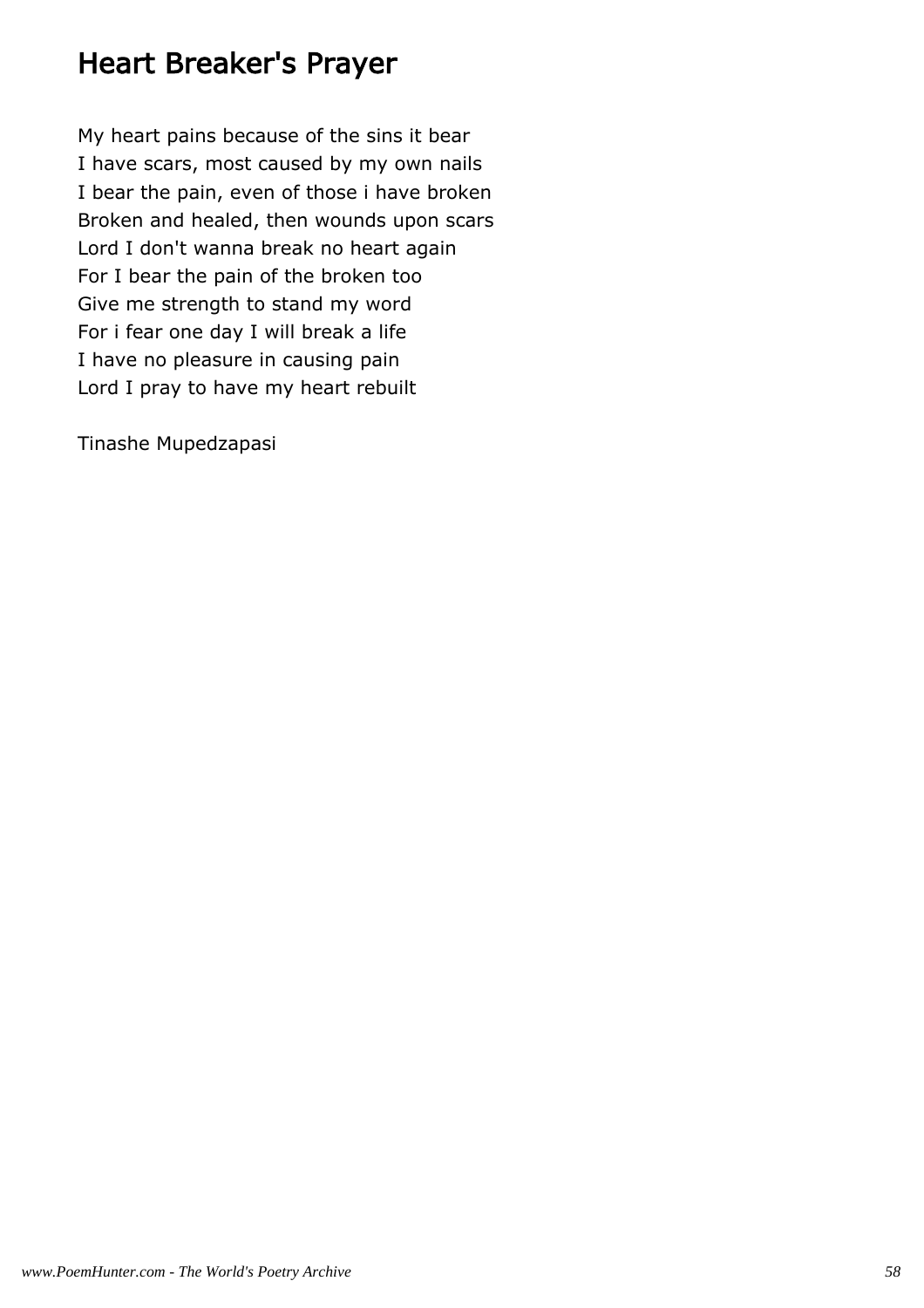### Heartache

They say a tooth hurts the most I'm sure they had never loved fully If their hearts had ever been broken They would have changed their minds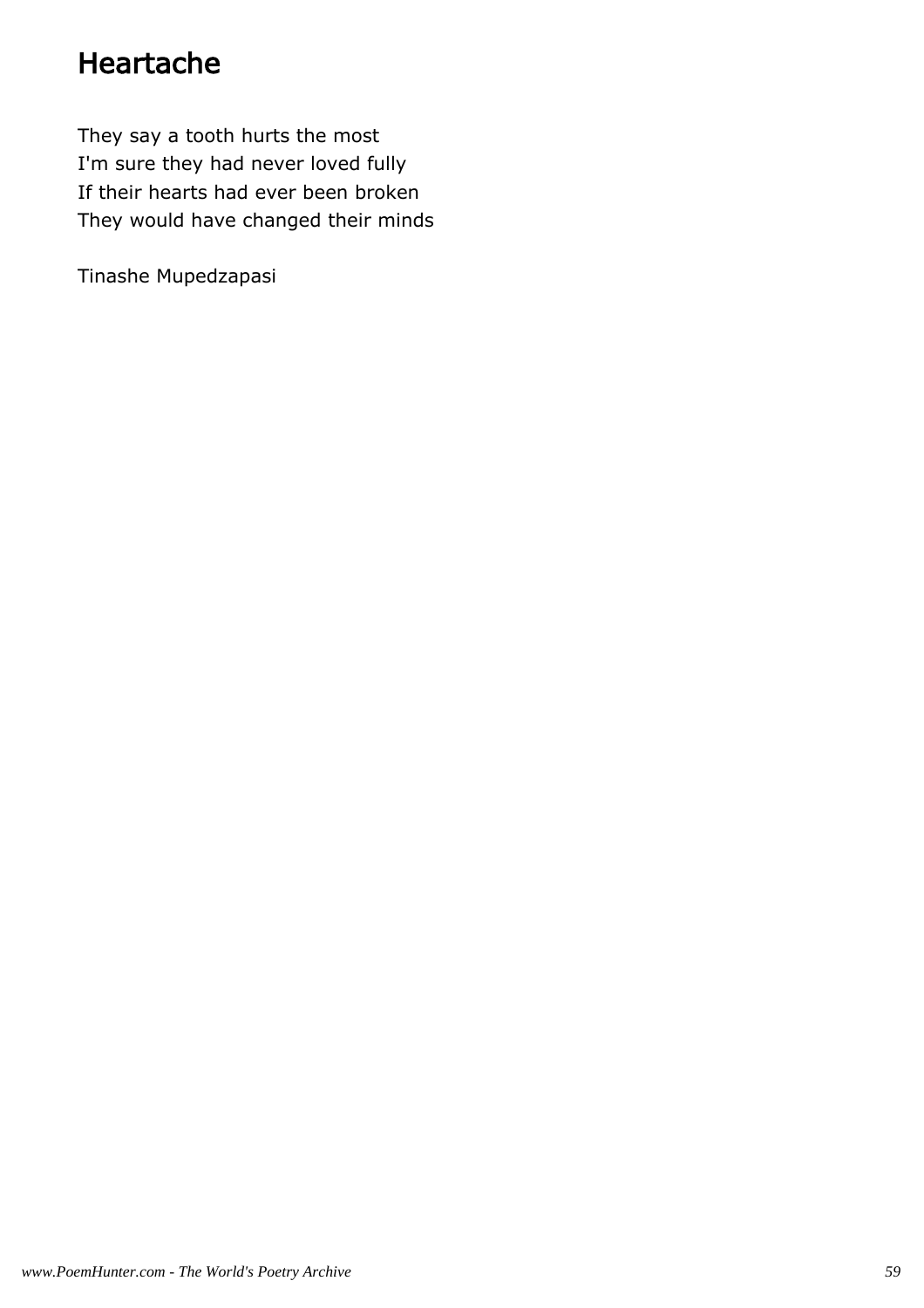### His Legacy

He walked into the class Like always with just two sticks of chalk I still remember that smile on his face His ussual style Of pointing in the air before he speaks That day he had a different story He had another lesson to teach us In his eyes I could see love I new something good was he about to speak

'I chose to be the bridge' I had him softly saying it Its now long but the voice still rings in my ears ''I chose to be the bridge, through me, you will get there'' Thats his legacy to us Knowledge and love His voice will sound forever ''I chose to be the bridge''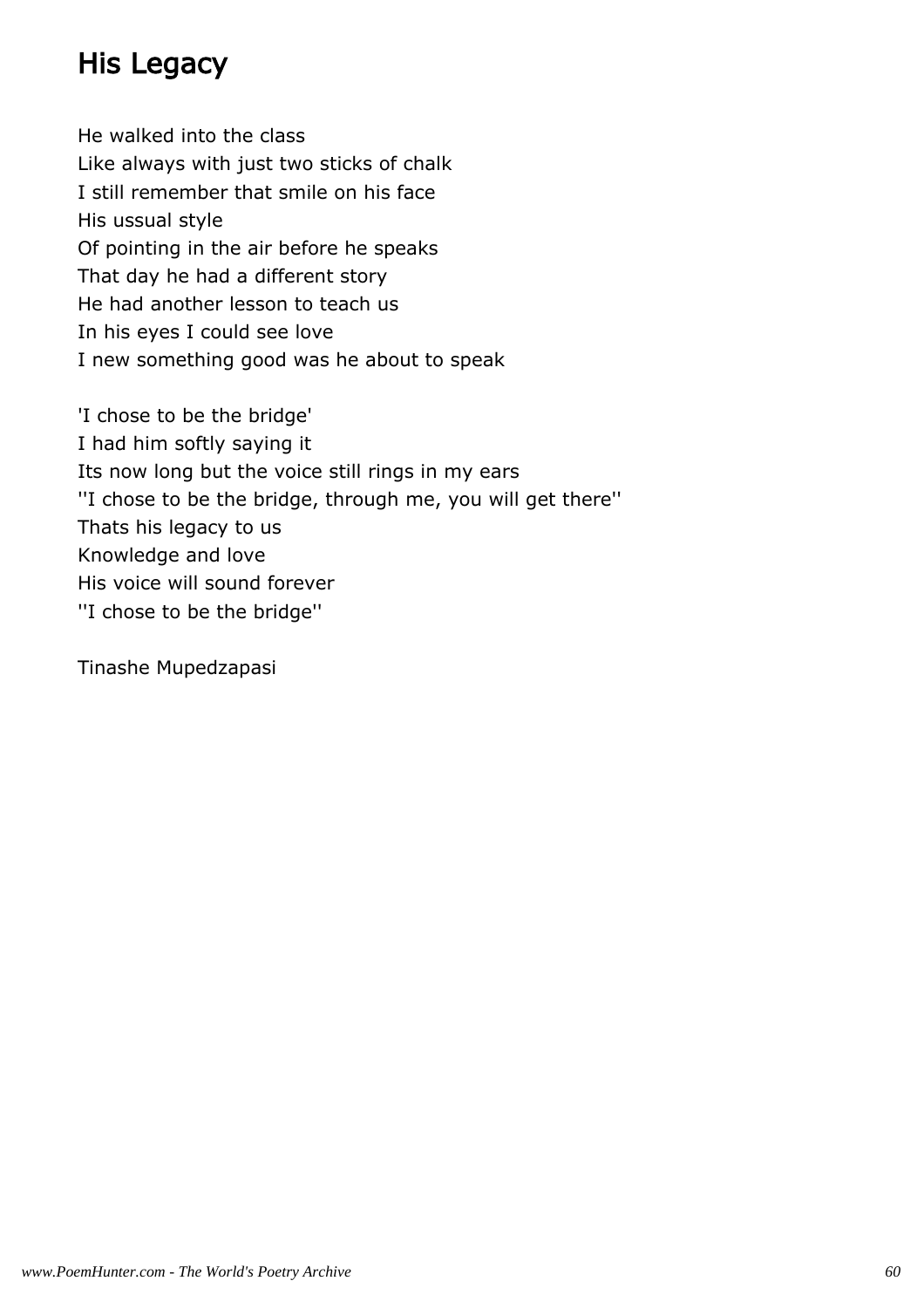### His Scars

Good deeds carved into the hands of a merciful man An act the world had never seen Written with nails on both His hands That you and me be redeemed

Good deeds scribbled on the head of a just man To show the world Who lived in Him An act the world so needed to live By His scars thus we were redeemed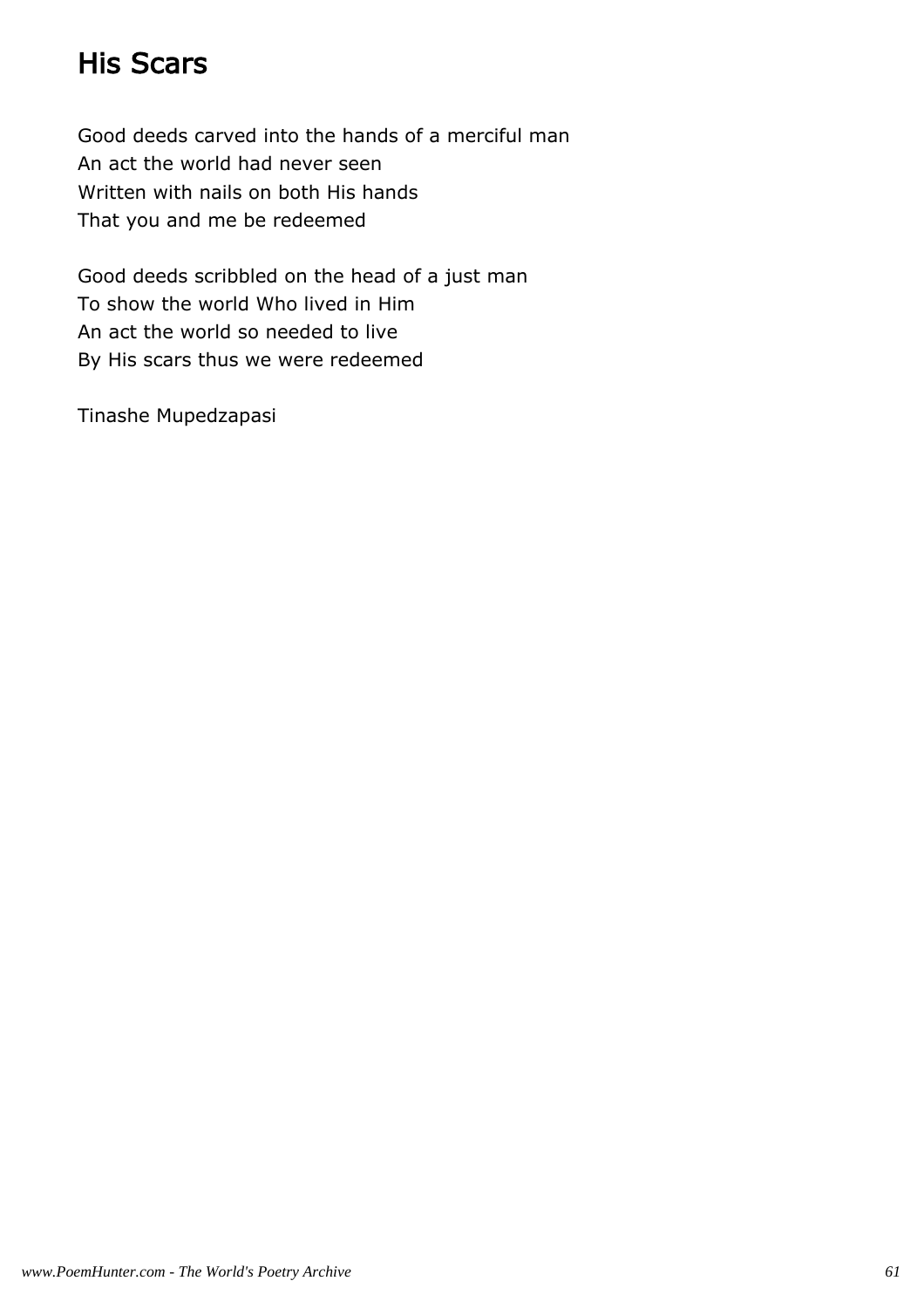## Hope For The Dead (The Resurraction)

Is this the sun rising again Hidding it's tail behind the horizon Peeping its head through the fluffy clouds Accompanied by a sweet morning breeze Giving nature a hope of life See trees making a dance Shaking death out of their veins For their lives are hidden in the sun's bossom

Oh, its amazing For yesterday I saw it dying But today its again living Where was it hidding? Where death cant hold it dead

So fear not dear soul There is hope for the dead Their lives are hidden In their roots At the last trump shall they rise Putting on incorruption Bearing image of the heavenly See, nature proving it See, the sun rising again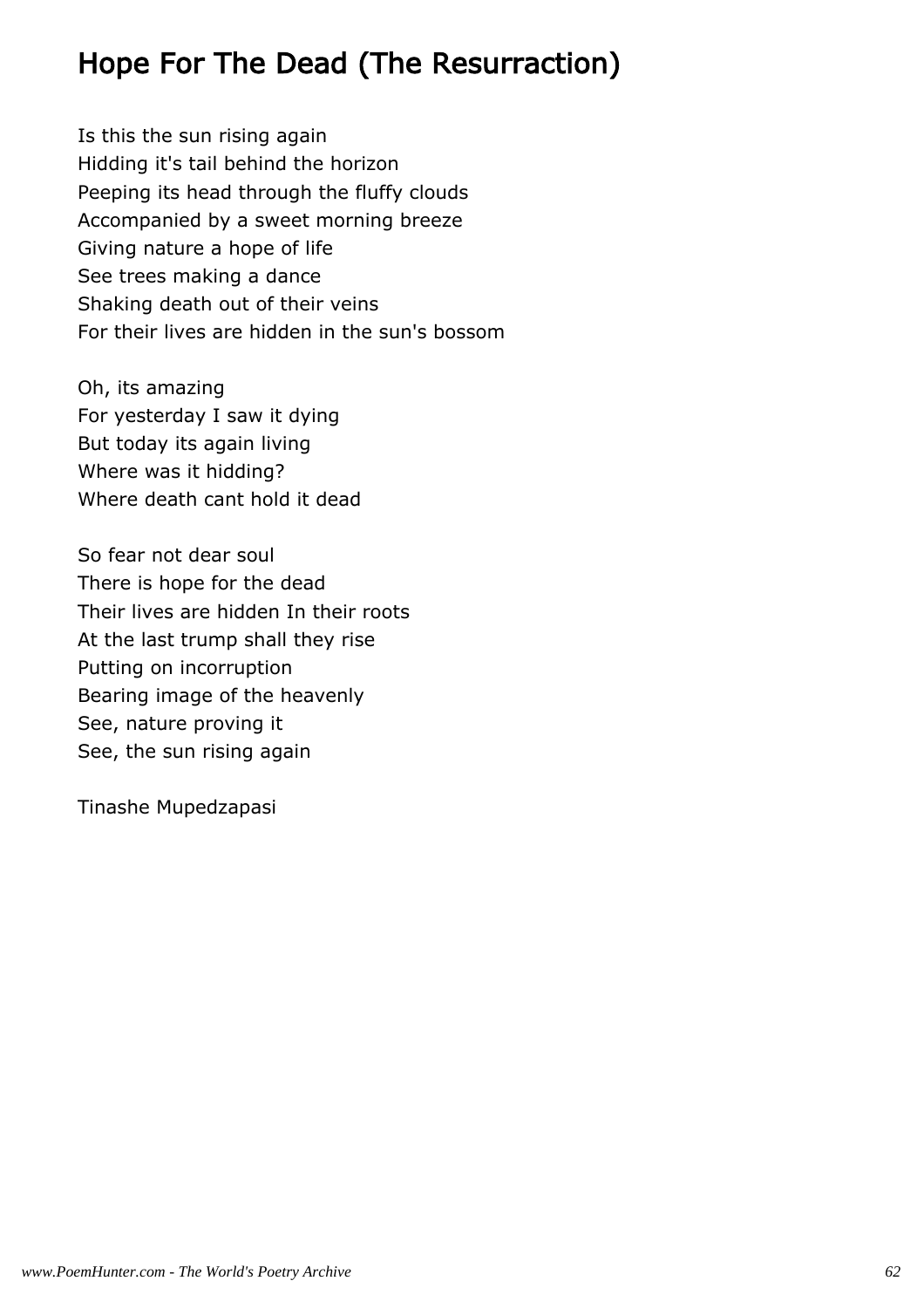### House Of Pain

Be my soul a house of pain Broken heart, pieces of brain Failures of thoughts, the body is paying All of much, wasting my sane Pain and much pain on loosing heart All my soul to bear in vain

Aint there no reason to cry When my blood is feeling so dry Such affliction and how i look wry Feeling no wind when flying by Pain and much pain on loosing heart But i will fight until i die.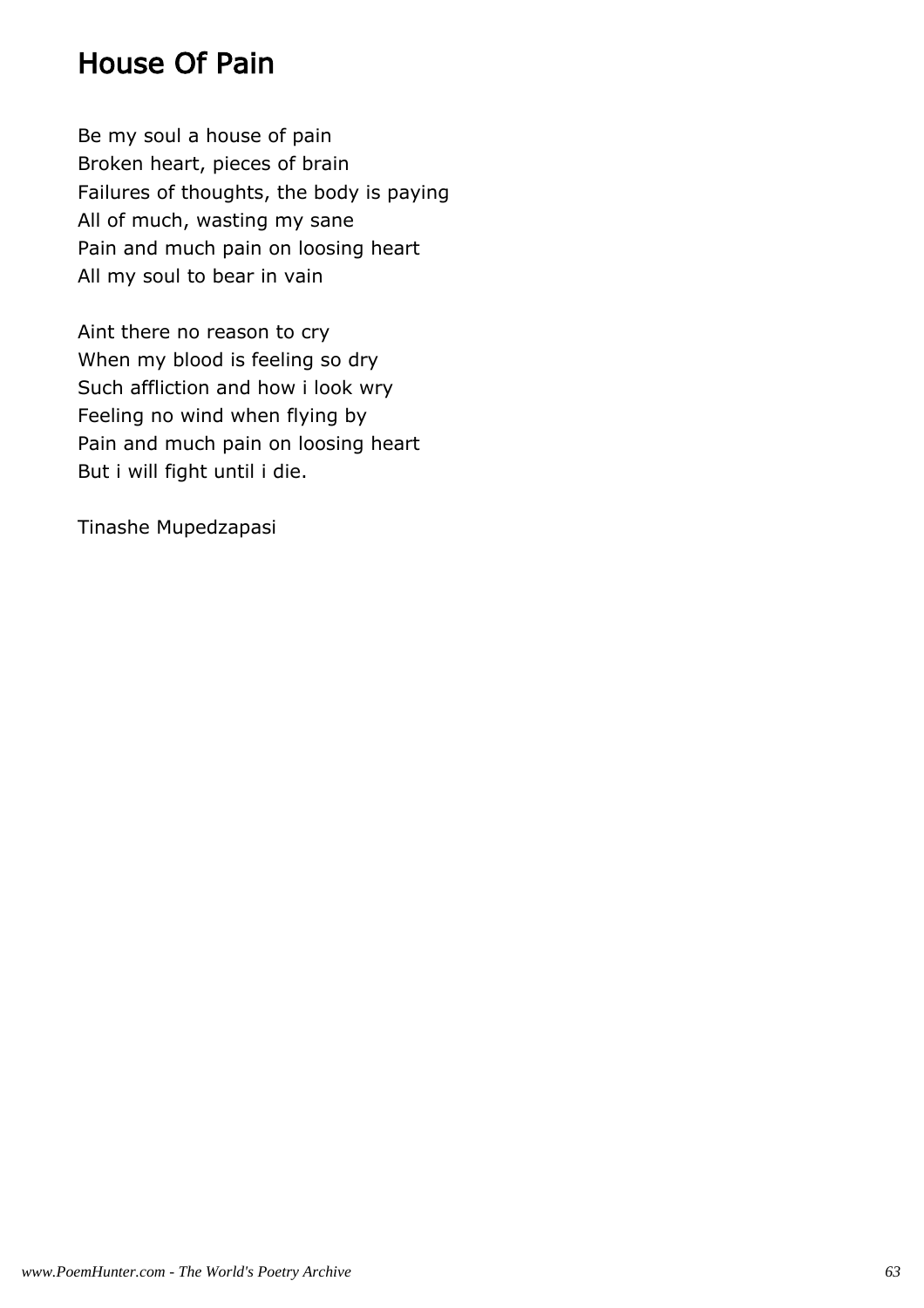### House Of The Strong

No room for the feeble or tender hearted No hate for pain for its the pathway to gain Much sweat you give, much sweet you earn Loose yourself into the realm of thrilling agony

welcome to the house of the strong Where all are equal in mission and passion To gain what we lost and take what we wish Sow in sweat reap some sweet Follow your passion sailing in your pain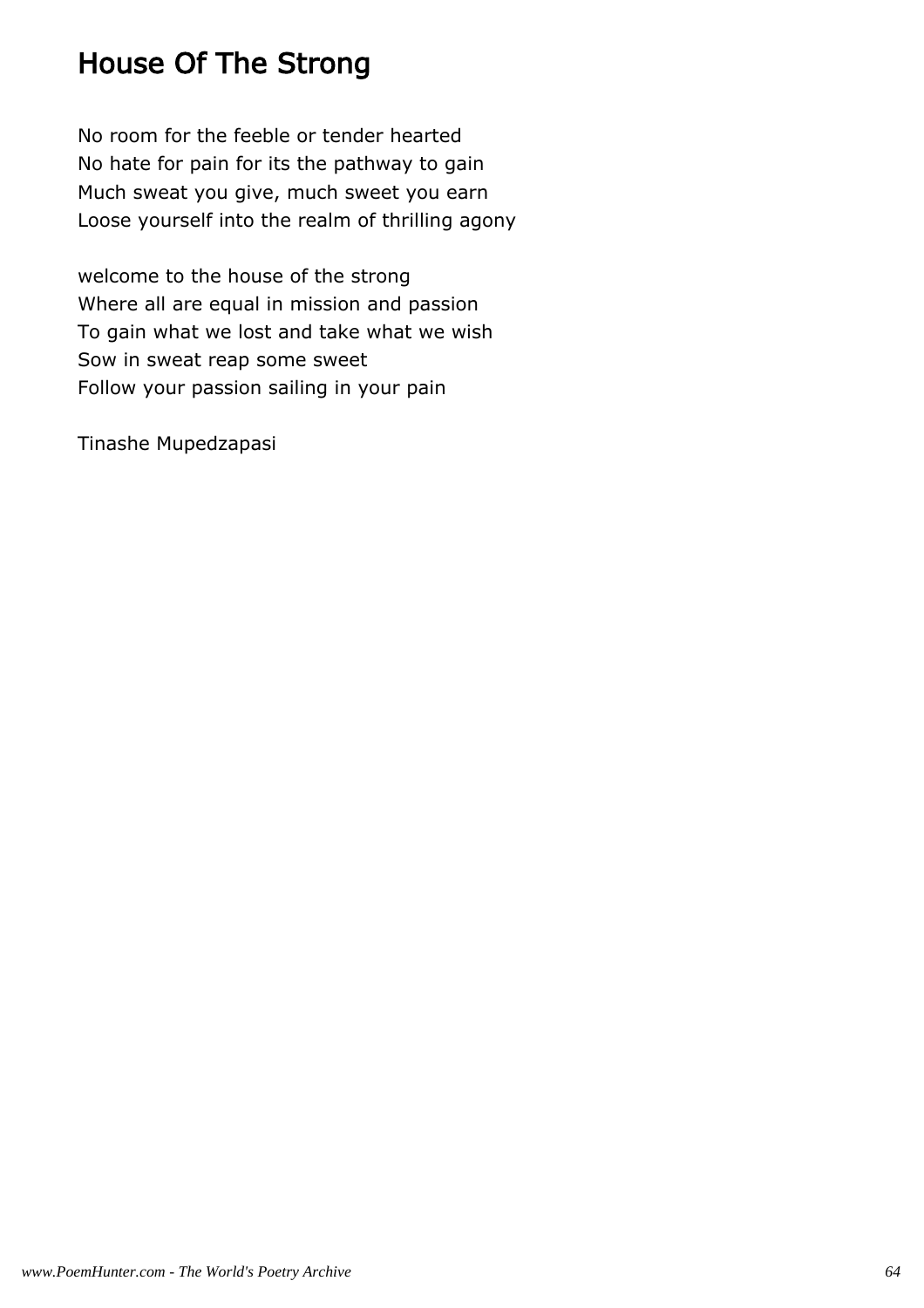# I Cant Love You

If I tell you not beautiful I would be a lair If I tell you are not good in love I would be lying But love is stubborn i tell you babe The mind might be willing But the soul might deny it My eyes so likes And my body supports them But my soul is barren I just cant love you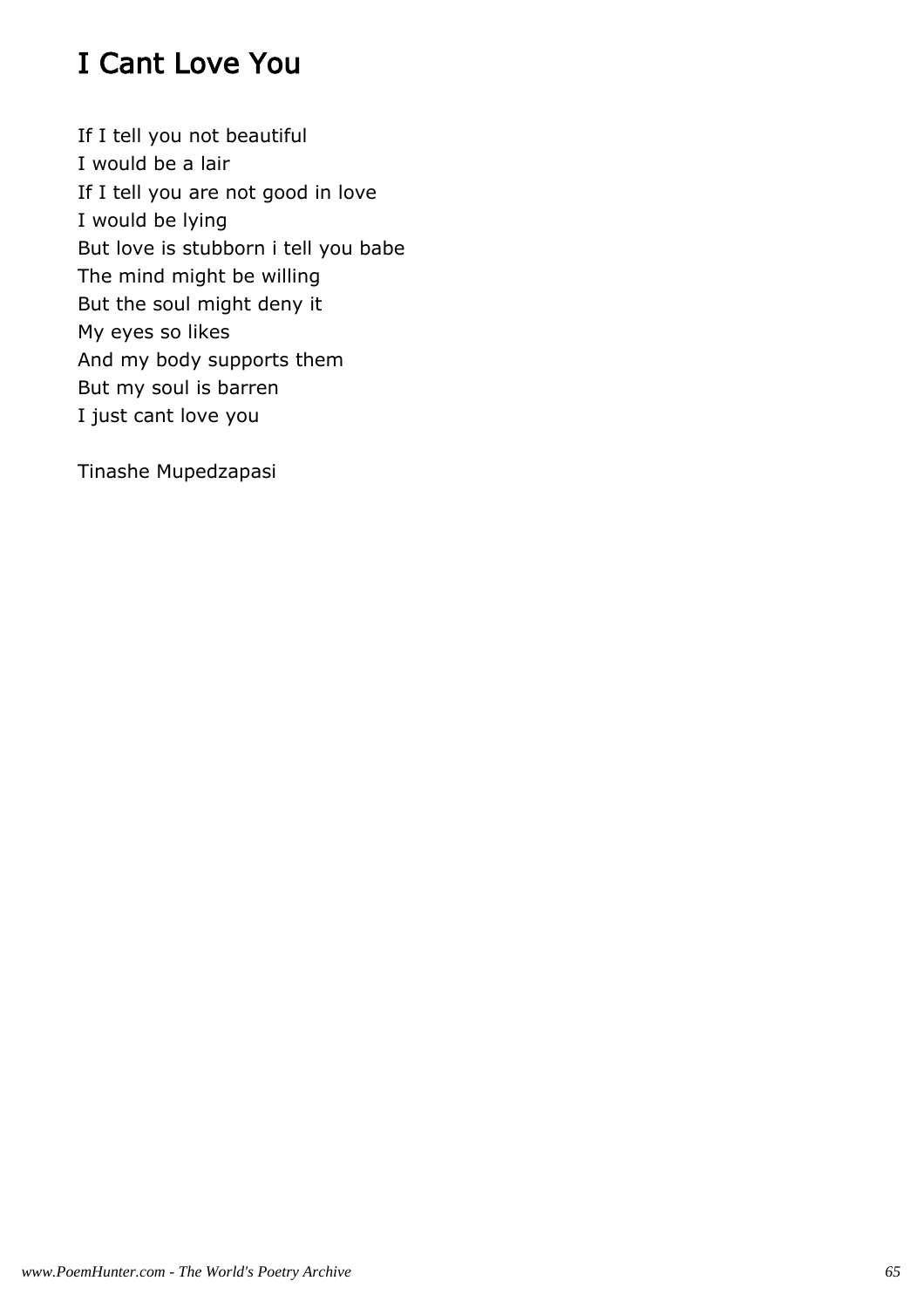## I Don'T Have A Choice

Do I have a choice? No i don't Is there the other way I don't think so I'm nothing but dust So i don't have a voice I don't belong here, I am a stranger My home is yonder Beyond the river is my inheritance Here i have nothing Nothing but my soul So i don't have a choice But to follow my Lord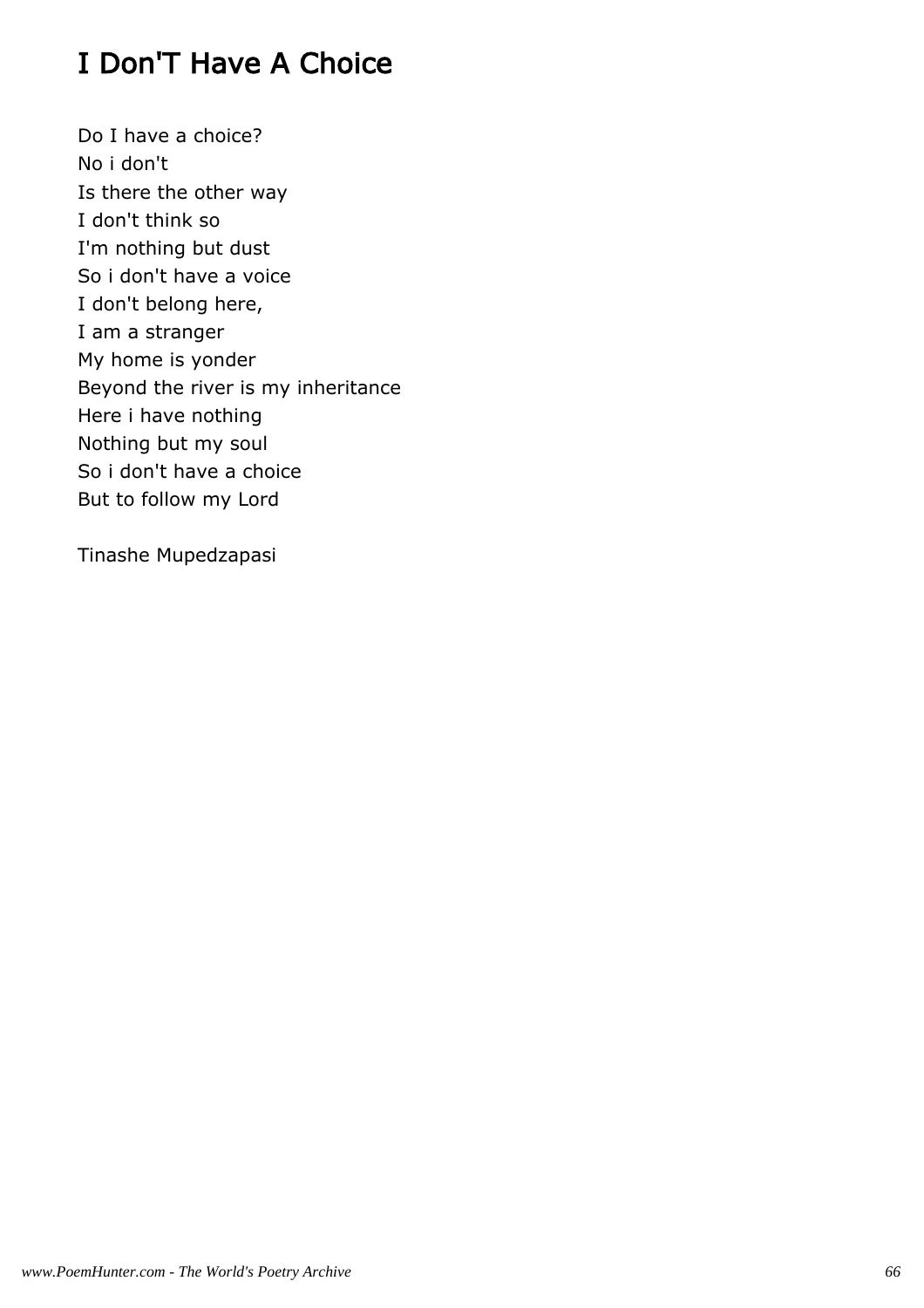### I Had Never Seen Snow

I had never seen snow I'm used to waters that flow In the rivers where reeds grow Yes I have seen a few blocks in the winter A little frost, that I know

At times temperature drops so low Down to zero even below Thus life goes so slow This all happens in winter But I had never seen snow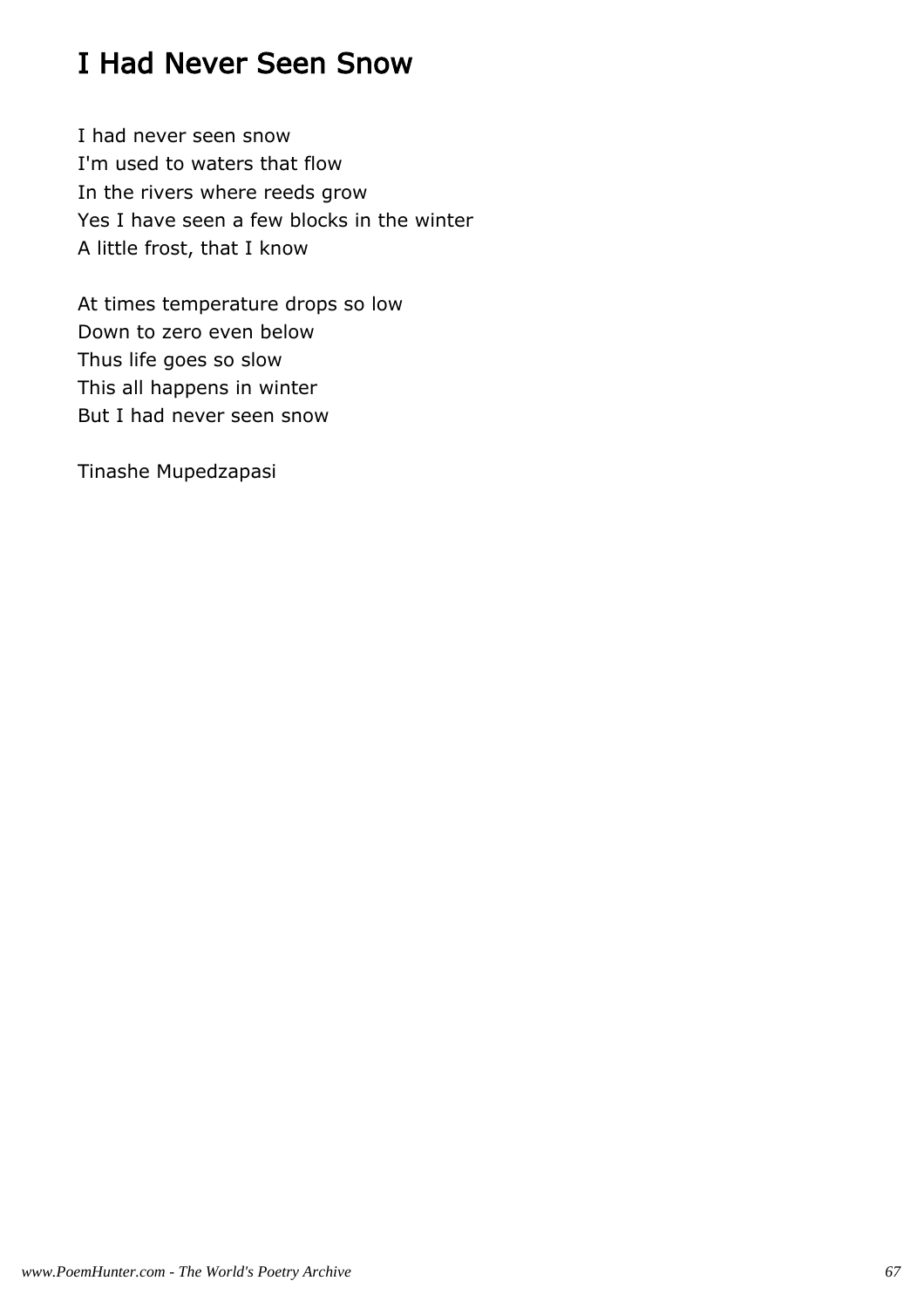## I Still Need You

You were always by my side In my ear, whispering sweet nothings Words i can't even remember But i can still hear your voice Cool in my ears Sweet in my heart I always wander Wander why you left me I still need you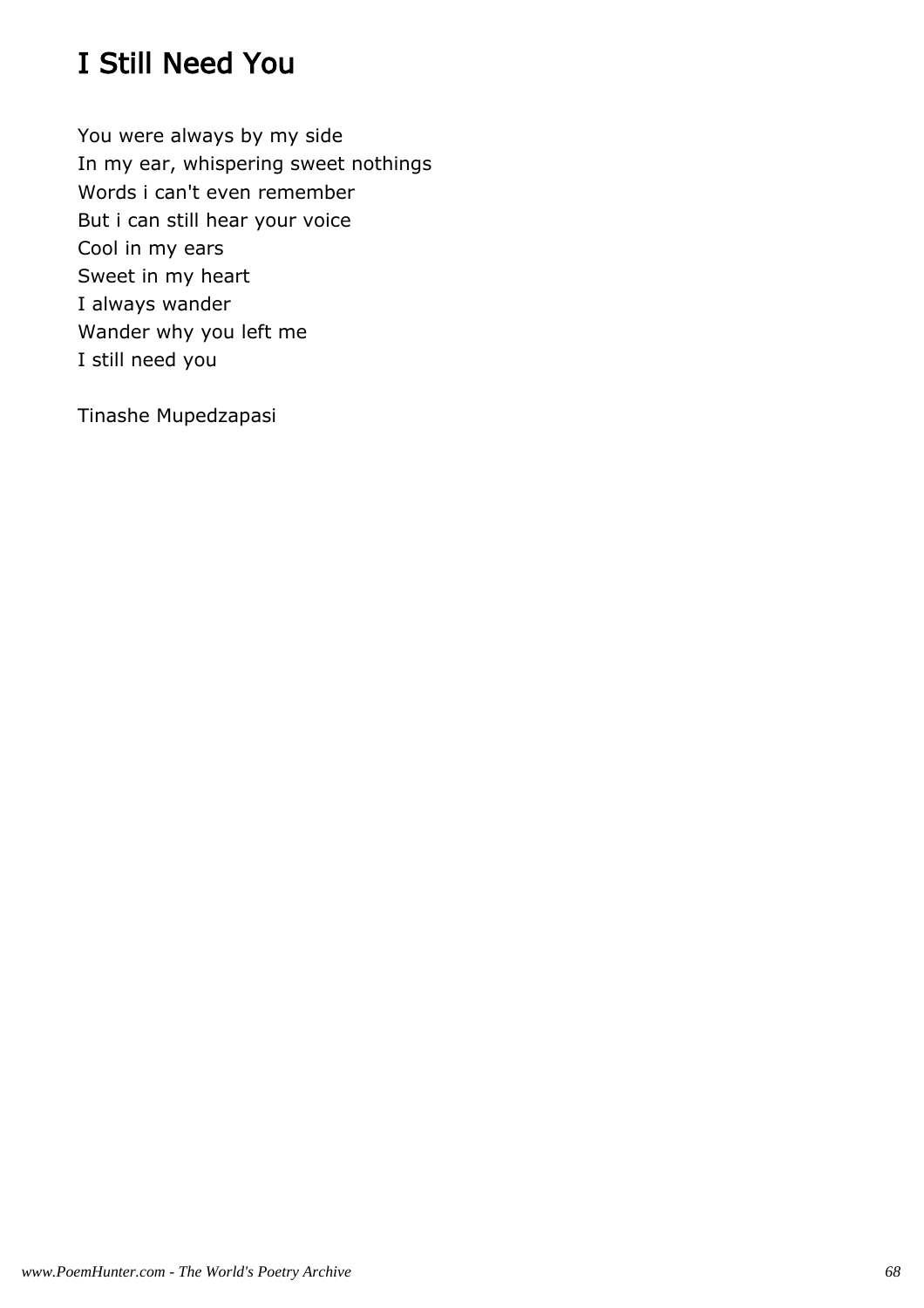# I Will Sing For You

Give up your mind to the comfort of my music Find solace in the sound of my strings Let the melody be of comfort to your soul A cure to the wounds of your dying soul

come and find a rest you so longed for My strings will be of refuge to your mind Let me conquer the feelings of your heart Let me play and sing for your soul My music will be of healing to your heart.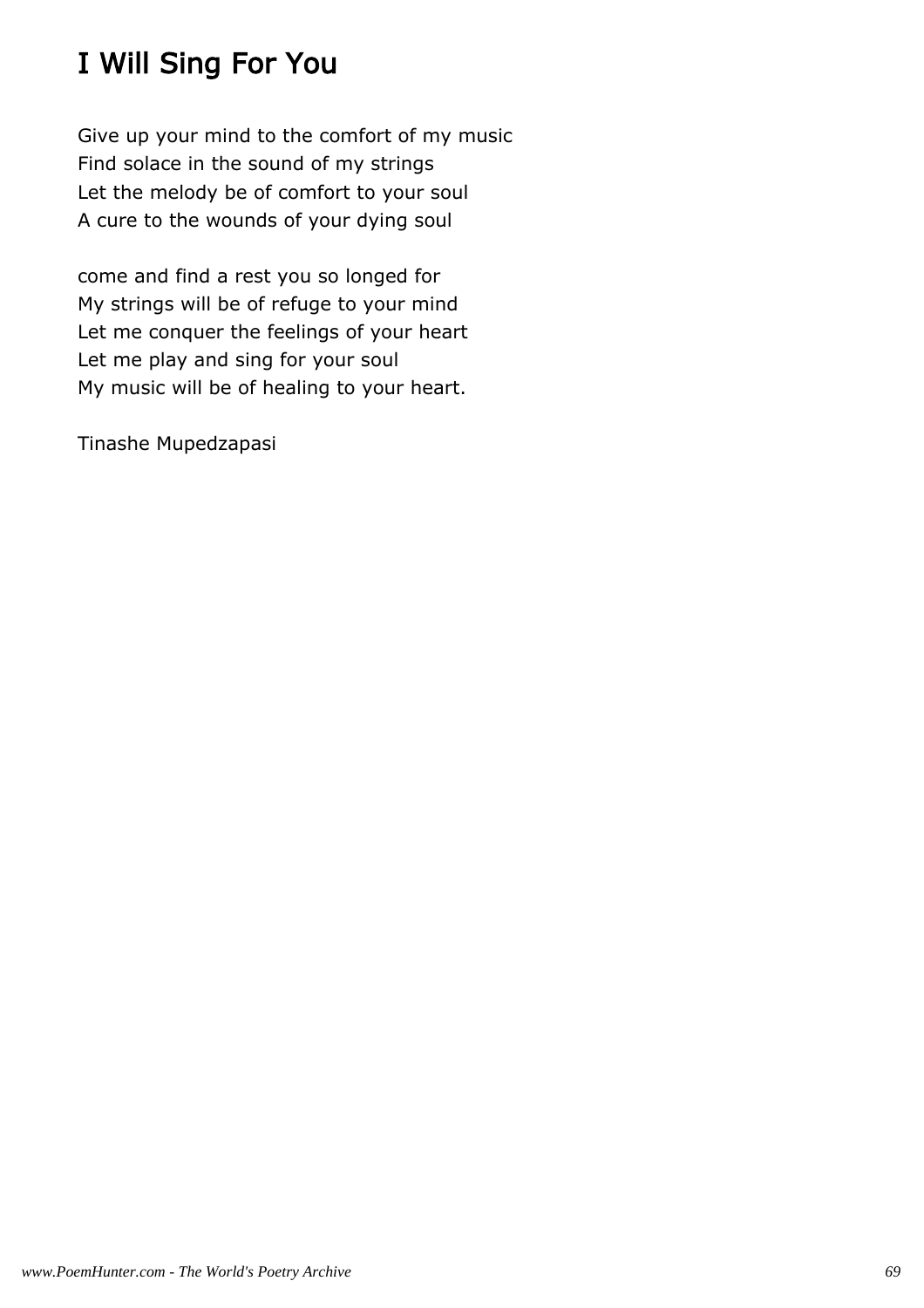# I Wish I Could Call

Far are the lands of the gone, I heard And thick are the barriers thereto to break How deeply I so wish to have a talk With the one, I miss, in the lands above But Far are the lands of the loved long gone Far even far to make a call.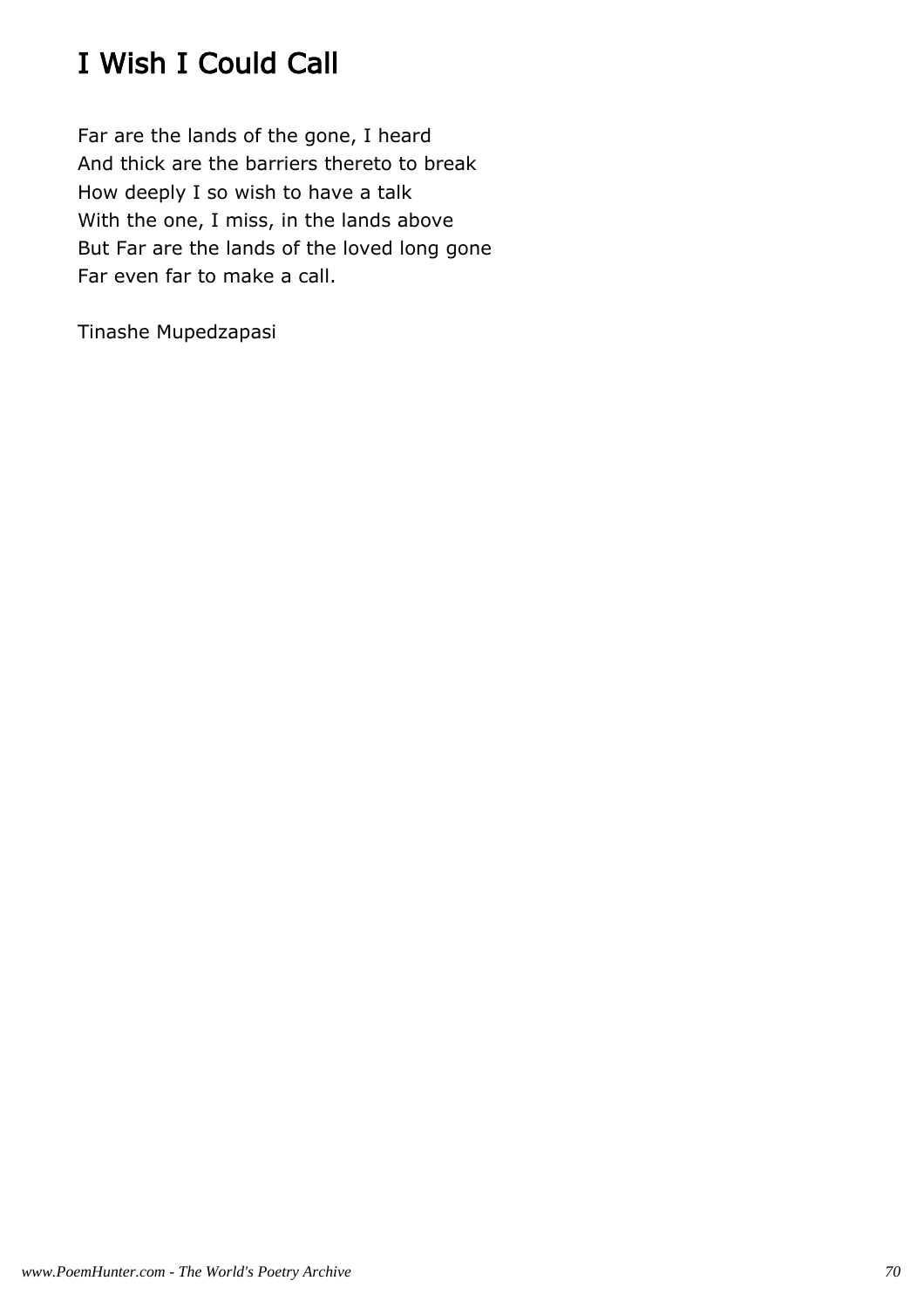### I Wish She Was A Gardener

I love flowers Roses, that green teff And those small blooming trees I dont know what they are called But always look beautiful when they start to blossom Who wouldnt like a garden of herbs Some aloe and those sweet smelling weeds

I would love someone to green up my yard Making it look near Eden That time when summer is nearing And the sweet smelling summer scent of the blossom Sneaking smoothly into the house I would always love the feeling of nature inside So bad i aint a gardener So bad she aint a gardener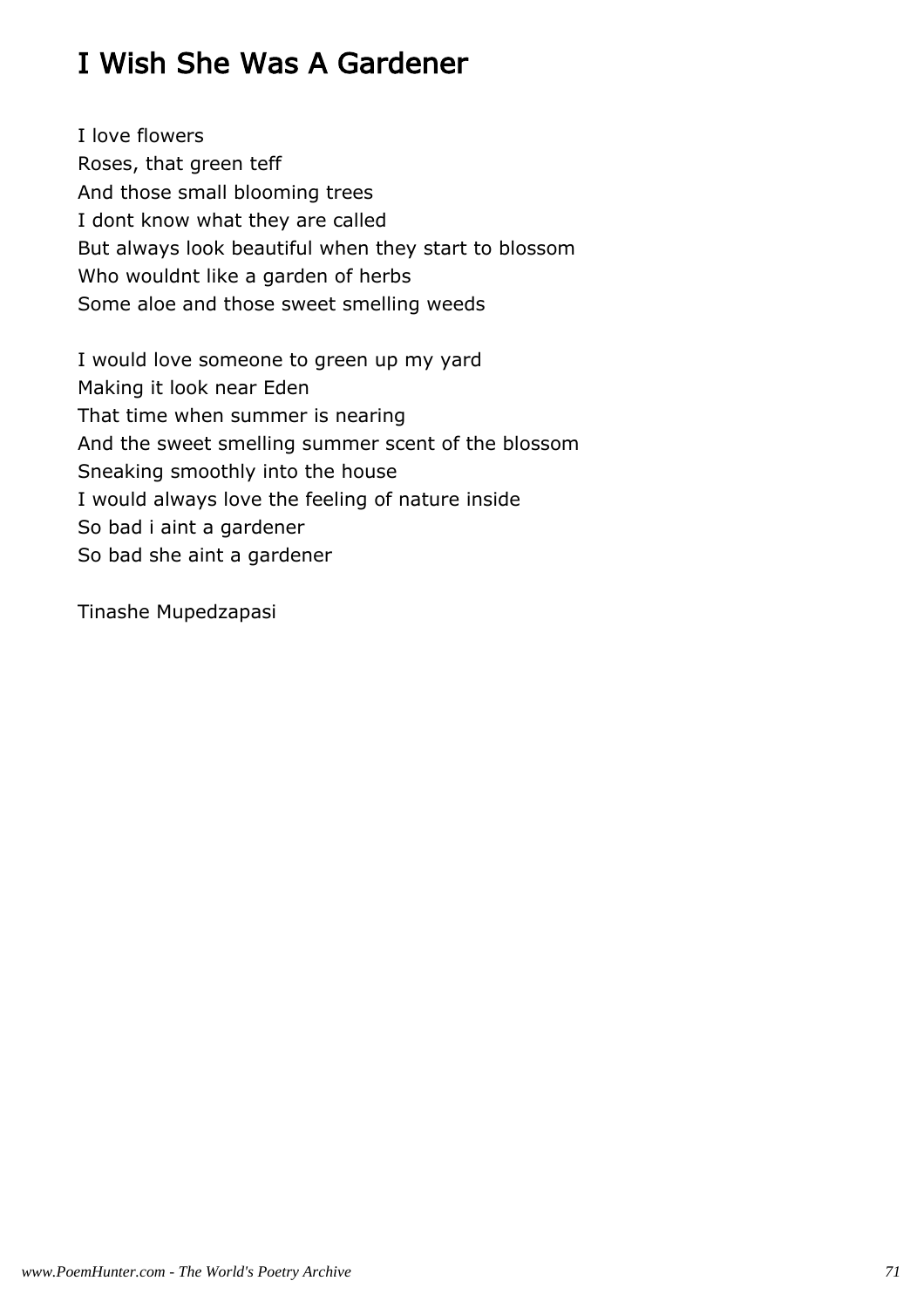## If Forever Be Ours

If forever be ours Will we raise a family, to see our joy grow Strengthening the bond that only lust has started Raising generations and creating our future image But only if forever be ours.

Will we be a testimony of love to our future selves Having it carved on the tablets of our hearts A poem of love that our hearts sang to the world A beautiful legacy to generation to come But only if forever be ours.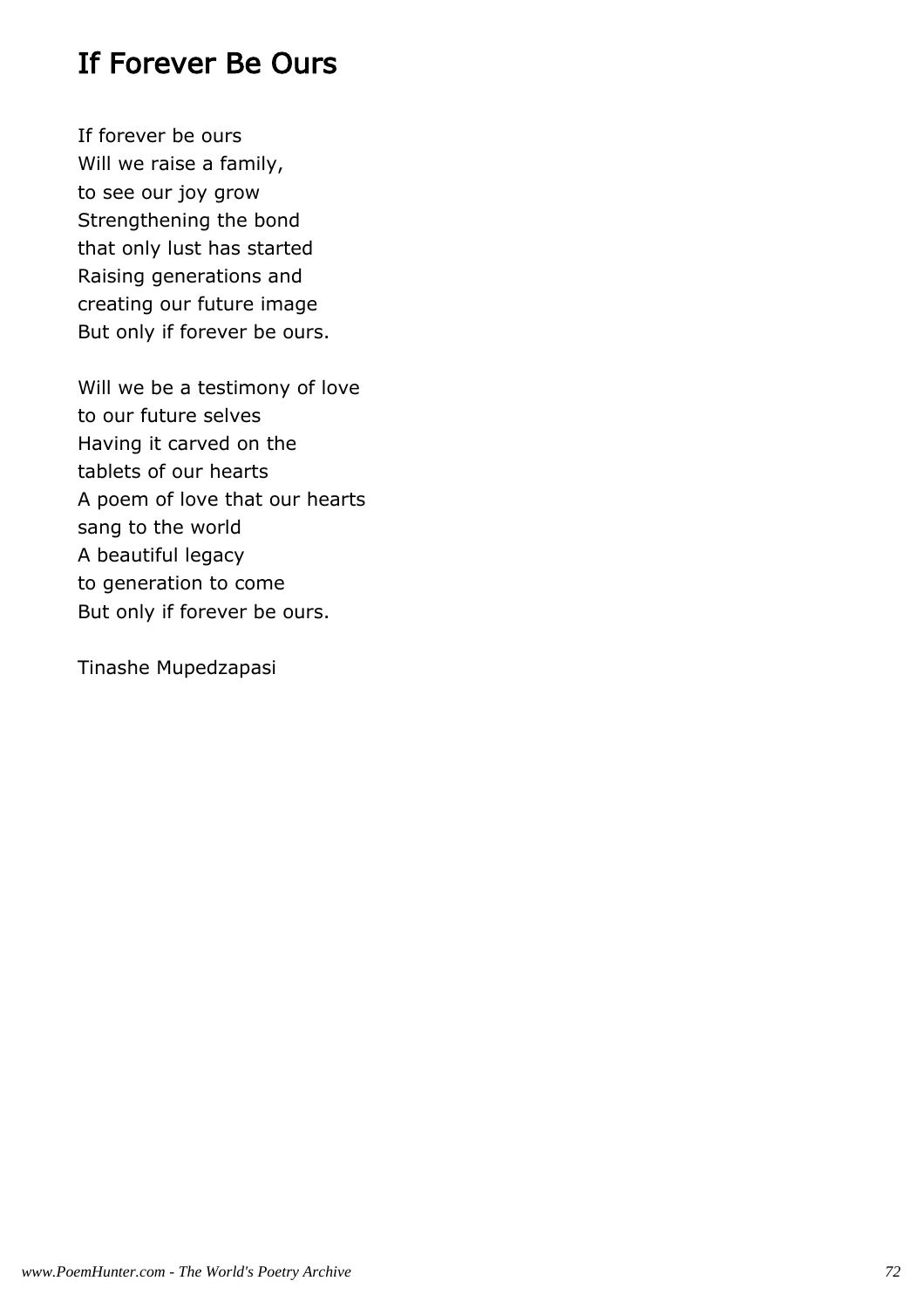# If Rats Were Good Animals

If rats were good animals I could have kept them pets Showing them to my pals Protecting them from killer cats Only if they were good animals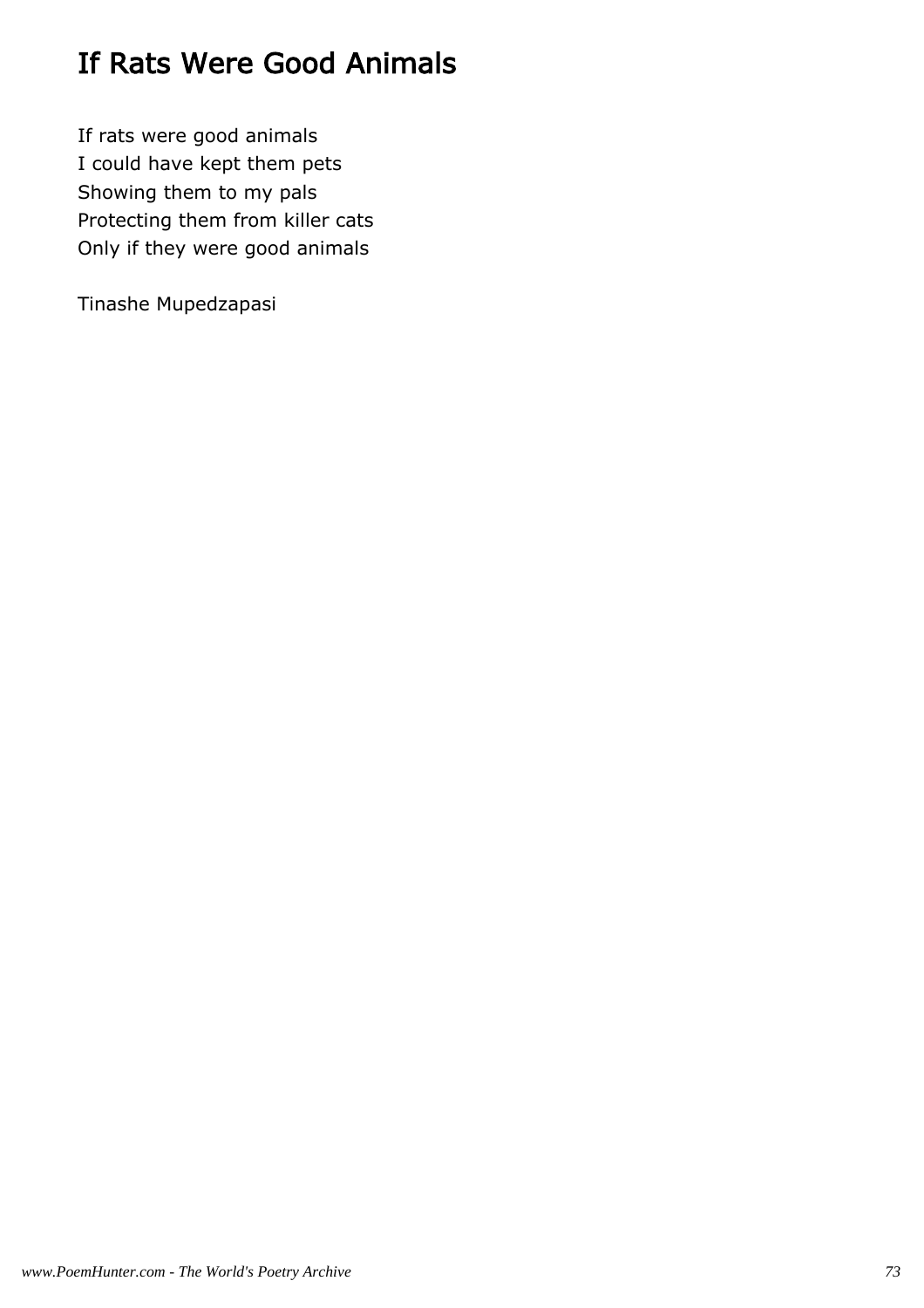# I'M Alive

I'm alive My soul is bound in the bundle of life I'm alive I'm not yet shadowed by the blanket of death I'm still sailing in the water of life My canoe is not yet broken Yes i'm alive I'm living to see a tomorrow And tomorrow will usher a new day Making me older and stronger Gray haired and wiser I'm glad i'm alive I'm living to see the fulfilment of promises To witness the going of the bride The sinking of a famous city The falling of a great nation I'm living to see the end I'm waiting to be raptured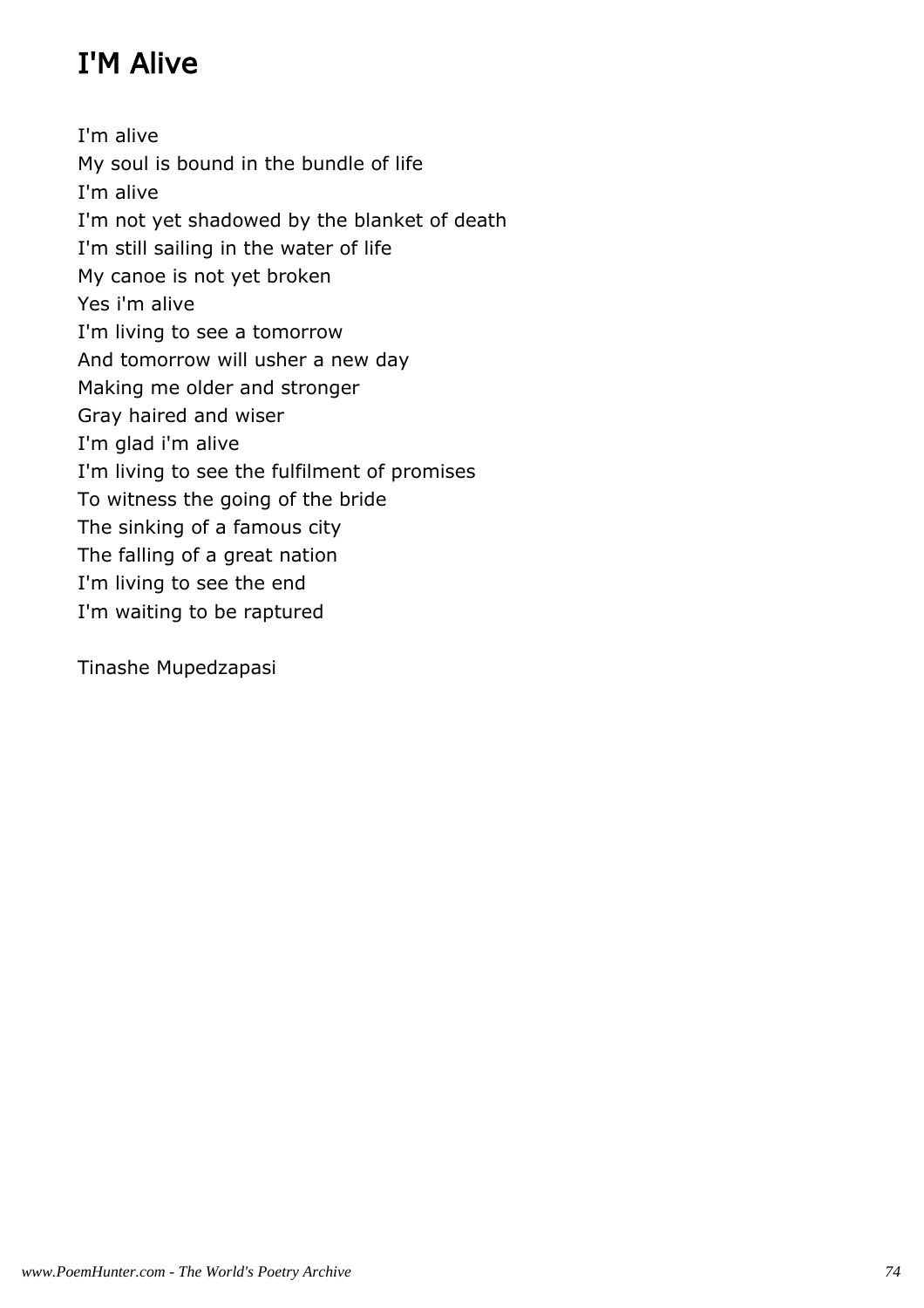# I'M Back

I'm back Oh Lord allow me in I'm in the hallway Open the door.

Open thy arms Allow me into the comfort of your mercy Let me find grace in thee Thee, my rescue I was lost Dip in the world Now i come I'm back to thy word Yea, i come I'm back to my Lord.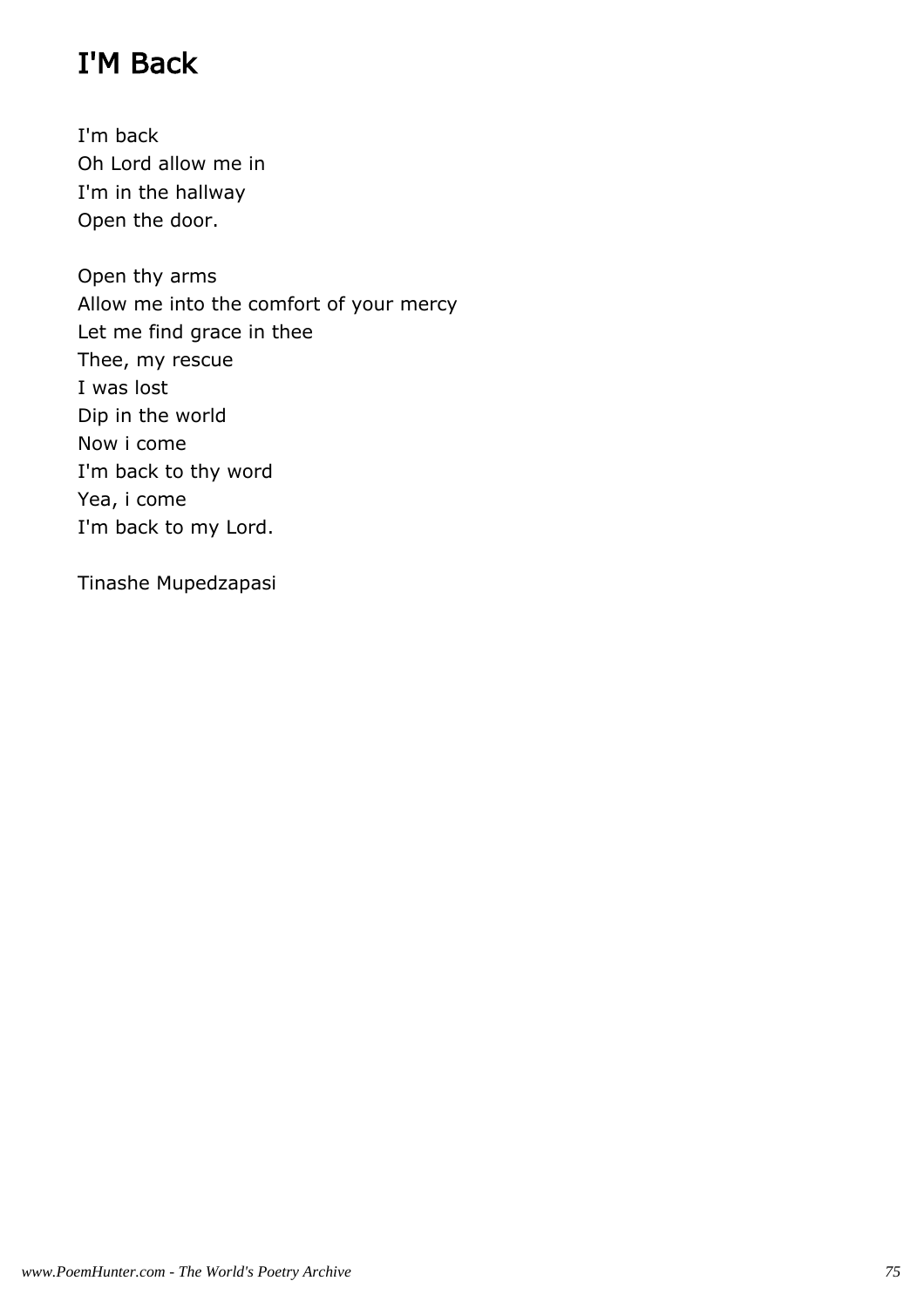#### I'M Still Young

I'm still young I'm still a child My heart is still tender My dreams are childish Yea, they are childish Yet i'm visionery I'm destined for greatness I'm a history maker

Don't spoil my future Don't lead me astray Show me love Thats all i need from you

Sometimes i go astray Sometimes i lose hope I need Mercy I need Grace I need faith I need the holy spirit

I'm still a child Father i need thee.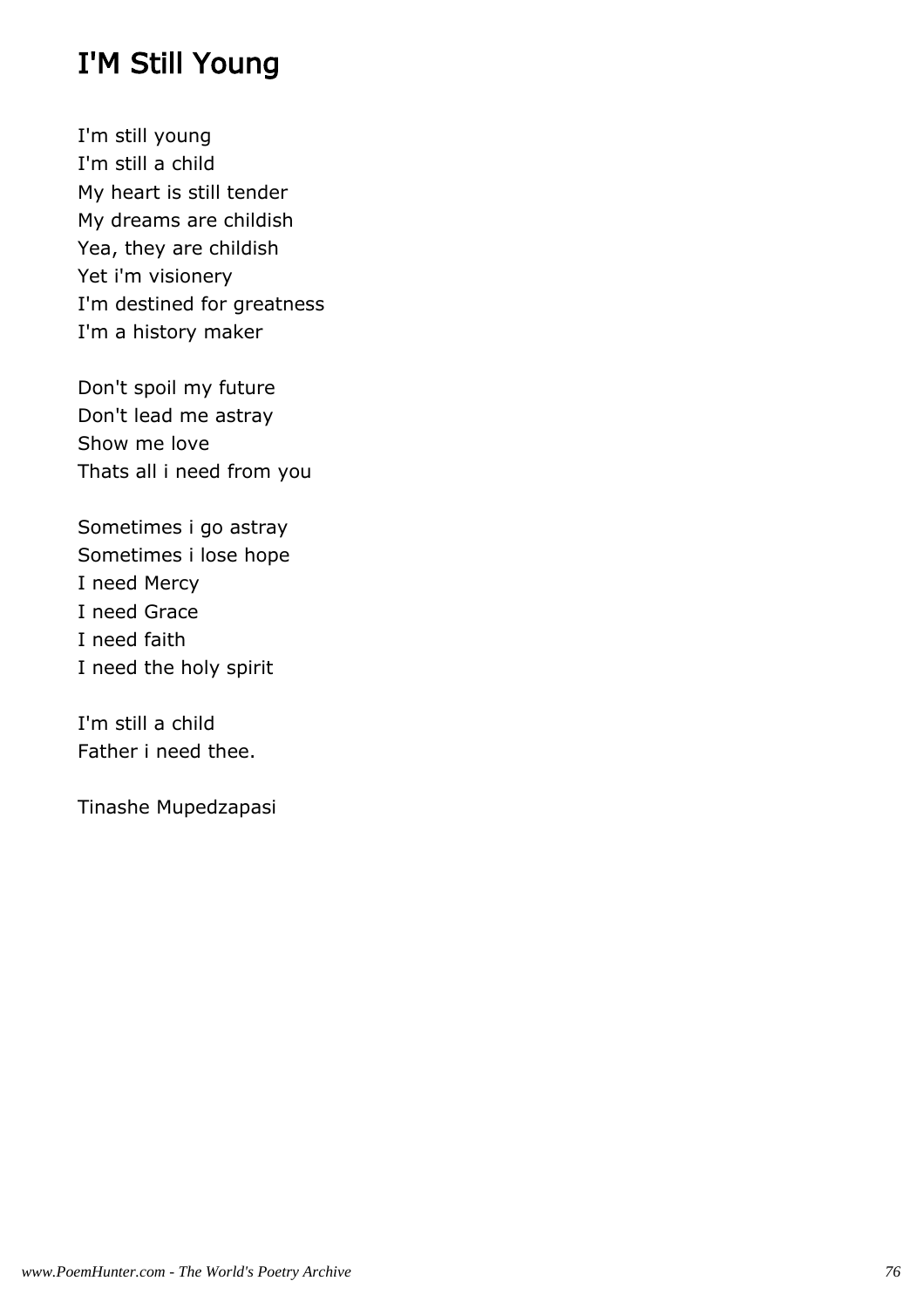## Imagination

I am a man I know, I am just a man Maybe not a man enough but half a beast If I had a heart maybe I would have fallen in love If I was a man I would have cared

I have written a song but lost my voice Maybe if I had a voice I would sing Still, I am a man, I am just a man I am poet, a heart full of words.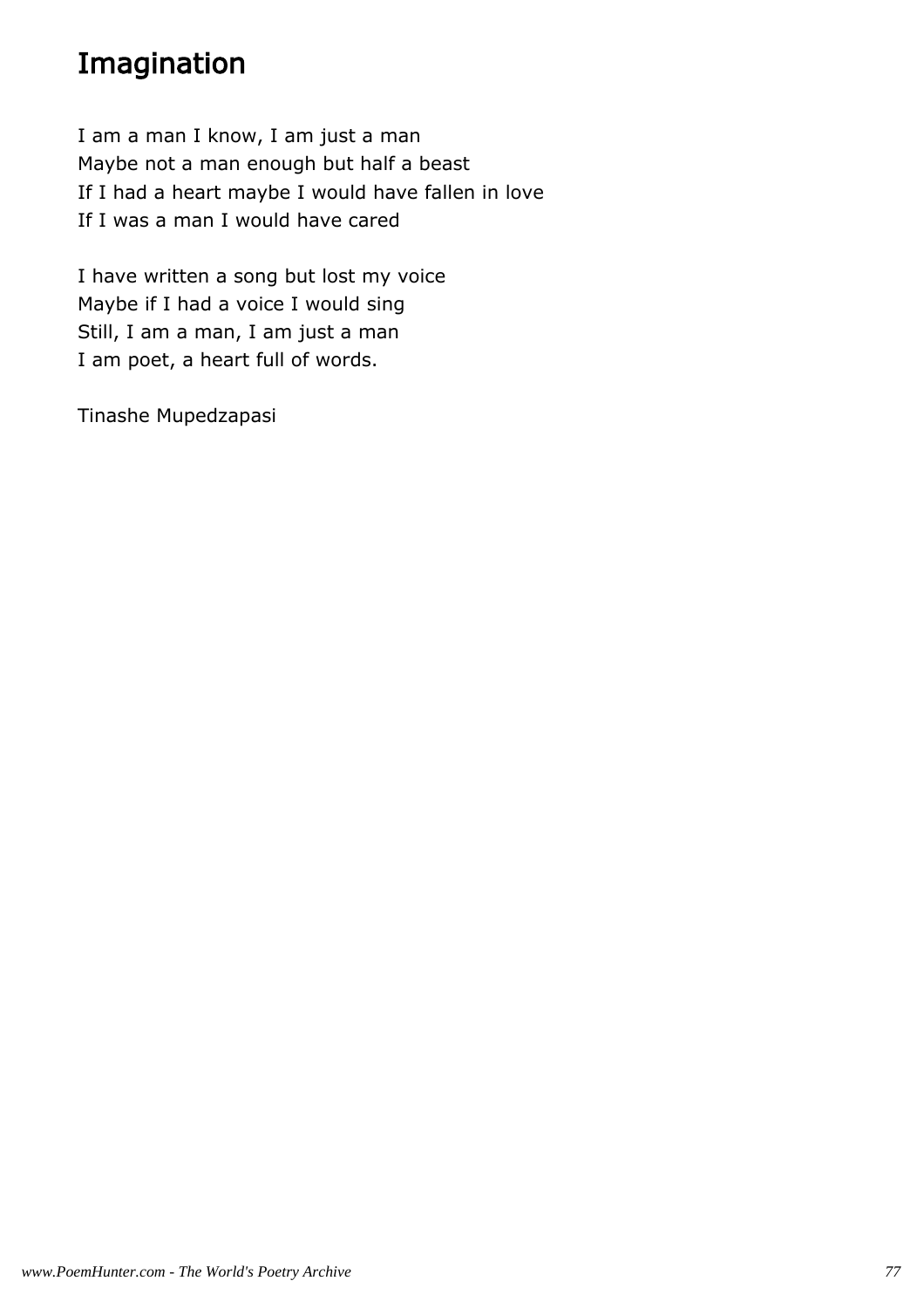## In My World, Alone

Alone In my world alone Where stress and boredom prevail Having nothing in mind But only memories Sleepless nights Peaceless days Having war with my own mind No ally No intermediator In my world alone Alone, yes alone A couple of hours Became a thousand years A few minutes became countless Countless dreams Some nightmares But none of the dreams Seem to have life In my world alone.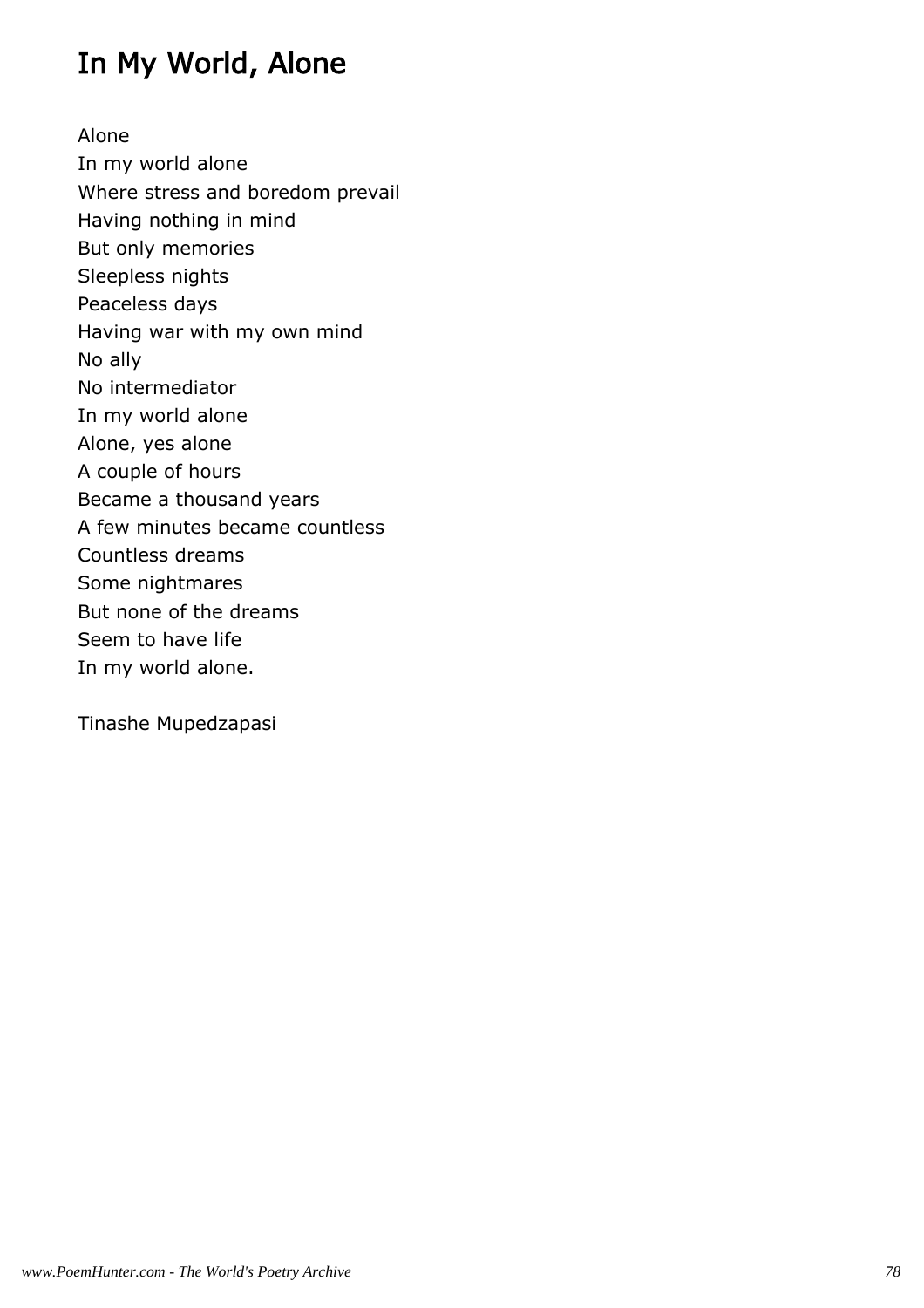## In The Woods

Yes i remember Those melodious songs from the birds The rythmic sound from the nearby waterfall That sweet scent from the flowers The green pastures just beyond the river Yes i was alone yet not feeling it Oh my i wish to be alone in the woods again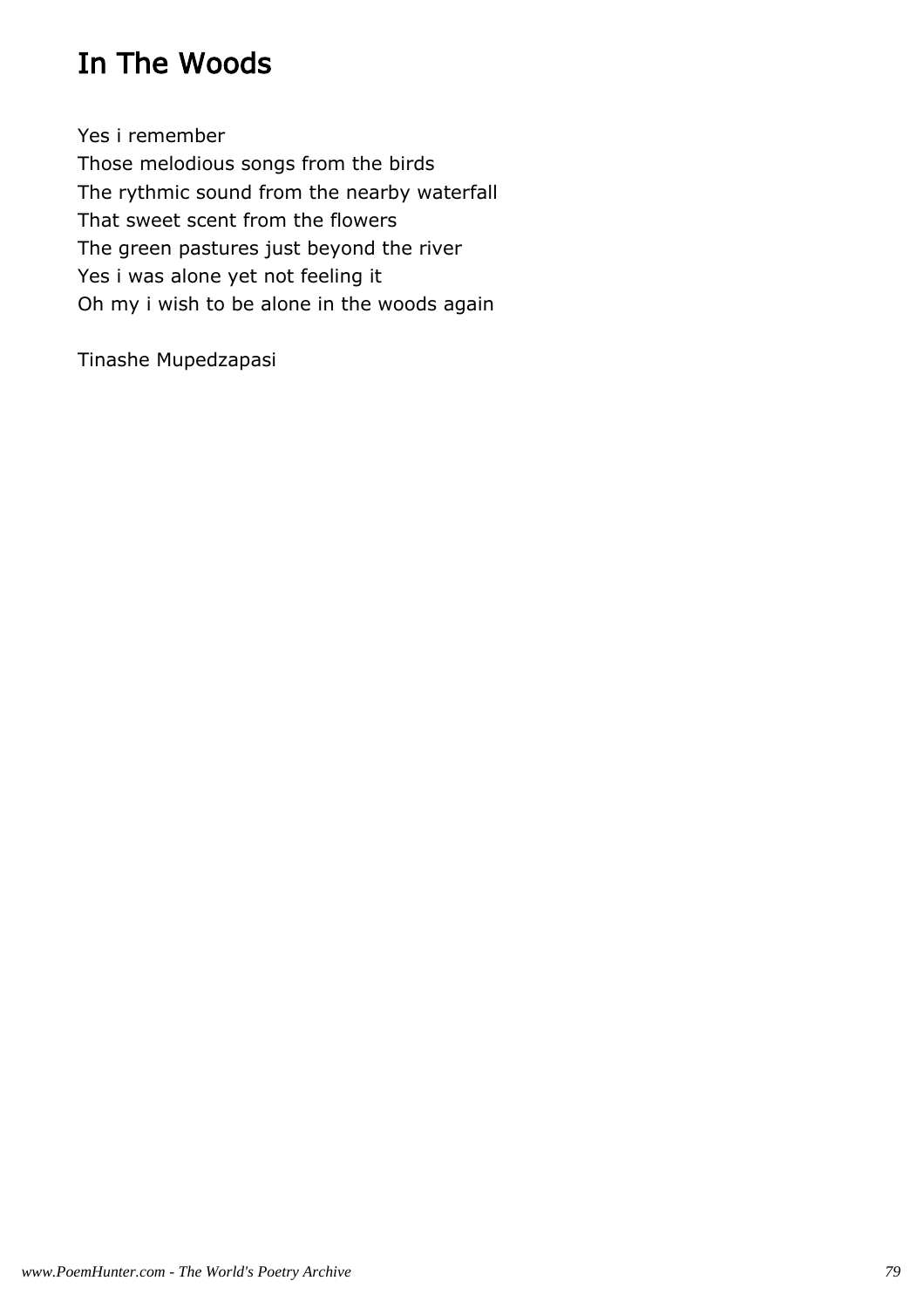#### In The Woods 2

Its saturday again Why don't we go out Out in the woods I should be with you Just you all day And i will make you know That i love you Just us in the woods It will be a great day And worthy to be remembered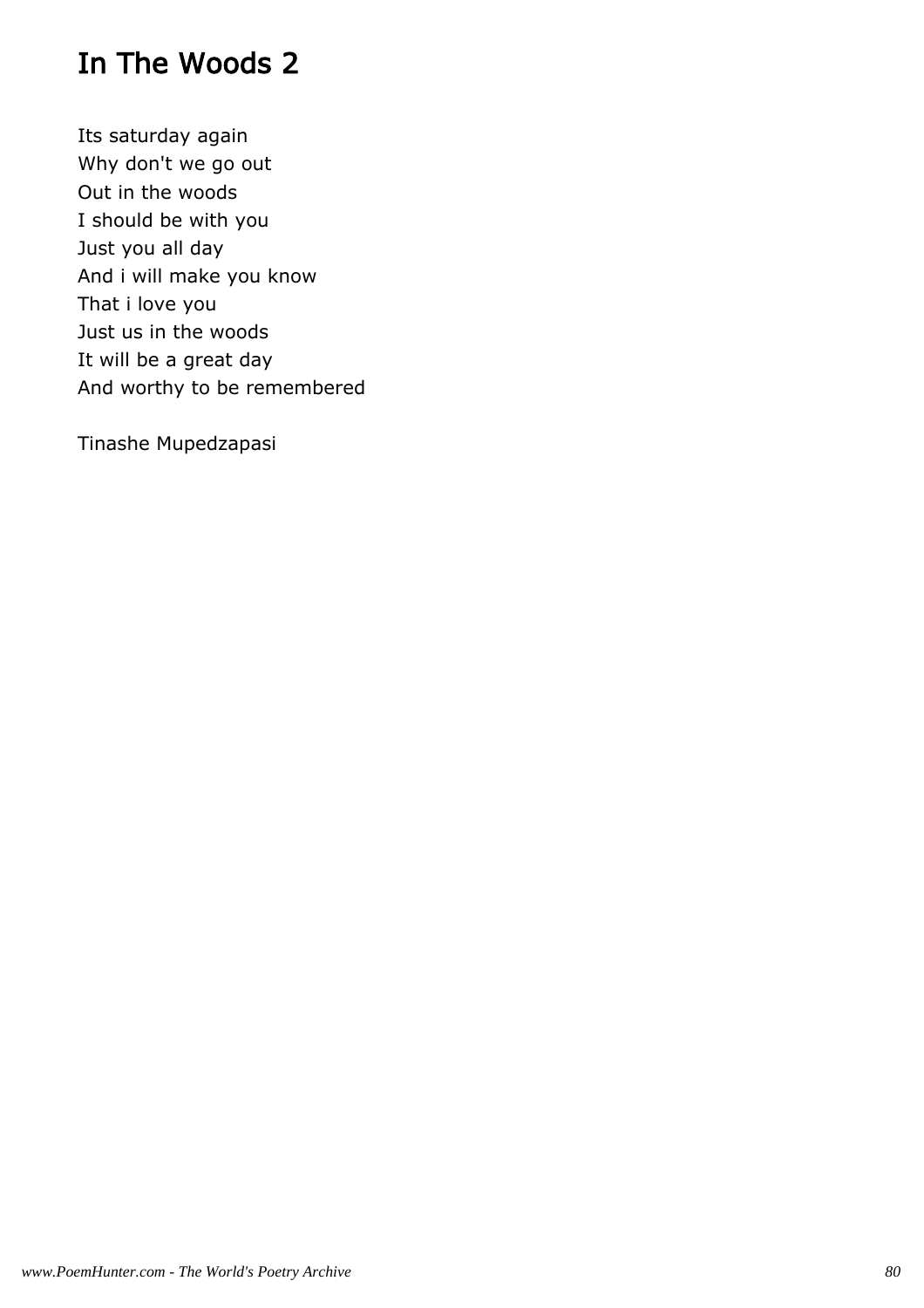#### In The Woods 3

I was alone in the woods Sitting under a tree Hearing the trees sing Birds composing a melody Singing a hope and faith song 'There shall be showers of blessings' Then I felt floods of strength Rising from the depths of my soul I felt I was not alone Nature was there with me God was there in nature He was there with me Sitting under a tree Hearing trees sing Hearing nature sing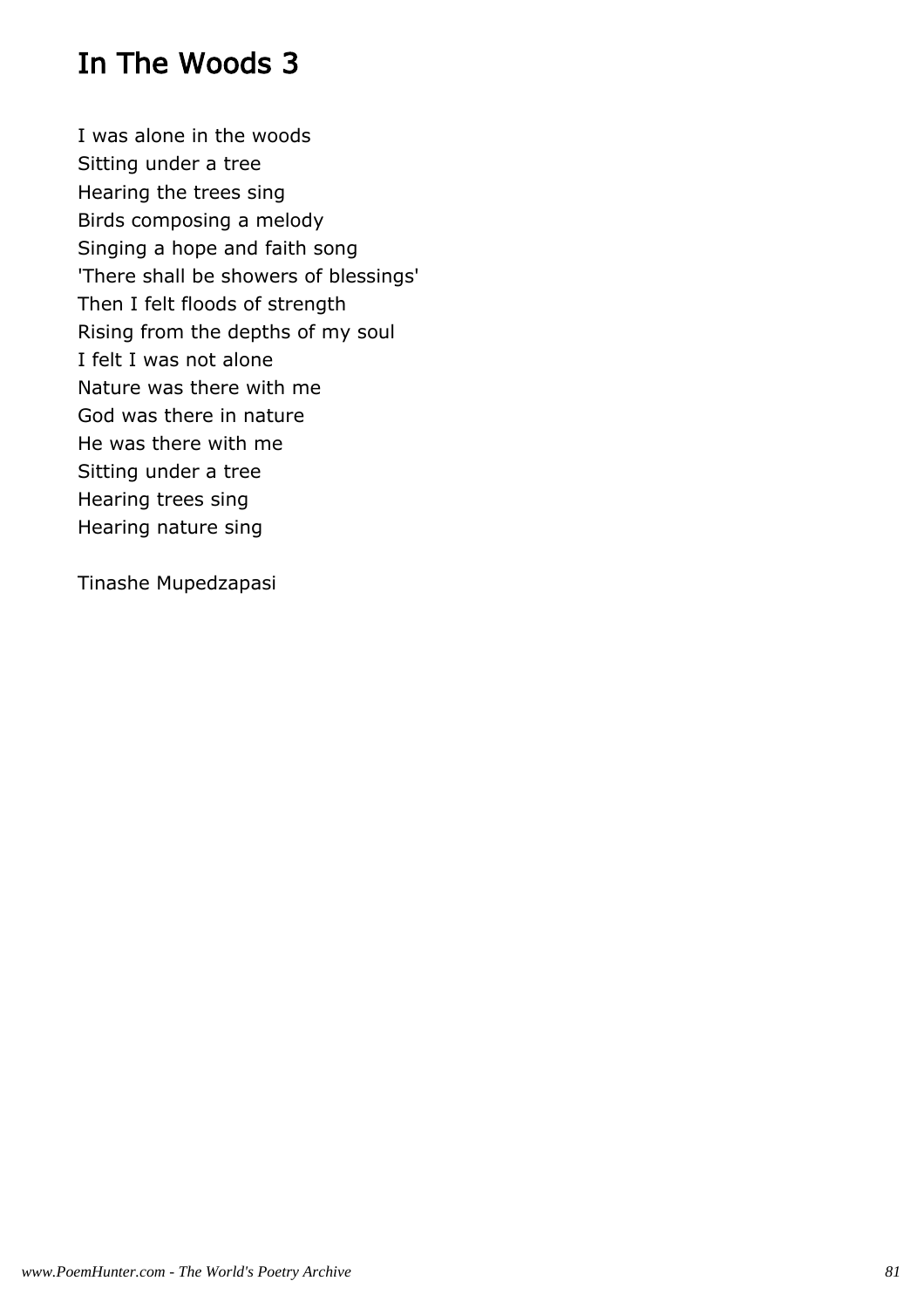## Iron Rulers

Fishing in troubled waters Causing the poor to cry Dying begging for their lives Cursing the days they were born Wishing they were never born Cursing the womb in which they were conceived Causing the needy to weep Taking a little they have Blood thirst brutal s They rule with iron feasts Bloody killers They call themselves politicians.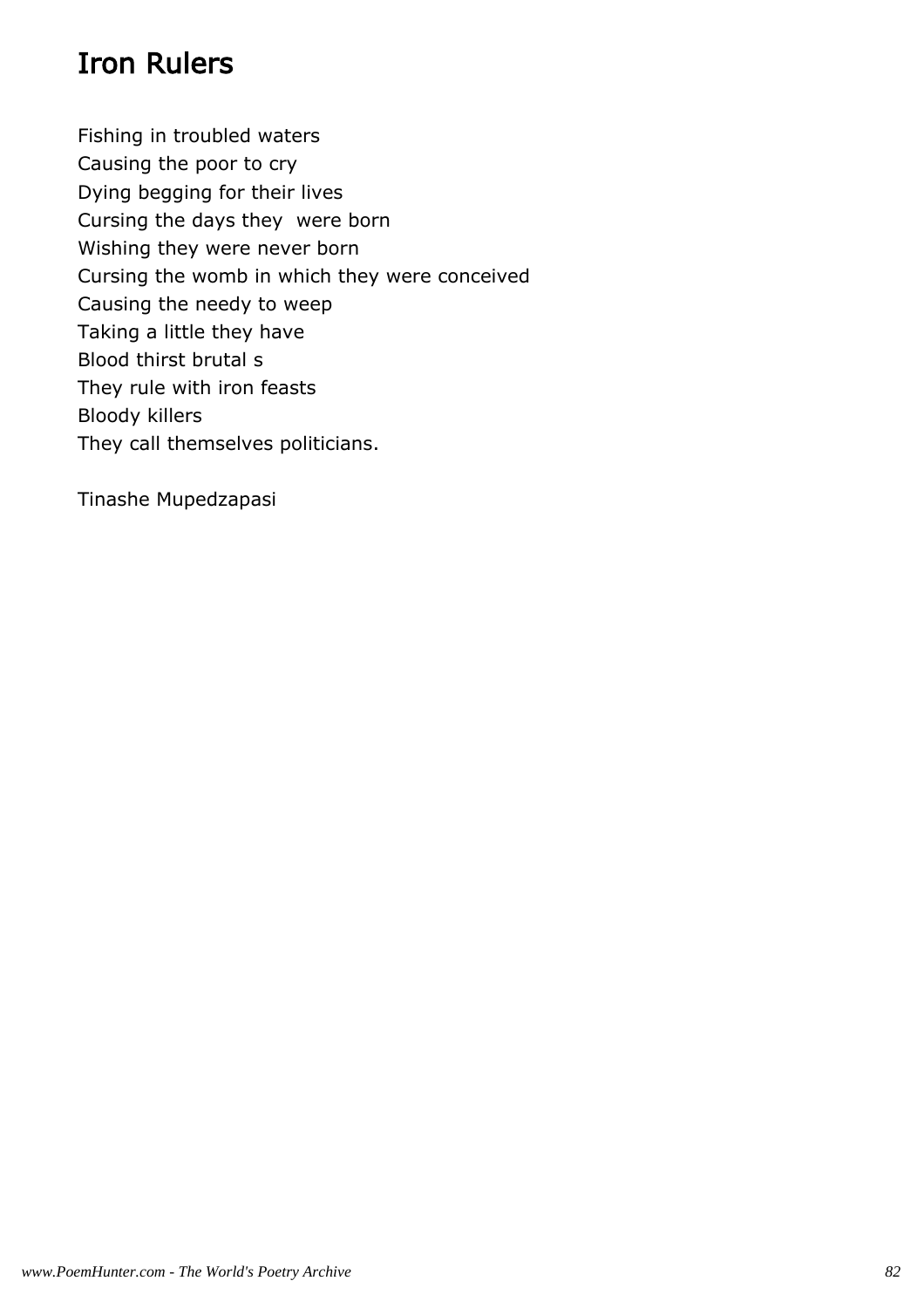#### Jesus, God

God's love fathomless His grace amazing God's promises immutable His Holly word unchangable

By His blood i'm cleansed By His grace i'm saved By His love i'm raised By His stripes i'm healed

He caused the poor to feast He caused the blind to see Raging seas He calmed Bleeding souls He healed

The mighty Lion is He The humble Lamb He is He is the Son of man God Himself is He

He is God but He will come He is here in His people He will take me up to the Father The will dwell with us

Blessed be His mighty name Praise God all His people.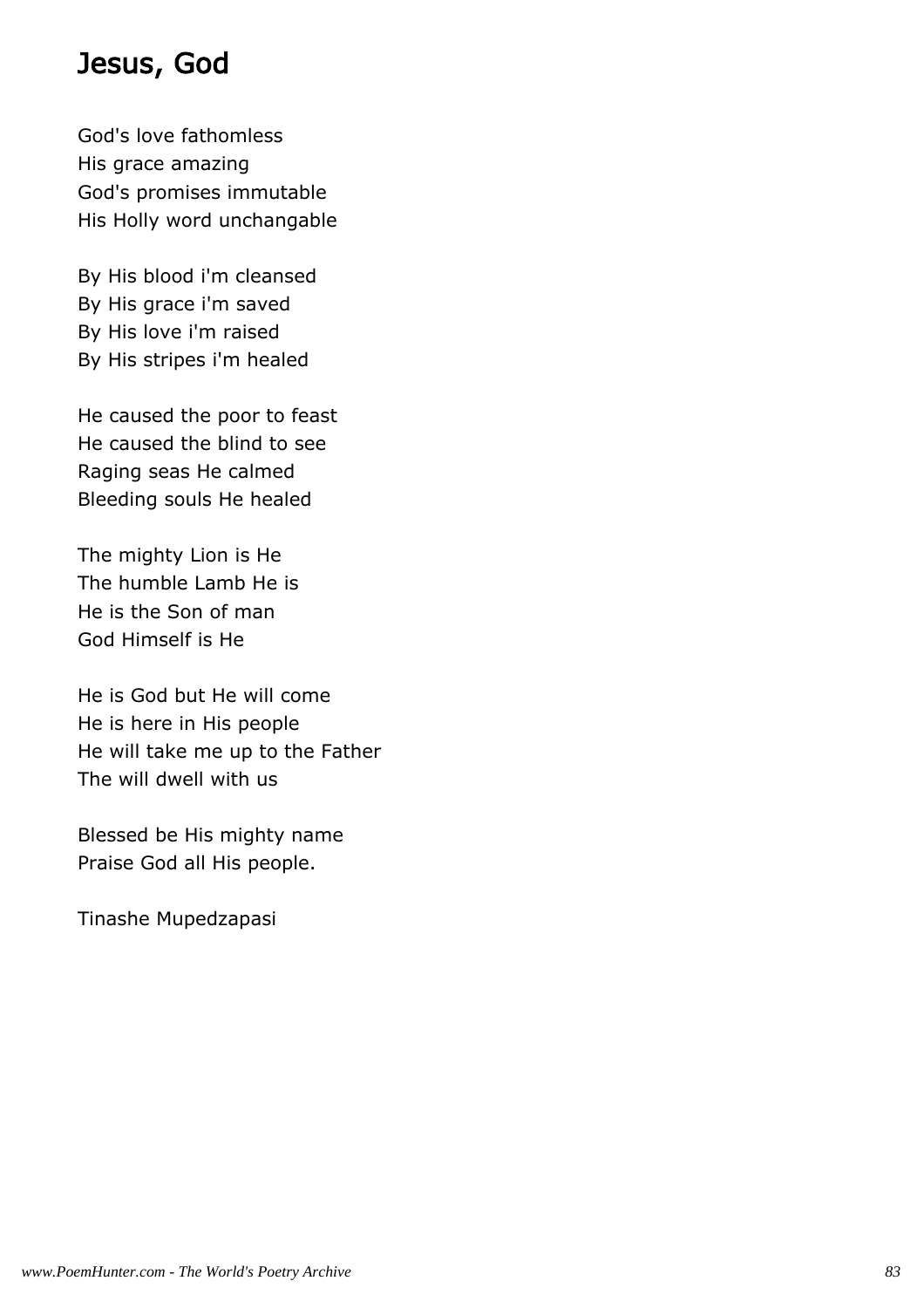# Joy Cometh In The Morning

Behold cometh the morning Bearing joy on its wings Assurance hidden in its bossom That there is hope for the sleeping Thus you see me rejoicing Oh, nature too is rejoicing

Behold the smilling sun Bringing freedom to lives frozen See the frost hastily evading See the trees softly weeping Tears of joy, dew cascading Down the leaves, slowly flowing The night and its nightmares are gone By the morning breeze all the sorrows are blown On the sands of the heart, new hope is sown A new life in the veins flowing See everything rejoicing Truly joy cometh in the morning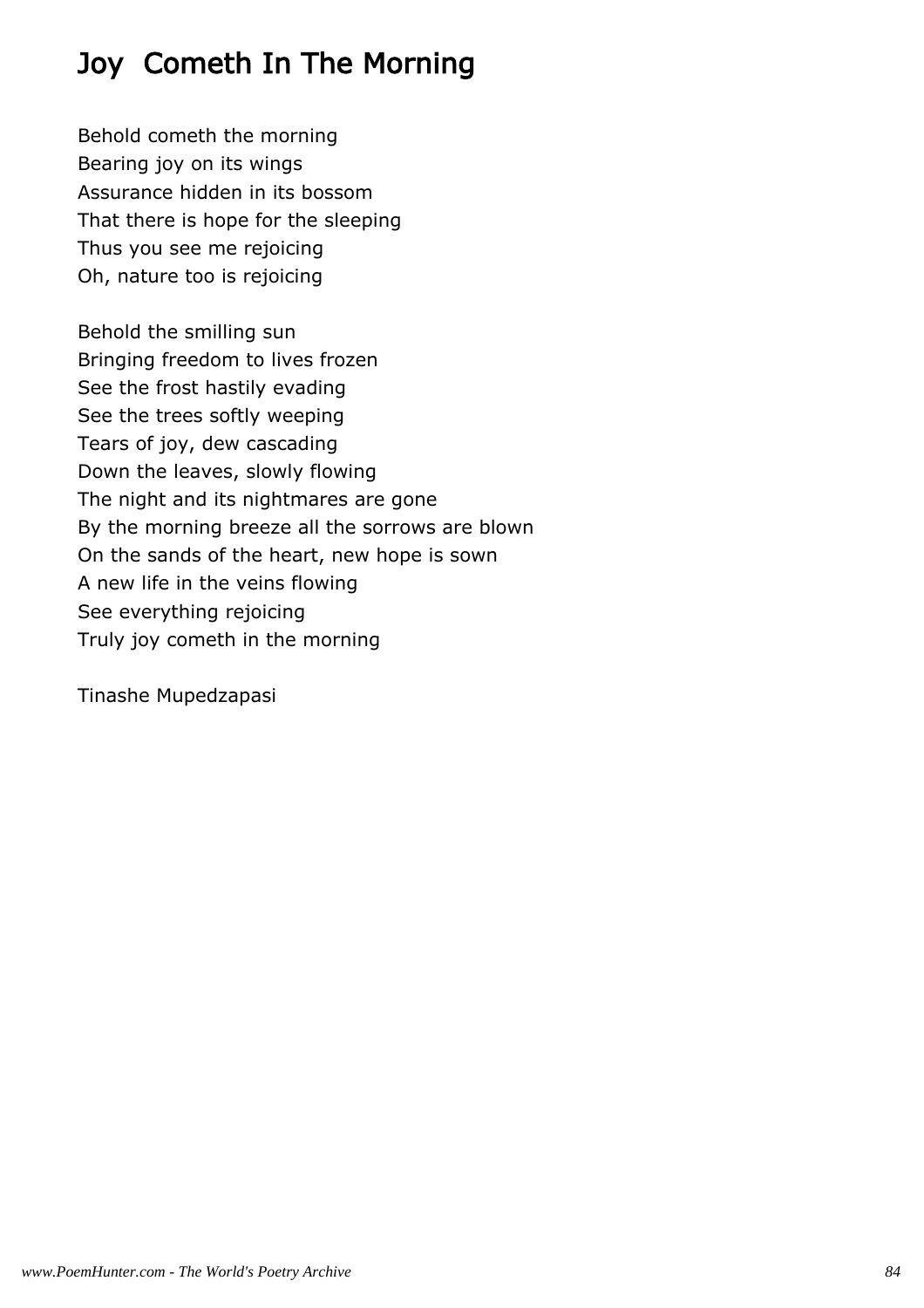## Juicy Crocodile Meat

Tasty, juicy, tender crocodile meat What a pleasure to feast on the beast Braaaii, grill, stew or roast A beast so large for all to feast

Who remembers when he roams the lands Deadly, fearsome for any to behold Boasting, swearing he will ever prey So amazing how he hast fallen.

Away with history, lets enjoy the meat What a pleasure to dine on the beast Amazing GRACE, Its a kingly treat A queenly treat an enemy cannot resist.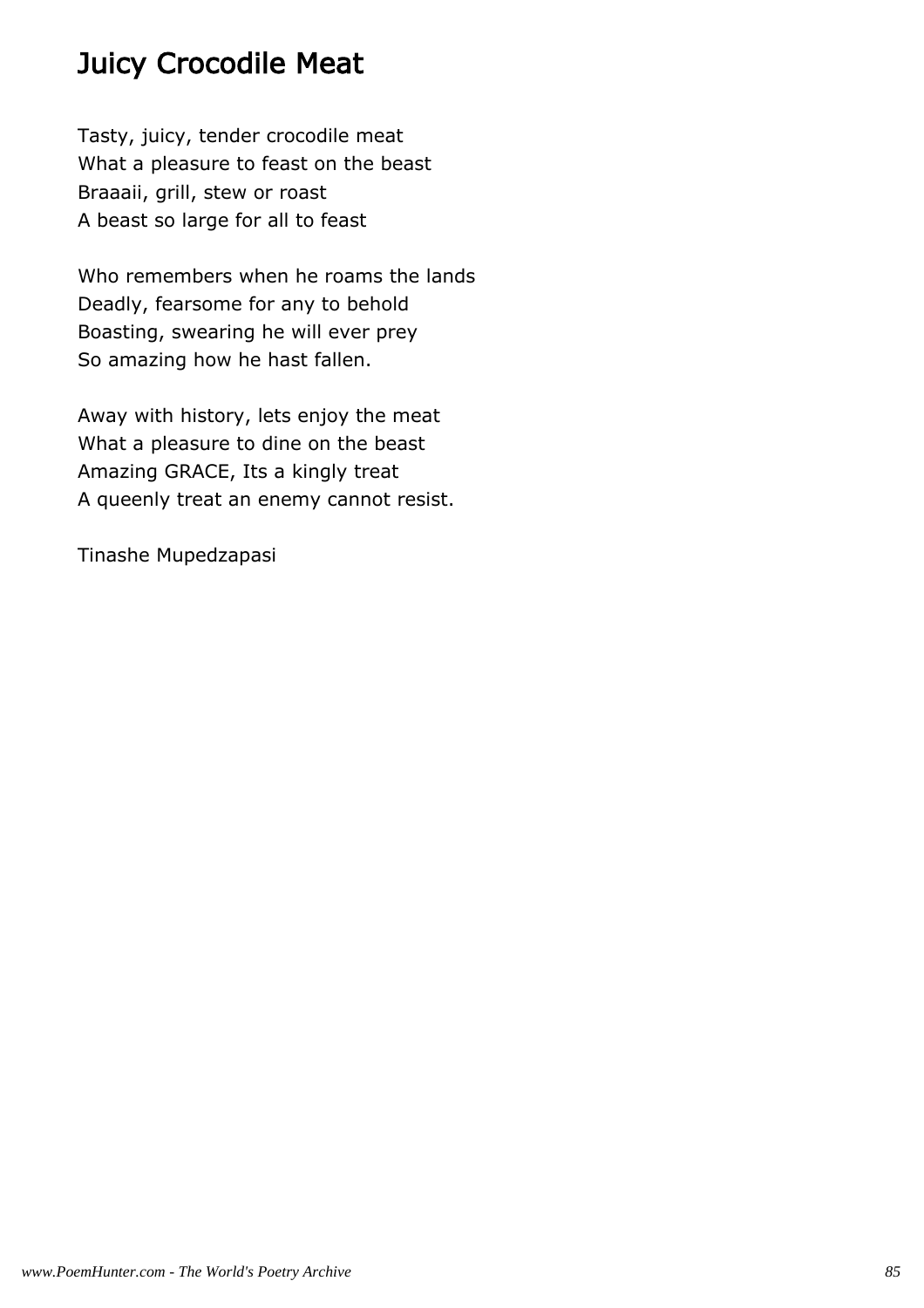## Knowledge And Wisdom

Knowledge and wisdom The fruits of success You suck the sap thereof You become ever stronger Once you tasted them You can't stop taking from their chalice Knowledge and wisdom Better than a fortified city Knowledge and wisdom Be wise to be strong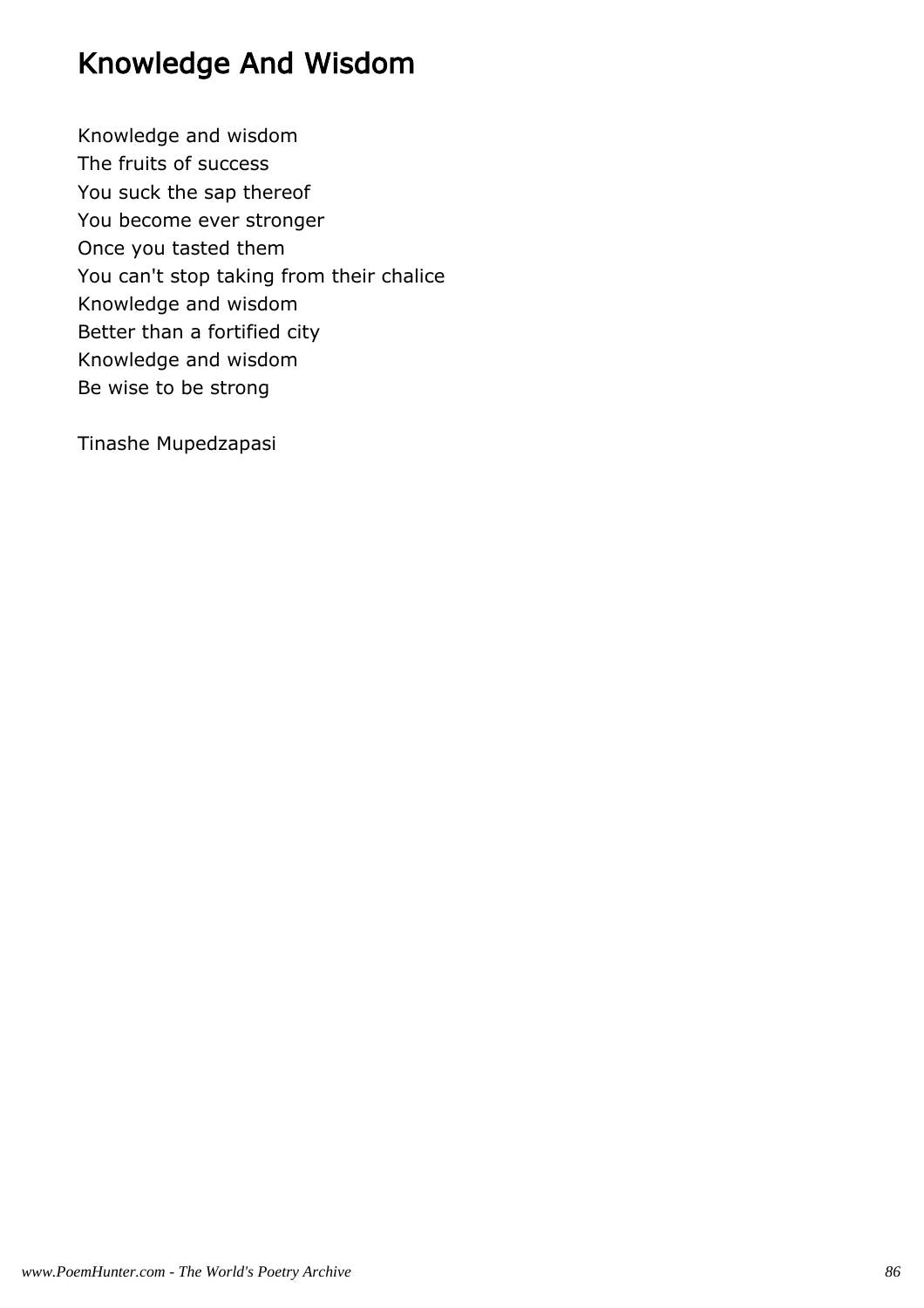#### Lamentations Chapter 1

What is there in life What is so special about it Leaving with my heart in my hand Oh LORD, Will the fear of tomorrow ever end?

Im on the verge of loosing my comfort I have my eyes set on the road Ears locked on the walls Fearing the evil that im always promised My heart trembles to the calling of my name

Though I lament in pain and in sorrow Though in my enemy's encompassment Come ye all evil, I shall tremble not For the Lord of host is my banner I will fight my battles with Faith and strength

Tremble not ooh you heart of flesh For not forever shall you toil and bleed You have a home and a rest waiting for you Just live and fight until the end Wash your stains in the blood of life.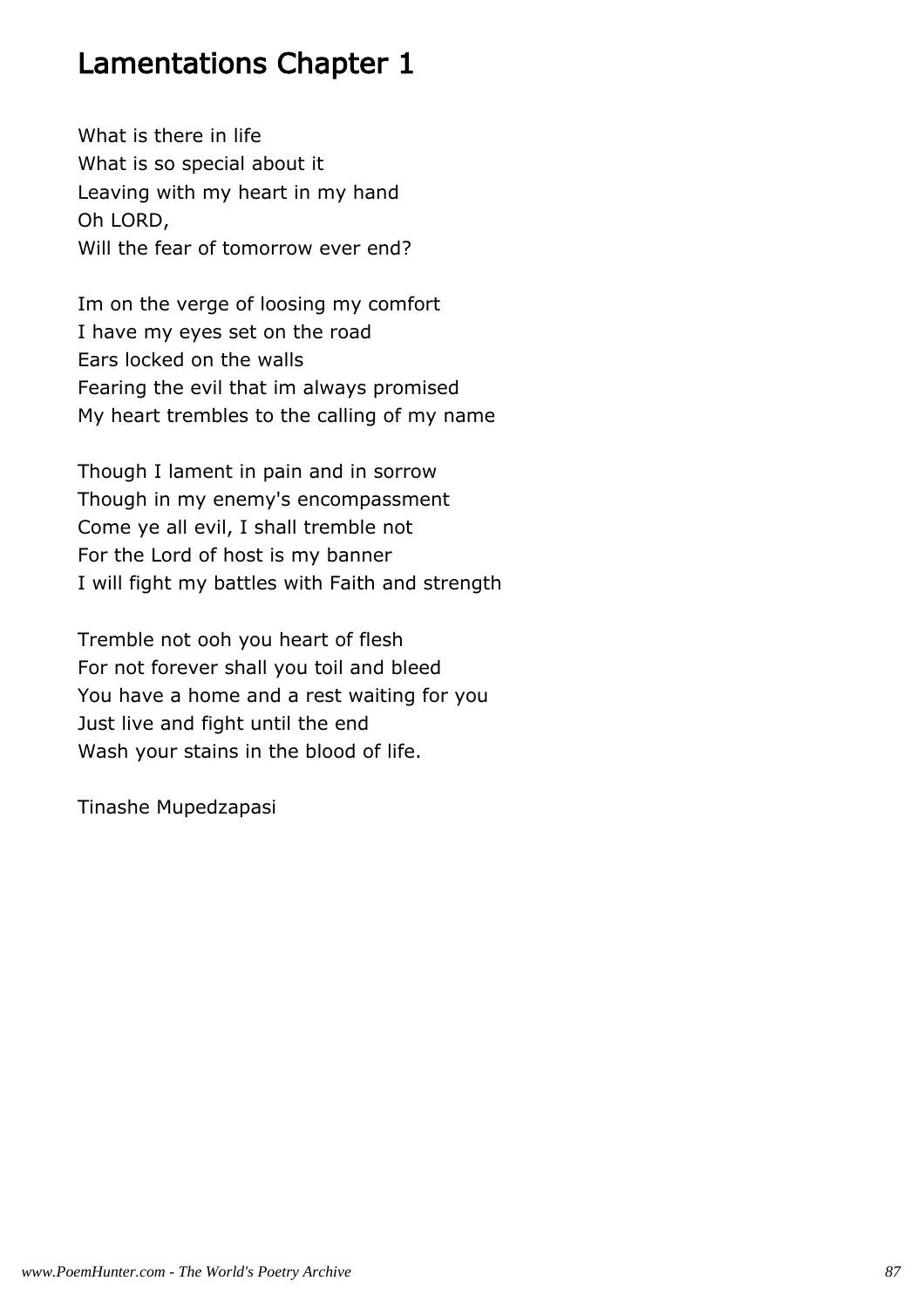#### Lamentations Chapter 2

What am i to you ooh people That you seek after my life As a lion after a deer What have I that you hate me that much But I am just harmless and free in heart

Have not thou mercy and reason How can you find comfort in our lament What pleasure is there in our tears That you wash in them on their falling Whilst you dance to the sound of our lament

Shall my heart be forever broken Will sorrows abound never to cease Or the fall of tears forever stay Shall I stay forever a footstool And bleed to the comfort of others

Ney, my Lord is not a fool He shall rise from the mercy sit And hide me under the comfort of His wings I shall lough at them that sought my soul And sing psalms in place of my lament. Selah.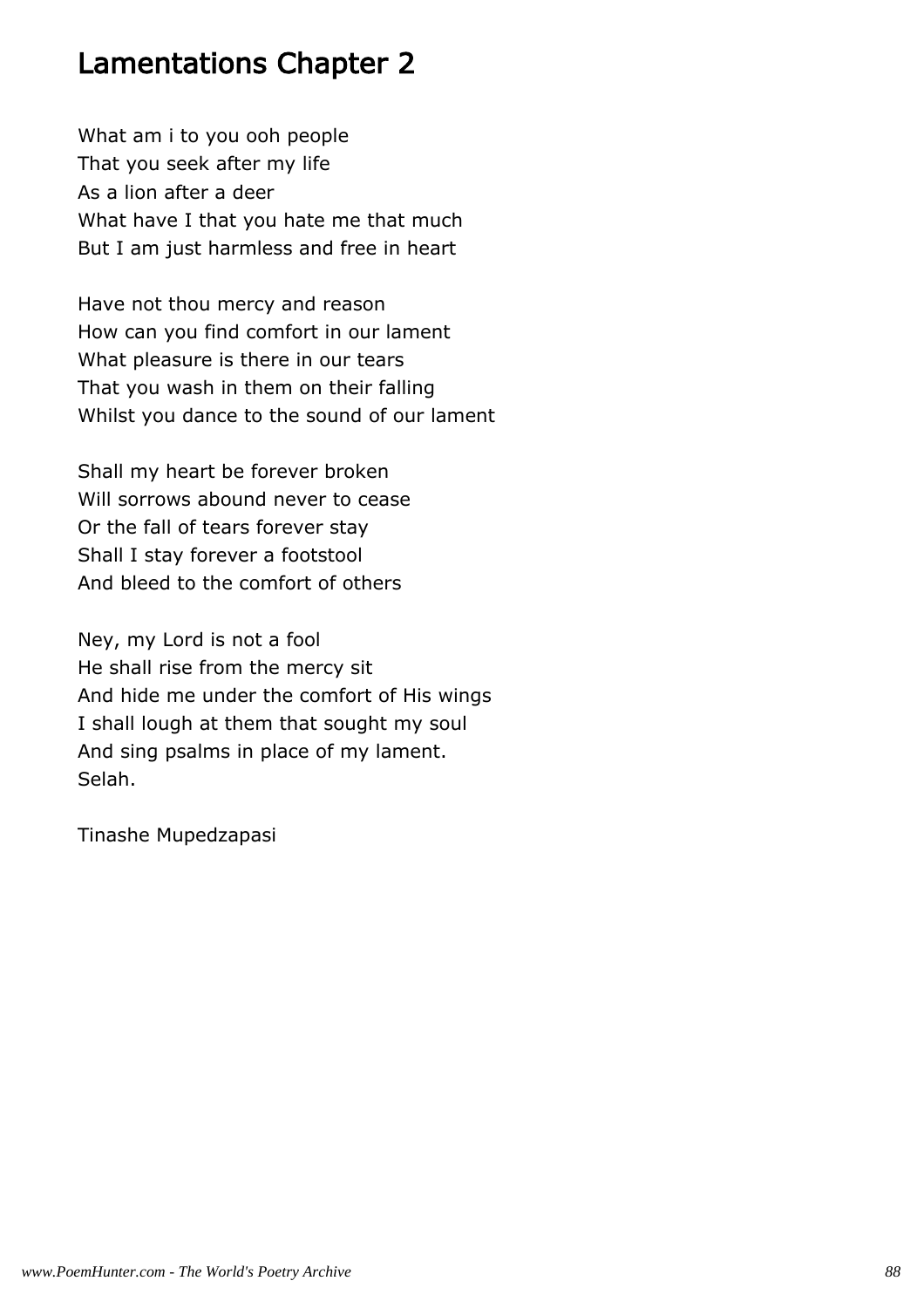#### Laters To My Friends

Dear Gajanan Mishra Halo poet I appreciate your writtings I appreciate your kindness Keep it on You are the best

Dear karen Your love I had hidden it deep in my heart But i had never known I was doing it in vain You broke my heart Oh yes, it hurts But i still need you

Dear Andrew You were in my bossom You were like a brother But since you have gone Our friendship is now loose You don't even call

Dear petsyworld I understand your excuse But i wanted you to have her I liked her

Dear Allen Dear friend, dear brother I love you more than my real brother The only one i trust I appreciate your behaviour Keep it on bro There is a reward waiting for you Thats in the end of time

God bless you all my dears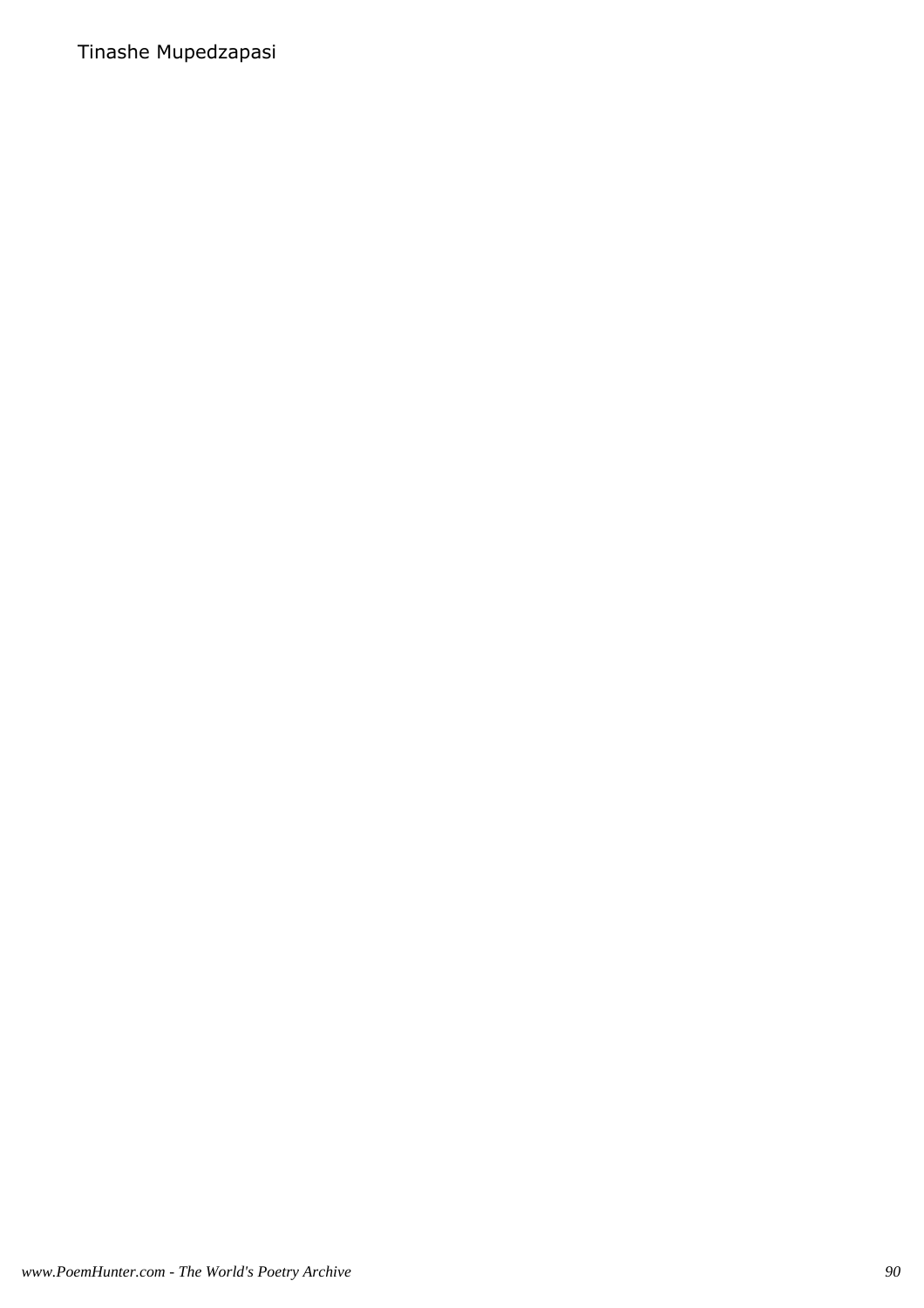#### Lawless Zone

In a lawless zone Where everyone is the ruler of his own world World of devils and monsters Animal like beings Blood sucking pest Them like war than peace Blood than water In a lawless zone There is no master They don't fear Even God himself No peace no smile War after war In a lawless zone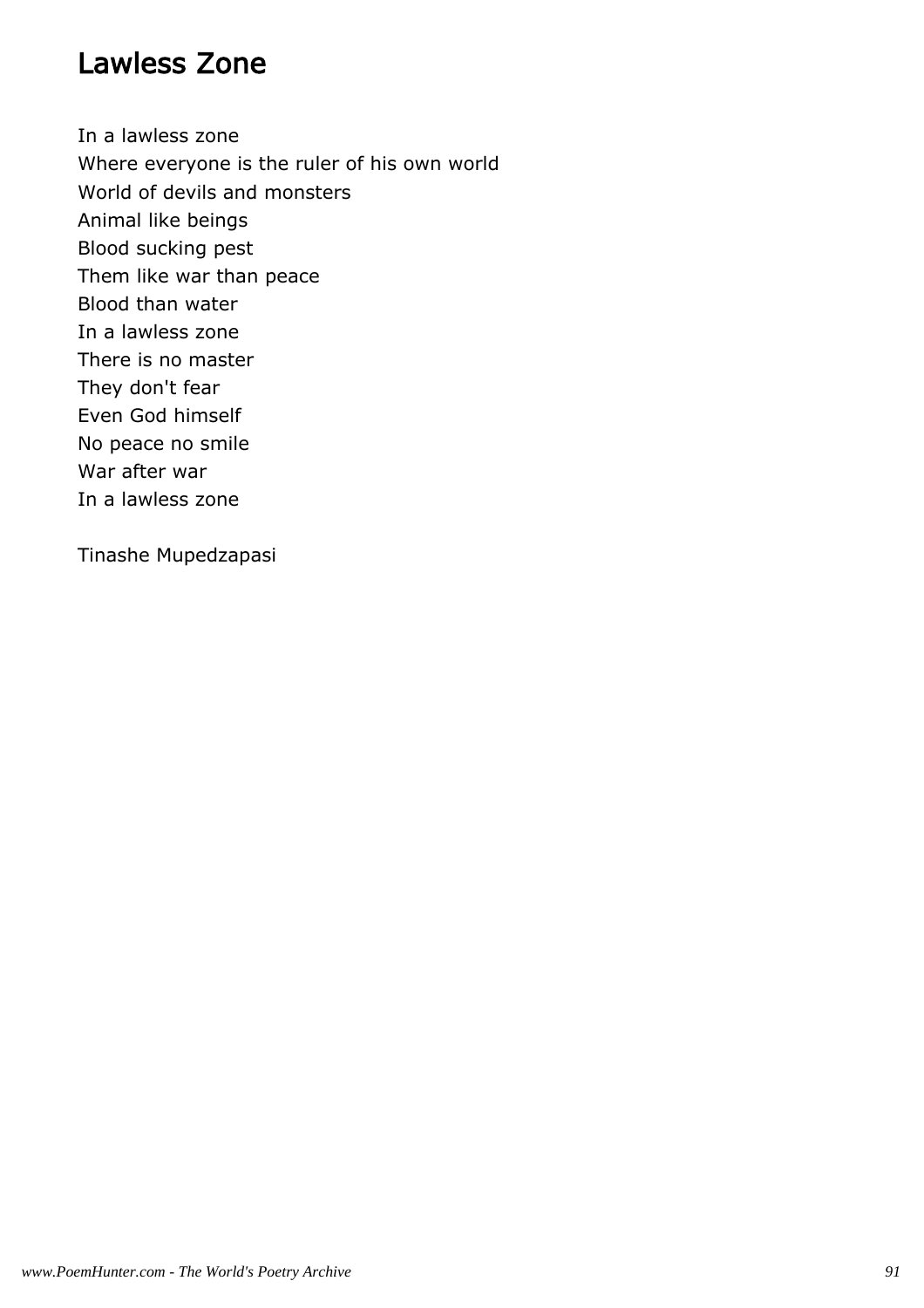#### Letter From The Heart

Love is rude

Love is a pain that breaks us dead I love you much but the pain feels much greater Yes I am a breaker i can't make you happier I am odd, i am not like them but I feel better I can't change, I know it makes you lesser You need more and the world has much to offer You left me, I am leaving you to be happier Good bye love it was all our pleasure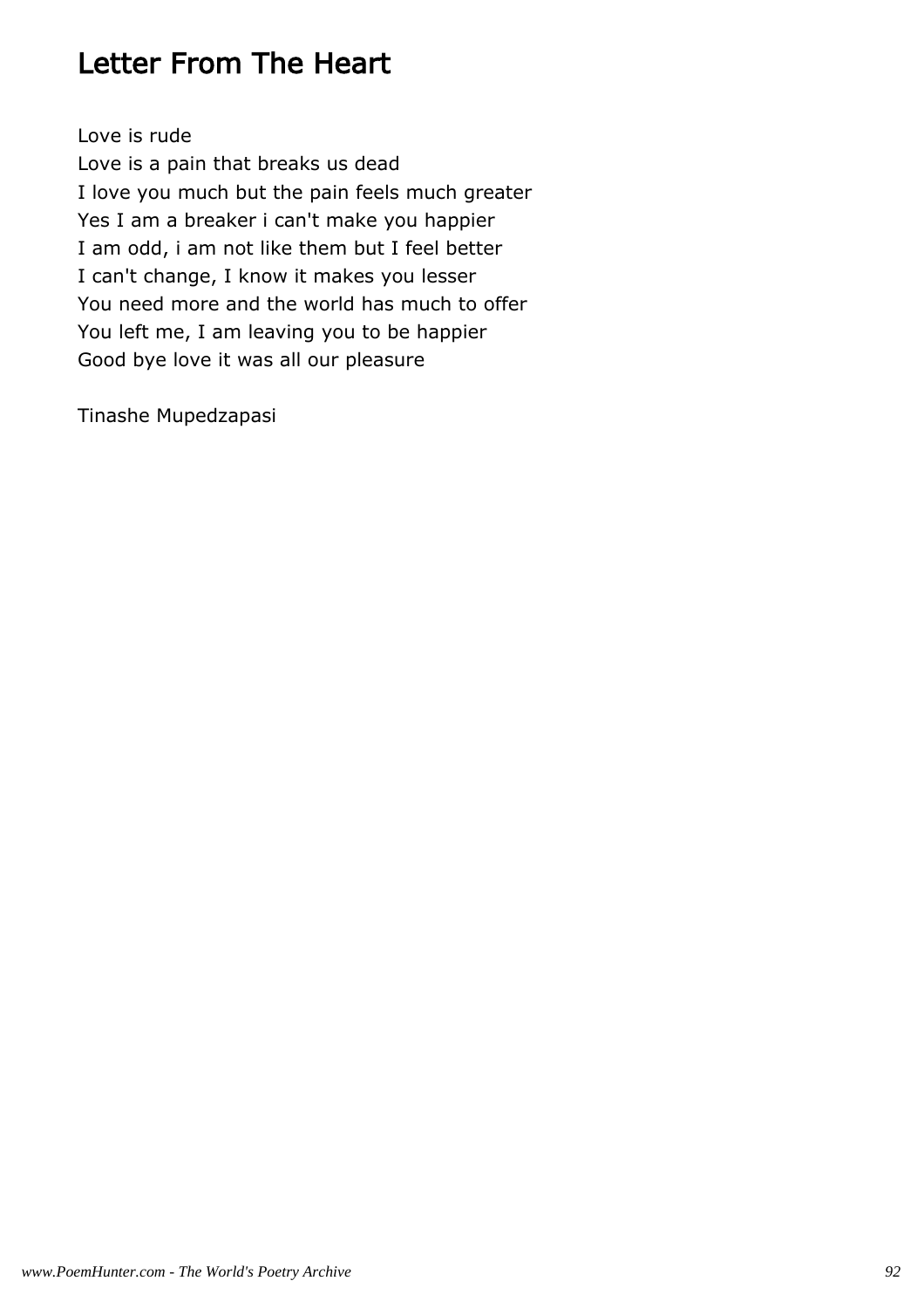#### Letter To My Son

I have tried to live my life one step at a time Sometime I tried a leap and broke my ankle Now I am down to earth on my knees

life is tough but we have to live son life is tough but we have to smile All being dark, you are all that matters son

Grow in light and mind your steps Lean to your mother and she will protect you Pray always and God will guide you

Make some friends and have moments to remember Never regret mistakes of your youth, son For when you are old, there will be much to repent

Strengthen your heart and beware of love son It can blind you and drag you to the pits

Think with your mind, a heart is for feeling Listen to your heart and you will always be at peace

Choose your path wisely and walk it with humility Be on your knees before God always son Pray to God and you will have a life.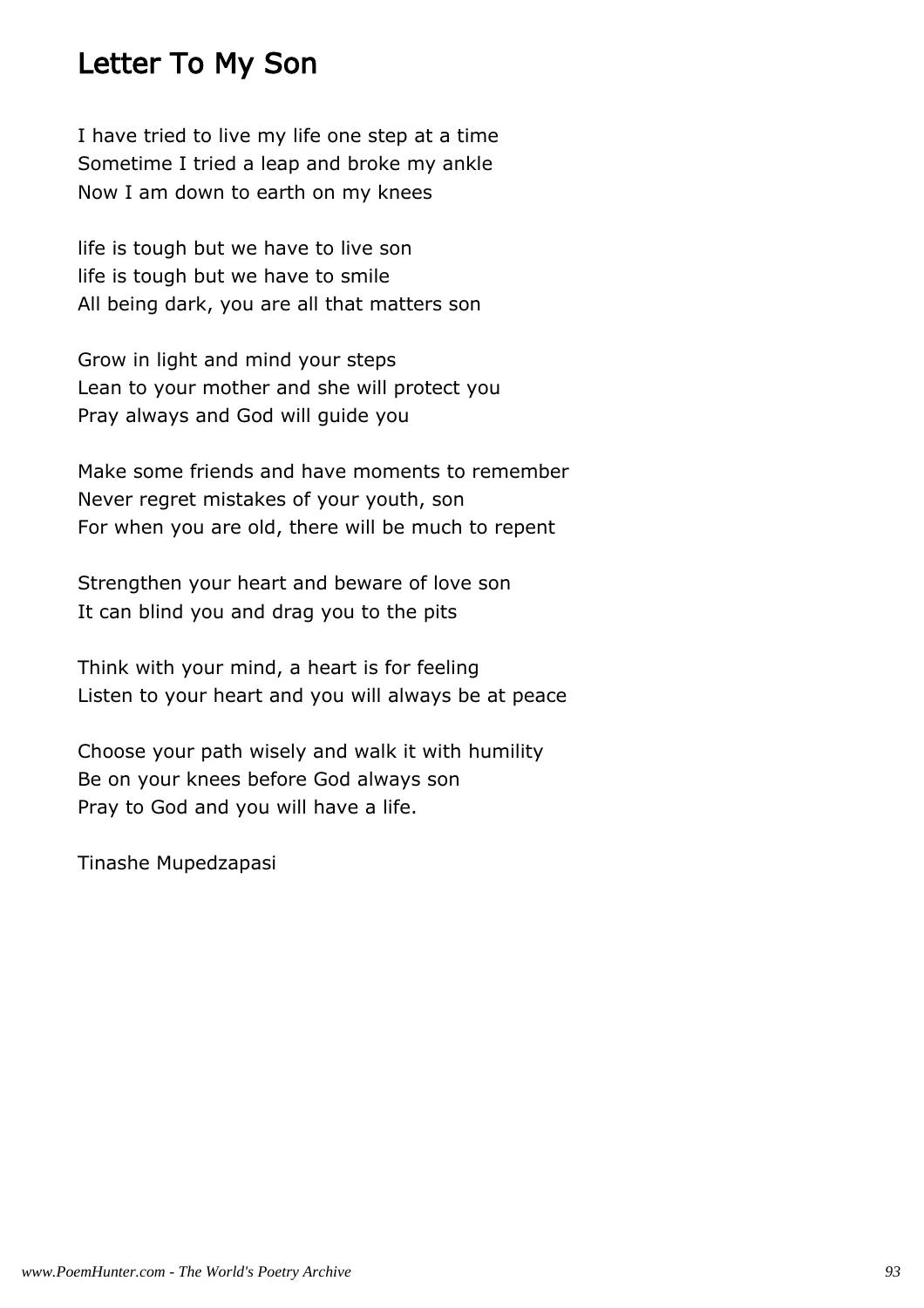#### Life After Love

Down In barren land I travail Down the rugged lands I travel Facing hostile winds as they prevail Bringing to a broken heart much trouble

like wind will My sorrows settle Or my efforts to heal are just futile But I can't die without a struggle An effort to recover is always vital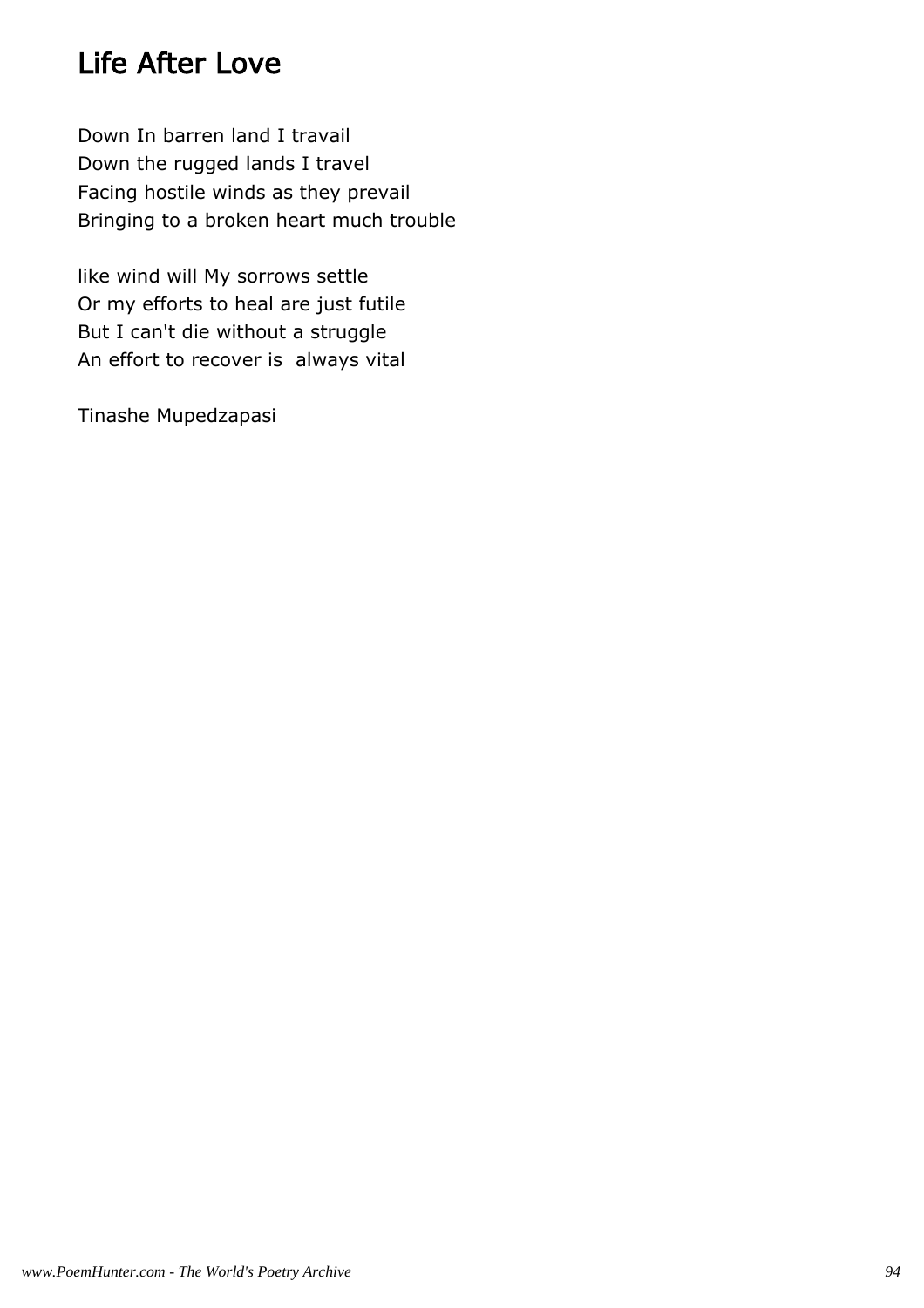#### Life Is A Song

Life is a song Yes it's like a song The tone is sometimes low Sometimes high Sometimes sweet Sometimes boring The rythms differs The tune changes Singers are many Dancers are few Life is a song Which we all need to sing To sing even to the end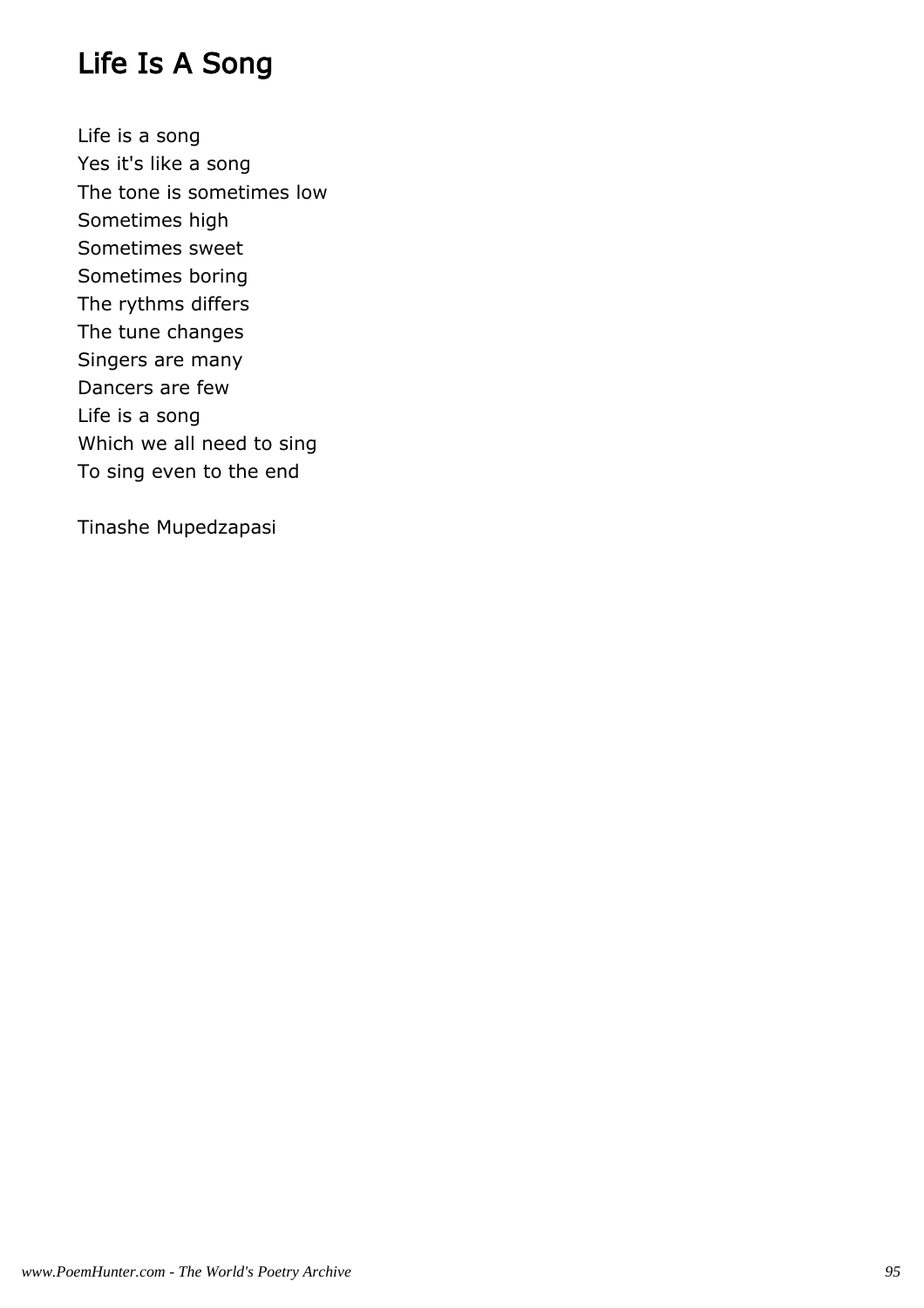## Life What Is Life

Life is like a wind driven canoe, You don't really know where it will take you Life is a broken-winged bird, It can not fly At the same time life is fair, Because you can plan it But it's not really fair, Because you can make a wrong plan Life is like a madman's bag, Everything is found in it Life is a dream And it can be a nightmare too Life is just life Nobody understands it.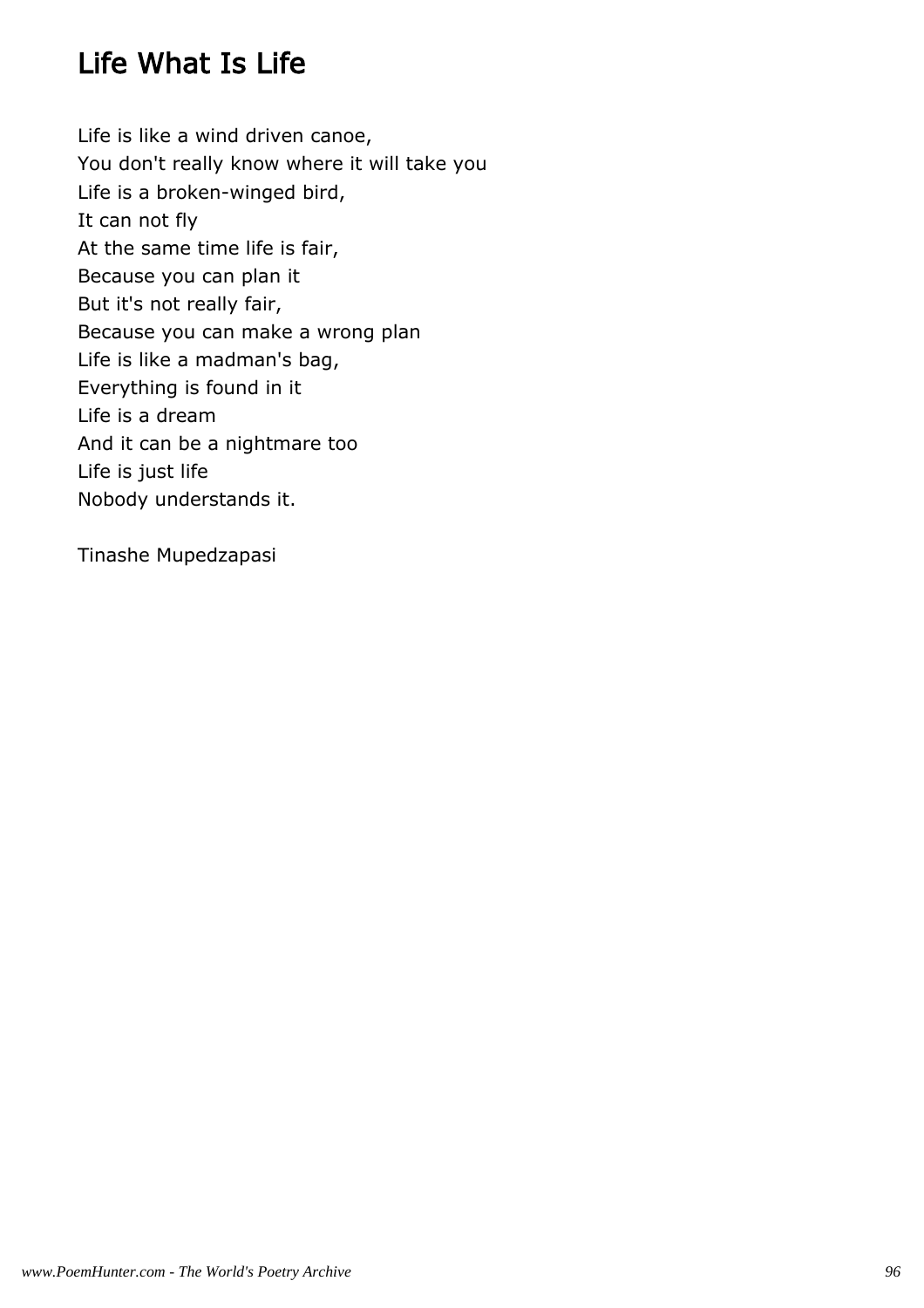# Little Lindy

She stood in the corner Like a new dog in the kennel Wondering what was going on And what she was doing there Finally she had the voice Welcome to pre-school Lindy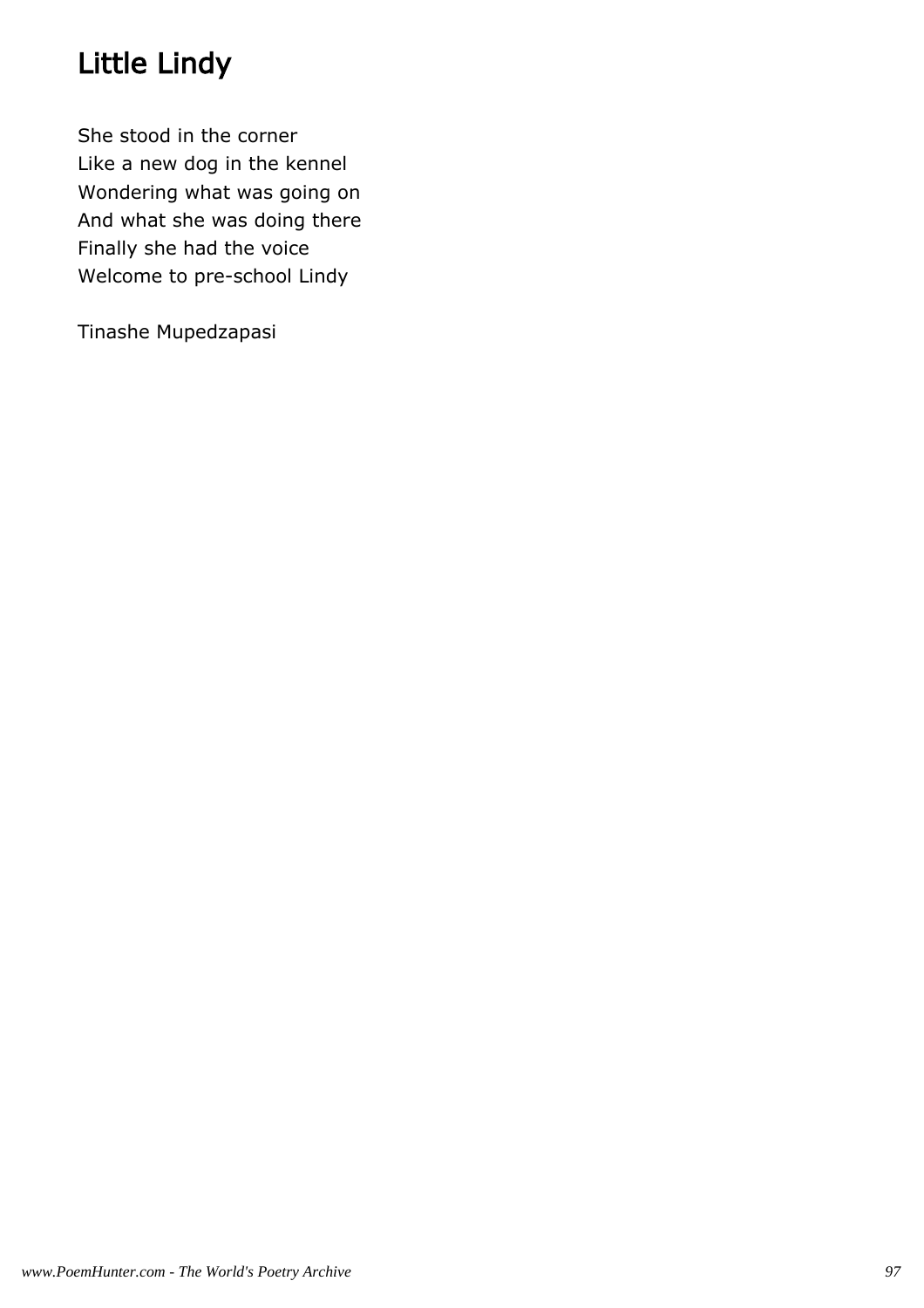# Lone Flower (A Memory)

#### Blossoms

Oh beautiful summer day sweetly scented Petals, butterflies, oh lonely flower on a barren heart For once we were one But time sure did move Petals wither, flies desert Oh lonely lily on a barren heart Time does move and memories fade Will we remember the summer blossoms And the love that brought us close.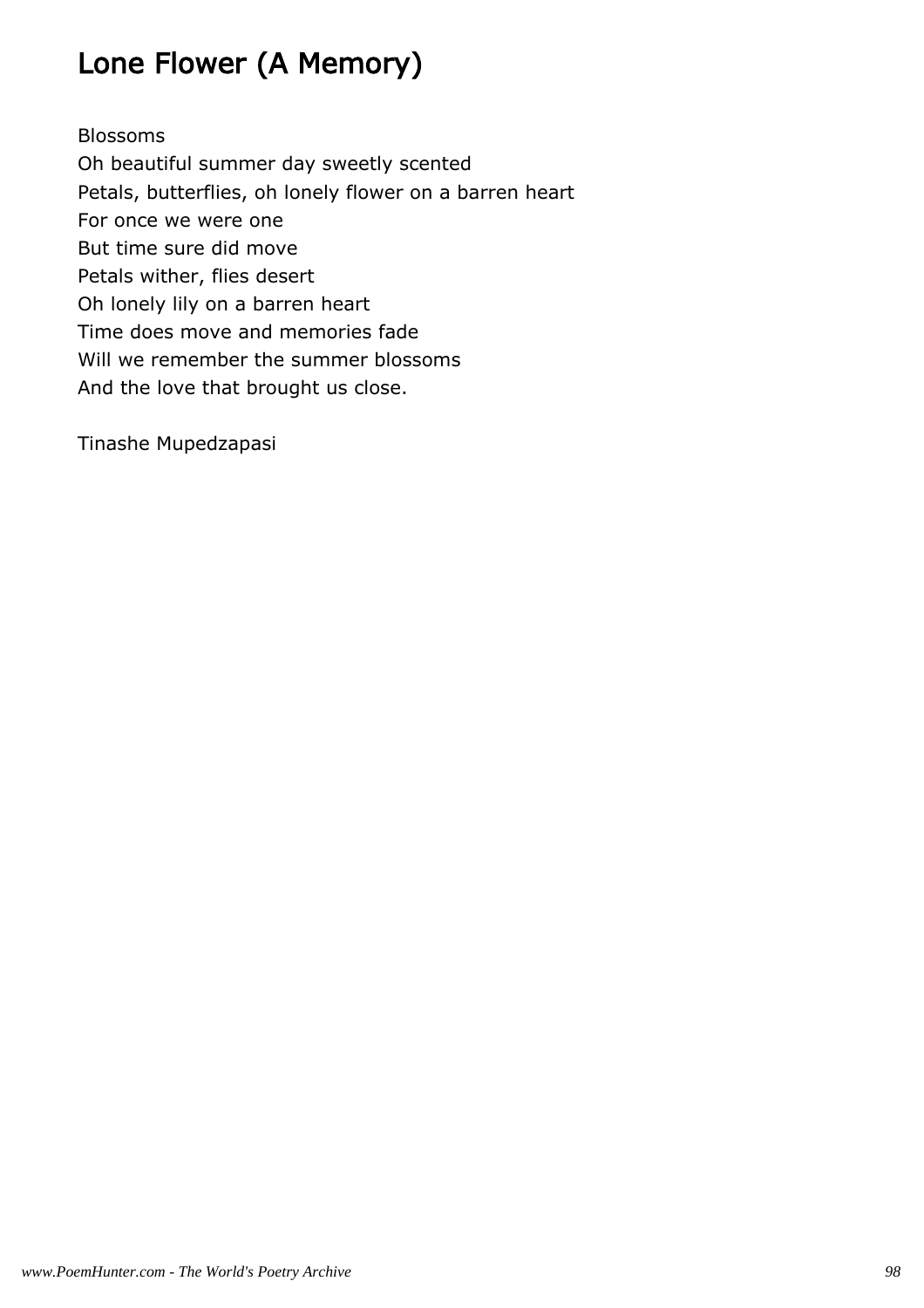## Lonely

The bed is cold and the night is empty The night is long Starring at the curtain dancing to the cold night winds I have nothing to do no words to utter The bed is cold and empty I cant make it warm I'm alone, where art thou You didn't text tonight I thought you would stop by

This night is long and cold

i need you here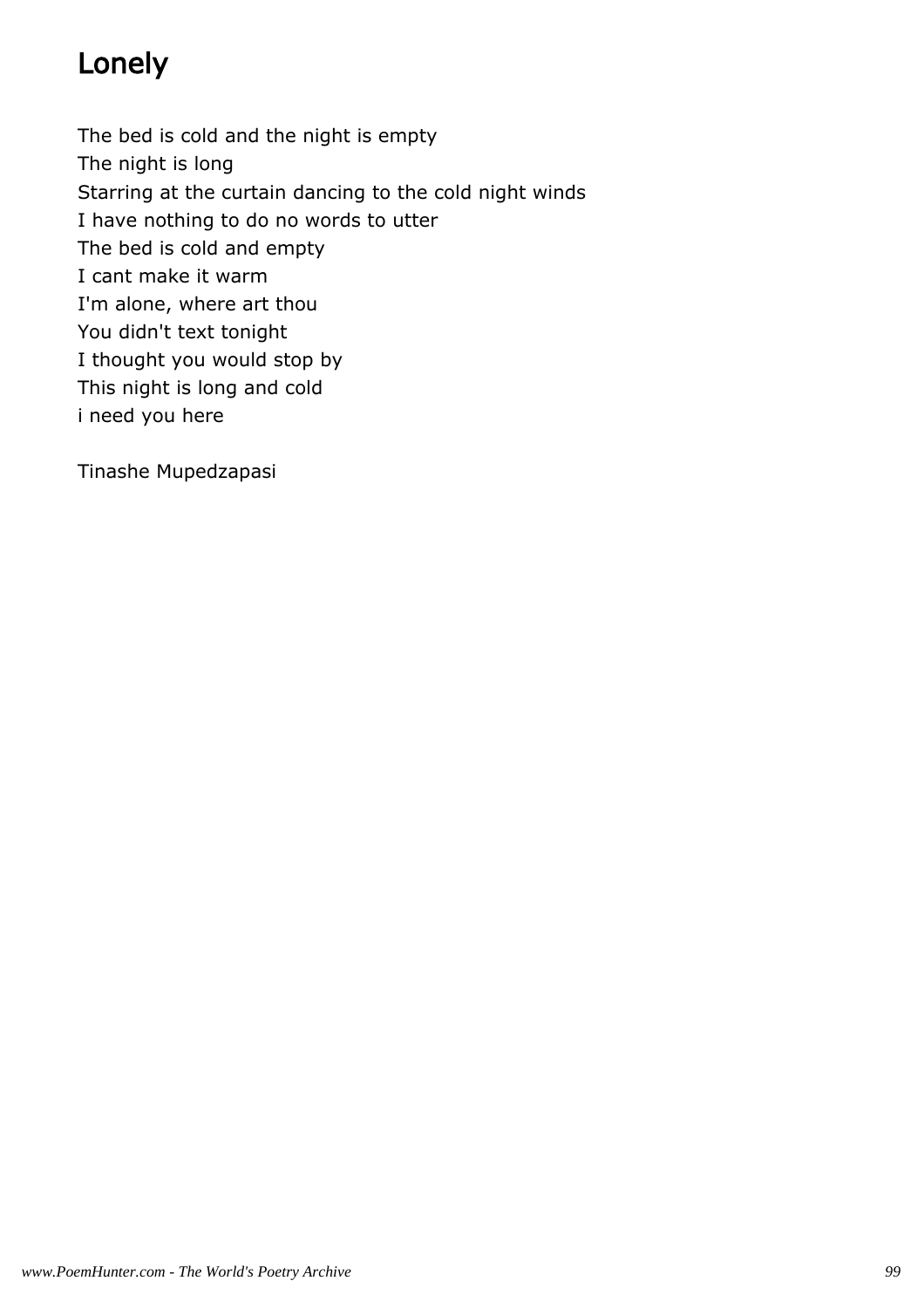# Lonely(Acrostic)

Lost In the dip forest of confussion Overwhelmed by sorrow and pain Never dreaming of a better tomorrow Even though have i no more hope Letting go never will I Yah im LONELY but still surviving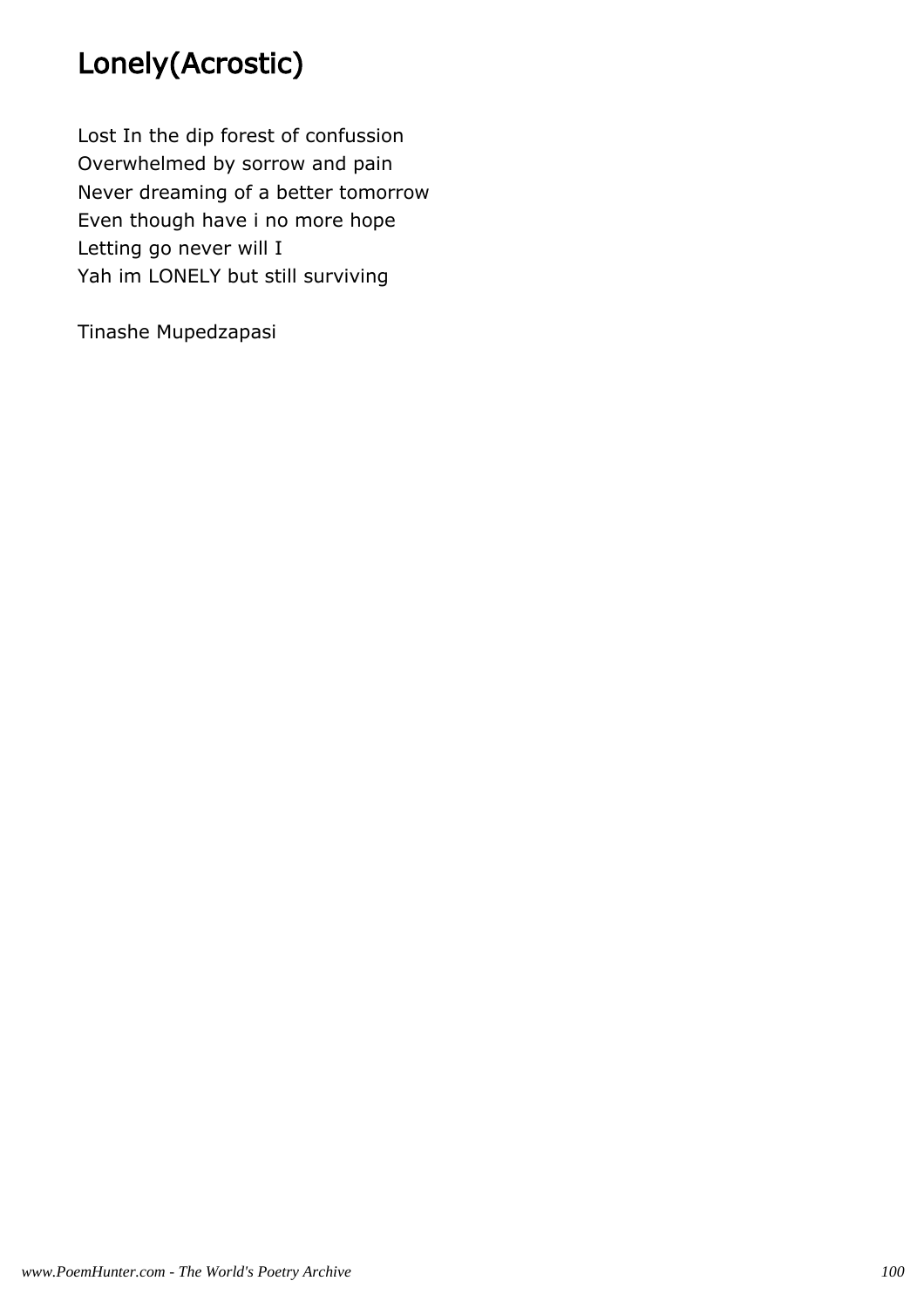# Lord Change Me

Lord I love Thee And I dont wanna be the same again Please change me Make me what You want me to be I give my heart to Thee Cause all I need in life is Thee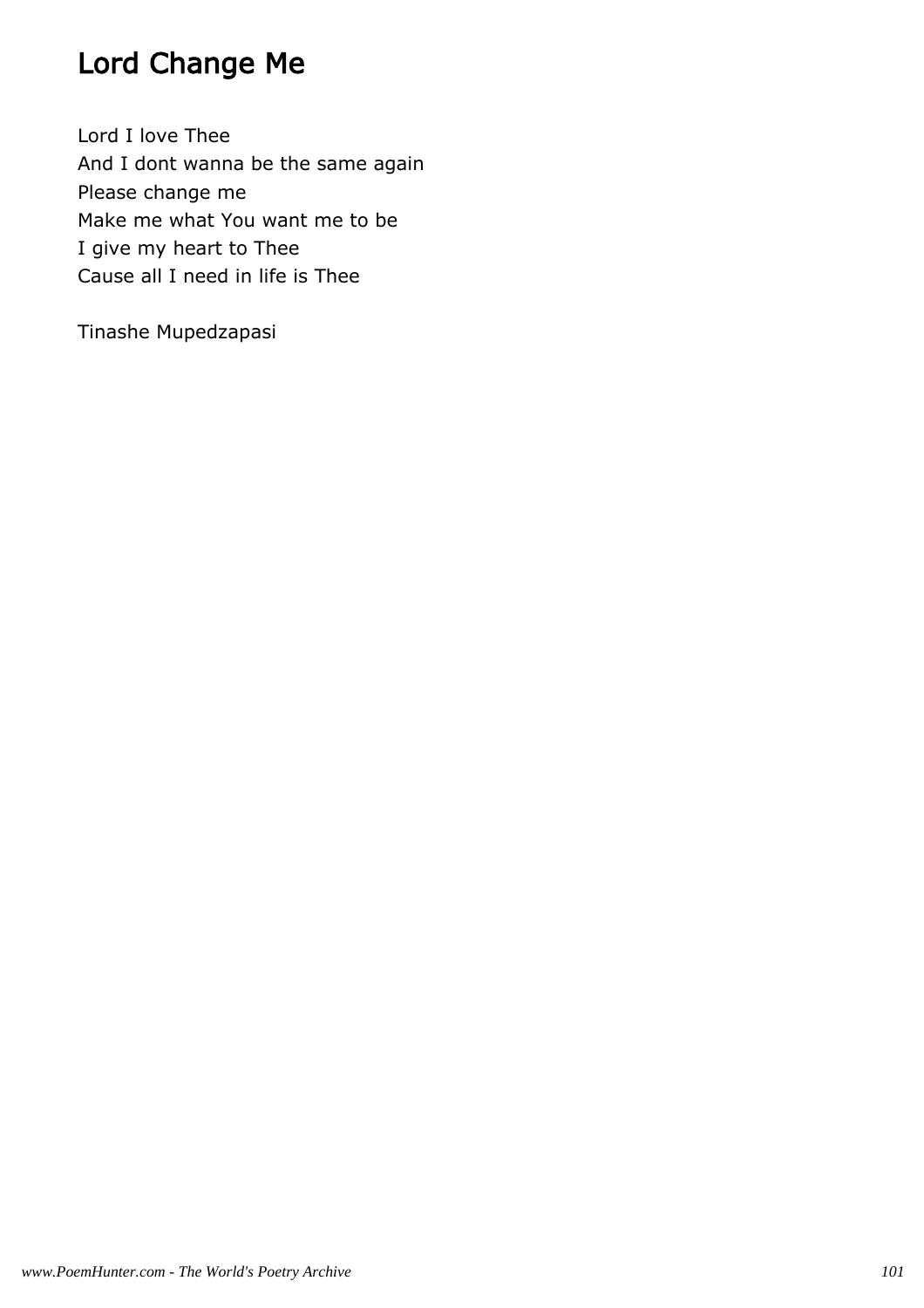## Lost

Dummy walk Slow I feel like i am sinking My world is spinning around Out in the streets Body without a mind I have lost it all I have forgotten my existence She had me pinned down Now I am a fool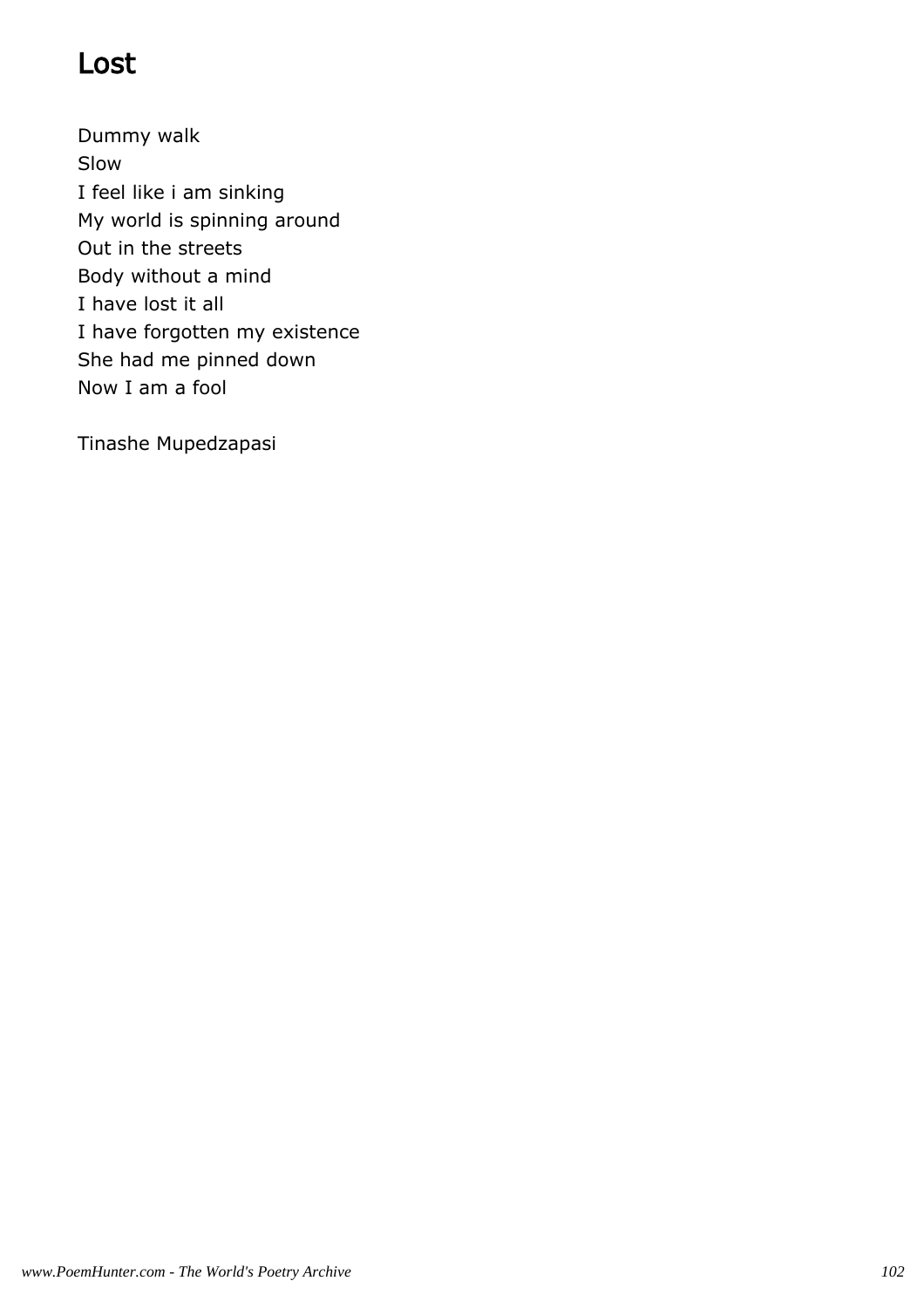#### Lost It To A Stranger

How she offered her only treasure To me a total stranger Did she know, I was just a visitor

How can you fall on me, I'm a man Why not tell me you were still new Tomorrow I will take a ride And you will never see me again Don't hold me guilty For I didn't know

She said I did it willingly And with pleasure I wasn't gonna stay new for long or forever Now I have offered you my born-with treasure And i did it willingly and with pleasure.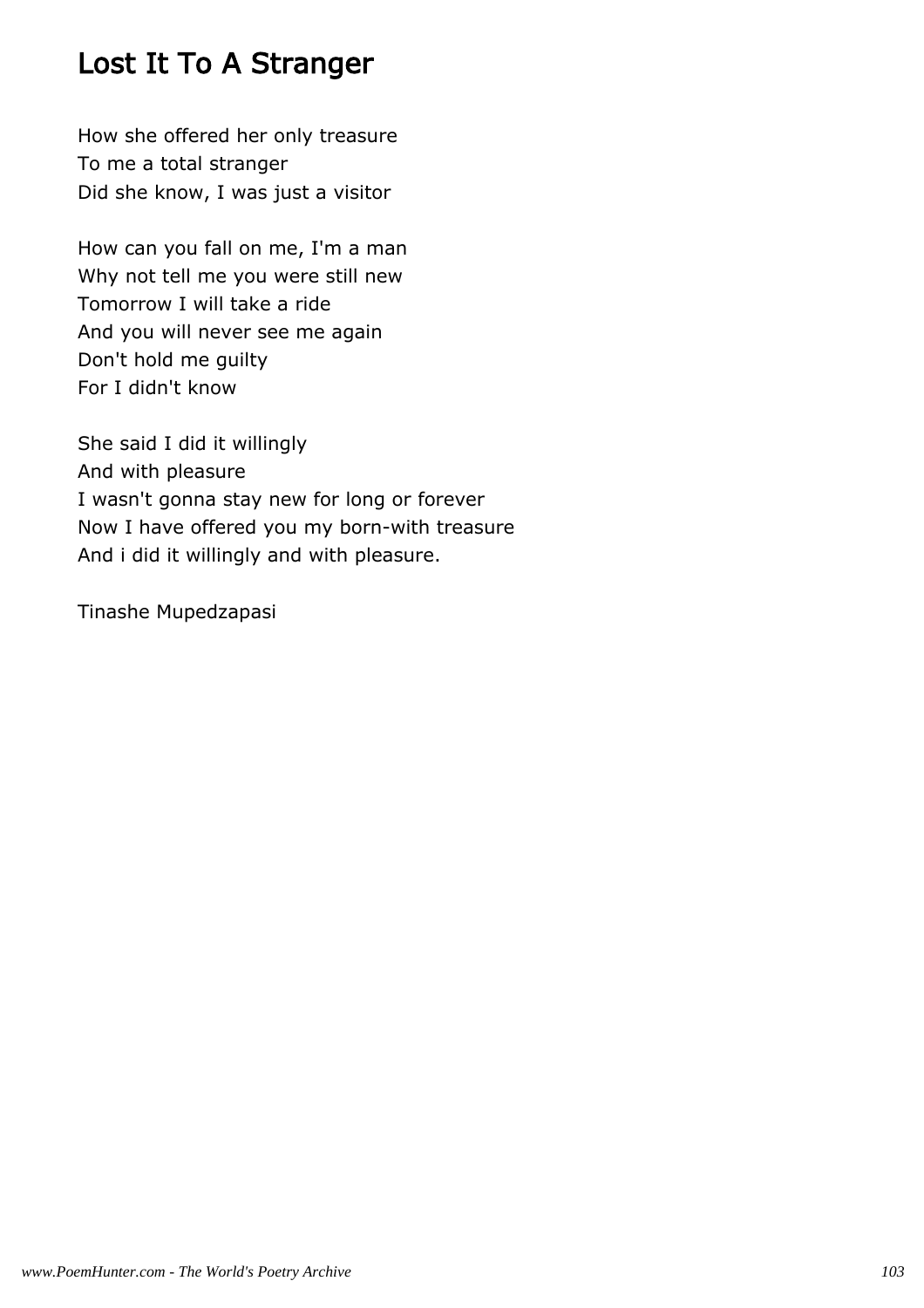## Love Ain't Shoes

One for the left side One for the right Lets say, one pair for this event One for the other These are shoes but love ain't the same You cant love him now And switch for me tomorrow Love ain't shoes, it builds with time.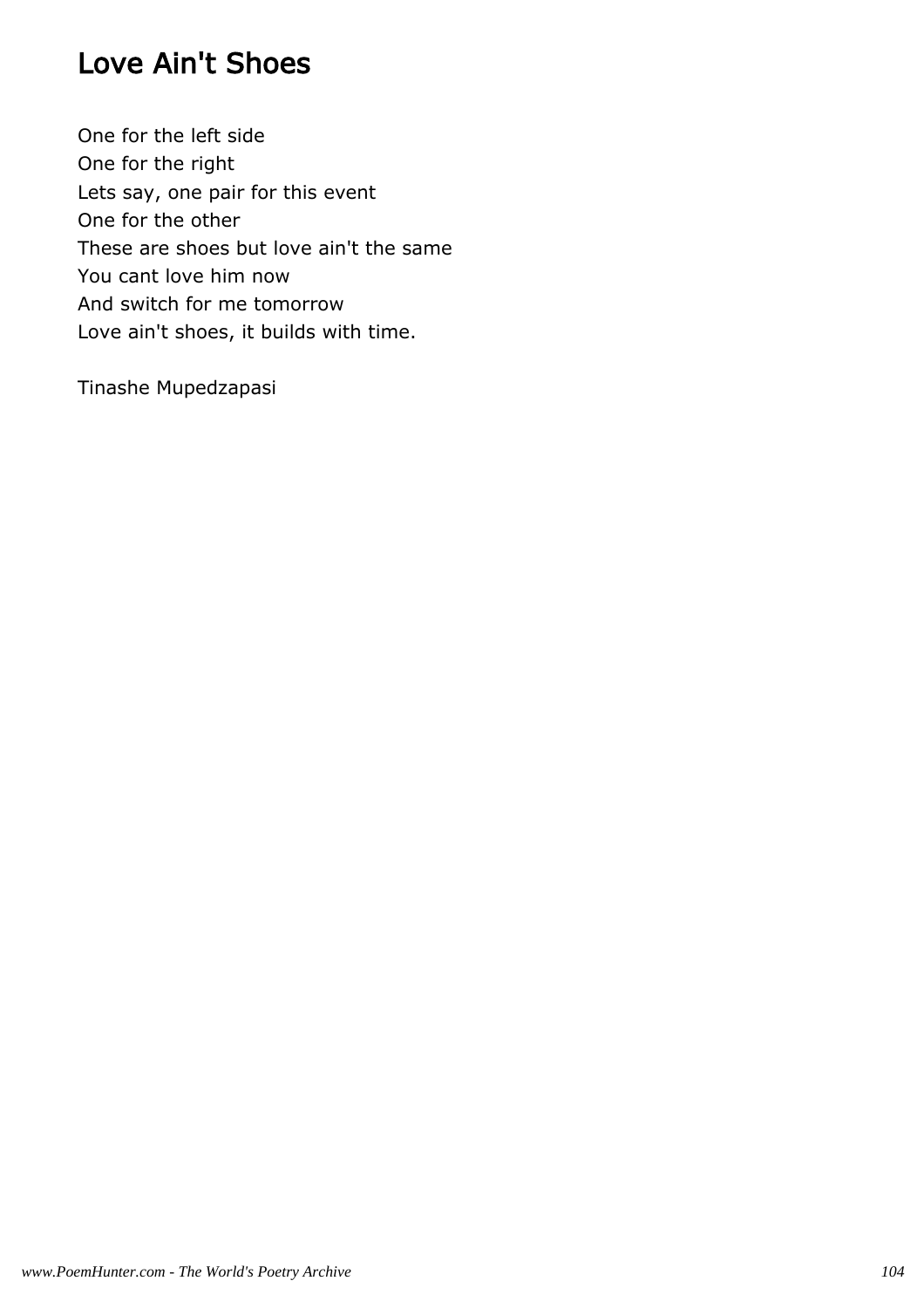## Love Found Me Crying

Love found me crying Alone, thinking I was dying Broken heart, soul bleeding Lights of life slowly dimming All the hope away drifting All to leave my heart bleeding Thus Love found me wailing

Behold in the sky I saw it flying Behold I saw it coming On its wings bearing healing Blessing coming down pouring Like waters they were raining Bringing peace to a soul crying Bringing life to a heart dying Behold I saw it coming It found me crying.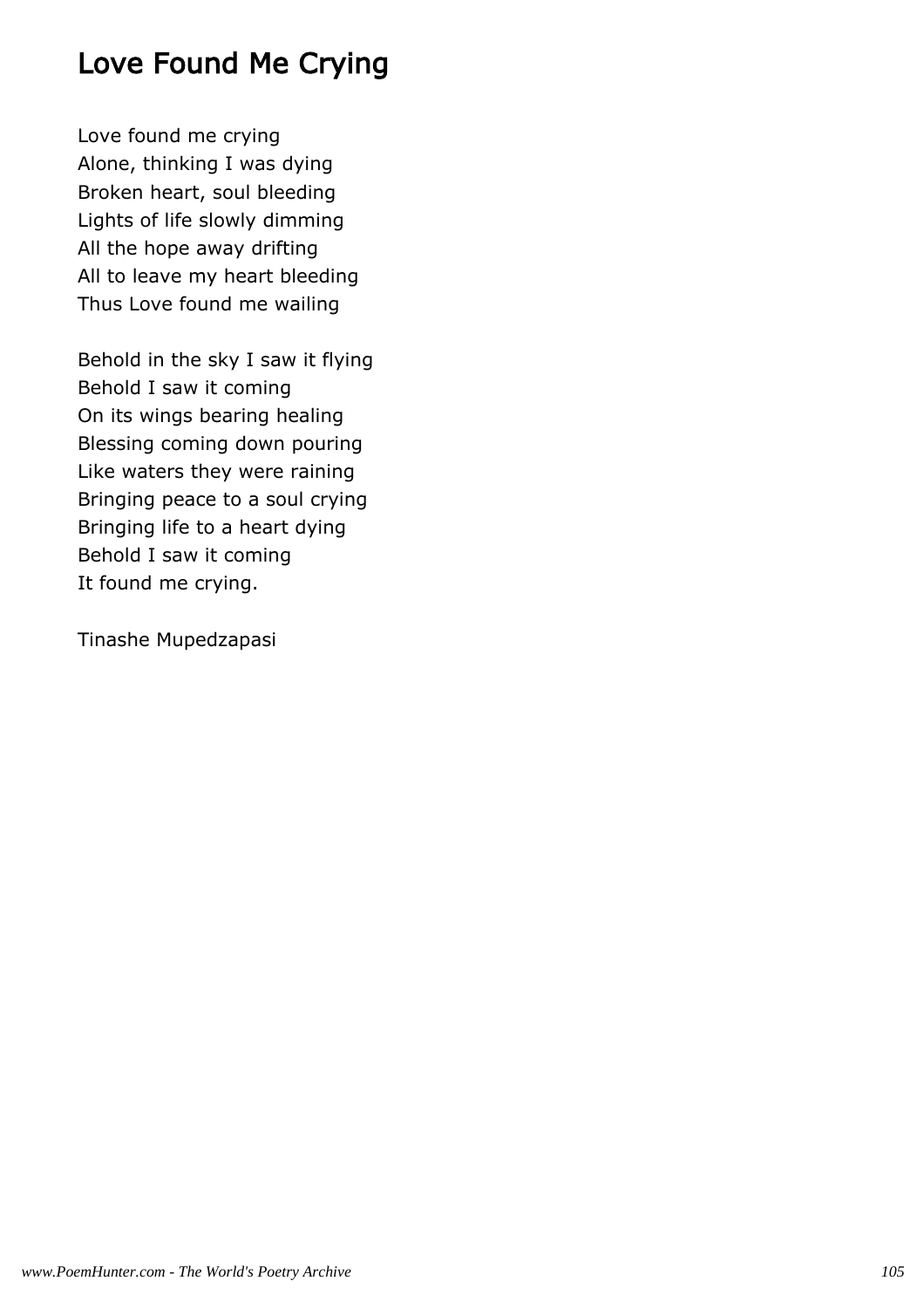## Make Me Cry

Give me love And make me feel Make me feel And make me smile Make me smile And make me happy Make me happy Until i cry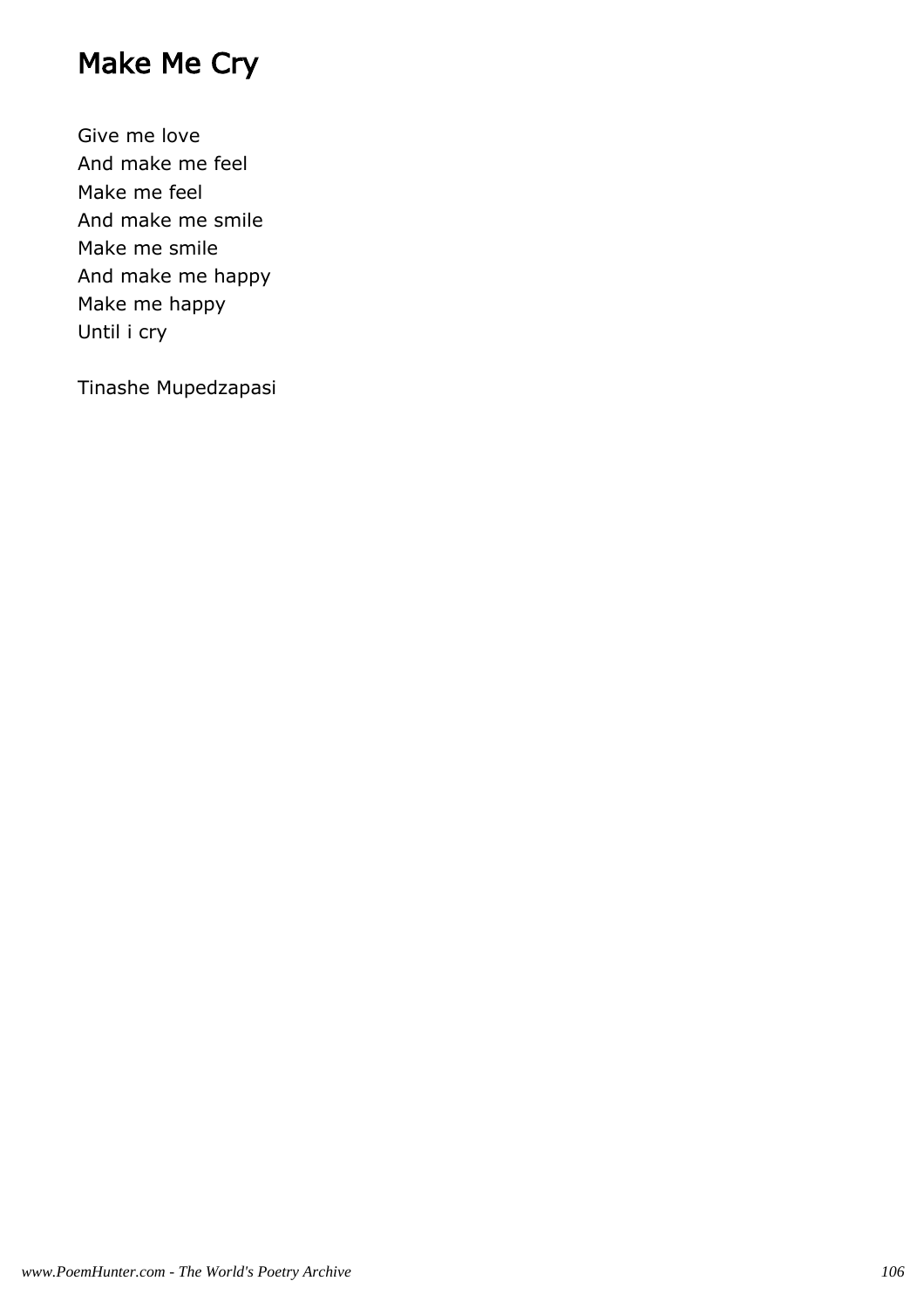#### Memories

Carried in the flood of memories Some sweet, some sour Hoping to reach the dreamland Trying to escape nightmares But still blown by the winds of memories Smiling, crying Thinking of the past Blaming yourself At times praising yourself Memories sweet and sour We can't escape from memories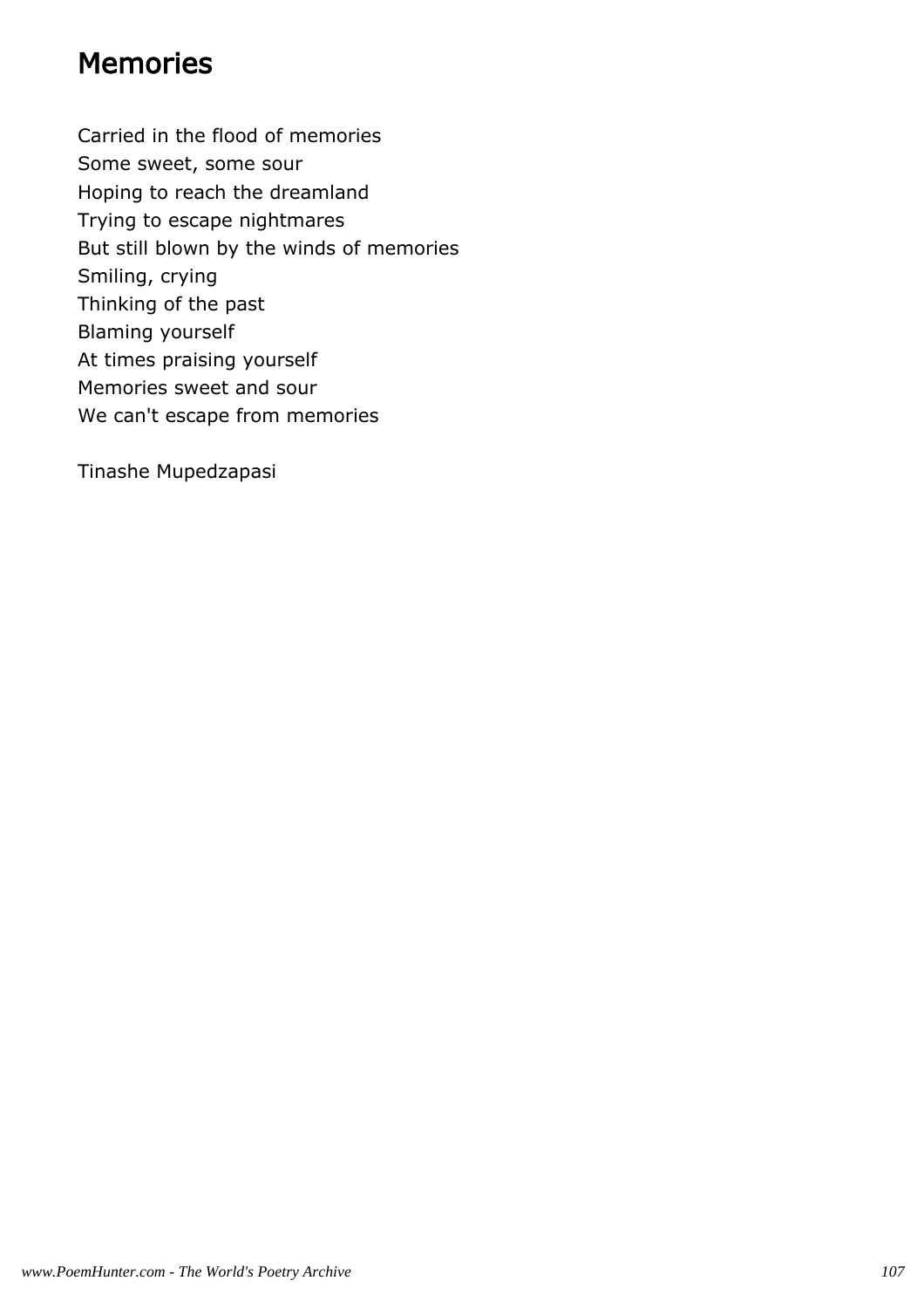#### Men's Ways

Born in sin, shaped in iniquity Raised with no rod to spare It took a whip and hardened speech All in hope to raise one better But not all are perfect in walk

Built of mistakes Raised in err Be all man short of perfection Weighed by God and found wanting Just His Grace keeps us going

Watch our ways From times behind Bands of chaos and self killing Destroying the world and everything natural Unsatisfied hearts, thirsting for life

We are men and never perfect We eat all and long for more Creating a comfort to die within And do we know but without care For we are men, built of sin.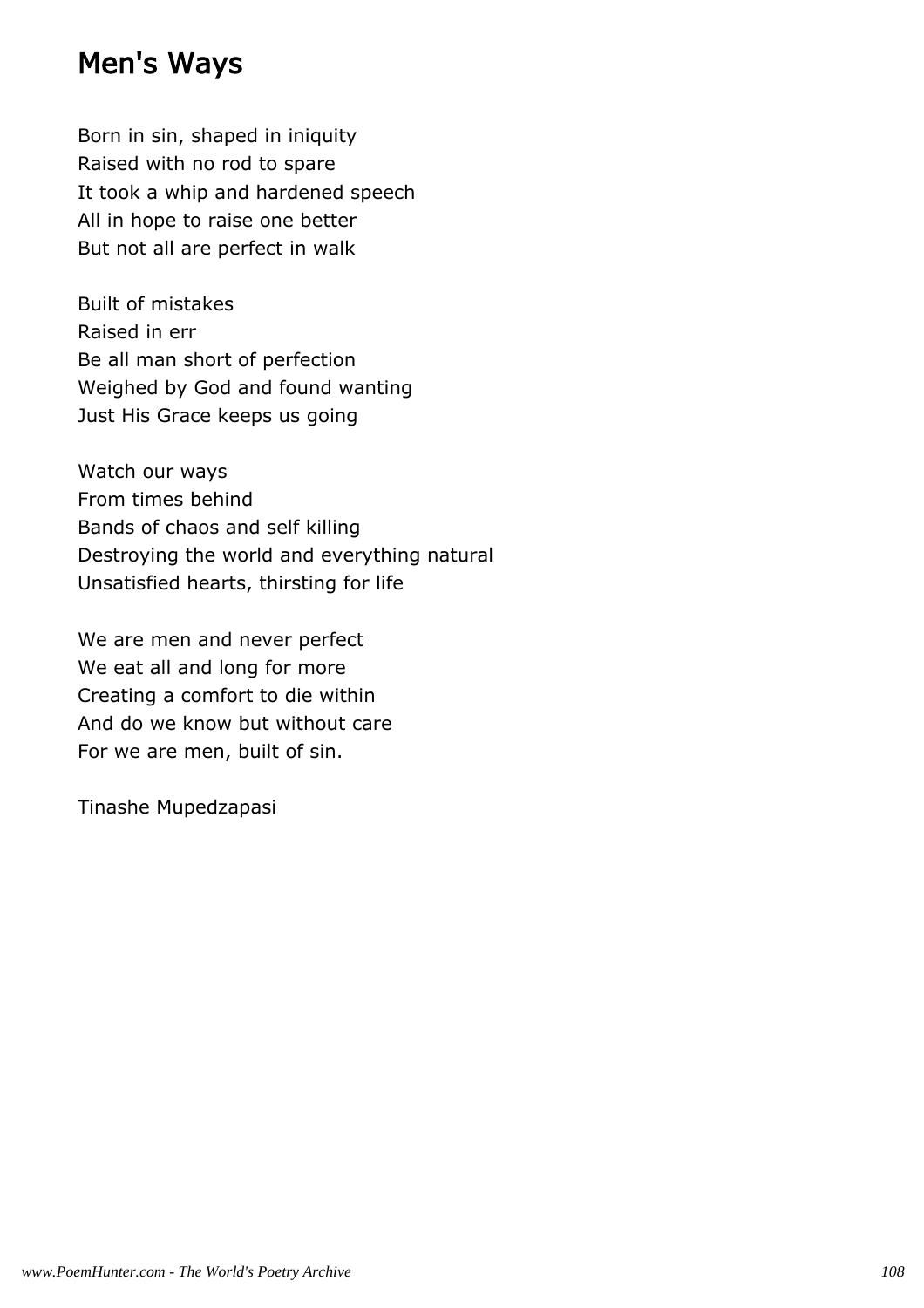# Missed A Train Sleeping

Sleepy and much out of shape Dozzing, sitting at a train stop Man, how i needed sleep Too bad, i had a promise to keep

Sleepy and waiting for a train Bored, the train is delaying Man, I am going insane Too bad, its a must journey

Delayed and time was moving fast Tired, sleep got me at last Man, how I slept so fast Too bad, my train passed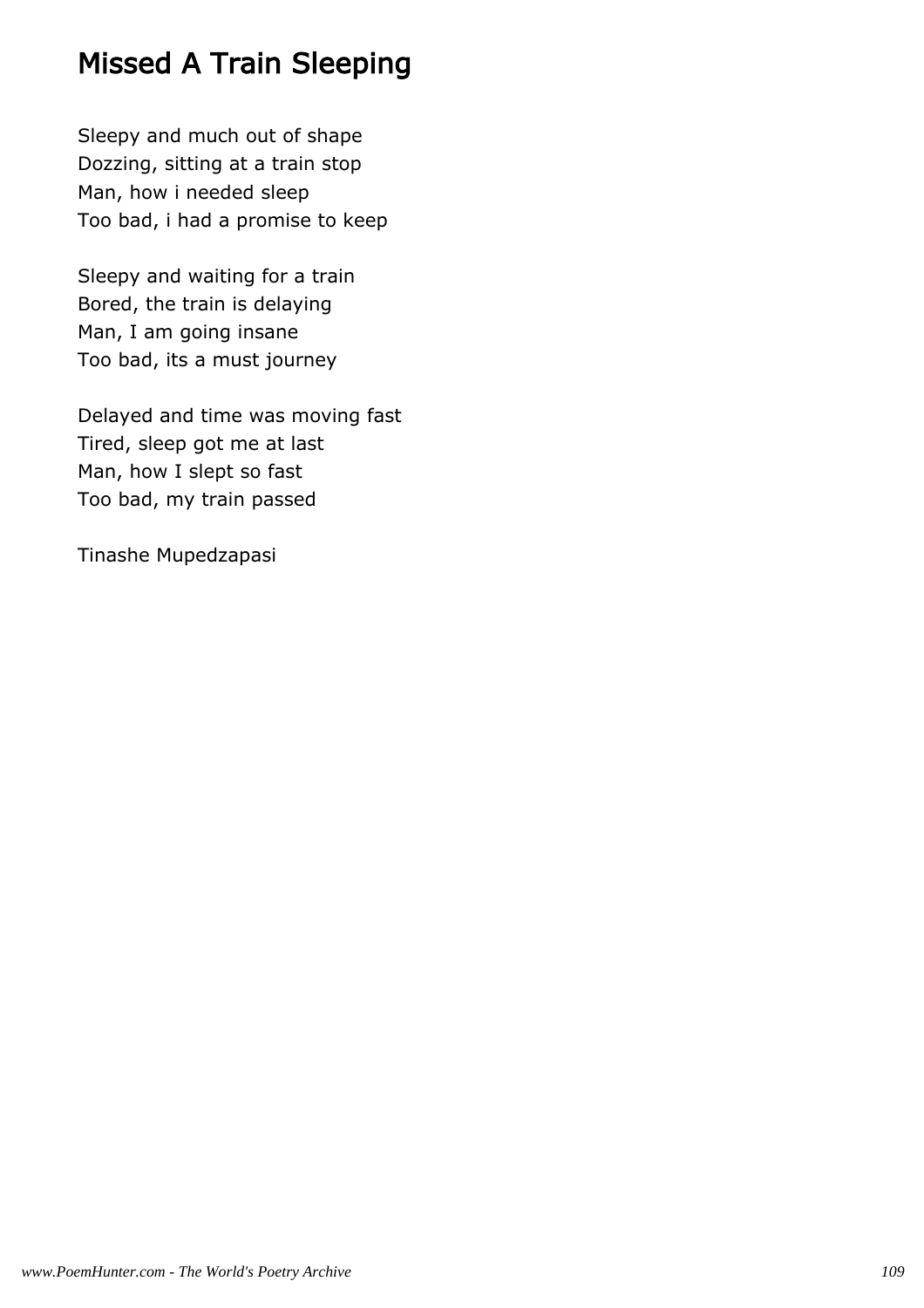### Mom And Dad

The pain of missing you The pain of separation and loss That pain i tried to ignore But memories can't let me do so I love you mom; i love you dad I need you, i'm still young I know you loved me Oh my, that love i still need I wish we could meet again in the end of time I wish to be with you forever I miss you mom; i miss you dad And i still love you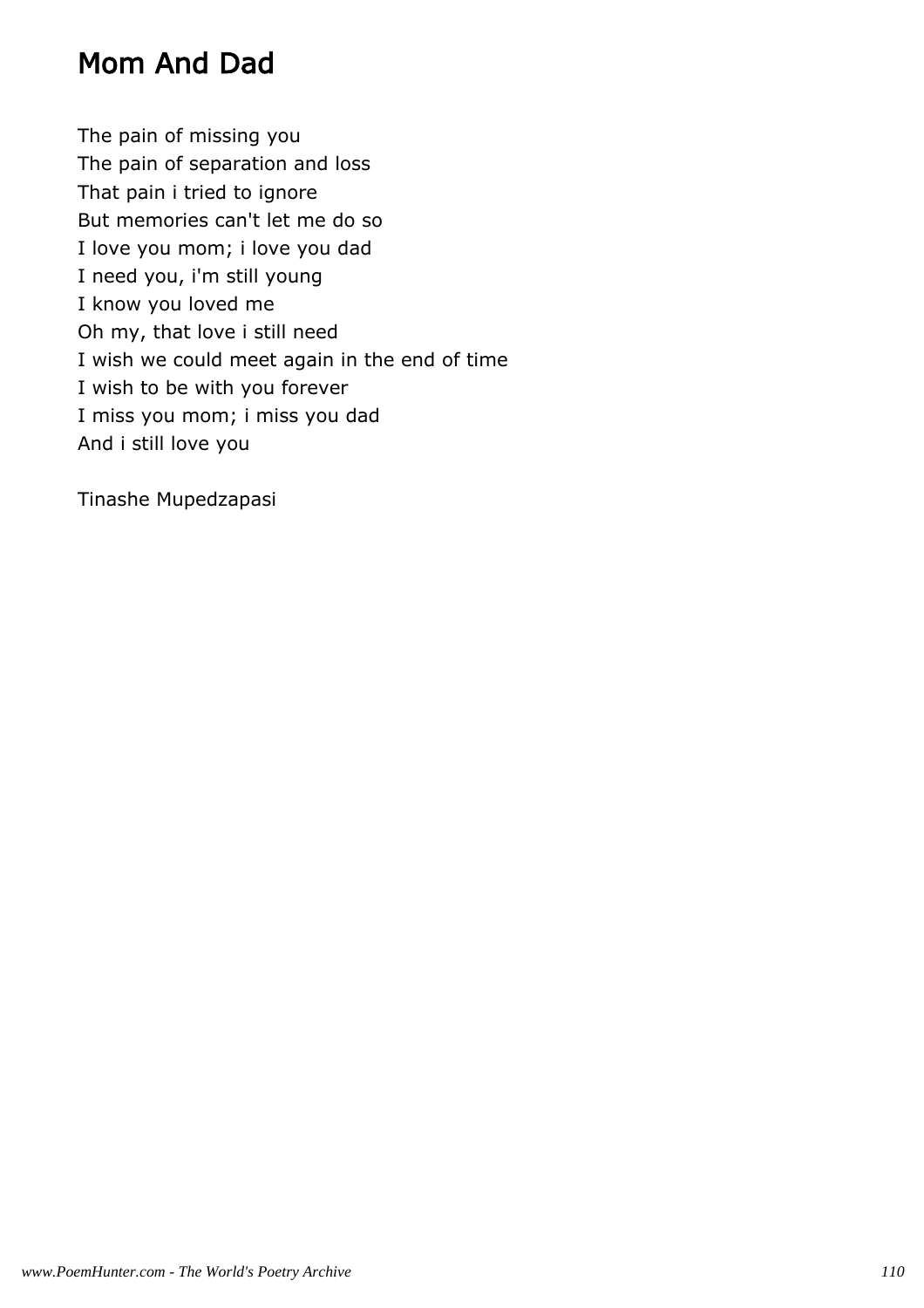## Monkey

Chit-chat-chat Chit-chat-chat Hear the chatter sing Chit-chat-chat Dive from branch to branch Give a fruit a bite Make a little joke Then gives us a song Chit-chat-chat Chit-chat-chat Hear monkey sing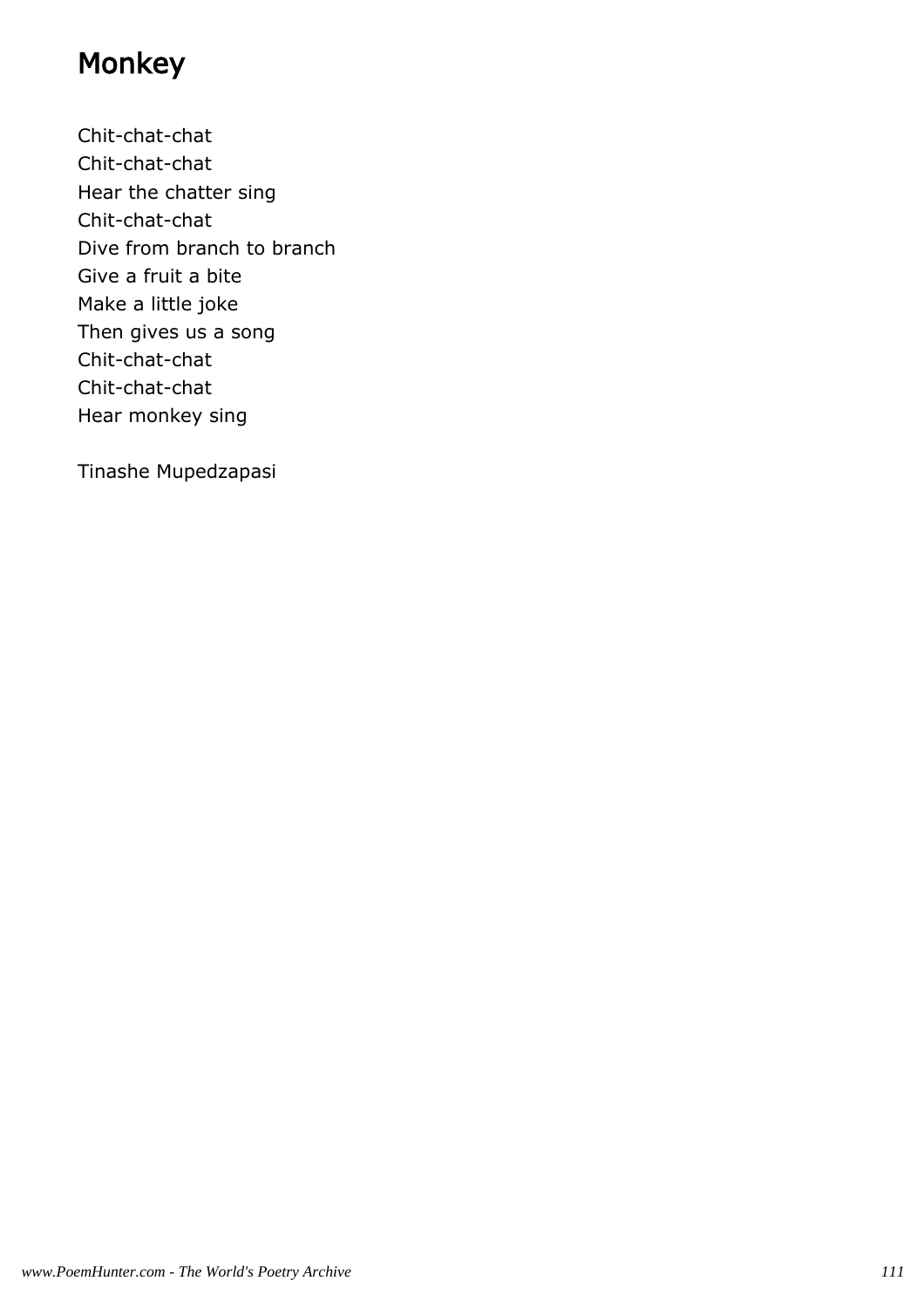#### Music And Poetry

When alone with my music Understanding lyrics when depressed Enjoying the beat when happy Music sweet in the ears Bringing peace to the heart Giving hopes for the future So poetry does Enjoying the rhyms Understanding the massage The rhyming of words The rhyming of thoughts Turning the poems into lyrics Searching for a tune Composing a melody Making it sweeter, sweeter, sweeter Sweeter than honey Music is sweet so as poetry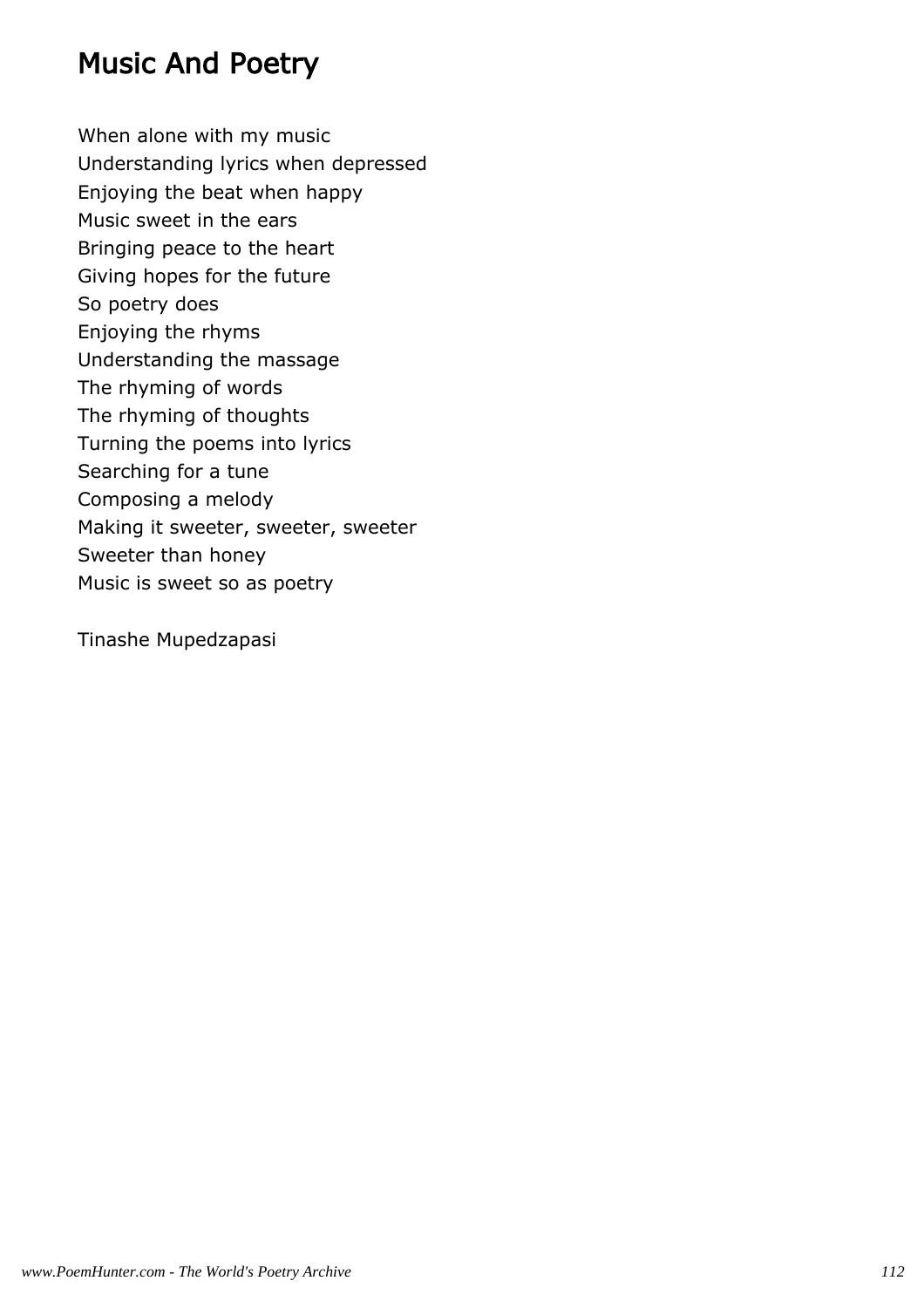# My Beliefs

I believe in the true unfailling love I believe in God the heavenly King I believe in blessing that pours from above I believe in the glory and life they bring

The Heavenly Glory and angels that sing The living word as the holy food I believe that trials makes us strong To face the world and teach it good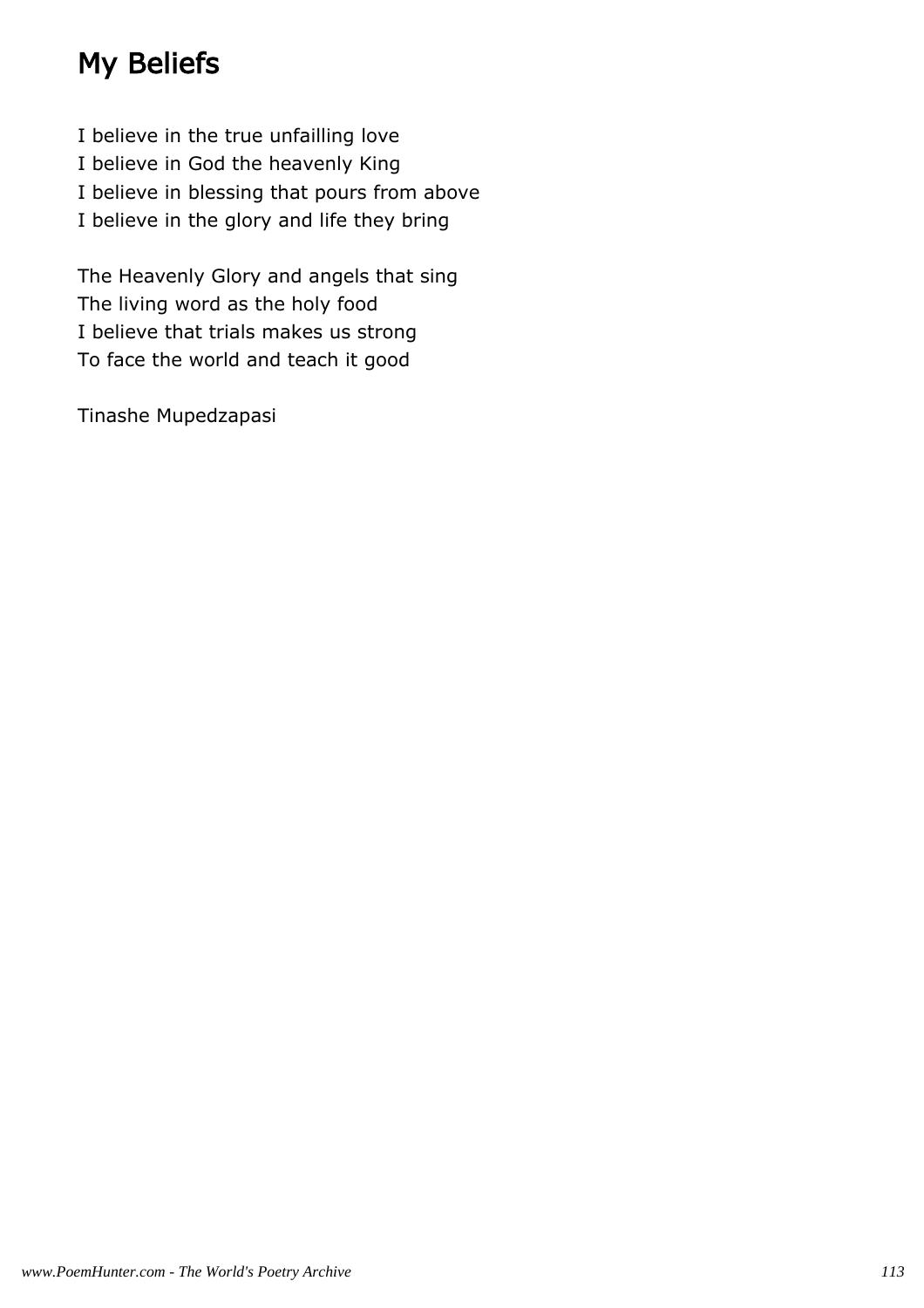#### My Birthday Song

The waters broke forth Blood followed after A head sooner appeared A push truly was needed A nurse does a little pulling Legs now were out The chord had to be cut A slap on the back was good

A cry sweet to hear A new soul was born Healthy, alive, breathing Held dearly in the bossom Songs were sung, praising God's works, amazing

The child is still surviving Mom did works so great Now she is long gone Good had she taught him His soul now in God anchored One score and a year since birth

Prayers and praises everyday He prays for mercy Forgiveness of sins To have a soul so clean Escape from spiritual bondage To be free from filthy and sin He prays for love and freedom He hates a life so sinful

Pain and sorrow he knows all In life he is ready to see more Grow old, gray haired and wax wise Give love, help lives and live a legacy Live long, live good and be raptured

Glory to God im 21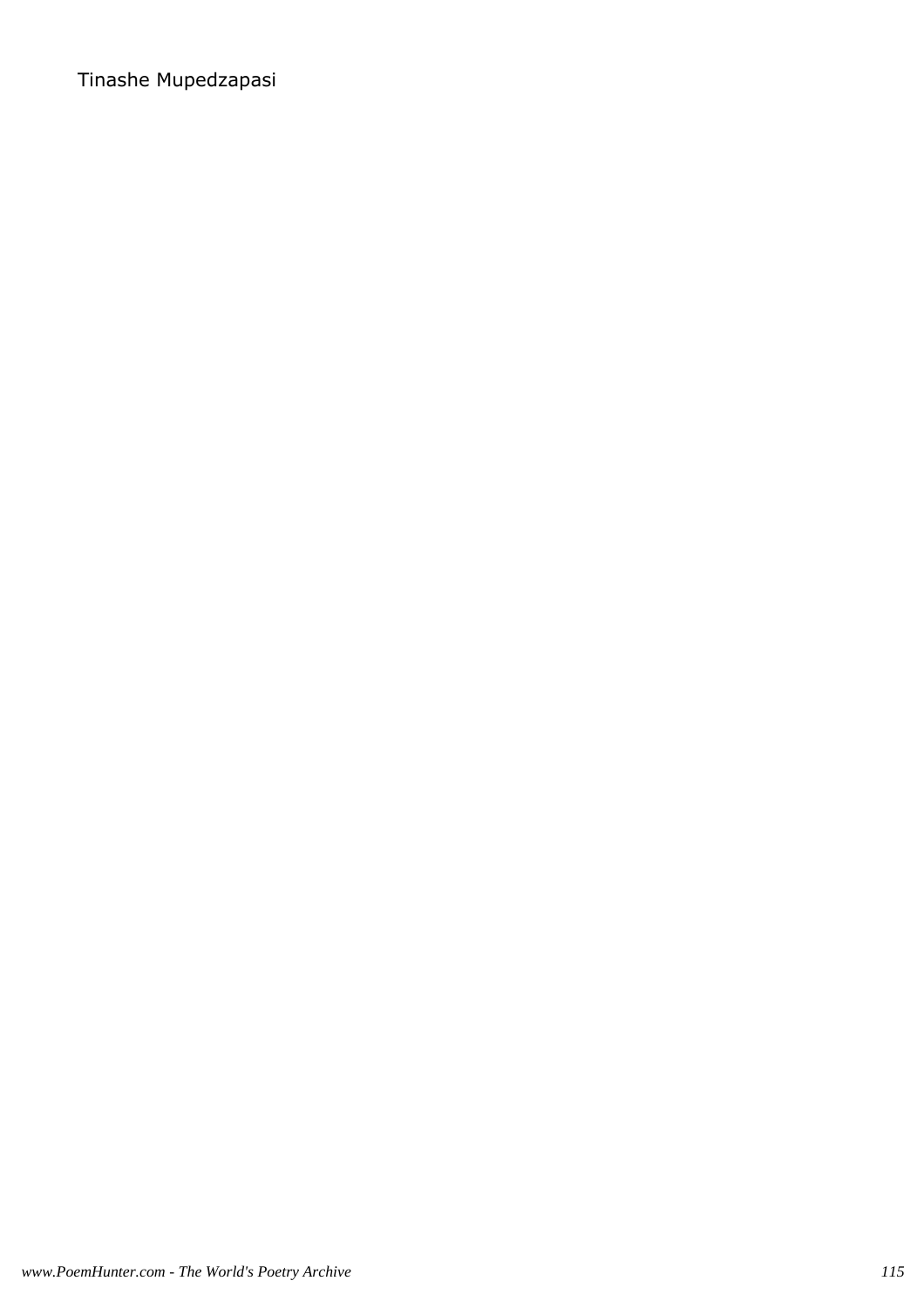# My Birthday Song 2

Yesterday is now history Tomorrow remains a mystery Today is a true gift It's a blessing watching its drift Truely time goes so fast Childhood never last Thank God mama didn't abort Wish I could build her a fort

Heartbreaks, stress and sleepless nights With no end of them in sight Pimples, moustache comes at this age I had it's just a life stage It's age that makes me stronger Gainning experience as I grow older Now im 21, it's my third round Life and strength still abound Love and mercy has taken me this far Thank God for carrying me this far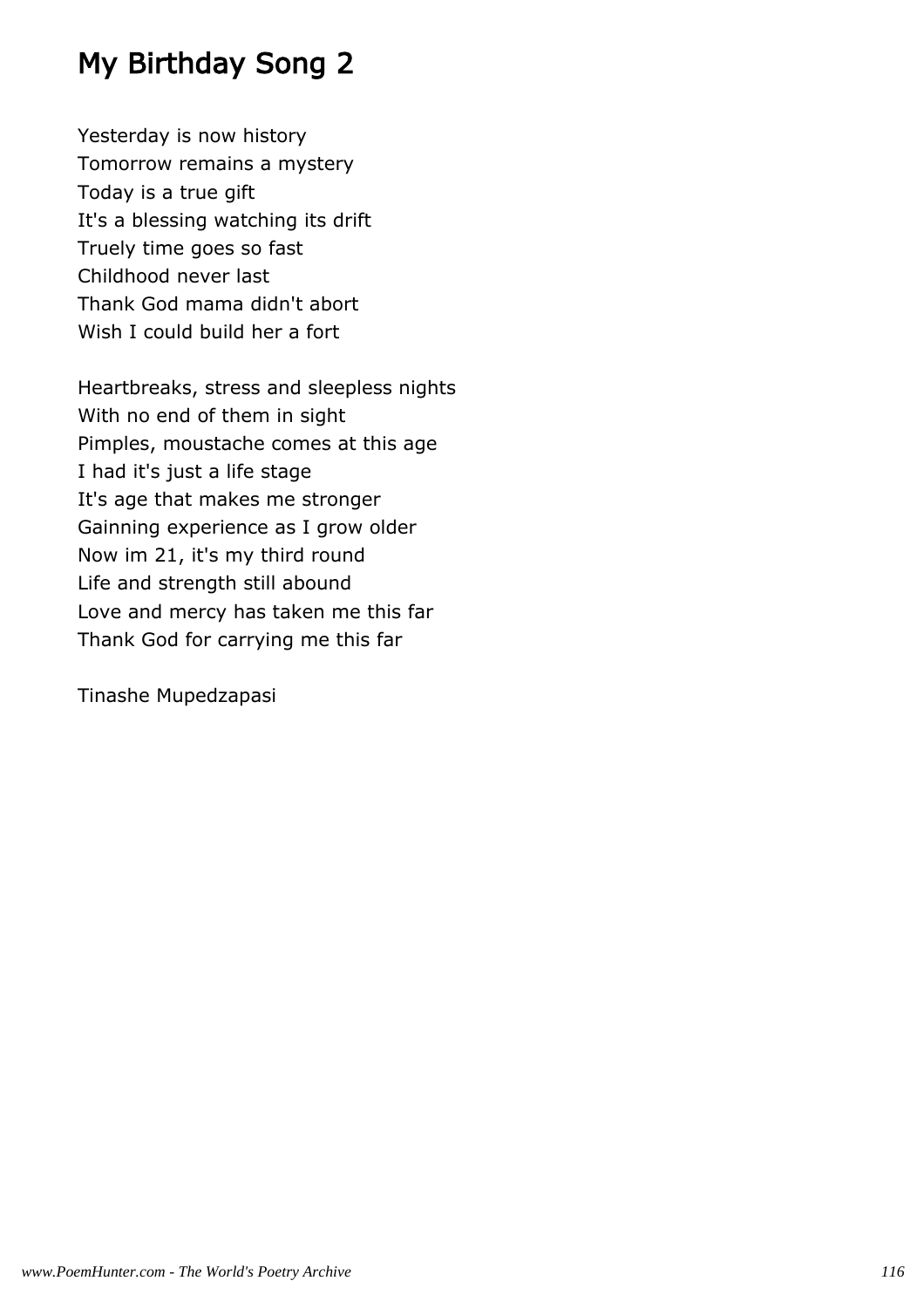## My Innocency

Don't steal my innocency Thats all i have I have nothing left But a needy soul I'm still tender hearted I need an adviser Fill my heart with motherly love Don't spoil my future Teach me the right way Never lead me astray Teach me the word Let me hear your testimony Help me protect my innocency I don't want to be a victim of crimes I want to live right And please my Lord Don't teach me wrong Don't steal my innocency i pray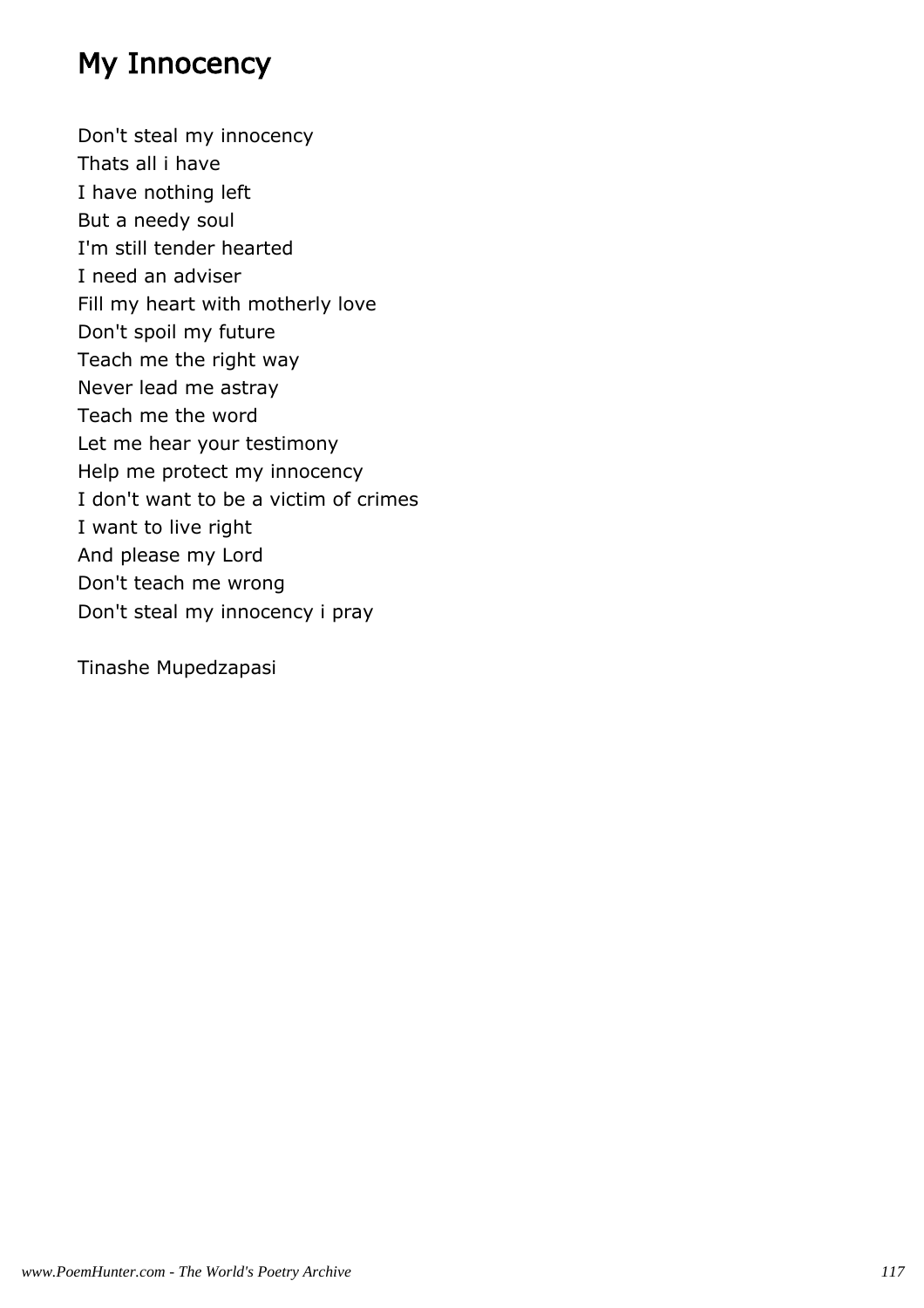# My Love

Where are you my love I'm now feeling lonely I miss you my love Come to me I need you now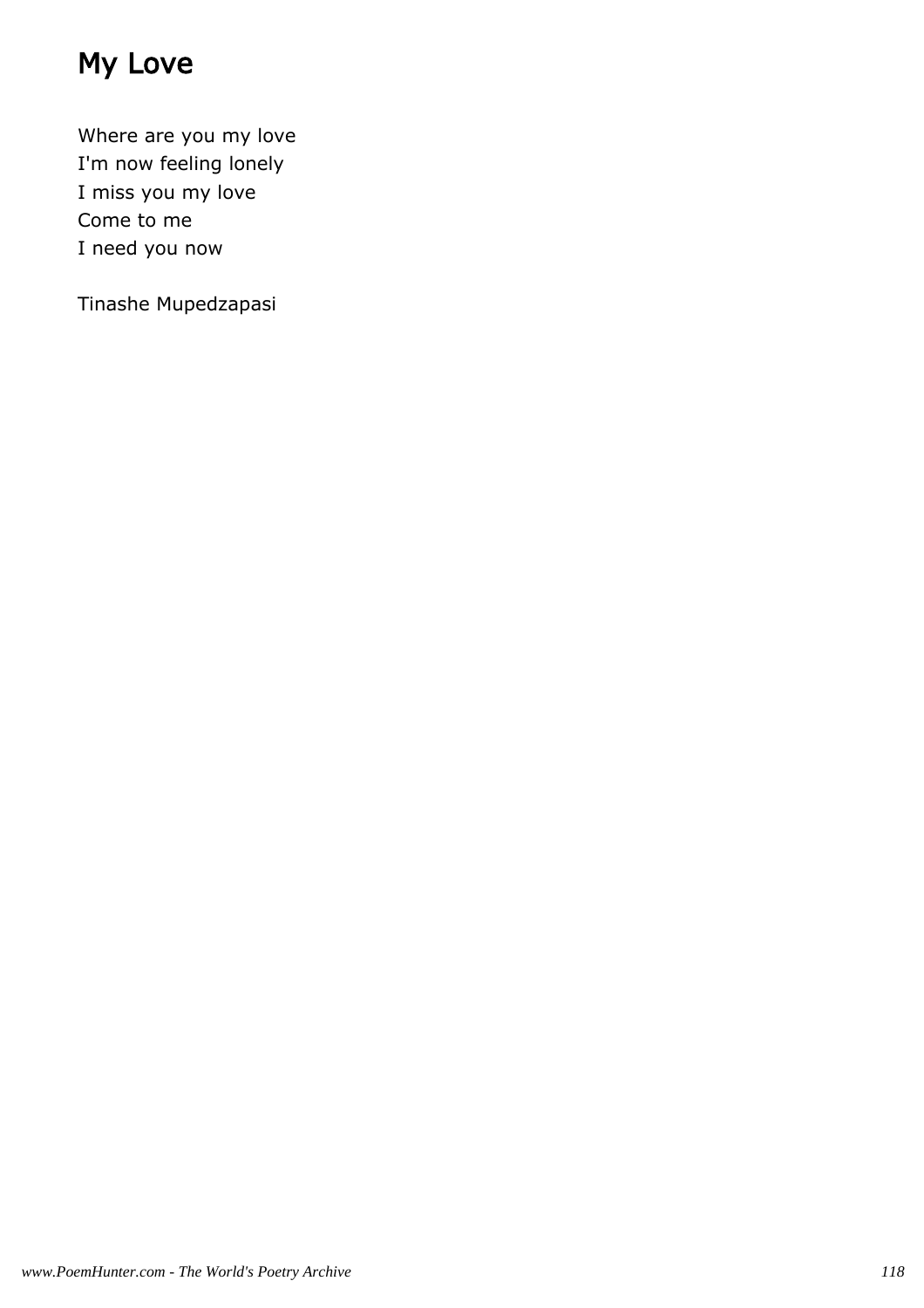### My Saviour

He gave me strength He let me stand He took me higher And never let me fall He quenched me with waters of joy When fires of sorrow engulfed me He died for me on the cross By His blood, He served me He is always there when i cry He fills my heart with joy He loves me I'm His Thats my saviour i'm talking of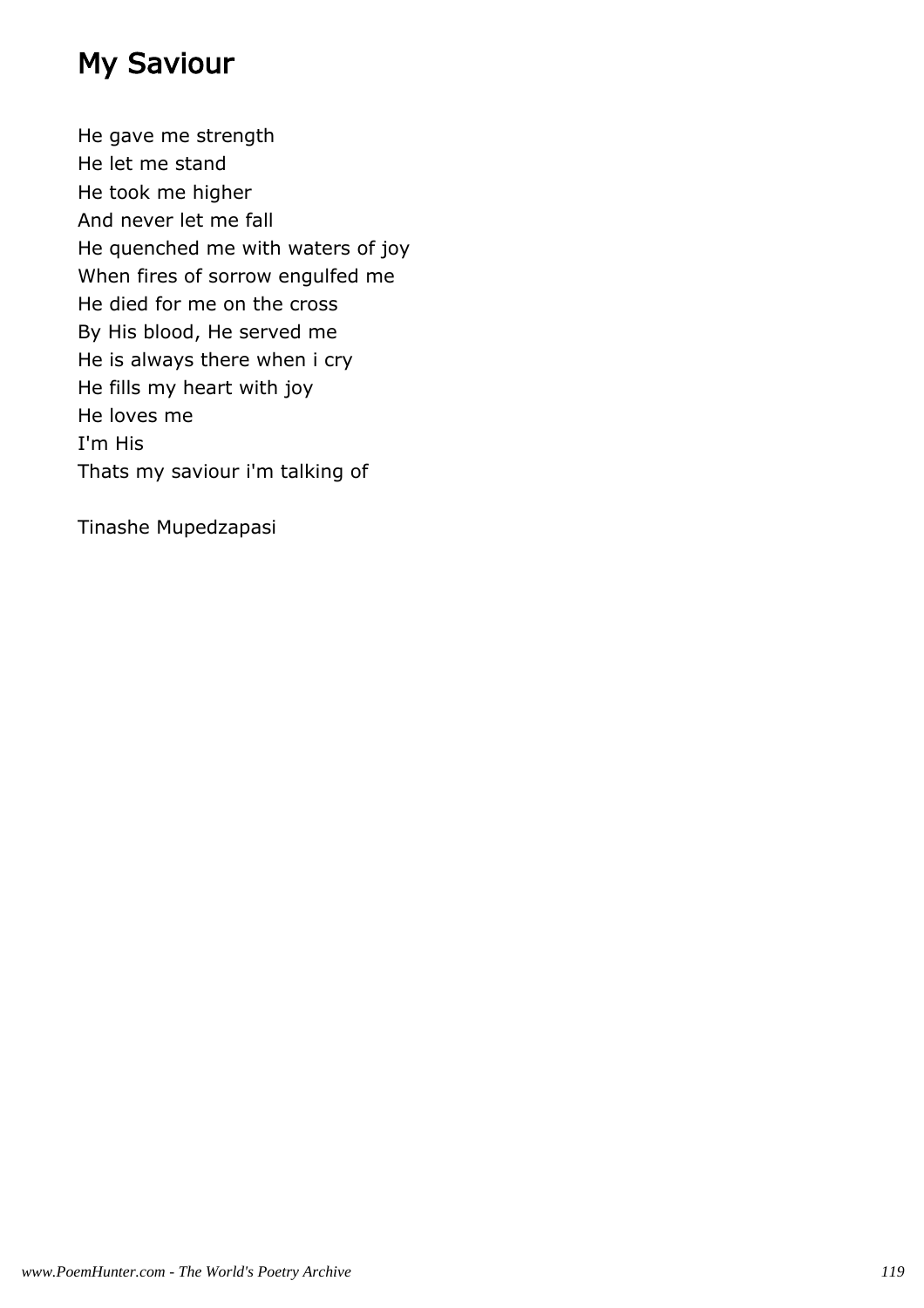# My Saviour2

Who laid the foundations of the earth Who built the mountains Who dug the the seas and oceans And filled them with many waters The same made the stars and the moon to rule the night And the sun ruler of the day Fowls of the heaven Beasts of the land Clouds that condense into rain To water the natural gardens of the earth who made the plants to feed on light And plants to hold animal and people's lives in them The one who have got everlasting love My saviour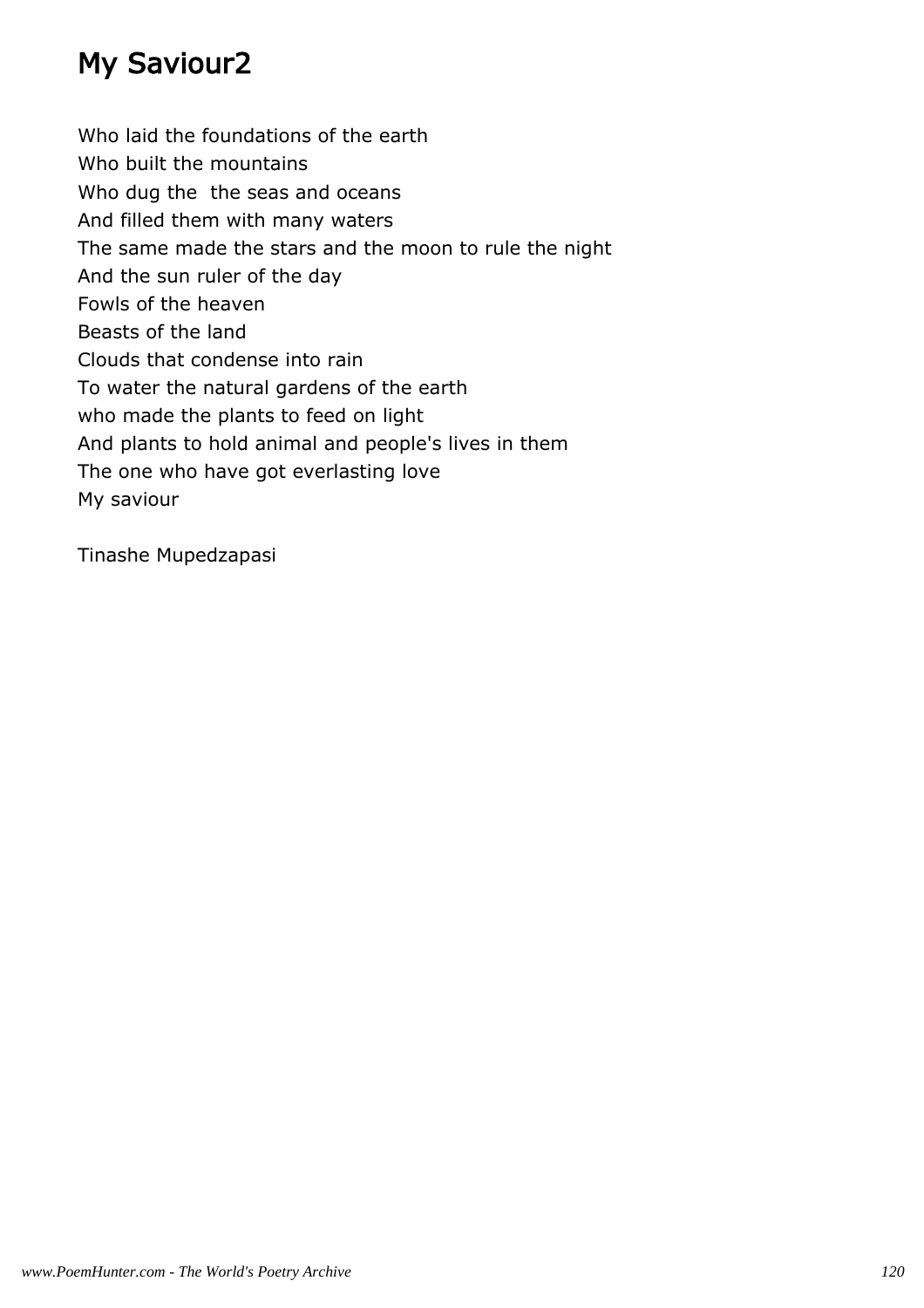# My Valentine (Acrostic)

My valentine, my life, my all You who take me across these romantic planes Verily, you take me on your magical mystery ride And you leave me dizzy yet begging for more Lips to Lips, we play a secret game Every move you make babe is perfect Now and forever, you stay inside my heart Time will come, yes, but death will not take you out Inside deep, both we know Never will this love wither or die Every move you make babe is perfect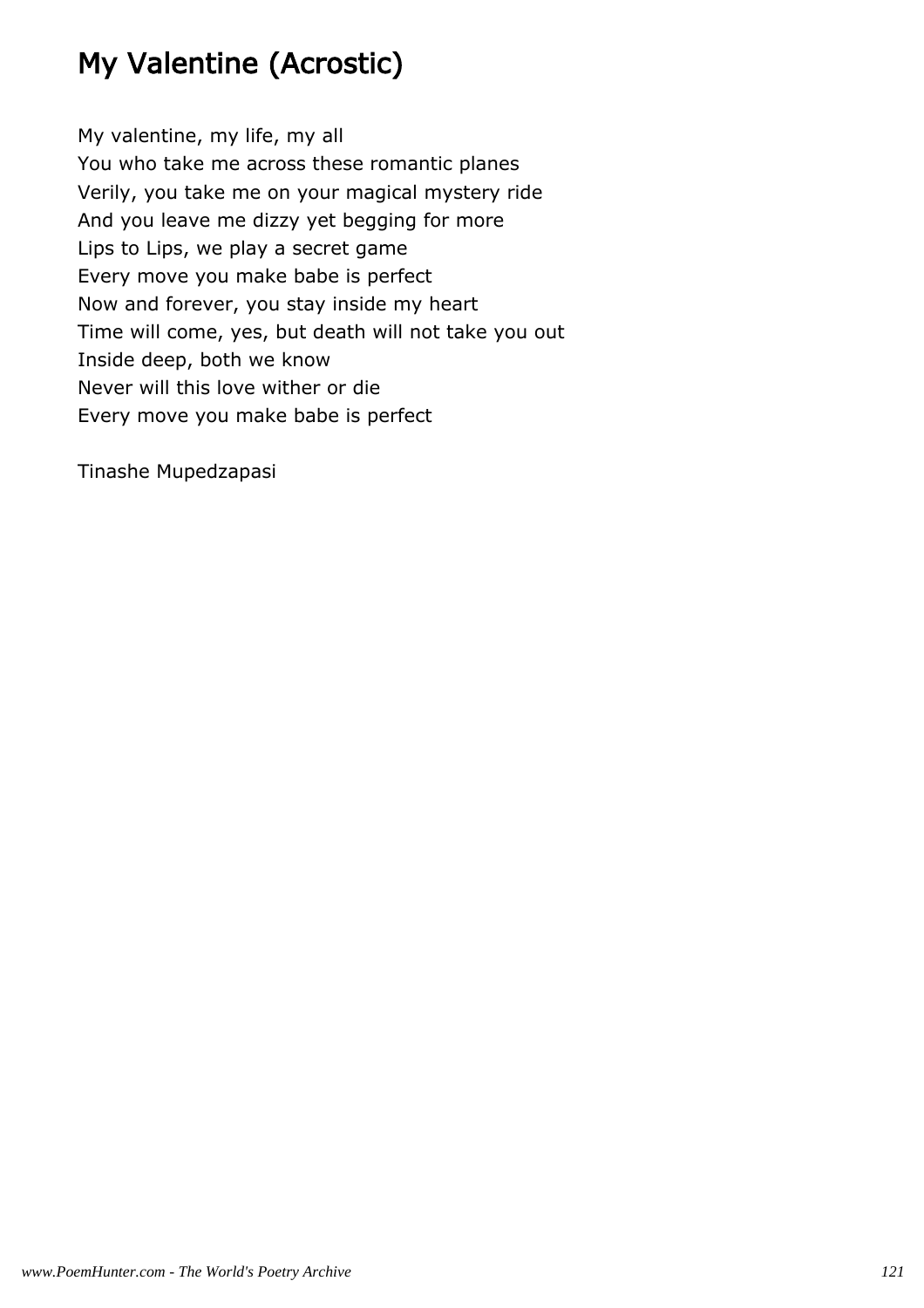#### **Nature**

Look at the mountains Rugged yet beautiful The blueness of the sky Making the sun shiny and brighter A cool breeze sweeping the land Bringing new hope for trees in the woods A sweet scent from the flowers The beauty of the jungle

Trees casting their shadows to the east Mountains stood dark and rugged The jungle is becoming alive As the sun dip its tail into the horizon Birds going back to their nests Nocturnal's ruling the world That's the way it is Nature controlling itself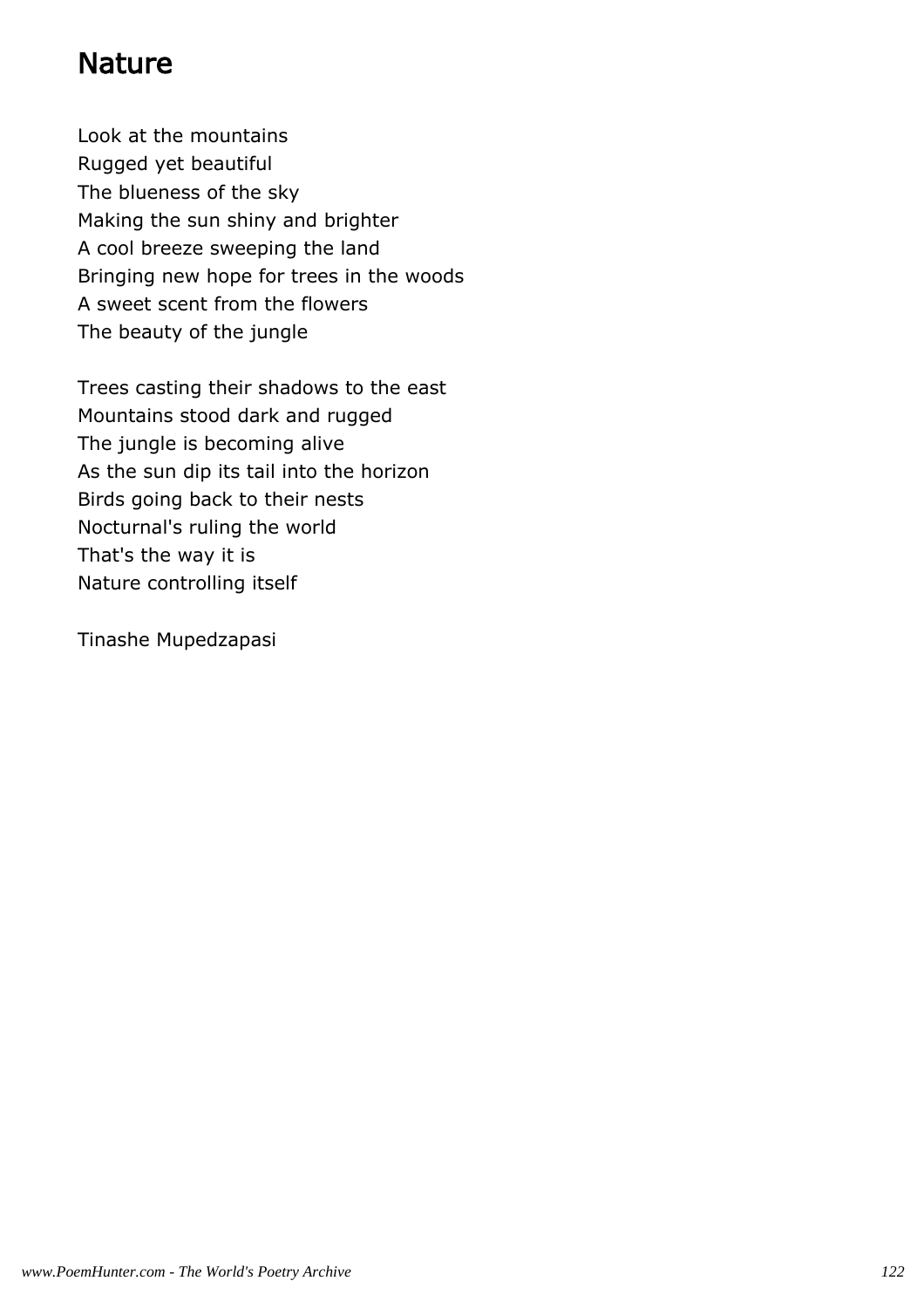#### Nature2

I have no words to explain The beauty of the sun as it sets in the west Clothing the horizon in a reddish mantle

The smoking, thundering falling waters Forming a rainbow as the mist meet the sun raise

A meandering river running through the forest Leaving life to plants and animals as it passes by

At diver times the eagle appears in the sky Flying down the river searching for prey

The blossoming flowers beyond the river Red, white, pink, diver colors

Flowers, bees and butterflies All falling in non-lustful love

Nature holding the comfort everyone dreams of Giving comfort to those seeking it. Show casing its beauty to all.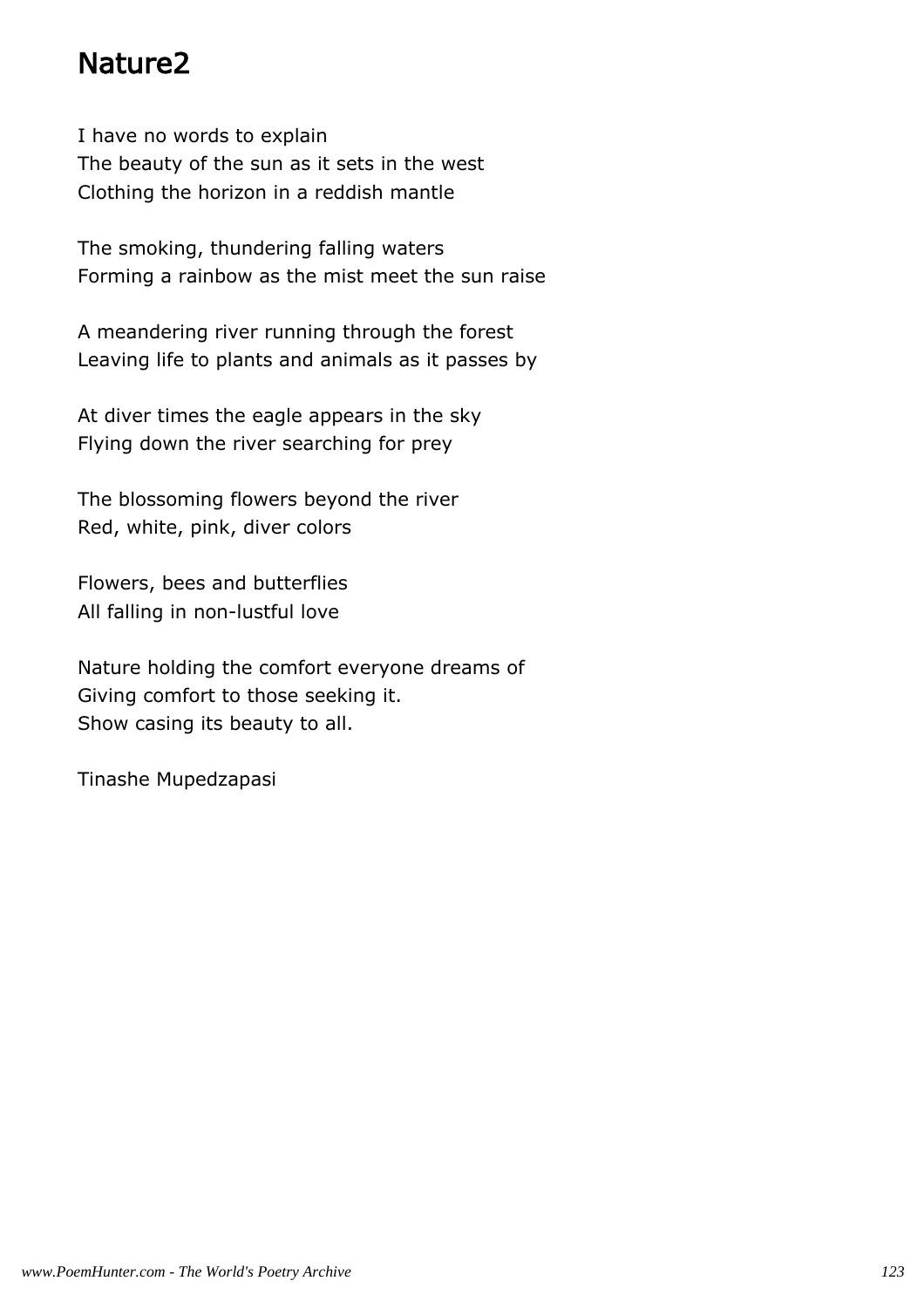# Never Give Up

Never give up Keep on working hard sweat sweetens success So better sweat to make it much sweeter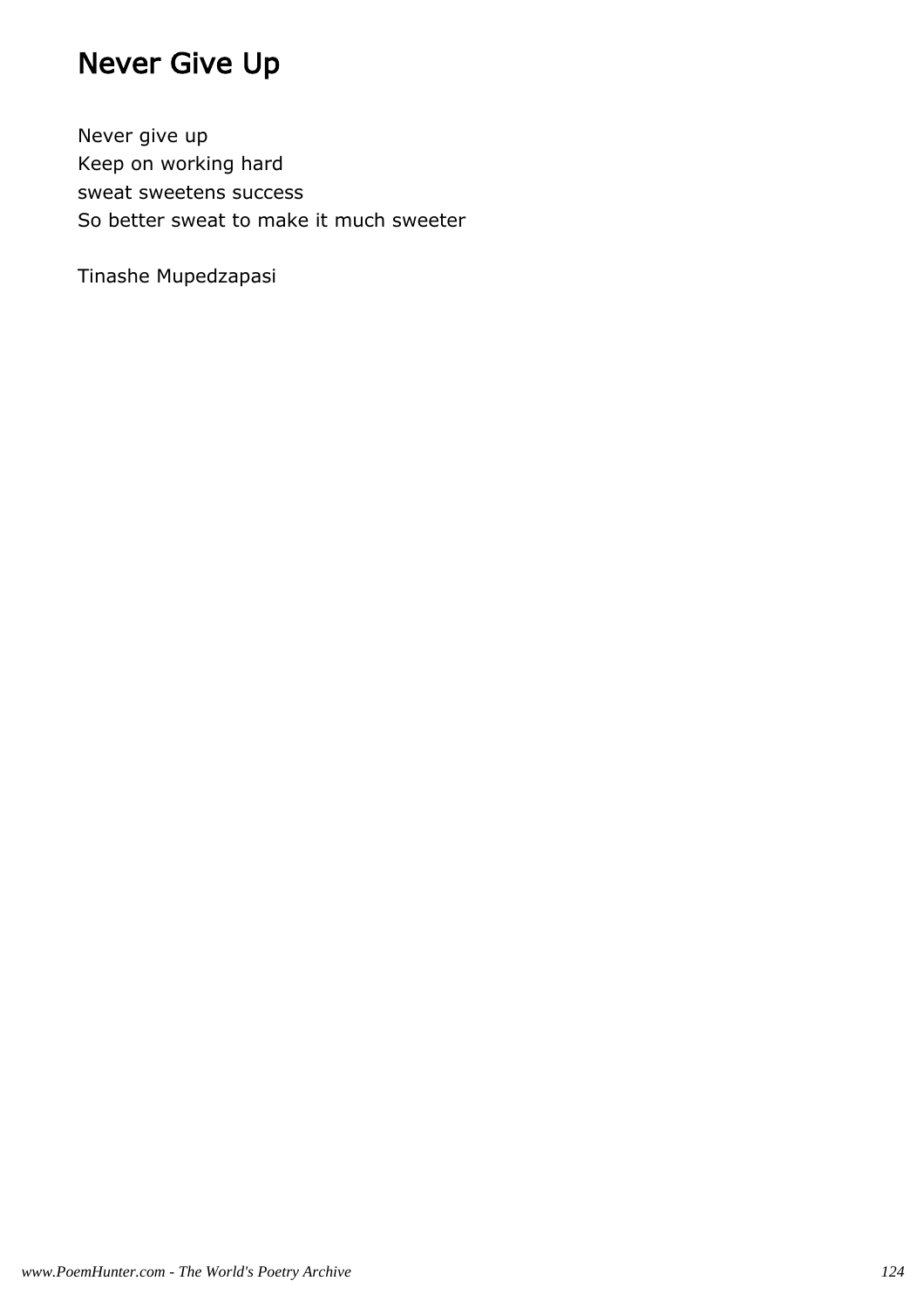#### New World

The river is flowing silently

Carrying away all my sorrows

The old world drifting away

The new world coming in like a vision

Old things dissolving

New things emerging

Beautiful evergreen lands

Well patterned mountains

Breathing new air

Living a new life

Love has taken me to the new world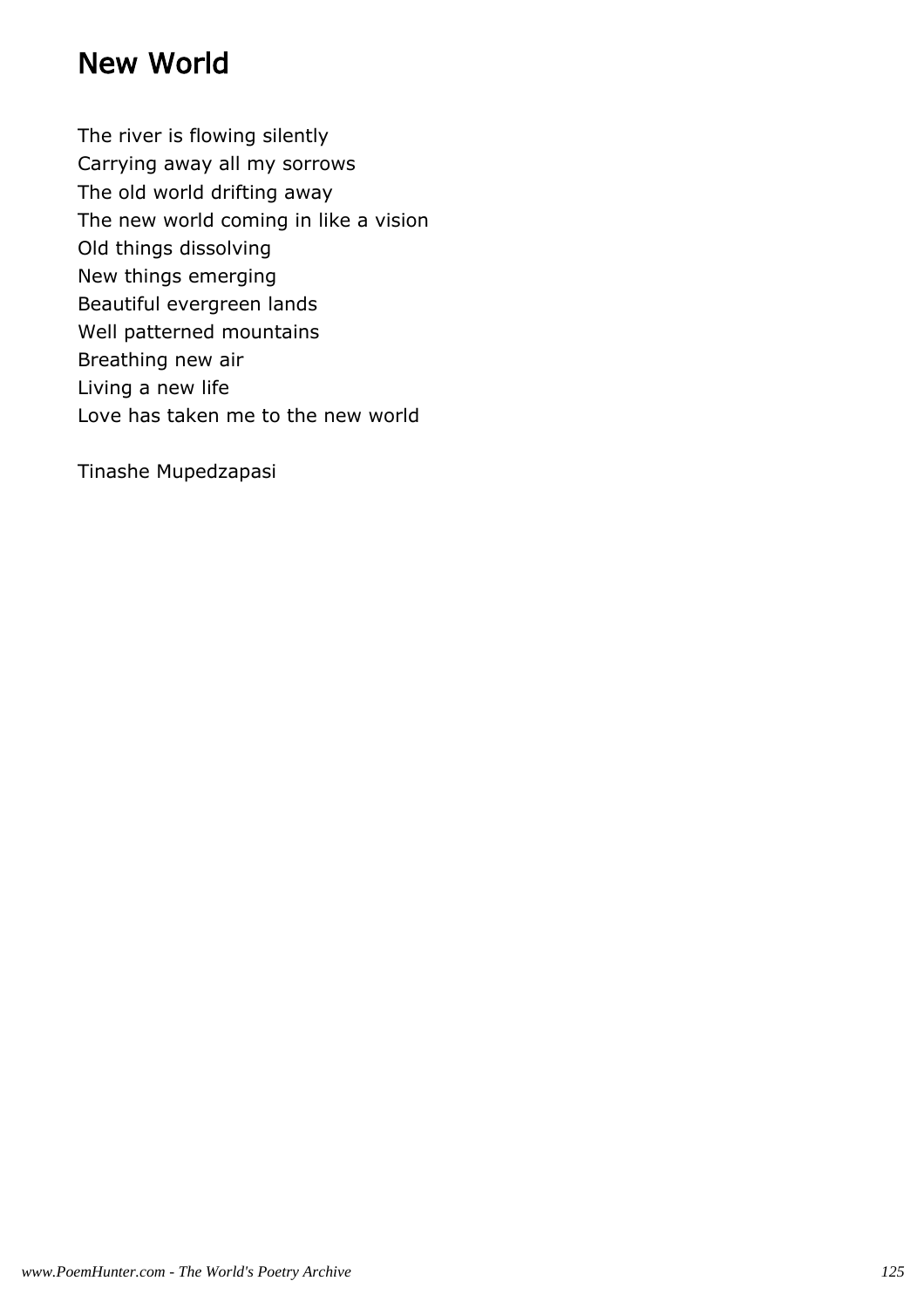# Old Ben And A Hat Full Of Mushroom

On my way from the market I met little old Ben He had a hat full of mushroom A full big woolen hat He asked me for some tomatoes I gave him one and an onion He smiled and licked his mouth Went on home whistling and smiling I felt good as if something happened Something bigger than what happened How could it be just a smile That changed my mood and get me going Poor old Ben, with a hat full of mushroom.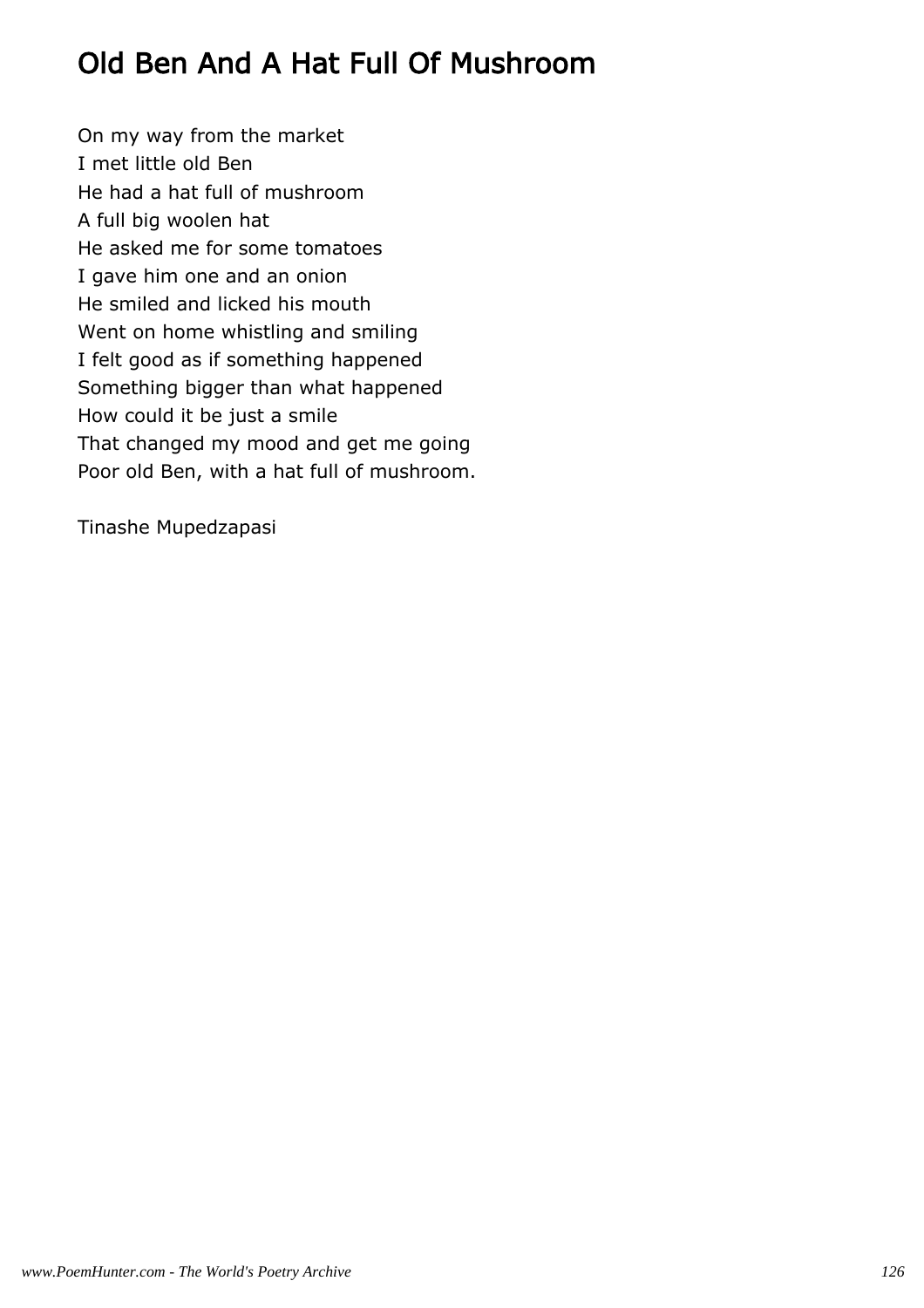### One More Time

Kiss my lips one more time One more time lets make love A little more romance is all i need Give me romance and make me smile Breath on me while i breath on you 'cause i wanna feel the warmth of your breath Kiss my ear and give a little bite Make me feel we are in love One more time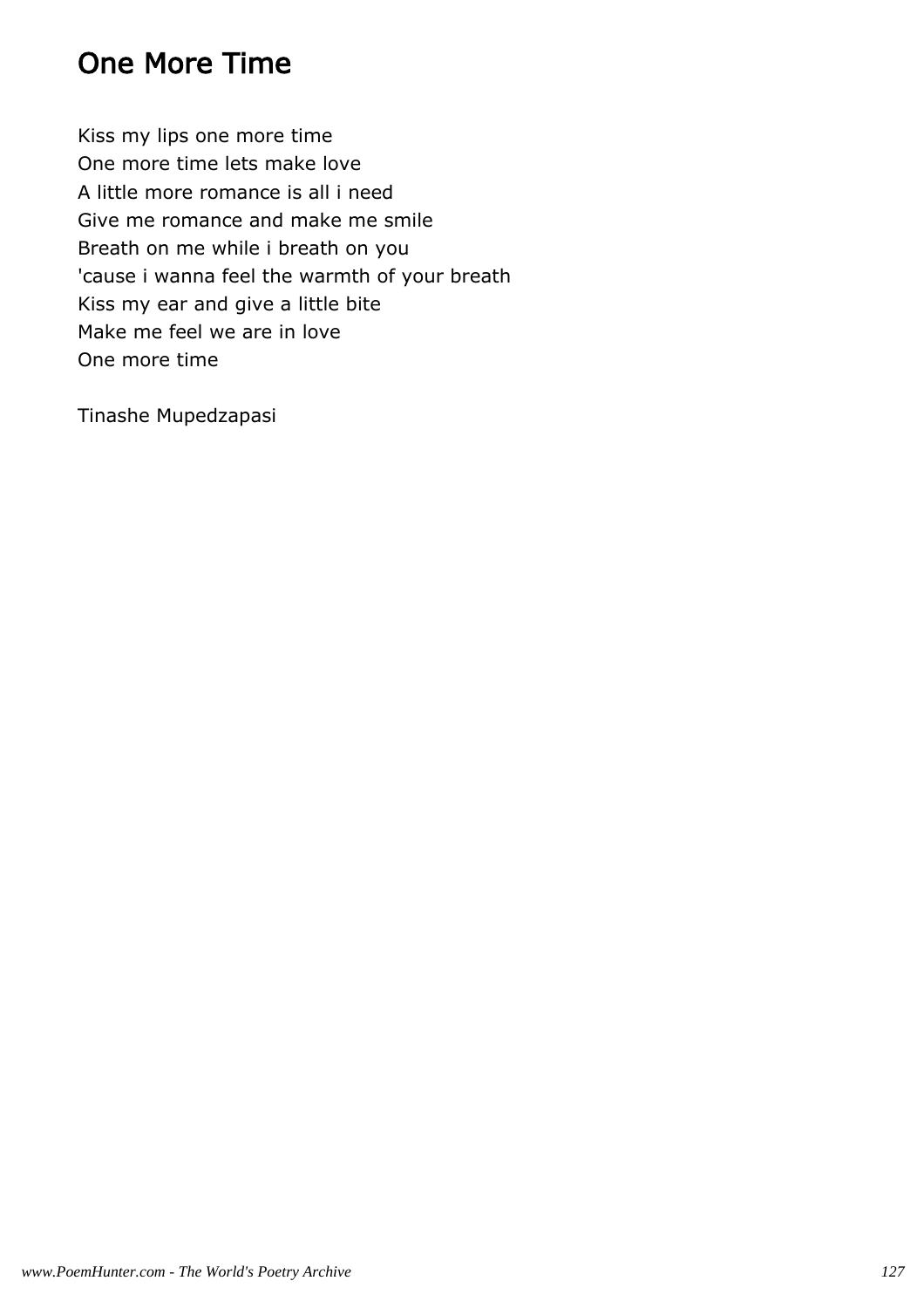# Our Father Is Sick And Old

We come from that land you heard and know of Where milk used flow in the rivers And creeks filled with honey But our brothers and chiefs are greedy They have guarded all wells with their laws and dogs So we are here in search of supplies

Our chiefs have allied with the stranger Norms have changed and treasures are disappearing Corruption has found a home but who can see it We have lost order, our home is ruined Because our king is sick and well stricken in age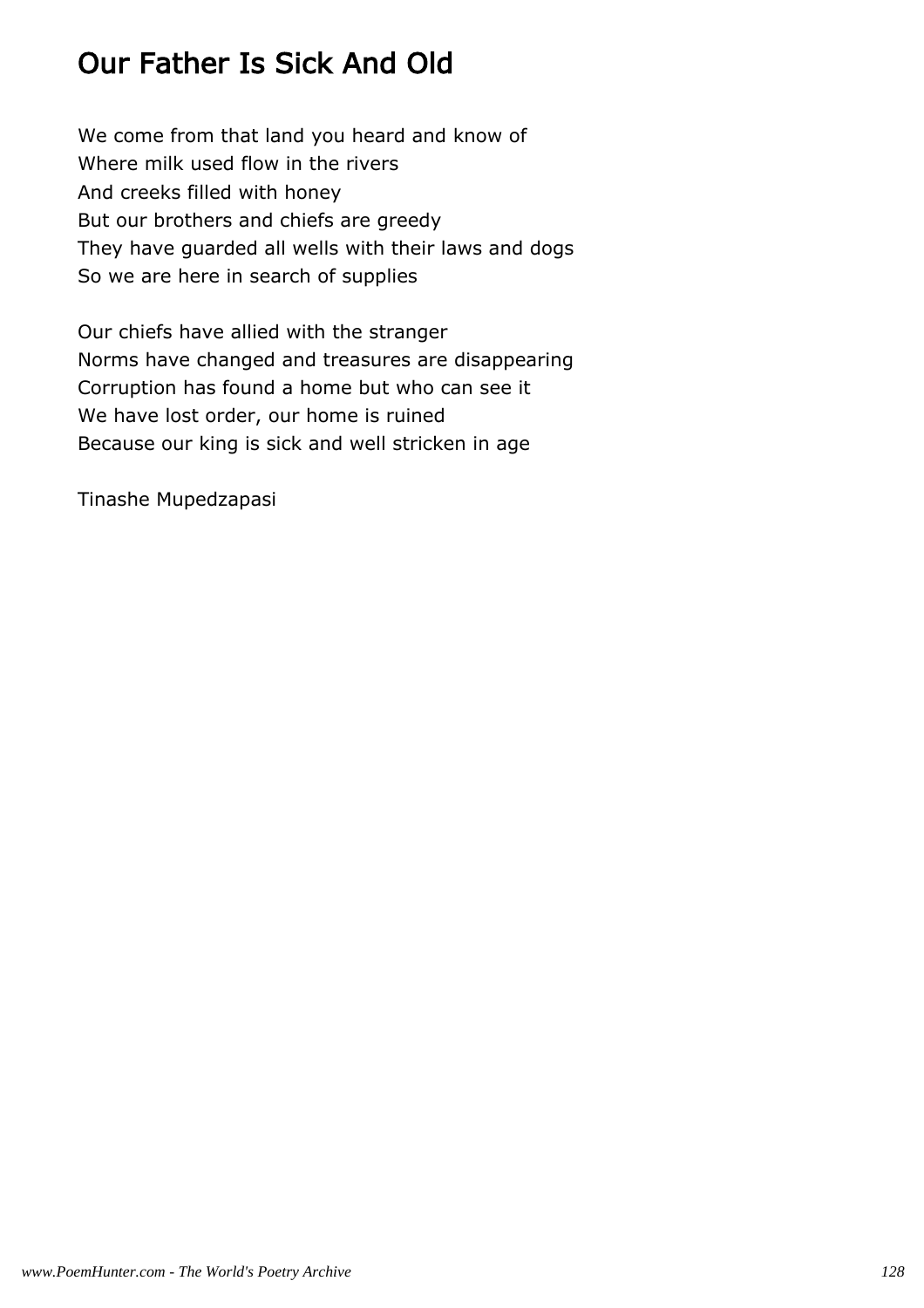### Owls Or Rats

What's better Owls or rats?

Squeakers or hooters Squeak-squeak, hoot-hoot?

Spent a night with owls Twu-hiiiiii hoot-hoot?

Sleep in a house with rates Swk-swk squeak-squeak?

The scary songs of an owl Hoot-hoot?

The boring sounds of a rat Squeak-squeak?

What's better Owls or rats?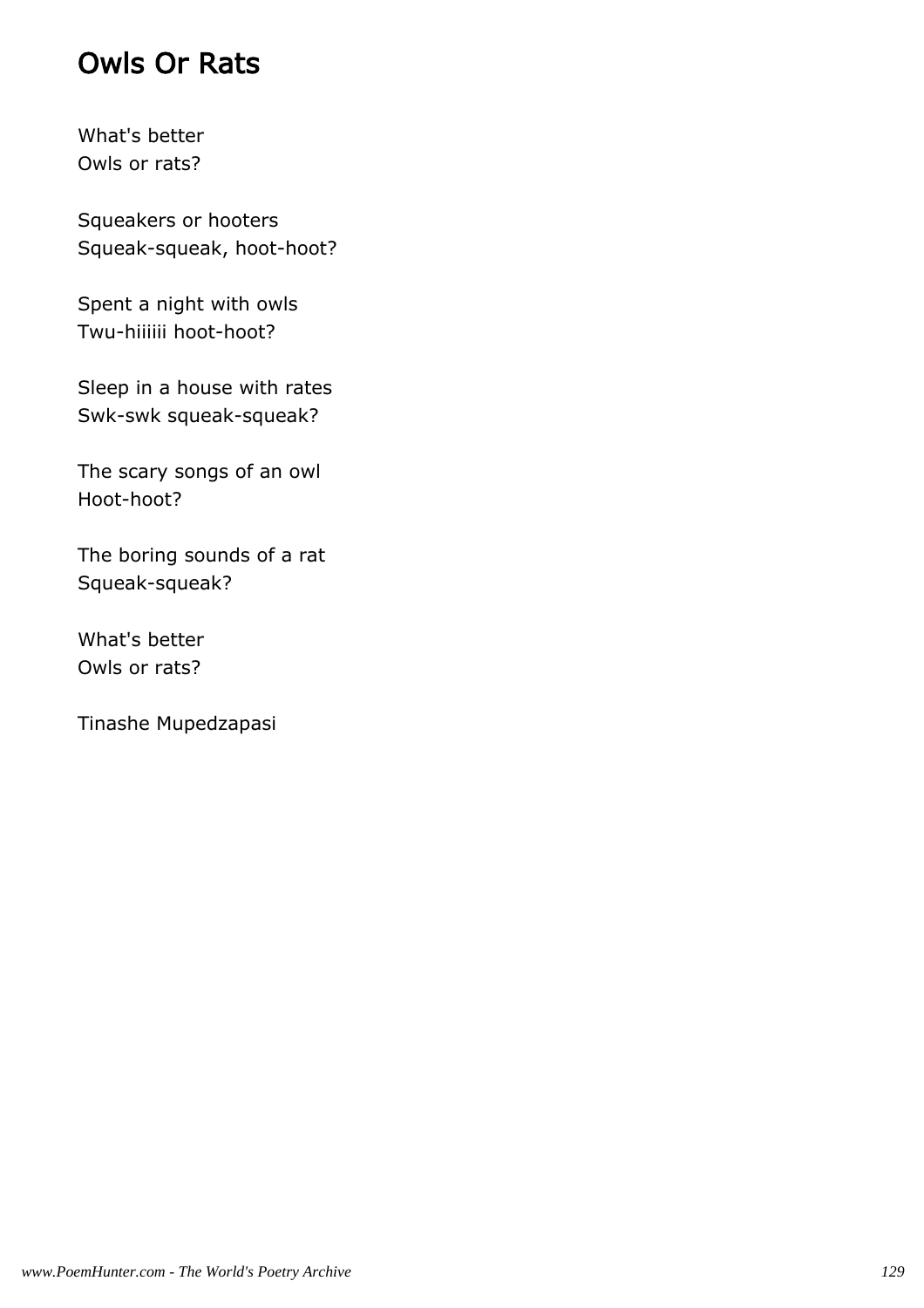# Pain

Pain is a friend It means you are still alive Pain is a reminder It reminds you that life changes It is a teacher It shows you how to live right Pain does not cause death It's what causes pain that causes death If you feel pain you feel life Pain, yes pain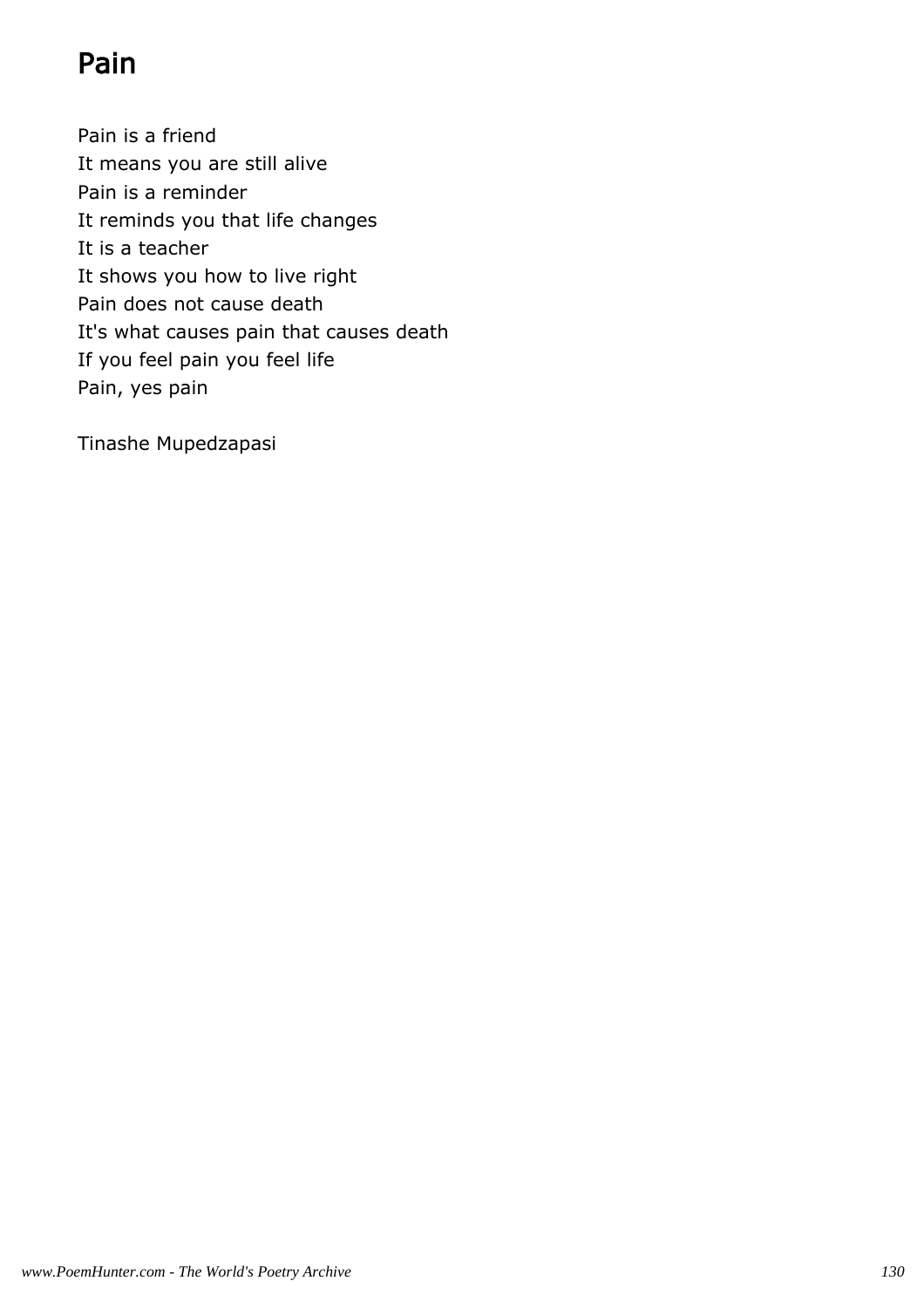### Patience

Take a breath Relax Time is too fast to chase Dreams are a burden Carry them a few at a time Decisions ain't easy to make Mistakes ain't no reason to break Brick by brick walls are biult Drop by drop rivers overflow Time will tell the story Success will bury the scars Sweat will bear fruits The sweet will quench the pain.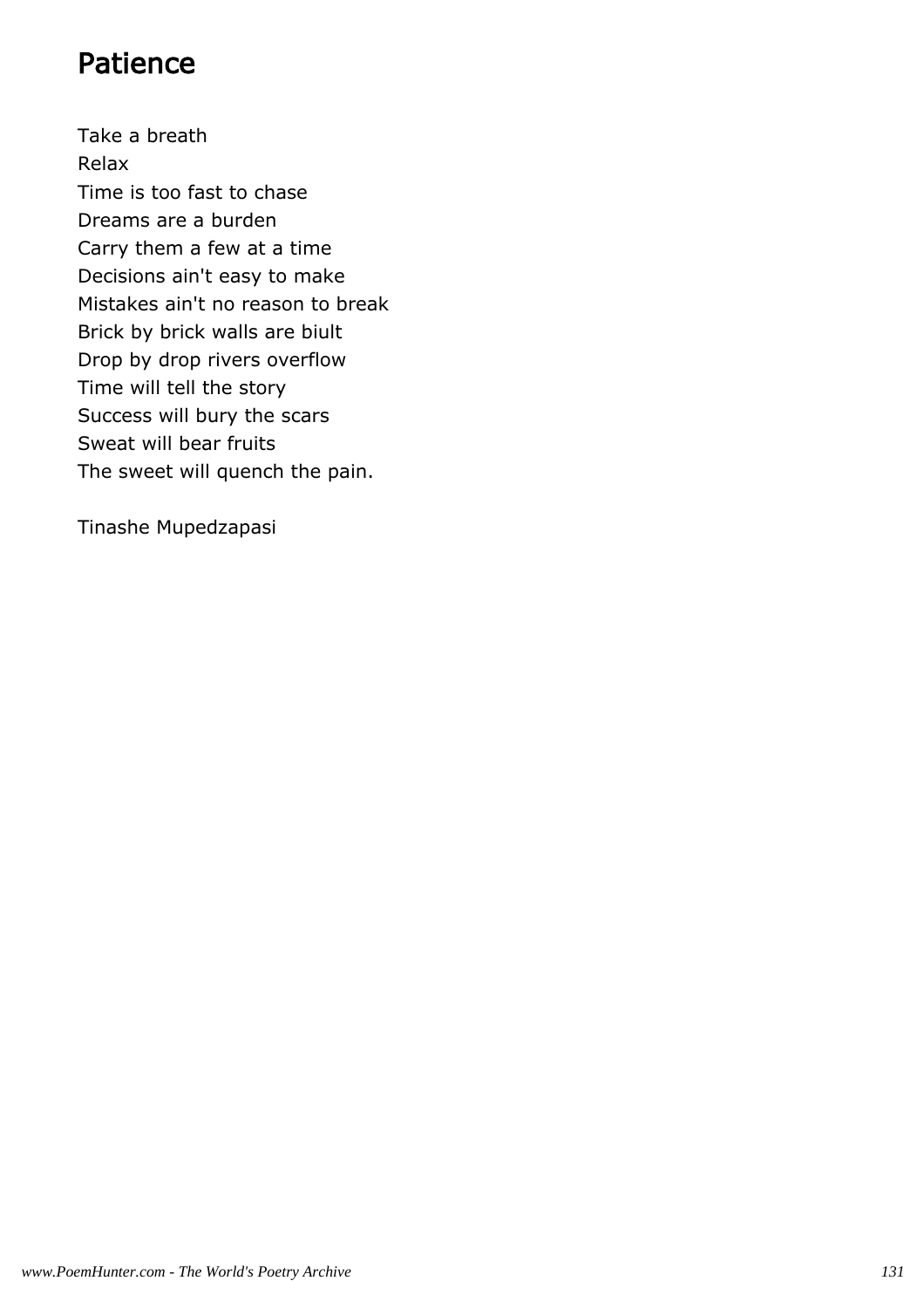#### People Are Poor

There they are Seating feeling up the chairs What is so special about power If monkeys can rule themselves Ooh poor us, says Tinaa Oooh poor people

What sort of a thirst That cant be quenched Drinking, drinking they keep on drinking Until they thirst for blood Ooh poor us, says Tina Oooh poor people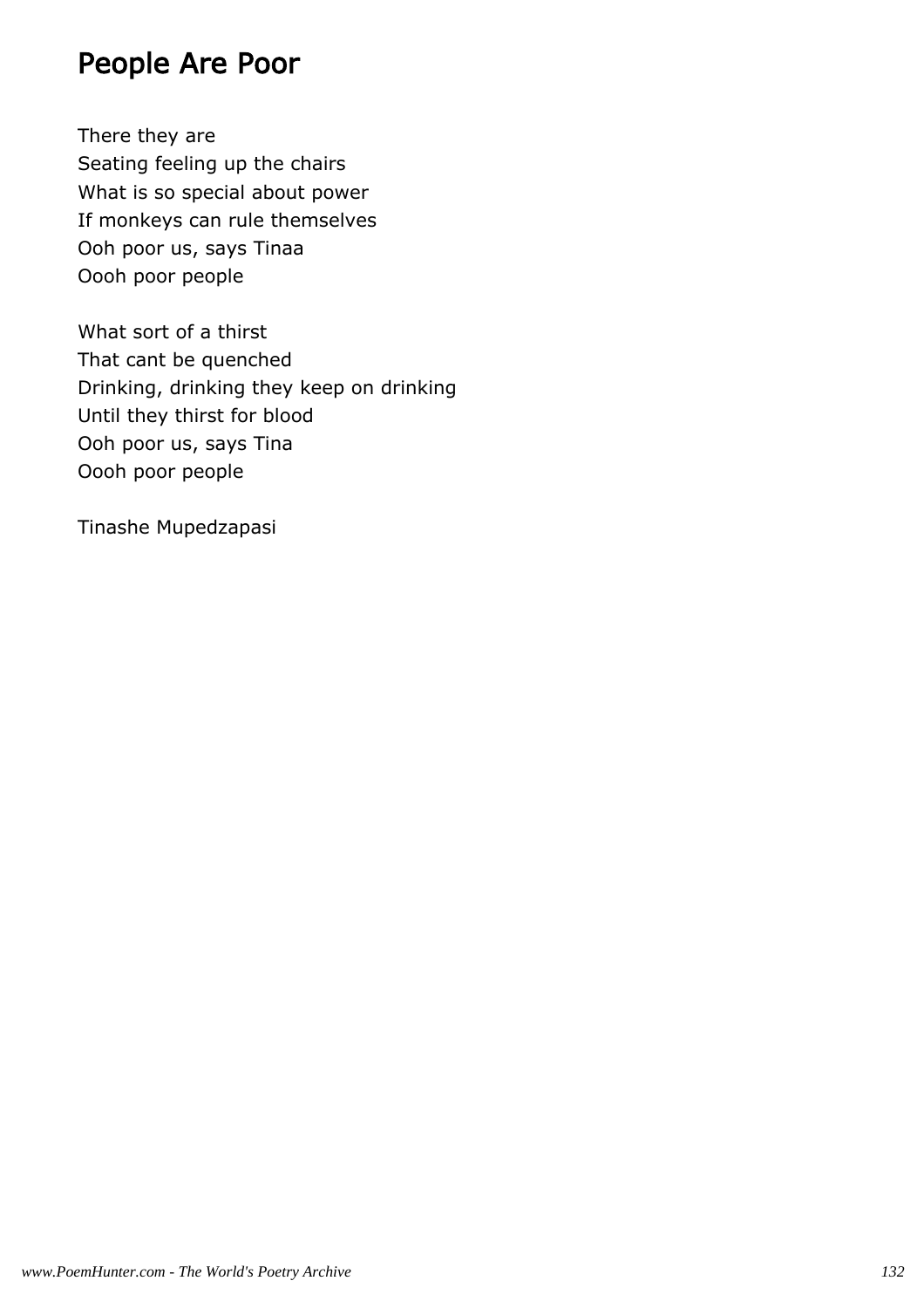#### Pieces Of A Man

Squated in a corner Likely to be in a coma Induced by some trauma Oh, just pieces of a man What that woman has done Make a man's life grow thinner

Is this the way love go Or its what women can do Pressing a man so low Leaving him only in pieces Life full of ditchies Seeing life going slow

Sailing in his own train But only pieces a of man.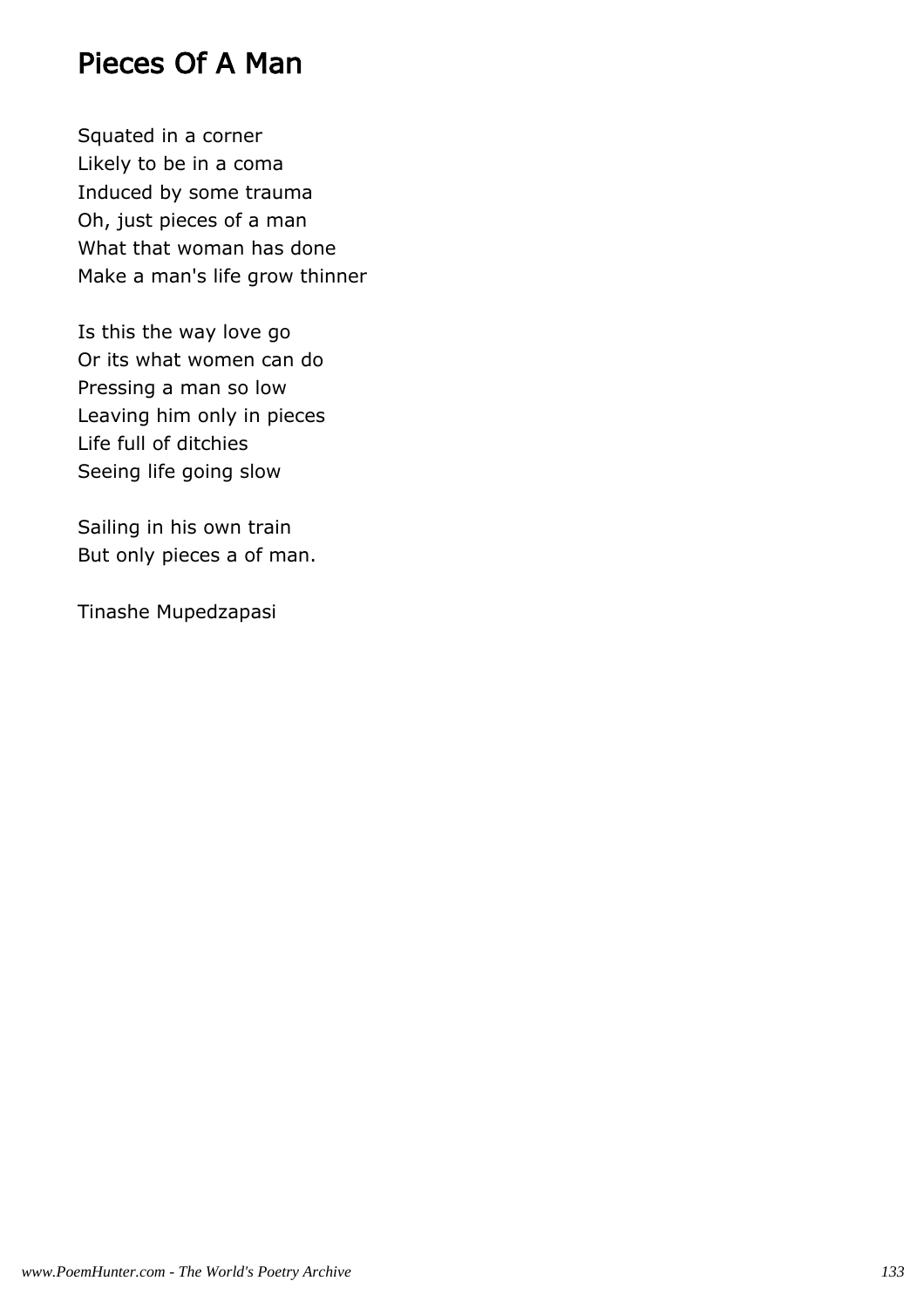# Poem Of A Dying Old King

Surely age is cruel Who new a woman would rule my house Rats would even squeak at me boldly And my voice would not scare them anymore Strangers and neighbors are fighting over my throne Ears wide open for the news of my death Who knew my fall would be so deep And who will remember the days of my strength Surely age is cruel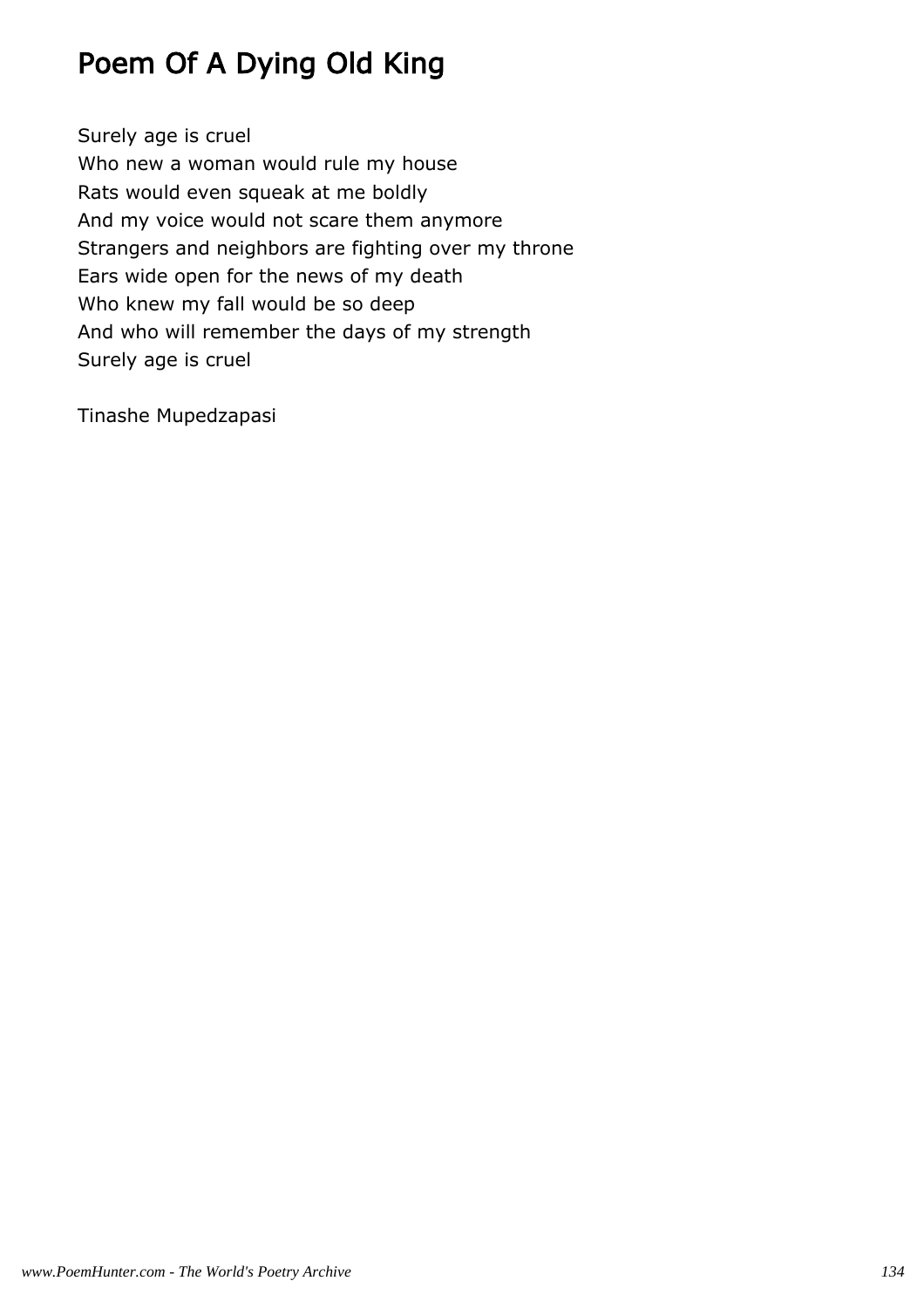### Poets, Poetry And Poems

Poetry poetry What is better than poetry Feelings of the heart Expressed in a rythmic form Who else can inspire the world Change it into a new thing Poets can be taken by time But there voices exists forever They are voices to the voiceless Entertainers, teachers and reminders Poems give hope, faith and strength Poems are good for every soul No one can stop poetry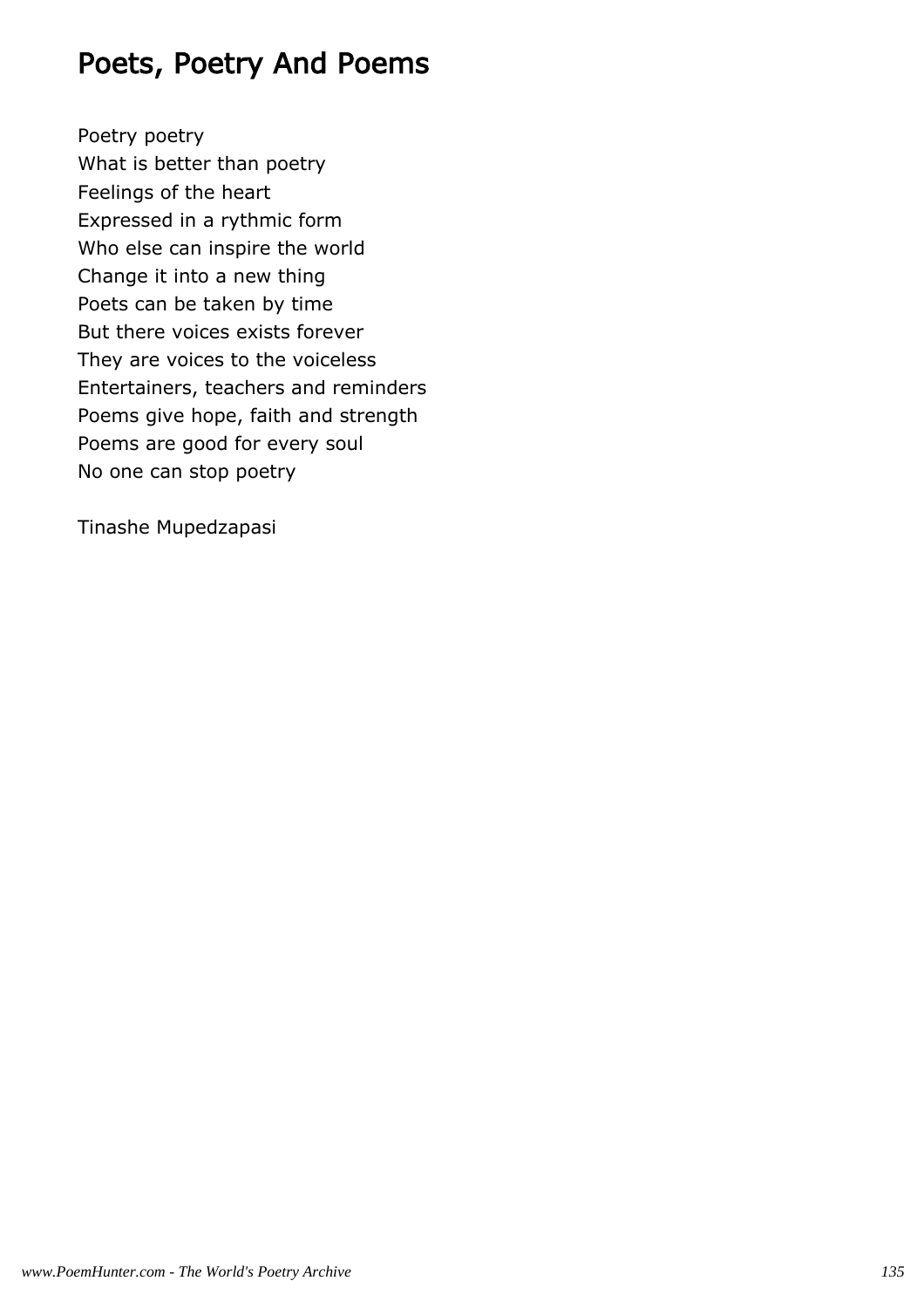# Precious Things

There are some things we dont need to be told Things that we feel and see all life long The love of a mother living or dead The Passion of Christ hidden behind His tough words of chastisement The sweetness of the precious words from the bible Who needs to tell us of the importants of the sun at the beginning of a new day Those precious things we dont think of But we need no one to tell us of.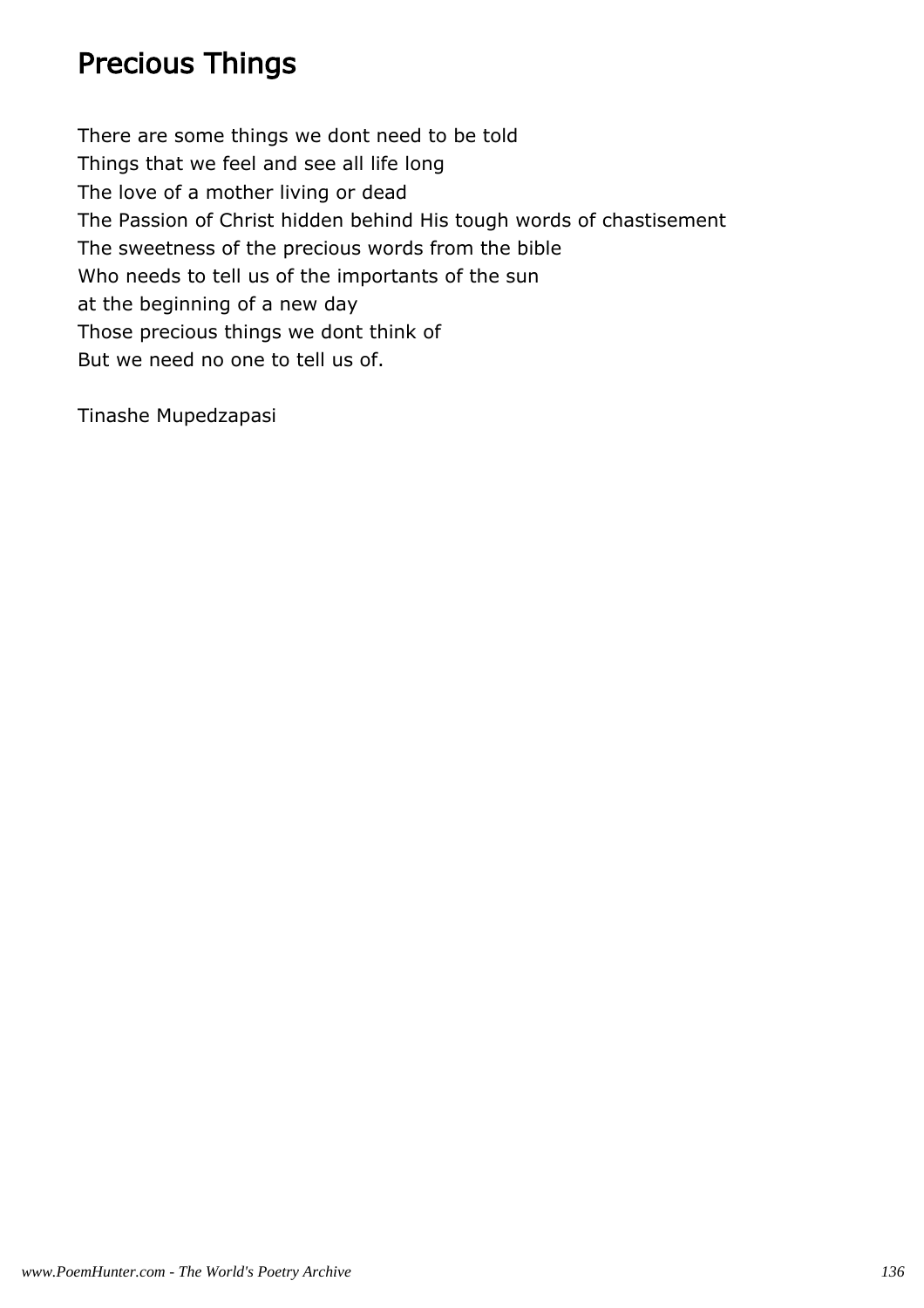### Price

Yes I once had Life is a race Don't run fast Then get trampled If so, then whats the price?

Some so say Life begins with murder Weak so dies The strong sail through A race for the price

Is there a price for life At the end of life Is death a price Is there another price Whats that price?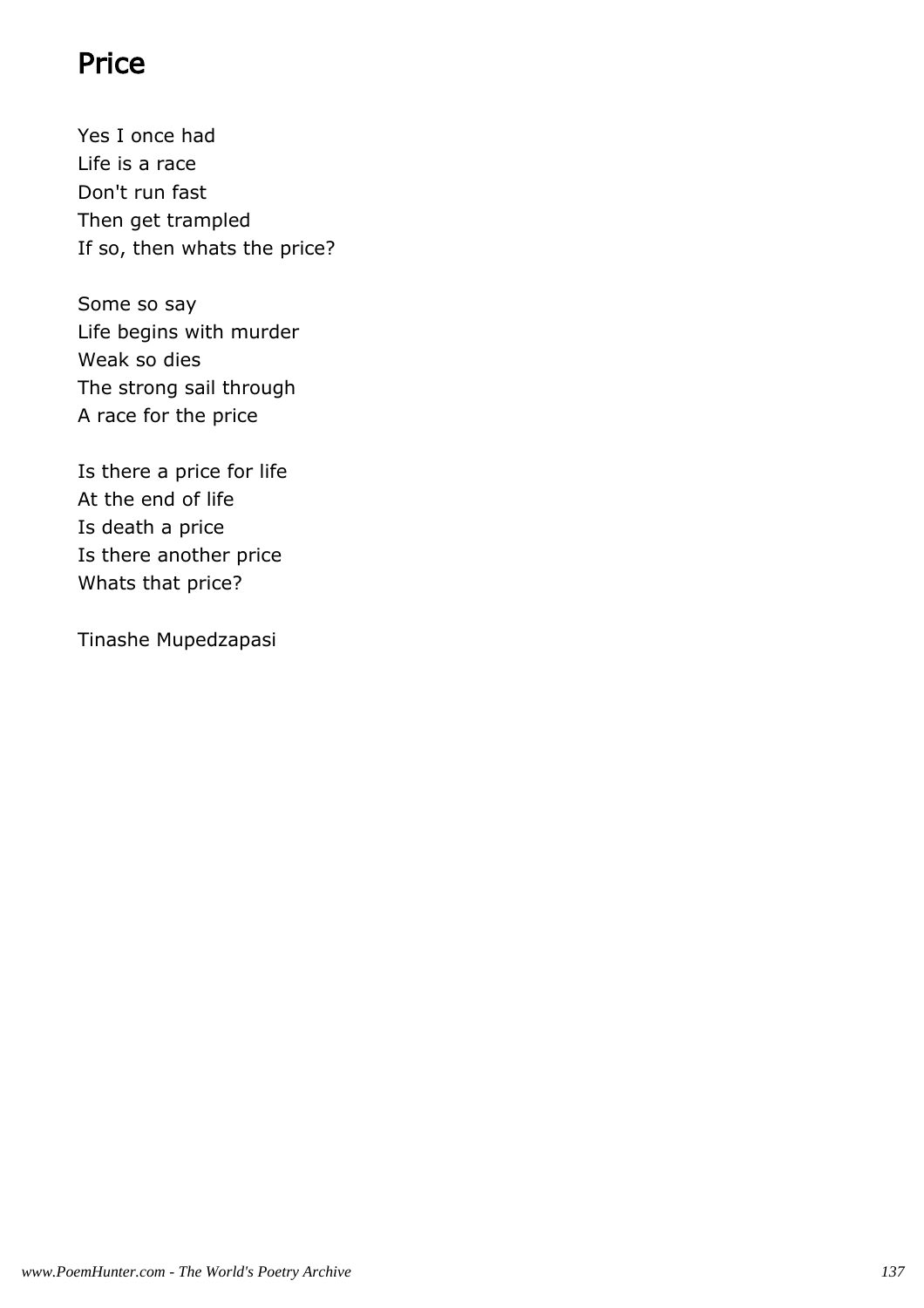# Rain

Lightning strikes Splitting the skies Thunder shakes the earth Nature ceases to breath Paying the needed obeisance To the harsh commanding voice Of the so angry skies

Clouds blanketing the skies Heavily laden with life Food to cherish nature Thirsting mother nature What a beautiful scene But its scary too Yes its scary too

But all has to rejoice For rain is come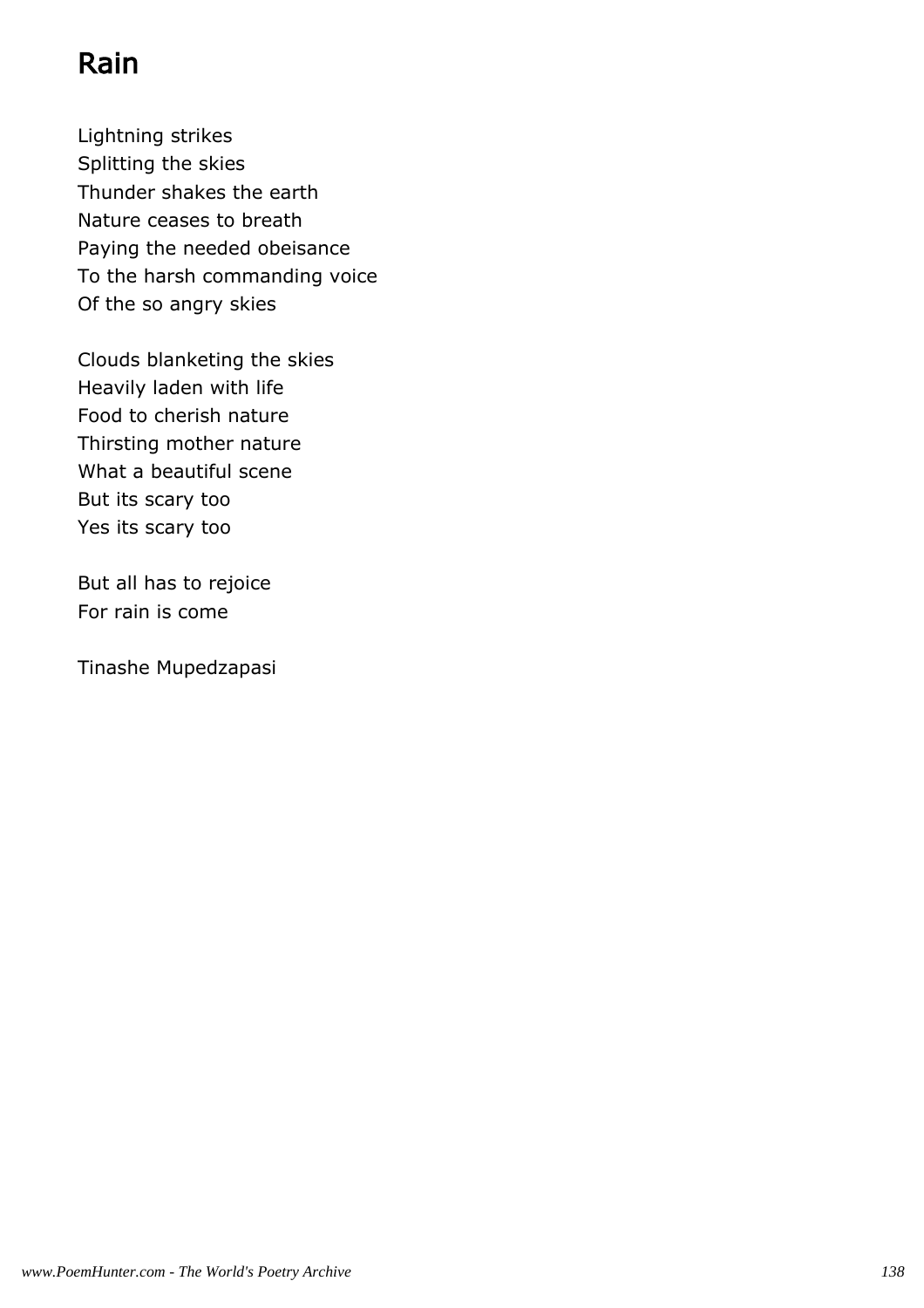### Rats Again

Ooh rats Those animals Making my house a play ground Rondents They are pests Beautiful in their weird nature Bats They are not bats But bats are rats that fly

One thing I like about rats They are free And silent... Are they silent? ? ?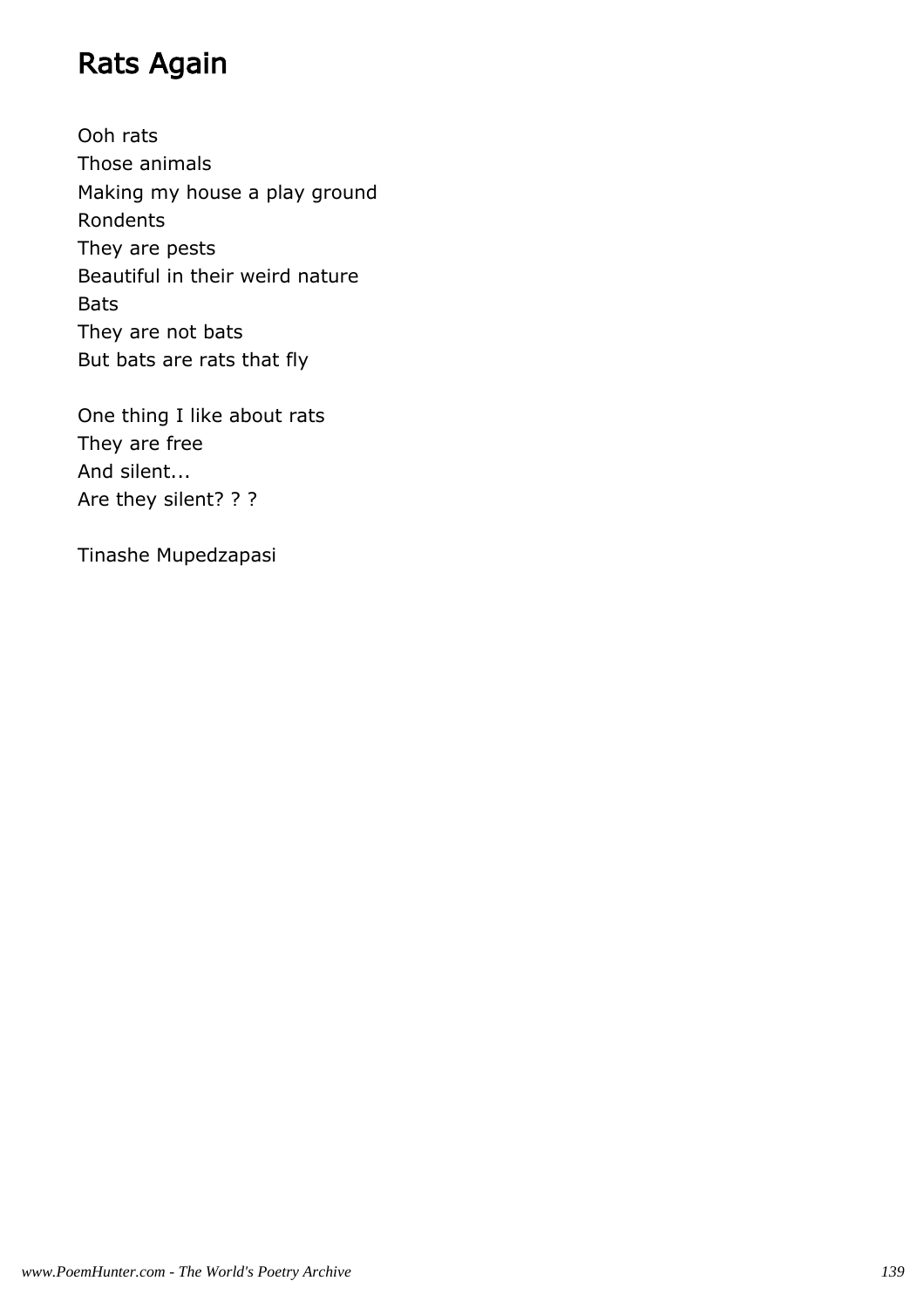# Retaliation

We are all rats in a hole Scrap we eat A scramble for life I will bite your tail

Scratch my back buddie I will scratch yours Bite my tail I will swallow your head We are all rats in a hole Scrambling for life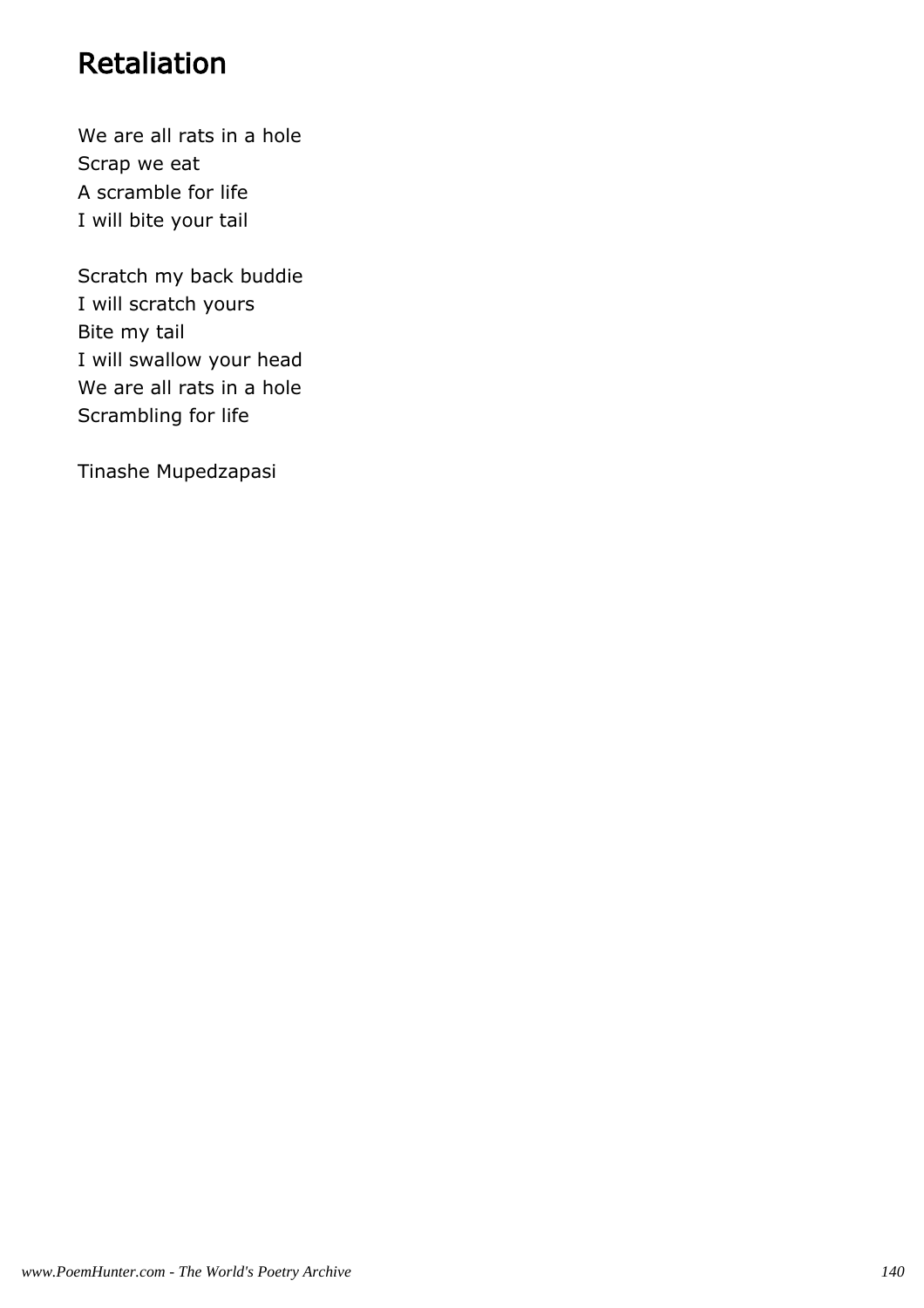#### Revenge Of Isandwana

The battle between the warriors Was it between warriors and brutals? The battle of isandwana

Though with dangerous weapons Grenades and machine guns The British lost it It was the time for the Zulu To protect their inheritance

The battle is raging on again Now between spirits It's time for revenge The revenge of isandwana The white are bringing in a curse The Zulus are swallowing iniquity

Allowing homosexuality Bringing a curse into SouthAfrica White spirits against black spirits The Zulus are getting weary White waxing stronger The revange of isandwana

Rise The Zulu And stand like a Zulu Fight the spirit The spirit of sodom Beware of that spirit It has come for vengance The revenge of isandwana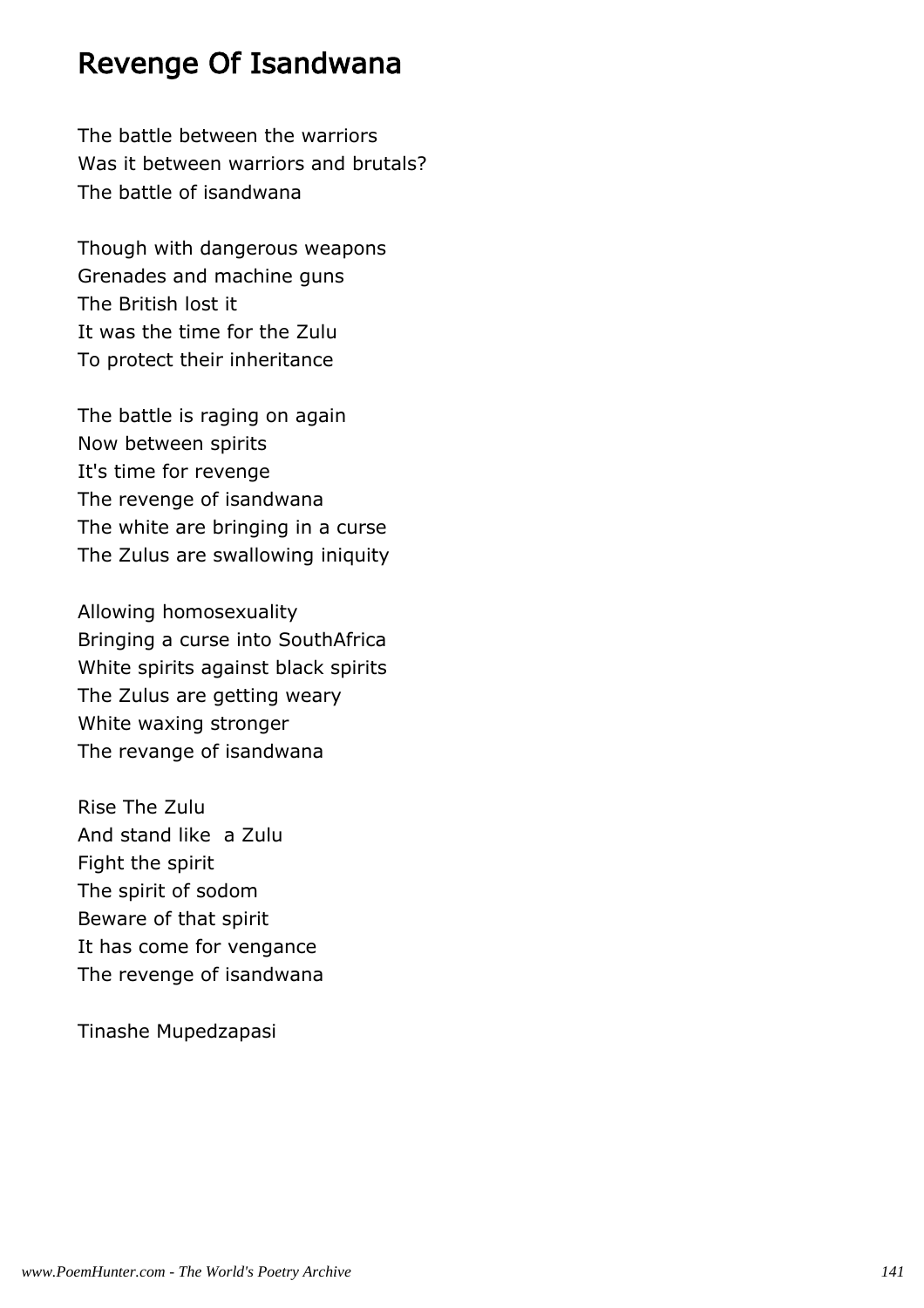#### Revival

Take me to that River Bury my heart in its waters My soul is vexed and tired Find me a way to my roots So I may flee my sorrows.

In the morrow I will rise Stronger and wise than ever Then I will right my wrongs And find my heart again So take me to that River.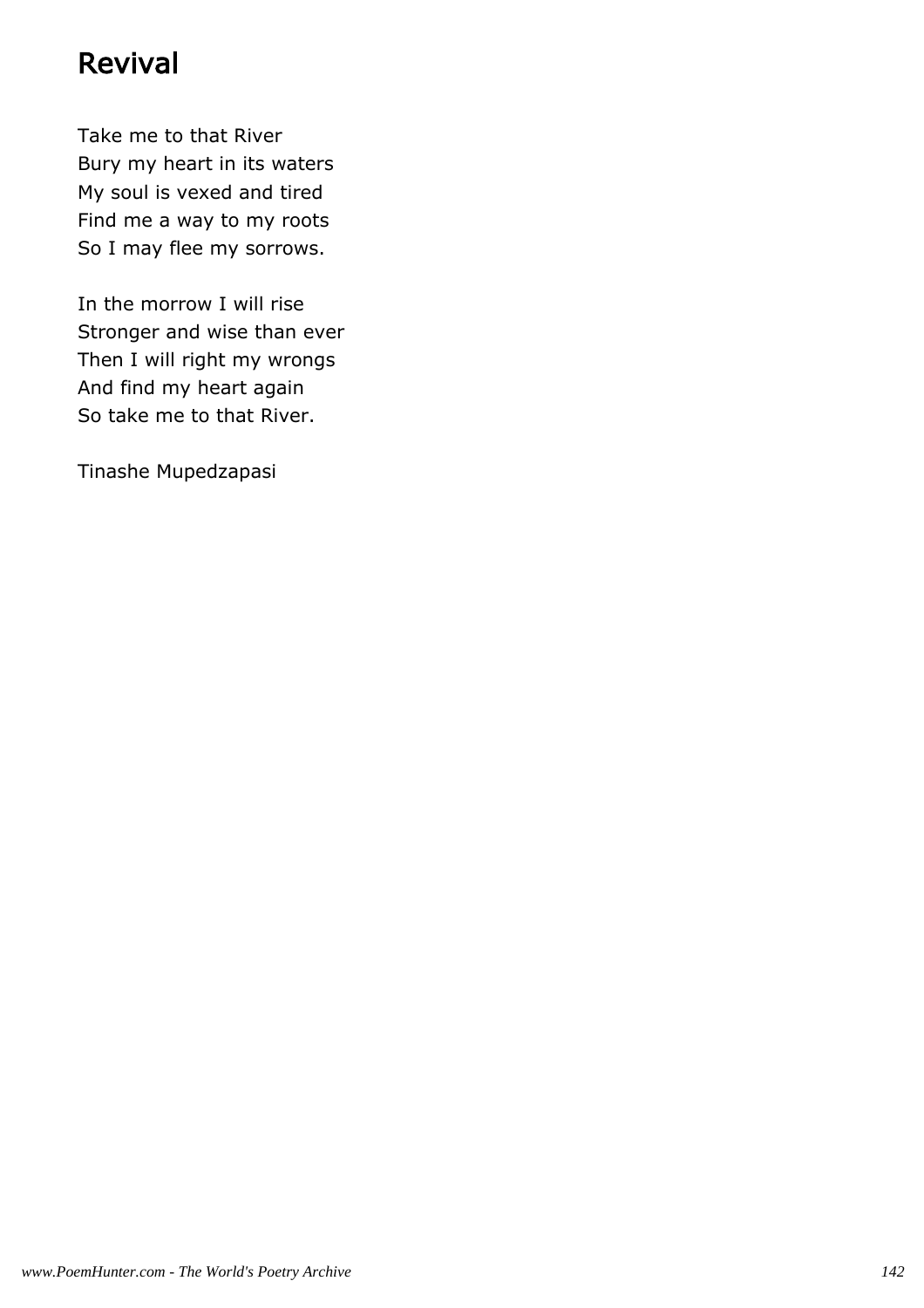#### Secrete

secretes Secretes are secretes Only if known by one heart If you wanna keep them secrete Never tell them even to your mind A secrete is not a secrete If known by more than one heart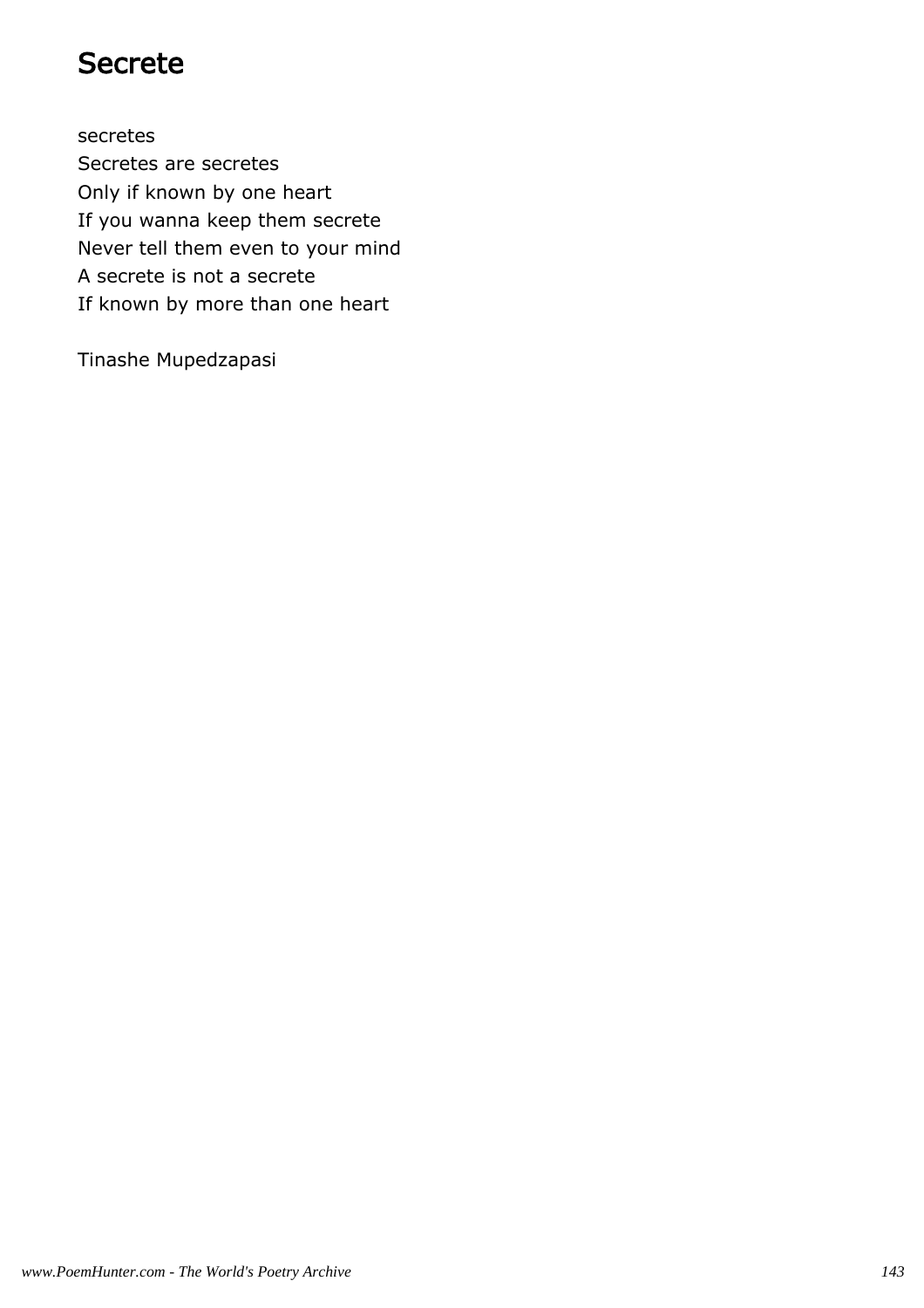#### She Is Beautiful

So fair she is to gaze upon So bright her face glows like the sun As its rays strikes a diamond stone Beholding the beauty of cunning works so fair to look upon

So fair like a cloudless night A star lighting a moonless night Beholding how she smiles Her beauty is incomparable A creature perfectly built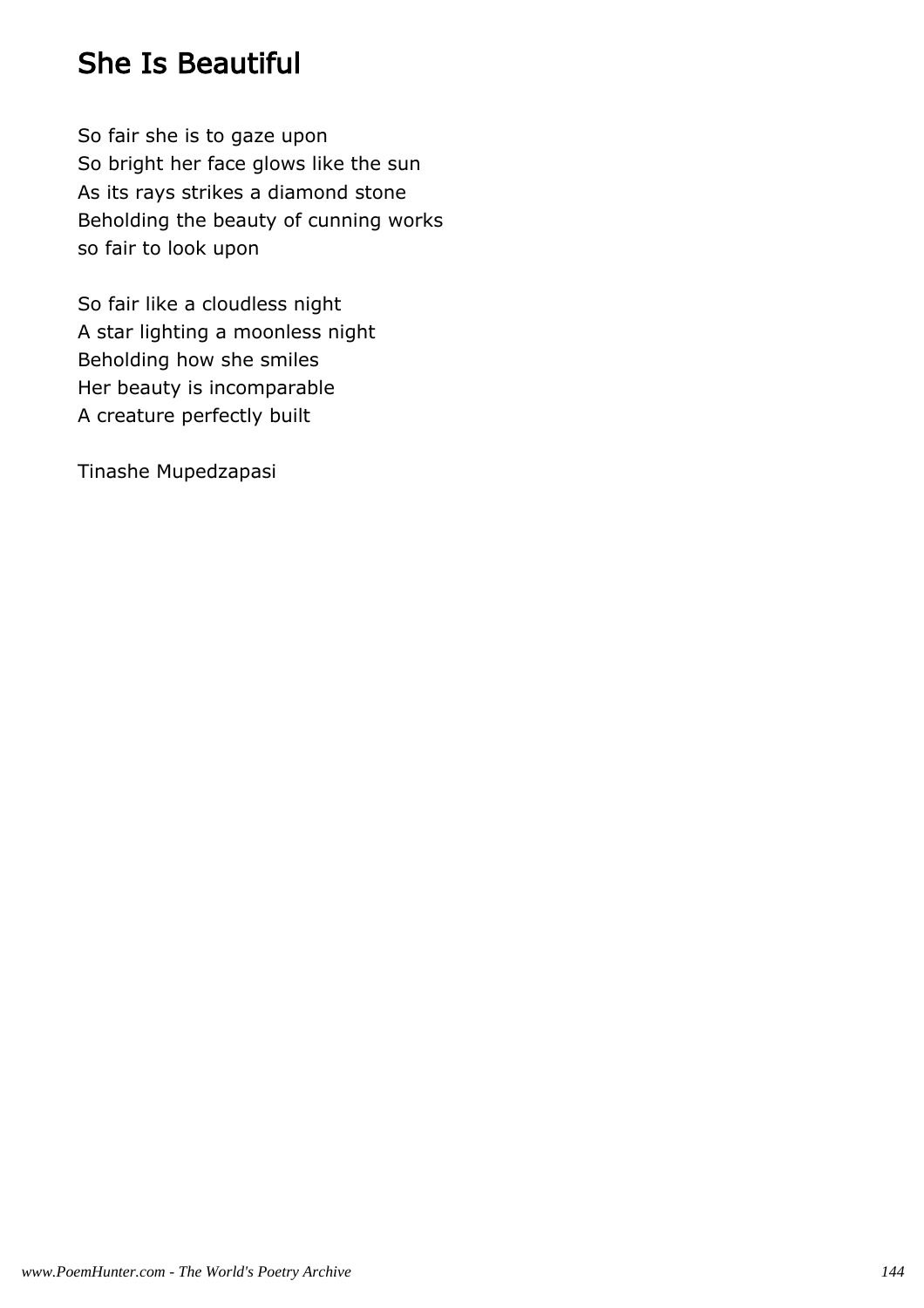#### Sheds Of Grey

Vague,

Somethings, you can't really tell Ain't it supposed to be in black and white? Nay, be it far from me Life is a way too many sheds of grey.

I came to the world knowing only Love The only definition of everything i knew All my dreams were purely green Thought i would just sail on golden decks Now it seems I am knowing better Nothing comes on a flowery bed of easy.

Nothing is neither black nor white All is wrapped in sheds of grey.

Can i say i have lost my faith Or it's the world that has lost it's ways Things have changed, things are changing What is wrong, what is right Only a few can tell

Nothing is neither black nor white, It's all wrapped in sheds of grey.

What makes some cry and wail, Watch some drink and lough Who still feels for the weak Are only the strong to survive? someone has to tell the way For evil and good looks the same.

Life is a way too man sheds of grey.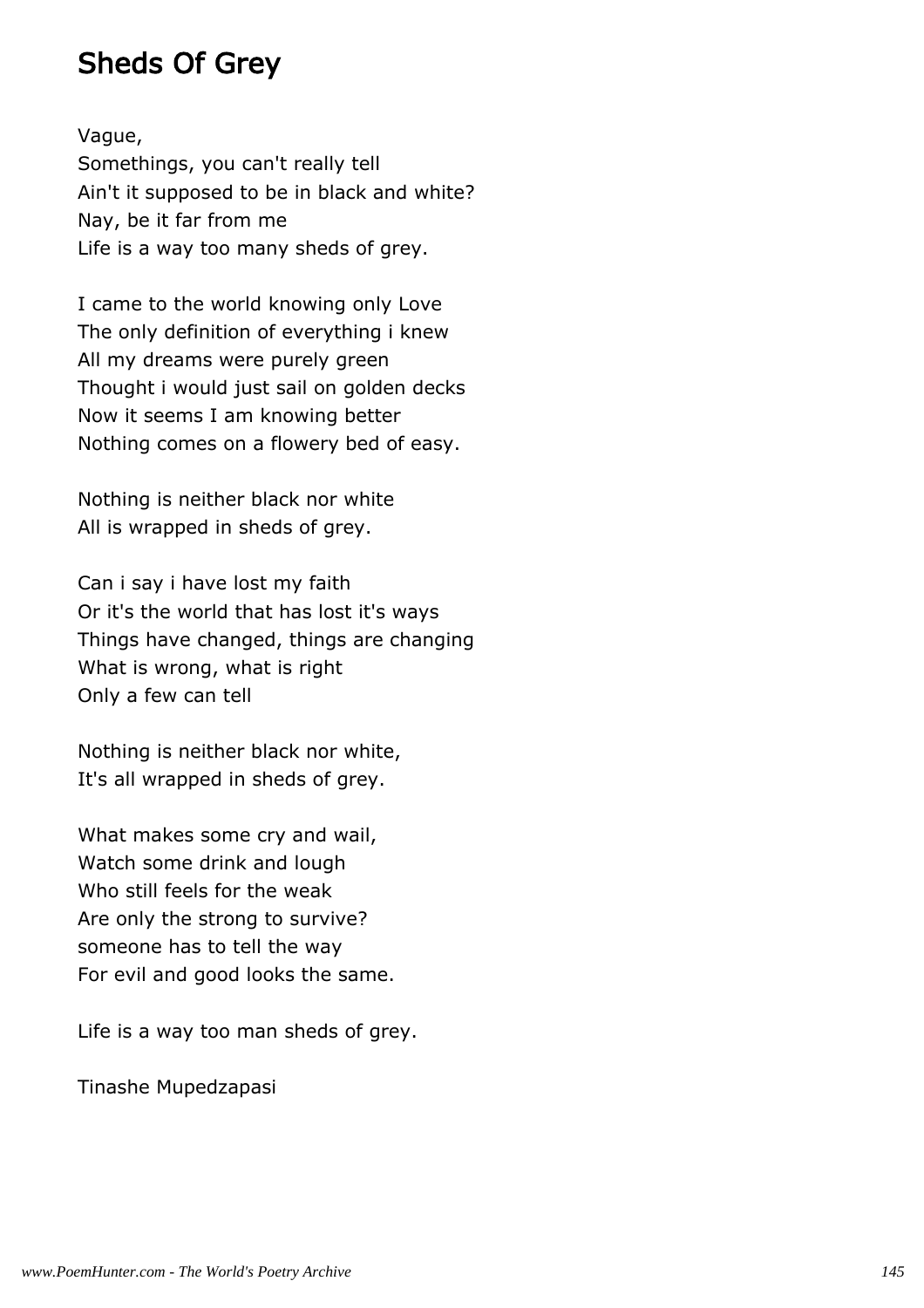## Sing My Soul

Sweet melody, sing oh my soul Sweet carol, good in the ears to hear Sweet in the soul, all the sorrows it clear Sweet a song, sing it oh my dear Sweet a psalm, sing it to all

Amazing grace, proclaim His Love Swing low sweet chariot, coming from above Lord im coming home, there I wont starve Oh I want to see Him, sing it oh my soul Sing it loud, sing it sweet a song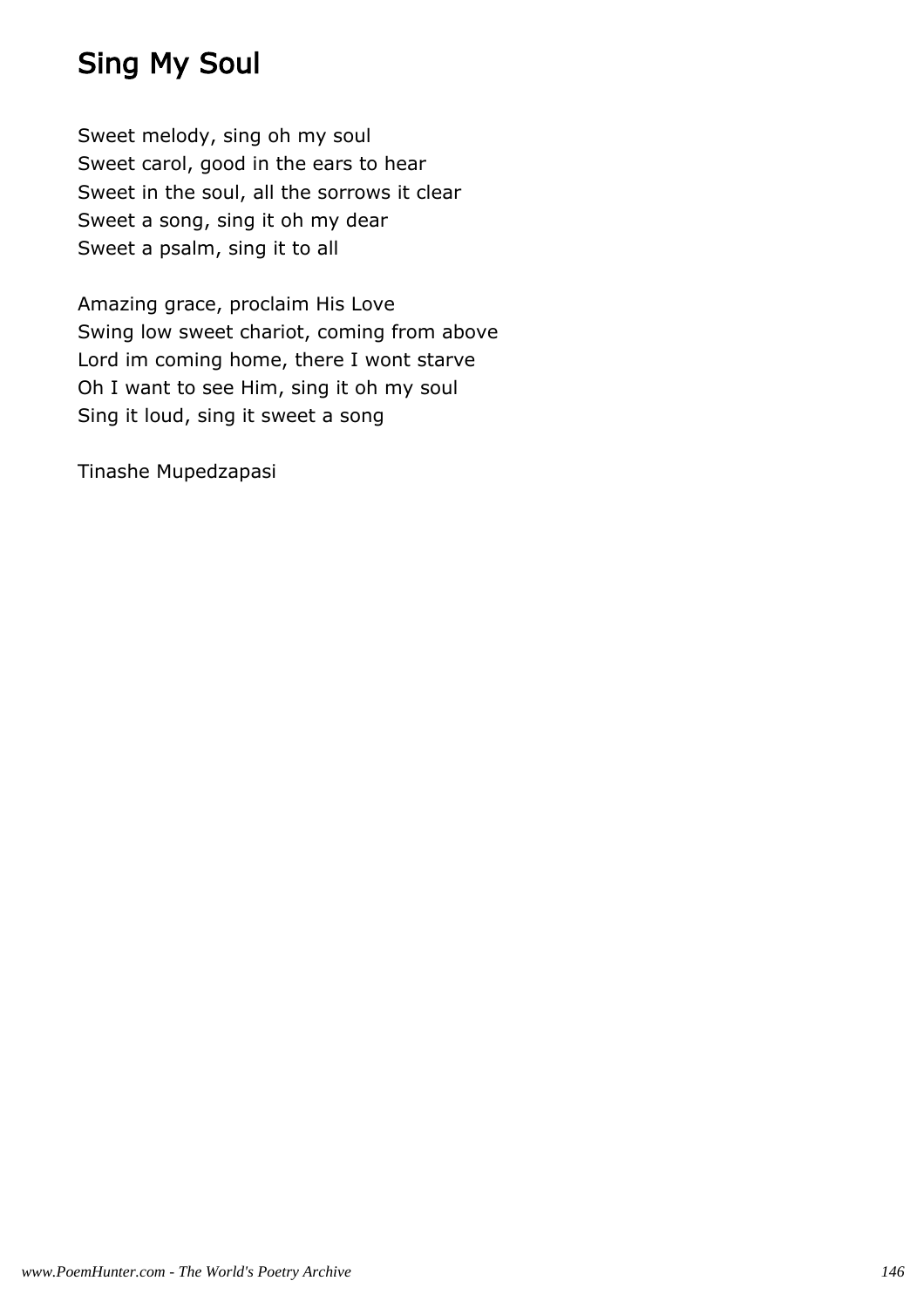# Sing My Soul 2

Sing to God oh my soul He is your all in all In love with Him you fall Thus He will bless you so In His bossom then you rest No more need for you to toil Just do what He say And He will raise you so high Like an eagle you will fly And never fear to fall He will hear you when you cry But sometimes gives you test Oh, fear not dear soul For that's the time to pray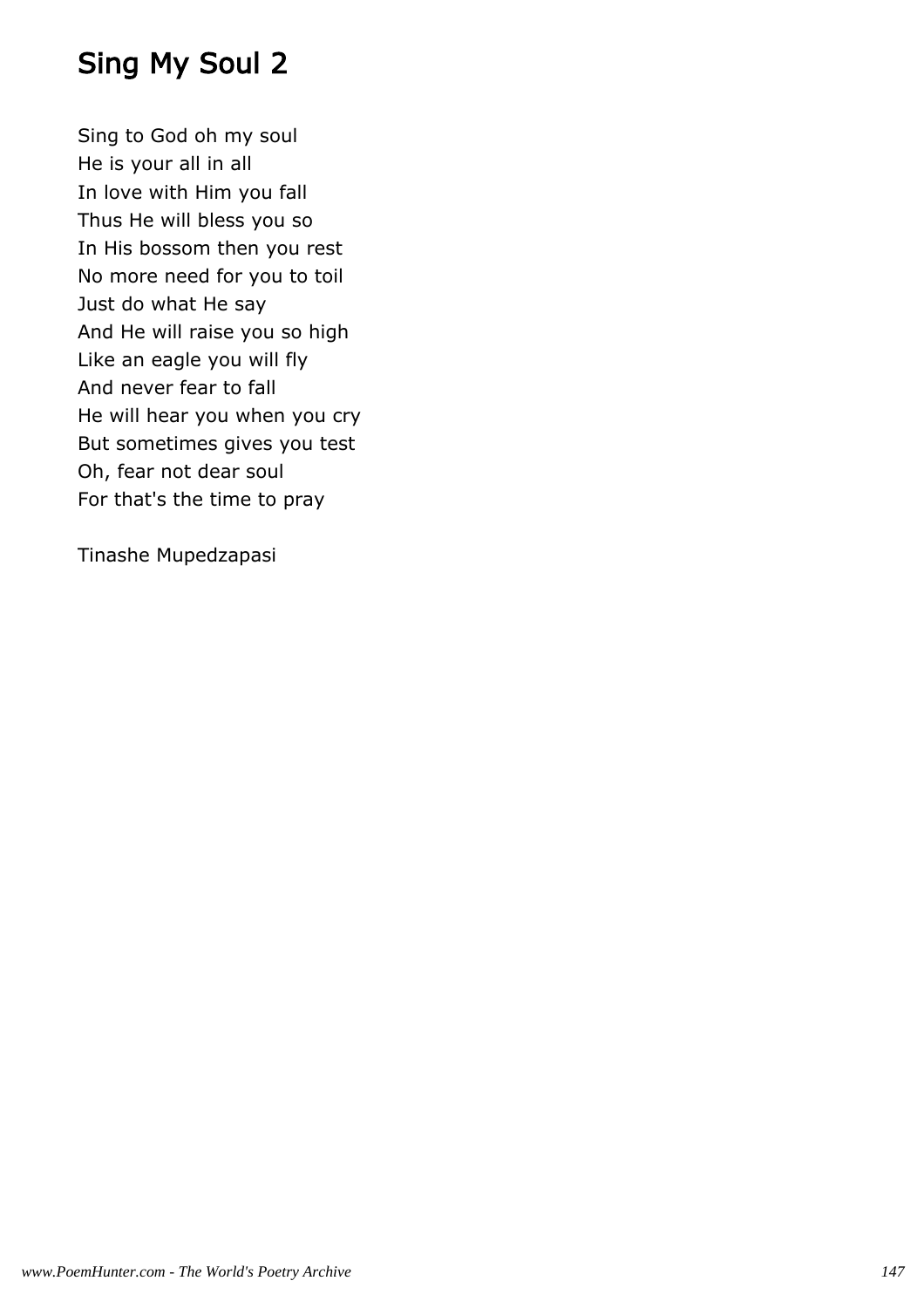#### Smiling Star

A star smiling on clear summer night From the skys rays descending so bright Striking through my mind as i take the stride In to a world that breeds no strife A star came to shine in my life.

Is that beauty at its purest? The possession of that fair you owns't A look no eyes cans't resist A goal my heart so pursuits To explore such an unsullied beauty.

A star smiling so brightly How did you learn to smile so softly You leave the heart well caressed With your smile and beauty unmatched Thou art truly blessed.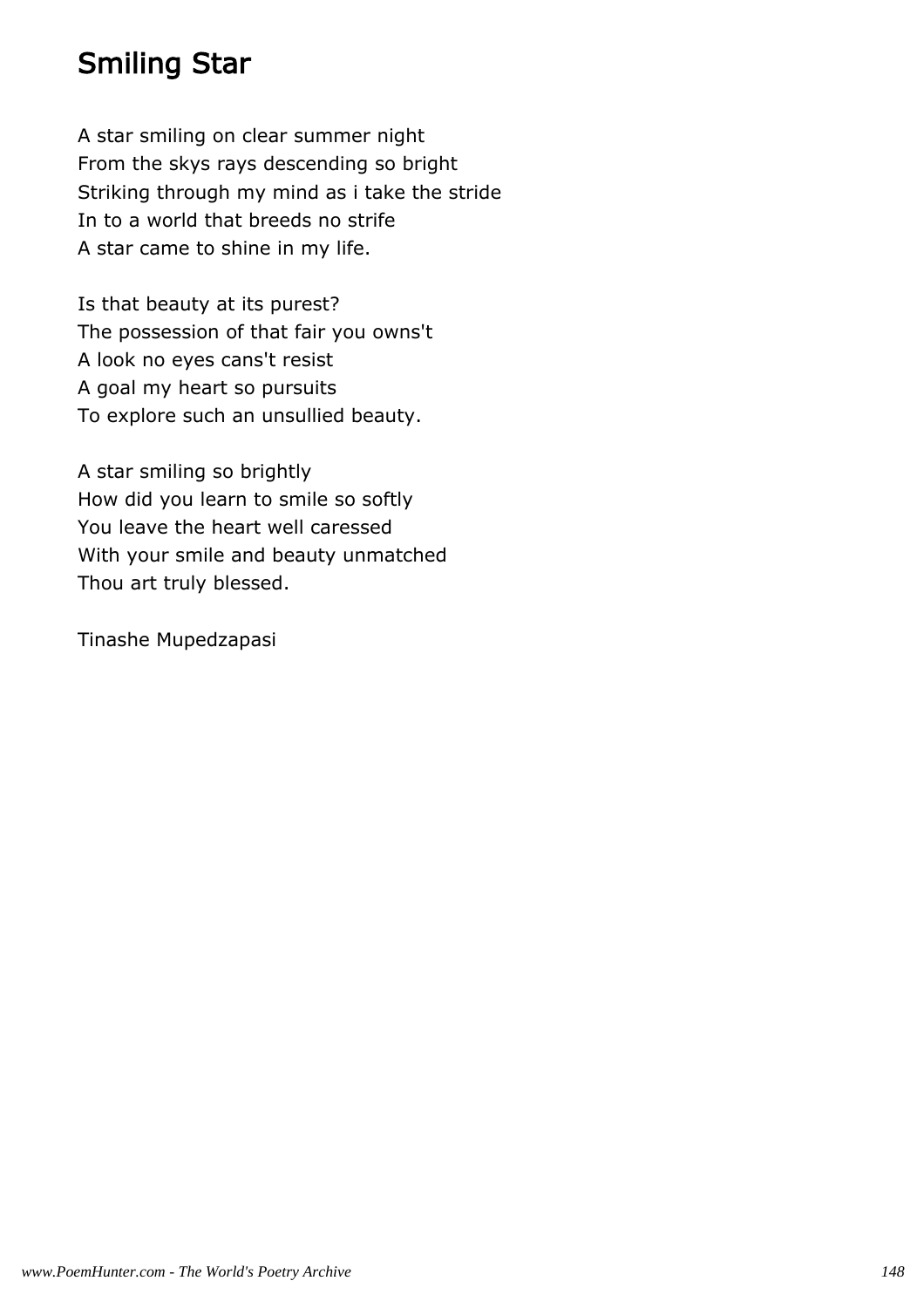#### So Beautiful

How did you learn to smile so softly Expressing love on your well cut lips Can i say you are blessed with an incomparable beauty One good creature that is perfectly made Yes it is so said non is perfect But all you imperfections are well perfected

If its love that has blinded me so, then it's fine because the same love will give a perfect sight Can i say you are the best creature i have ever met? No, but the best creature that i always see I always see you when ever i close my eyes Thus at times i hate waking up, fearing to loose you.

Be this a vision, be it dream, be it real You are beautiful.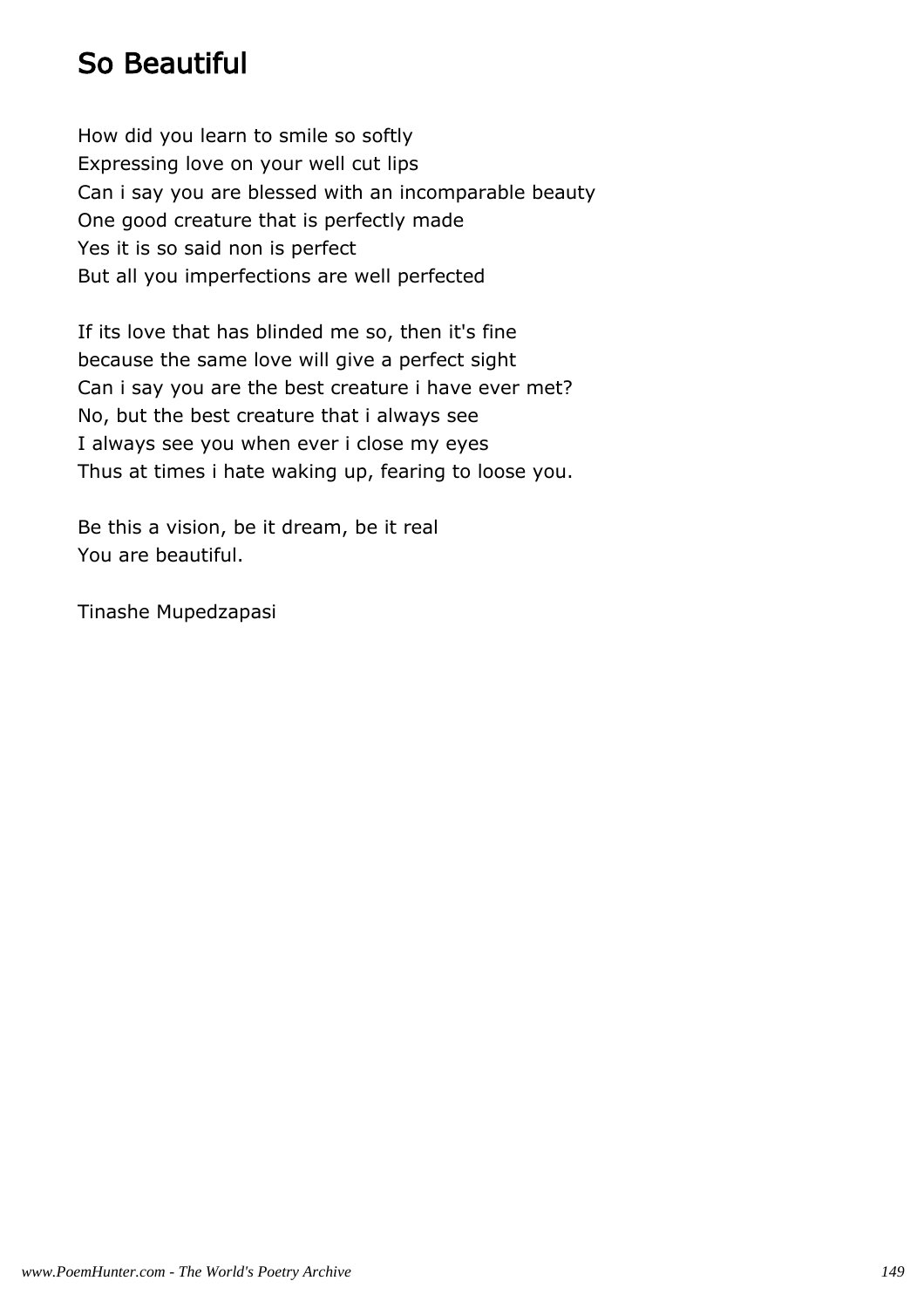#### Sojourner On Earth

Where is my home? It's not here on earth Up beyond the blue Is where i belove I'm not earthly bound Soon i will give my farewell One big jump will take me there I will meet christ in the clouds And he will take me there To my home where i'm not a stranger To my home, yea, because on earth i'm a sojourner.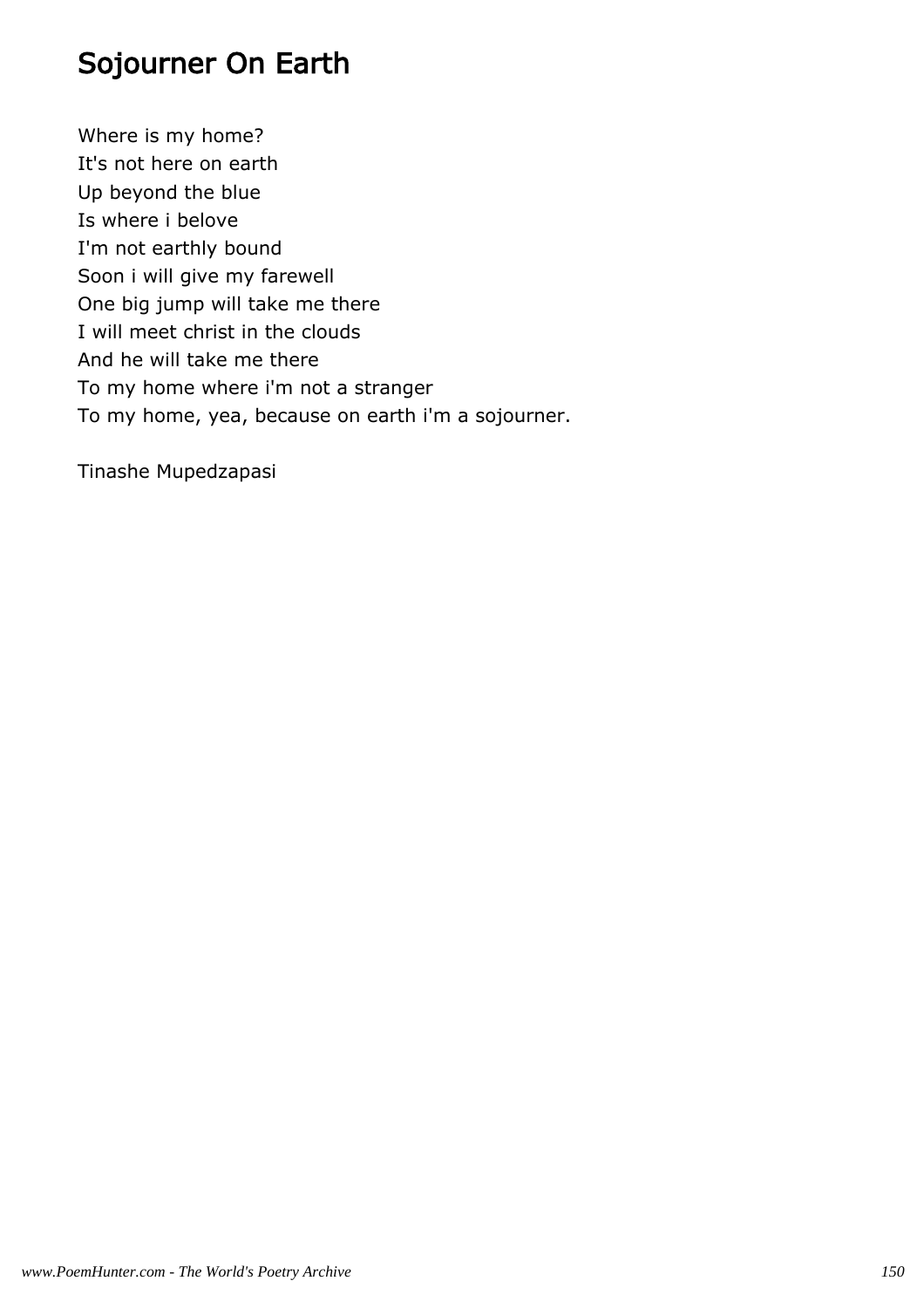## Still Young

You are still young You are still young The waters of your love Cannot quench the thirst of mine The wind of your love is not that strong That my heart can set its wings on it Not deep is the foundain of your love That it can easly dry up Yes i love you but you are still young

Its not yet summer to you That you expect my love to rain on you Or winter That you may need the warmth of my love Have faith in the clouds My love will soon rain Oh my, you are still young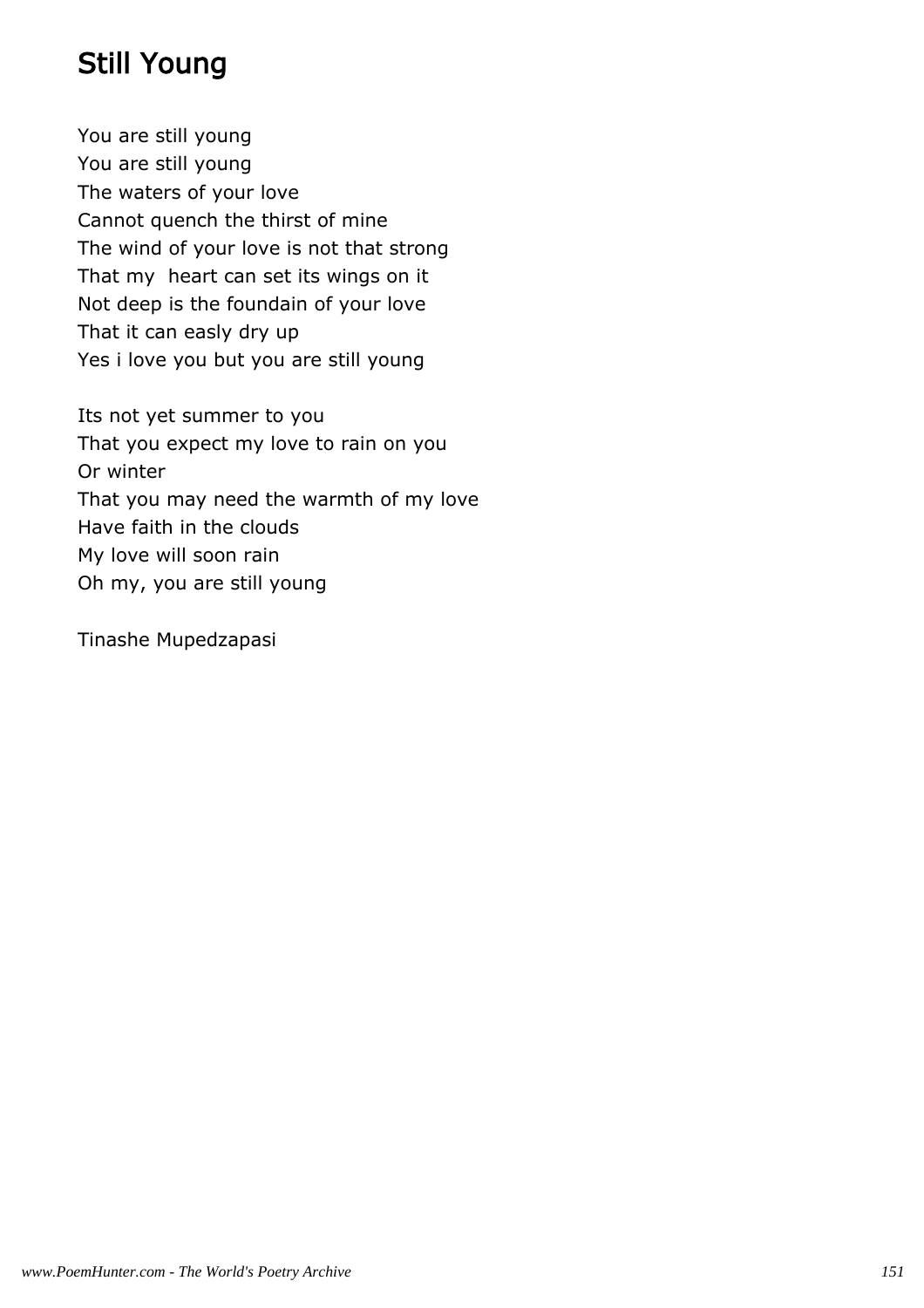#### Summer Is Past

Summer is past The rain is over and gone Flowers appear on earth The time of the singing of birds Even bees and butterflies rejoice

Winter approaches Trees loose leaves in salutation of the frost Its now sweet to make love Providing warmth for each other An exodus of the seasonal birds Heading towards the nothern hemisphere We are going to miss their beauty

Its now winter The world has changed Summer is over There is no more rain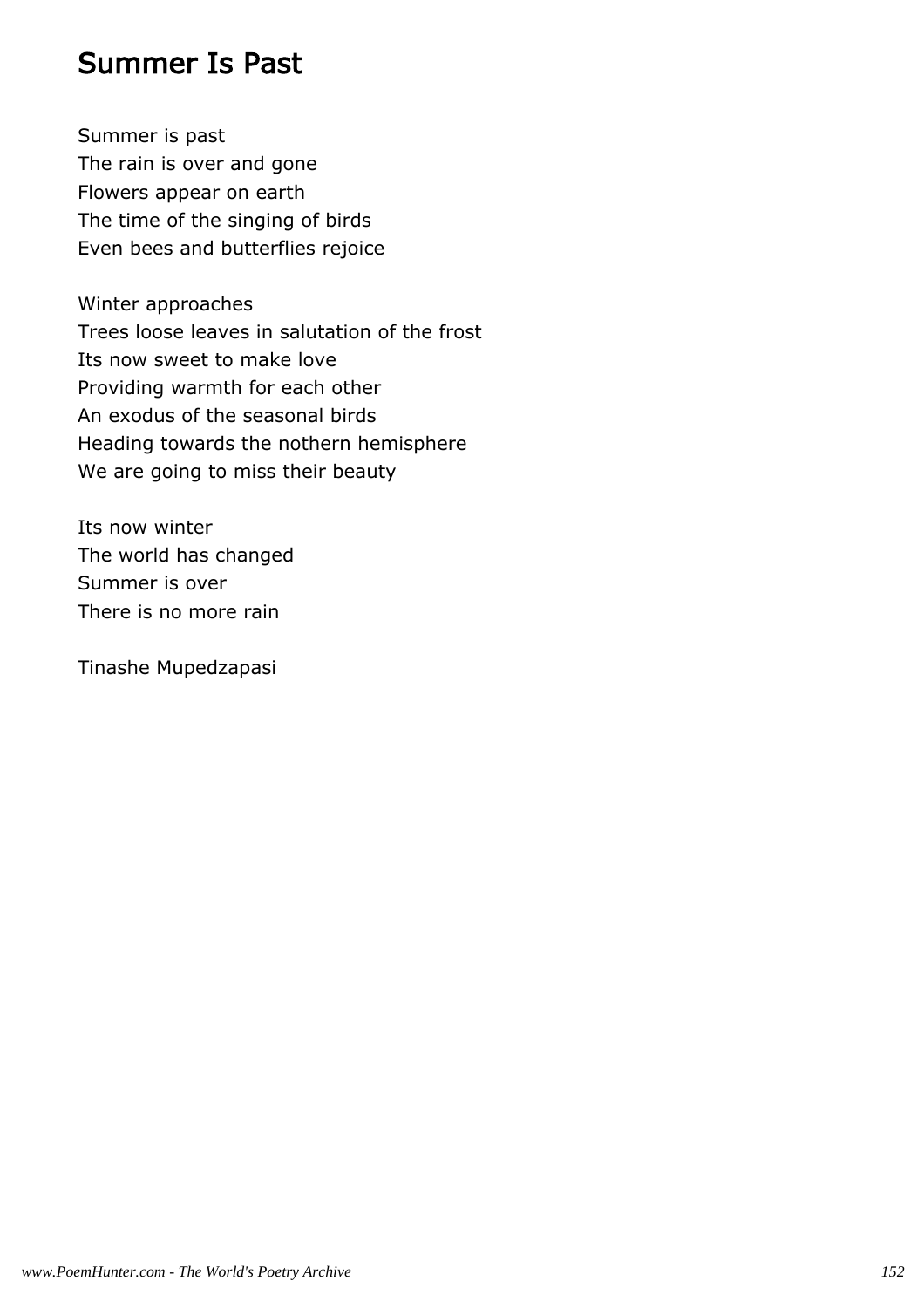### Sun Or Wind

What can you choose if it be a judgement The heat of the sun Or the wrath of the wind Being baked to ashes Or blown to pieces I would rather face the heat For i had never liked the wind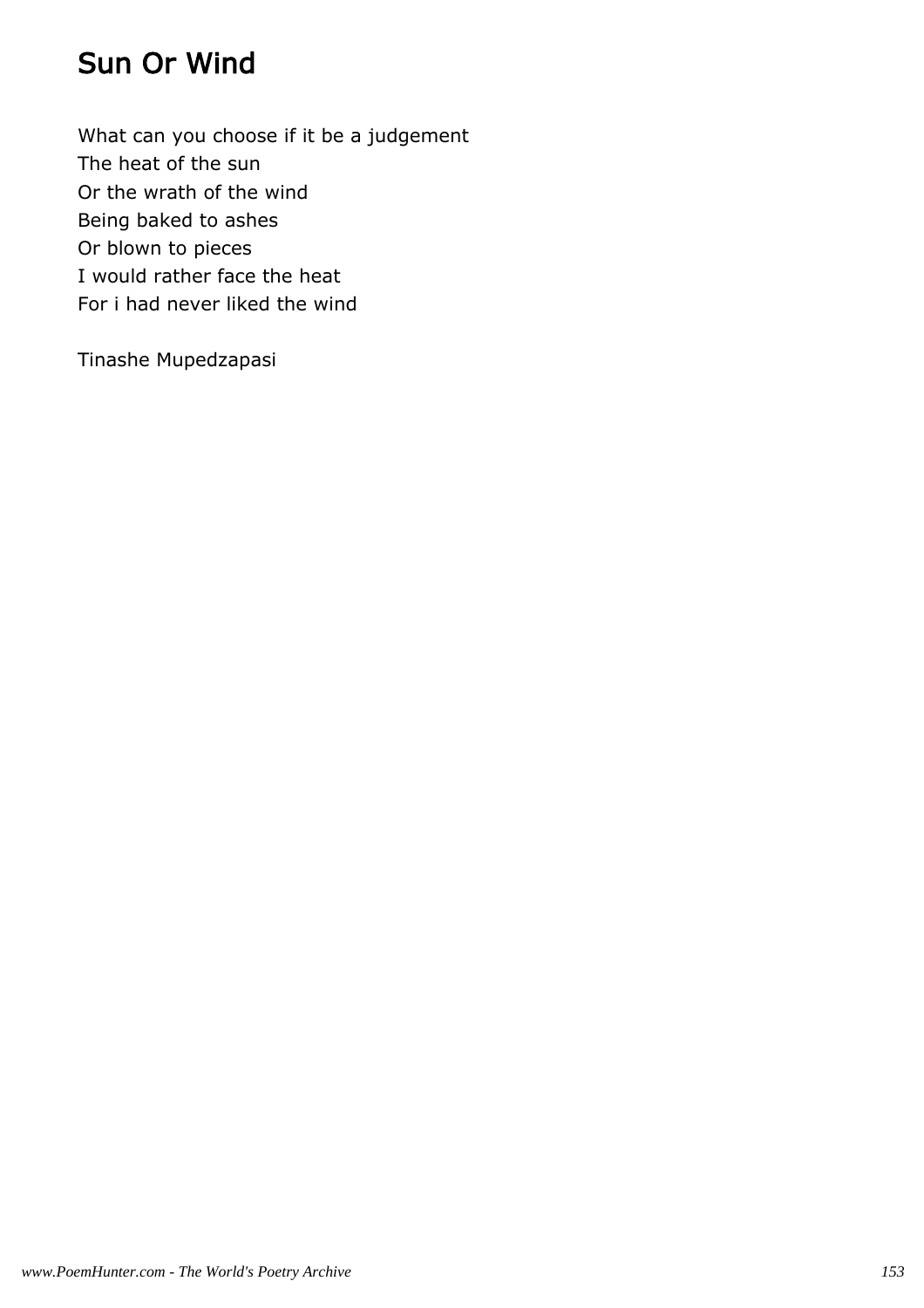# Sweet Motherly Love

Sweet is the love Love of a mother Though mine left me young I still feel her love Who else can give me such a love Sweet unconditional love God bless mothers of this world They are special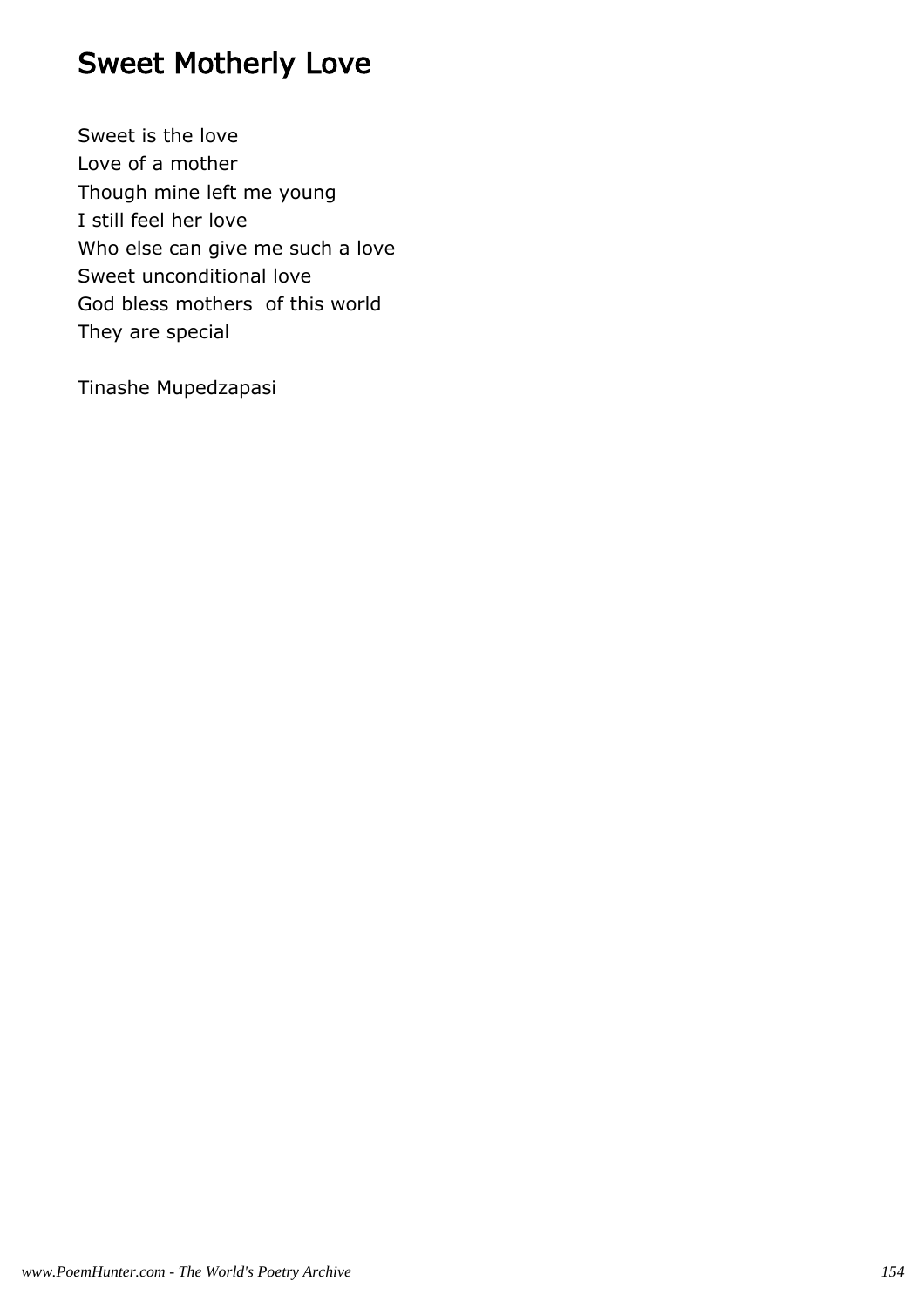#### Sweet Songs

Sweet sweet works of psalmody Flowing softly in my veins Sweet sacred songs of the blest Sounding sweetly in my ears Carols sung from a joyful heart Sweet notes on mortal tongue Organs, harps, viols and drums Joyful noise from a blessed soul

Sweet the music of worship and praise Carrying away all my sorrows as it sweeps over my soul Blessed assurance, Jesus is mine Filling hope into my mended heart Leaving me happy, singing and blessed Giving praise to the everlasting King Melodious songs of blest Sweet sweet works of psalmody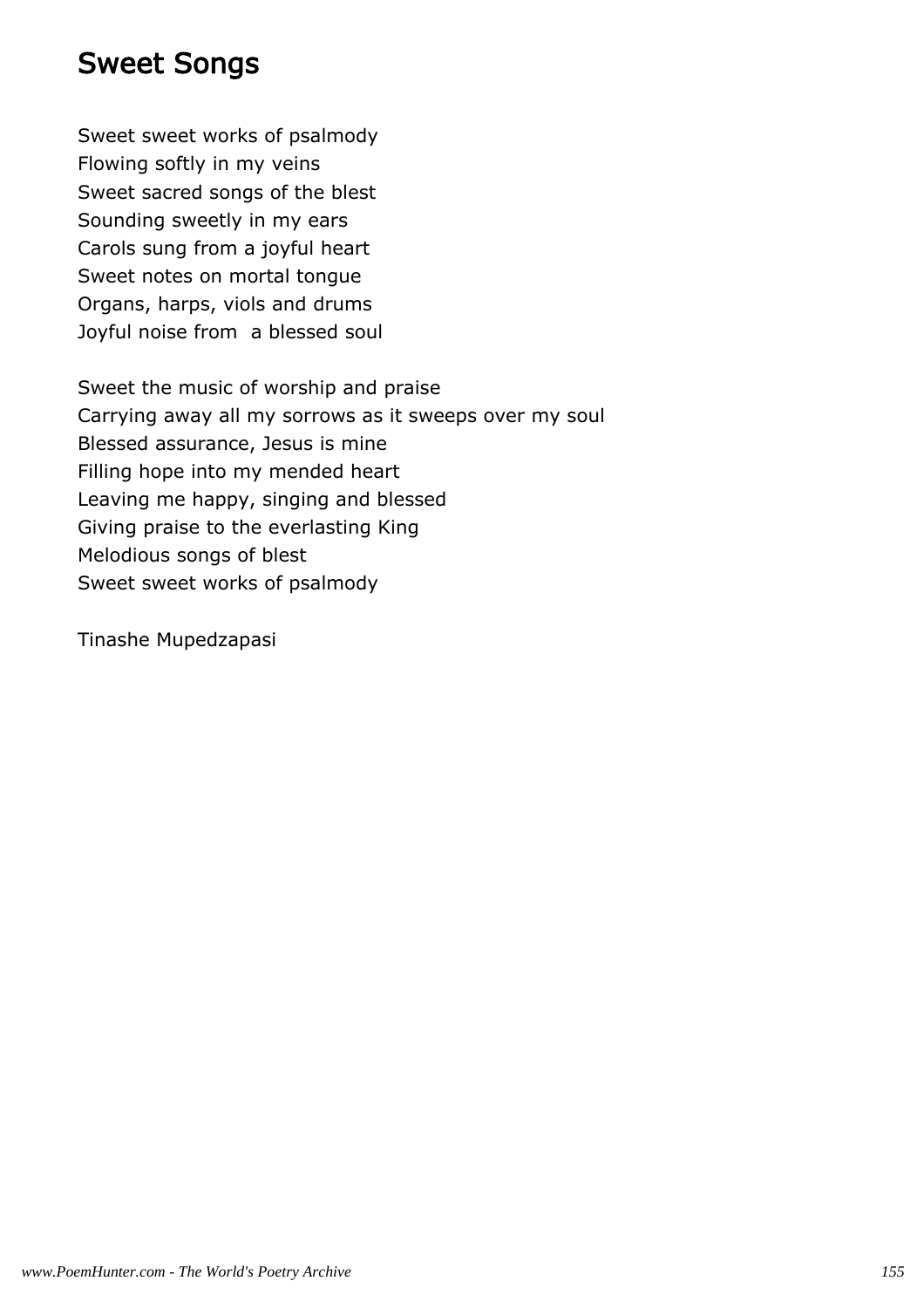#### **Testimony**

Let me write about a testimony Because i'm a living testimony Some testimonies brings tears to our eyes Some put smiles on our faces But some leave us a deeper meaning Some make us smile then lough Afterward they deep us in a pool of thoughts Some are supernatural and outstanding Some give hope and courage **Testimonies** Thats all about testimonies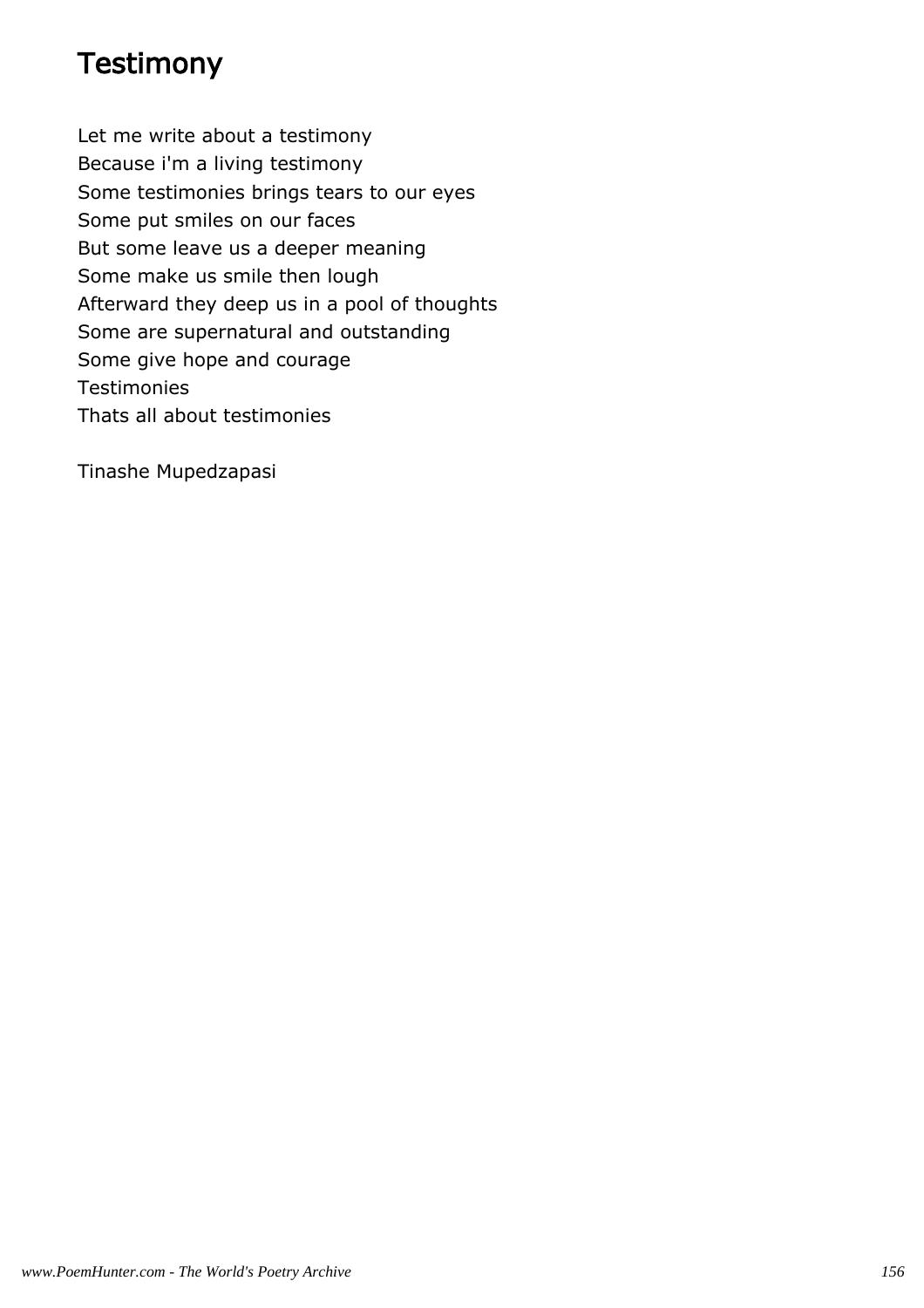#### That First Kiss

The night was clear and cold i remember The road was empty, as if the nyt was planned We walked slowly for the world was ours then Who was caring about time, we had no train to catch Her voice was sweetly sounding in my ears But only a few words reached my mind Most of them were trapped in my nerves by the drumming sound of my heart beat She kept coming closer at times i could feel the warmth of her skin

Was it all the night had for me? us? Who wouldnt fear a decent beautiful girl? But with an opportunity who wouldnt dare a try?

I reached for her hand and hold her little finger Ooh she was calm, just looked at me and smile Enough for then...maybe that whole night For i couldnt tell what was beyond those beautiful eyes Talking, we talked but who care to remember the subjects So much for the stories, we had reached at her home gate

Was it all for the night? How was i to change the subject? What was she gonna say?

Silence seized the moment No more voices to hide my heart beat Eyes locked, my lips were trembling She saw it and i knew it but what was i to do I couldnt say goodbye, i couldnt come any closer. But she couldnt waste a good night to laughs and stories Lips could do better than talking She was soft and calm, and then a little bite I dont know for how long but surely short enough I watched her walk away, give a wave and closed the door I jogged back home and was all for the night That was all for us For in the morrow she left the city Never to come back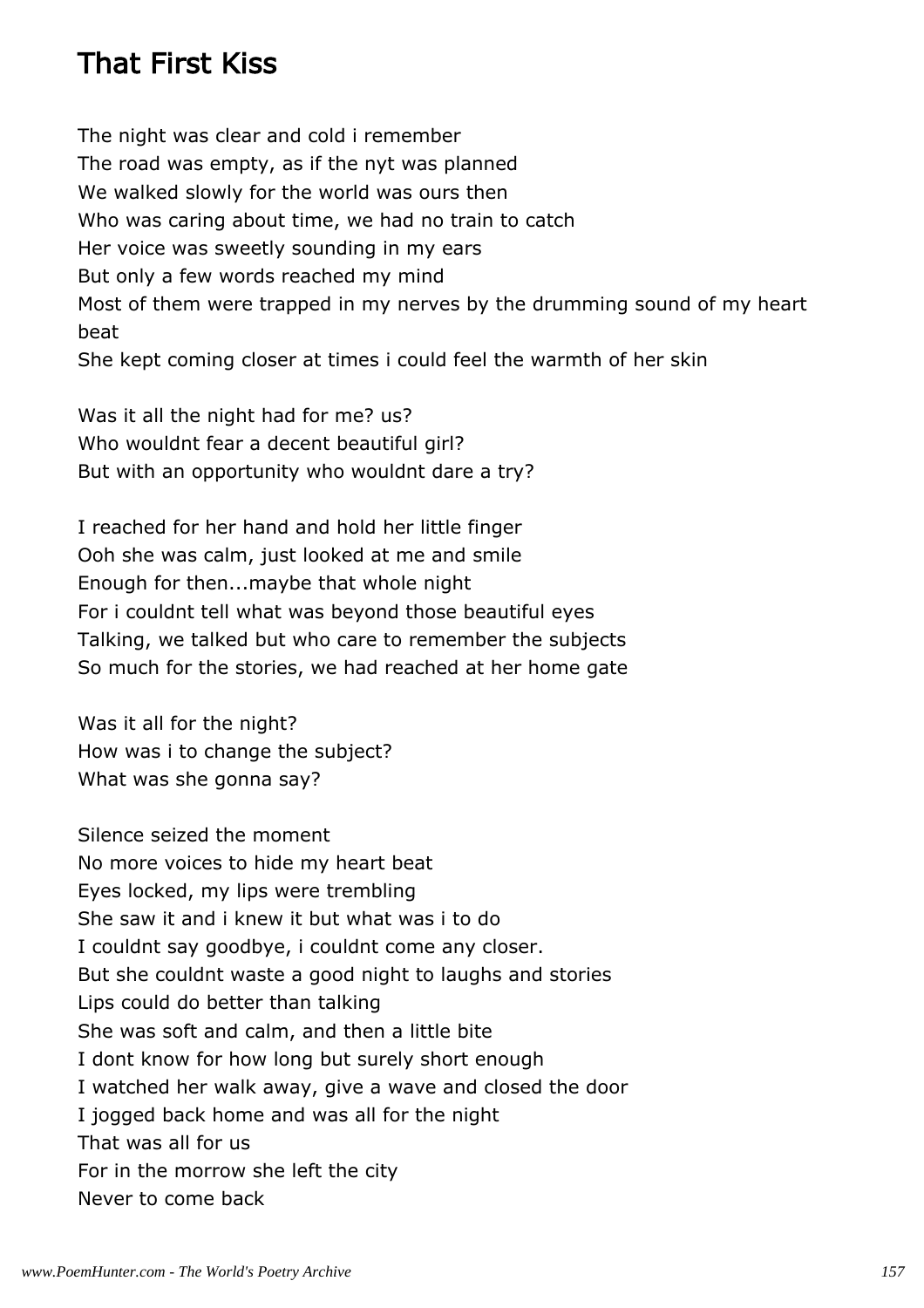That was all for our love.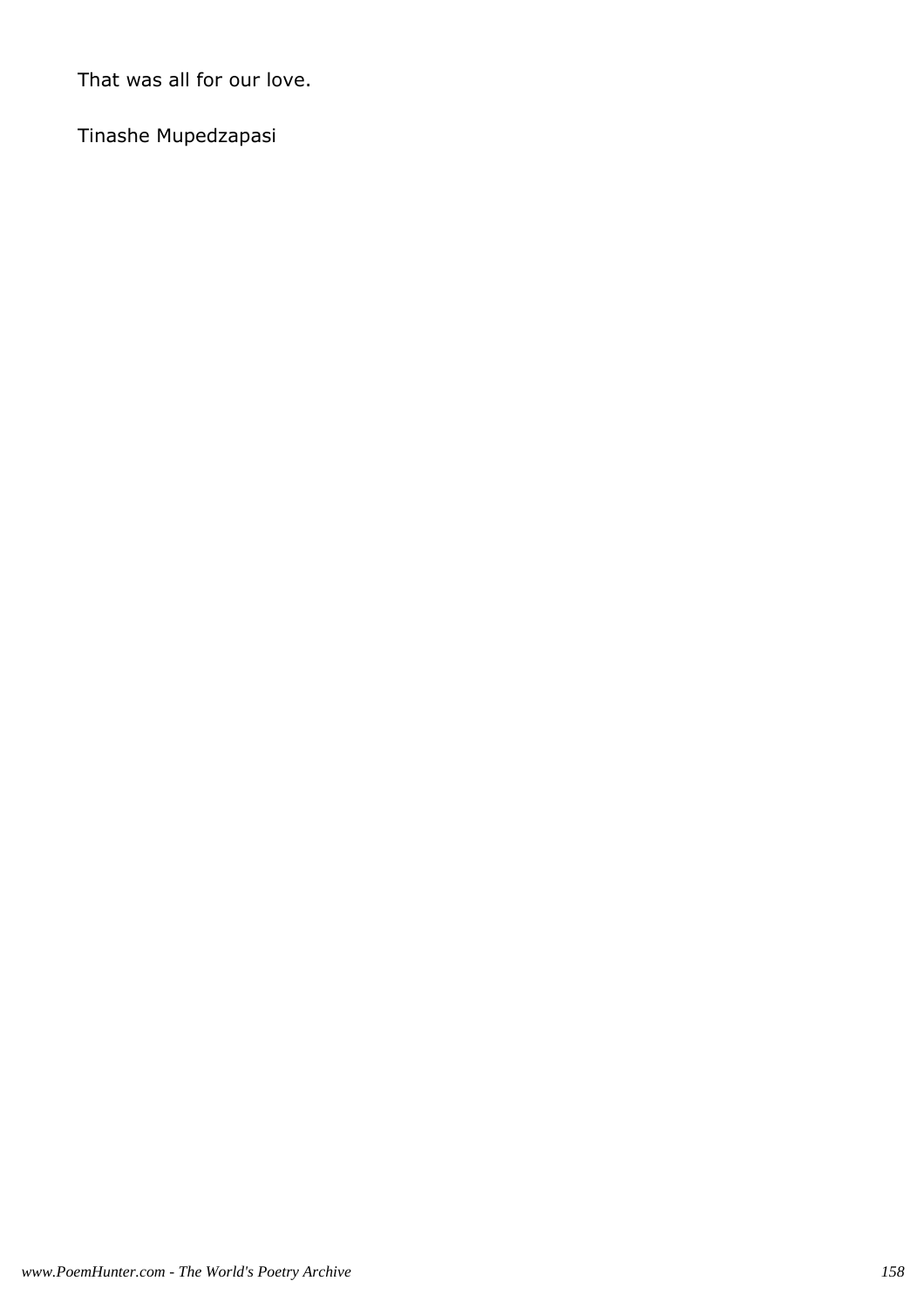# The Art Of Creation(Poetry, Painting And Music)

A combination of talent and passion Exploring nature and life Creating something out of nothing In the world where nothing can be something The world of art Where the most beautiful experience is the mysterious The fundamental emotion which stands at the cradle of true art The world where nature and souls are in partnership Poets being thirsty for the marvelous And only the marvelous has power over the poets Artists dreaming the painting Poets painting the dreams Driven by inspiration Only by inspiration they gain the power of creation Explaining life lyrically and poetically In whom feelings are much stronger as reason Breathing life into long dead dreams Creating hope and strength for the weak Bringing peace to the troubled souls Creating hope to the crippled life Putting smiles on people's faces Creating joy that will fill the world Creating a new world through music and poetry Where joy rules and peace prevails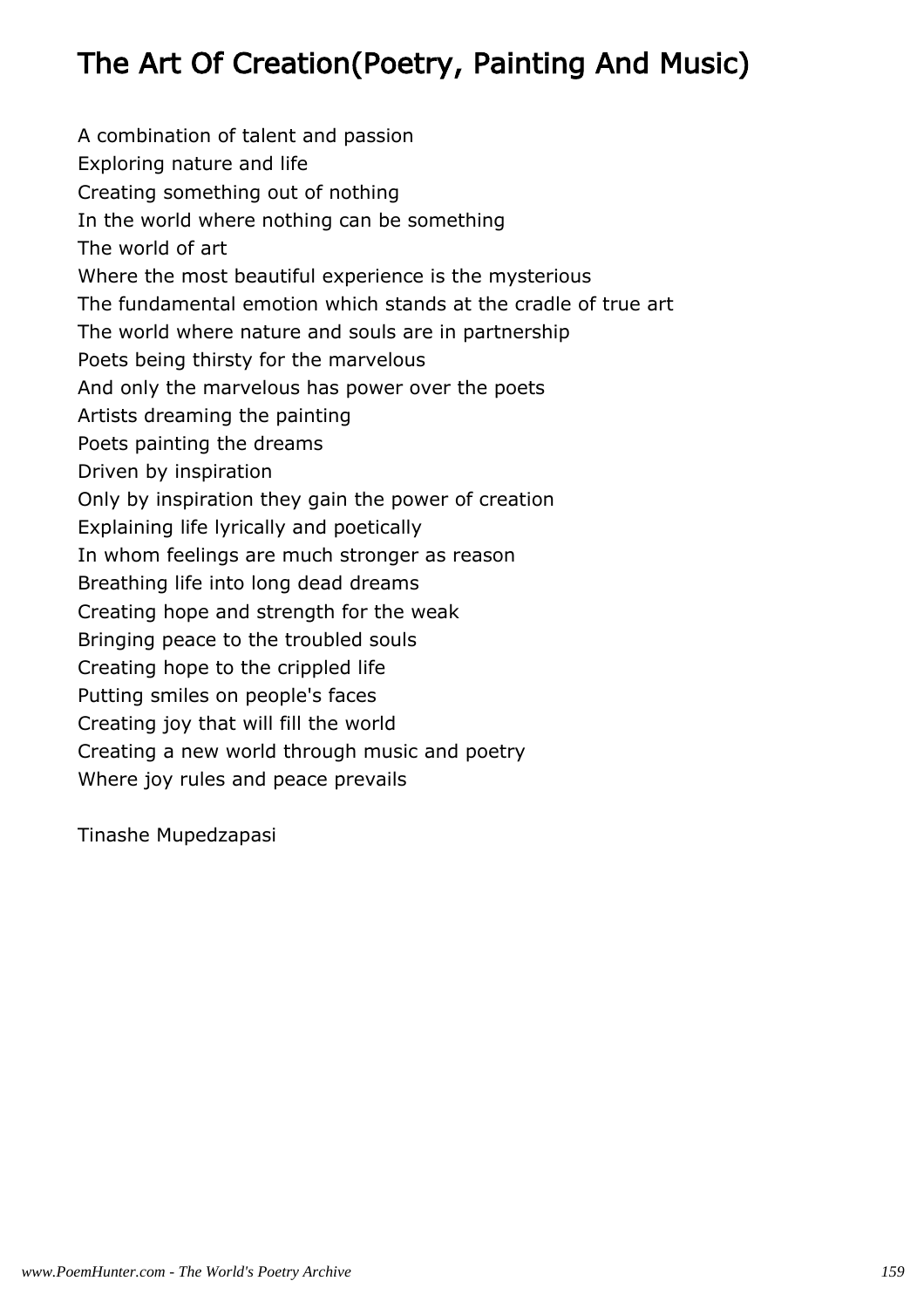# The Beauty Of The Night

Falling be the sun, falling into blackness Little twinkling lights, piercing through the darkness Smiling shiny moon, how glorious it is Blessed be the skies to host such a glory Blessed be the stars, they that grace the heavens Beautiful is the night, wish it could be ours.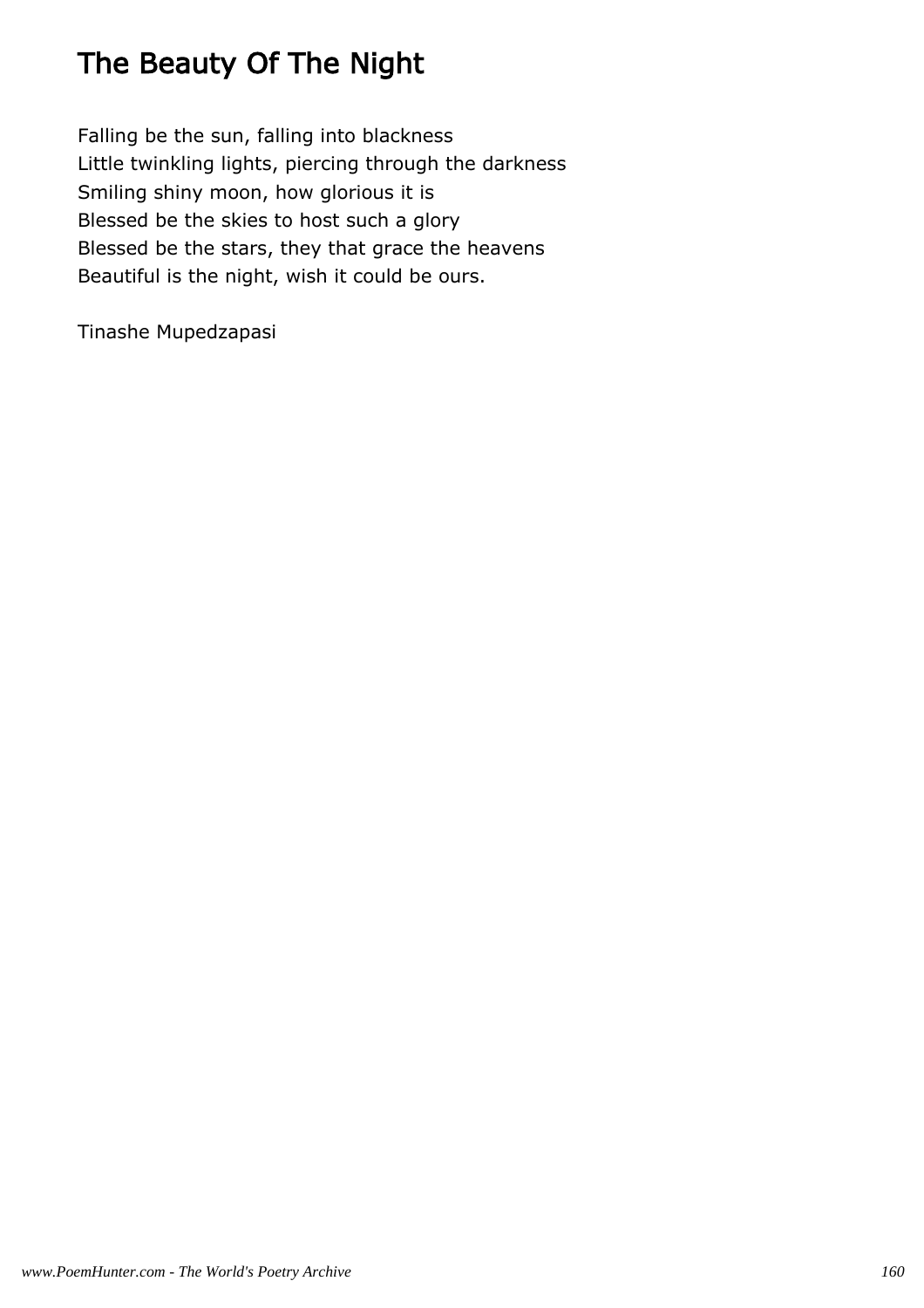## The Black Sheep

Sheep are sheep Black or white I have speckles I know And you said I cant fit in the flock But sheep are sheep Black or White But I'm one odd Humble, brave and strong Sent me to the wolves I will lead the pack Sheep are sheep But I'm one odd.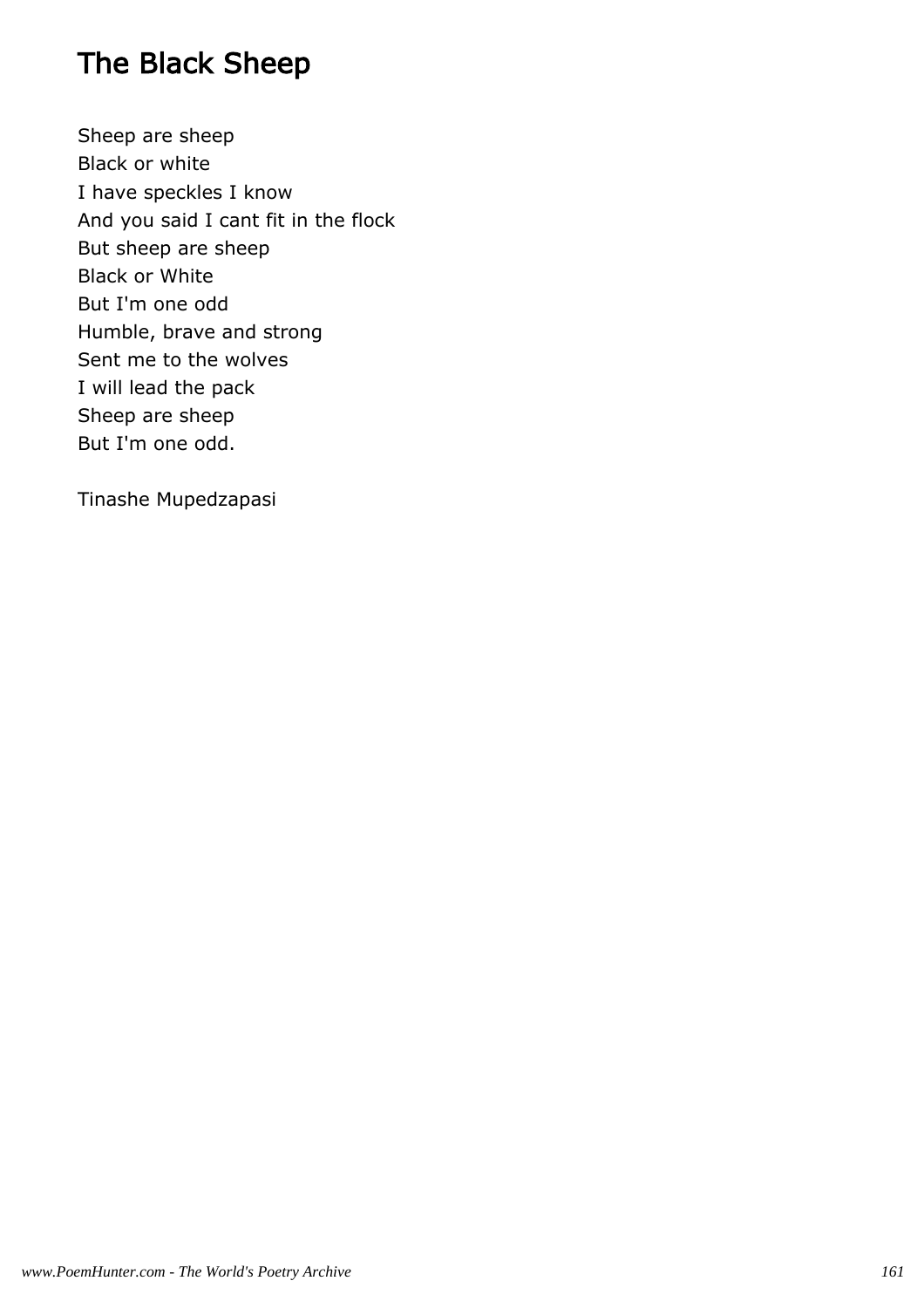# The Brook

The waters cascading down the mountain Forming a brook down into the woods Watering the plants Making the natural garden ever green Source of water for the jungle dwellers The brook proceeds down the villages Living life as it proceeds to the sea Becoming wider and gaining fame As it becomes longer Some other rivers feed it as it goes to the sea There it feeds it and vomits its contents There it dies and flows no more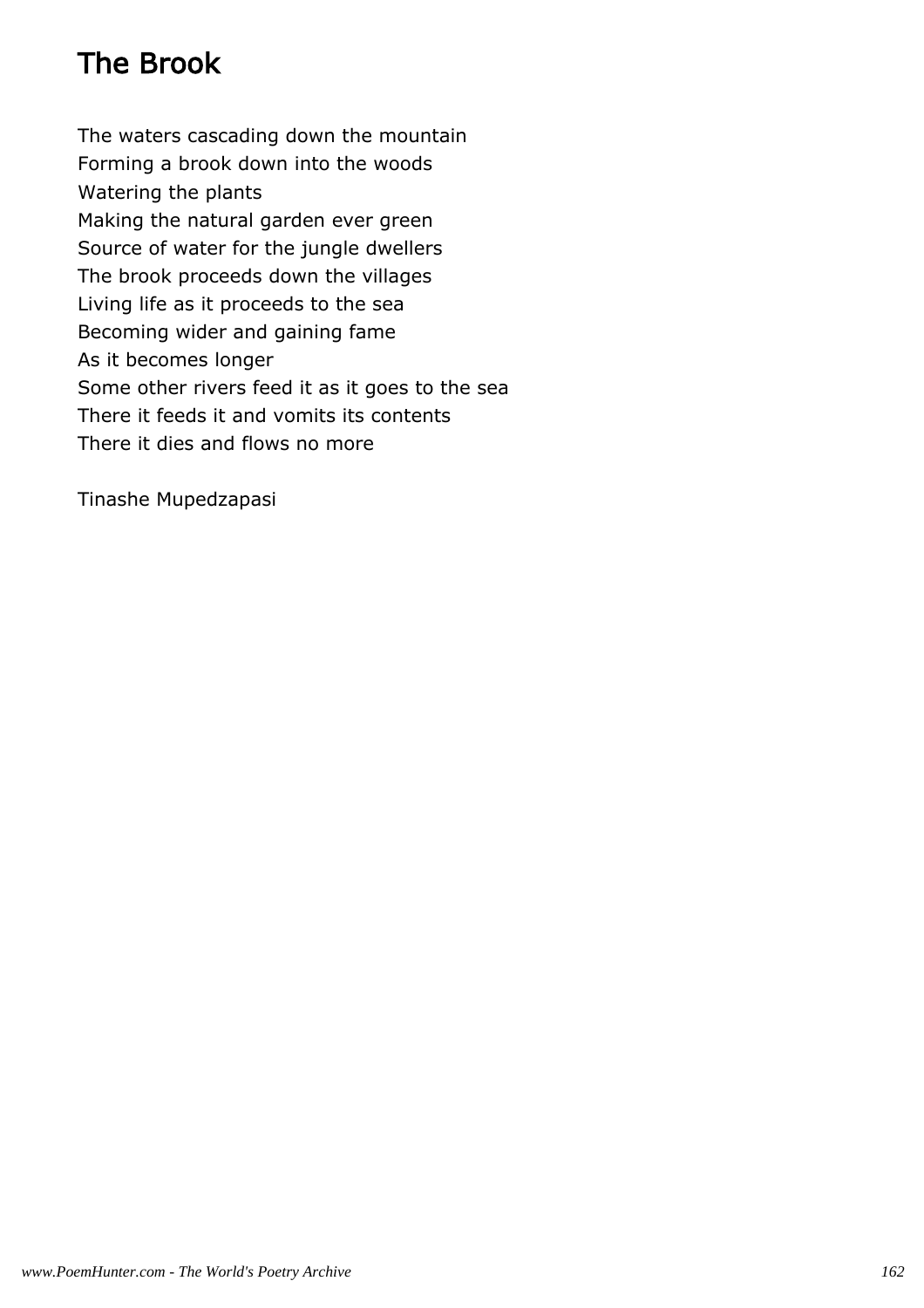# The Chronicles Of Zimbabwe

Are not all their works written in the book of chronicles The massacre in matebeleland when justice was wrought with a smoking iron Gukurahundi, murambatsvina, were not homes crushed And the poor left homeless 2008, should I mention or spare you a sour memory Rex Nhongo, Itai Dzamara maybe I should start with Tongogara And Chitepo Should I lament over the 15 Billion that vanished Or Millions of carats of Chiyadzwa diamonds Who remembers a series of deaths by military trucks Acts unjustified all written in our memories I cant tell them all, but we know them all Even the fruitless battle for change by the opposition After saying it all we then talk of Doctor Grace How many interface rallies just to torment the hearts of many Don't you think i have forgotten chipangano Innocent souls did perish for naught And today we turn over a new page The end of a 37 year ruling streak The beginning of change, an era of confusion The military has taken over the rule Is that all not written in the book of chronicles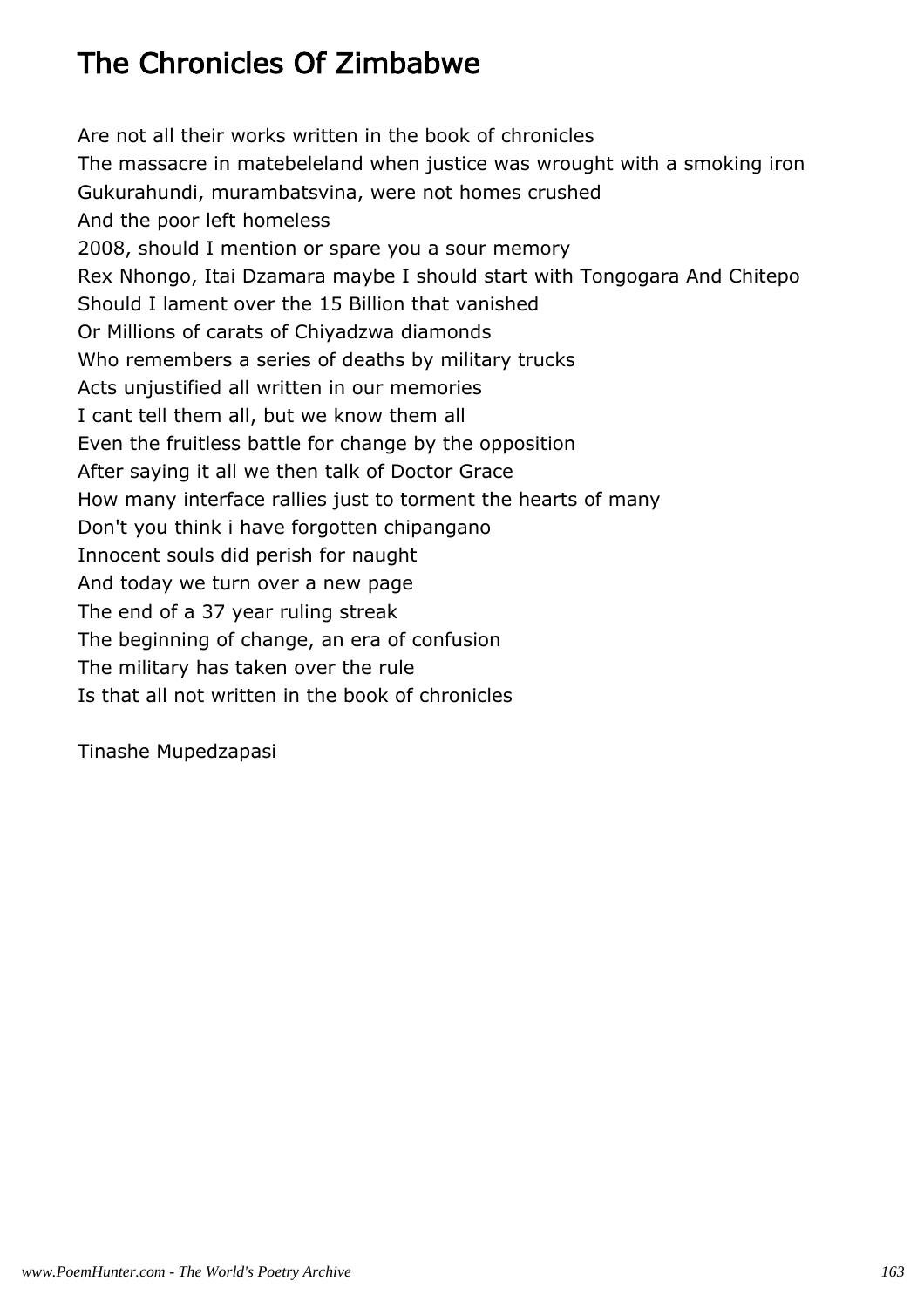## The Comfort Of A Dream

On one cold winter morning A man sitting at bus station, alone Alone, he folded his arms and caught a sleep He dreamt a dream, boarding bus So comforted as he got home Enjoying the heat and the warmth of his lover He woke up and the bus was gone.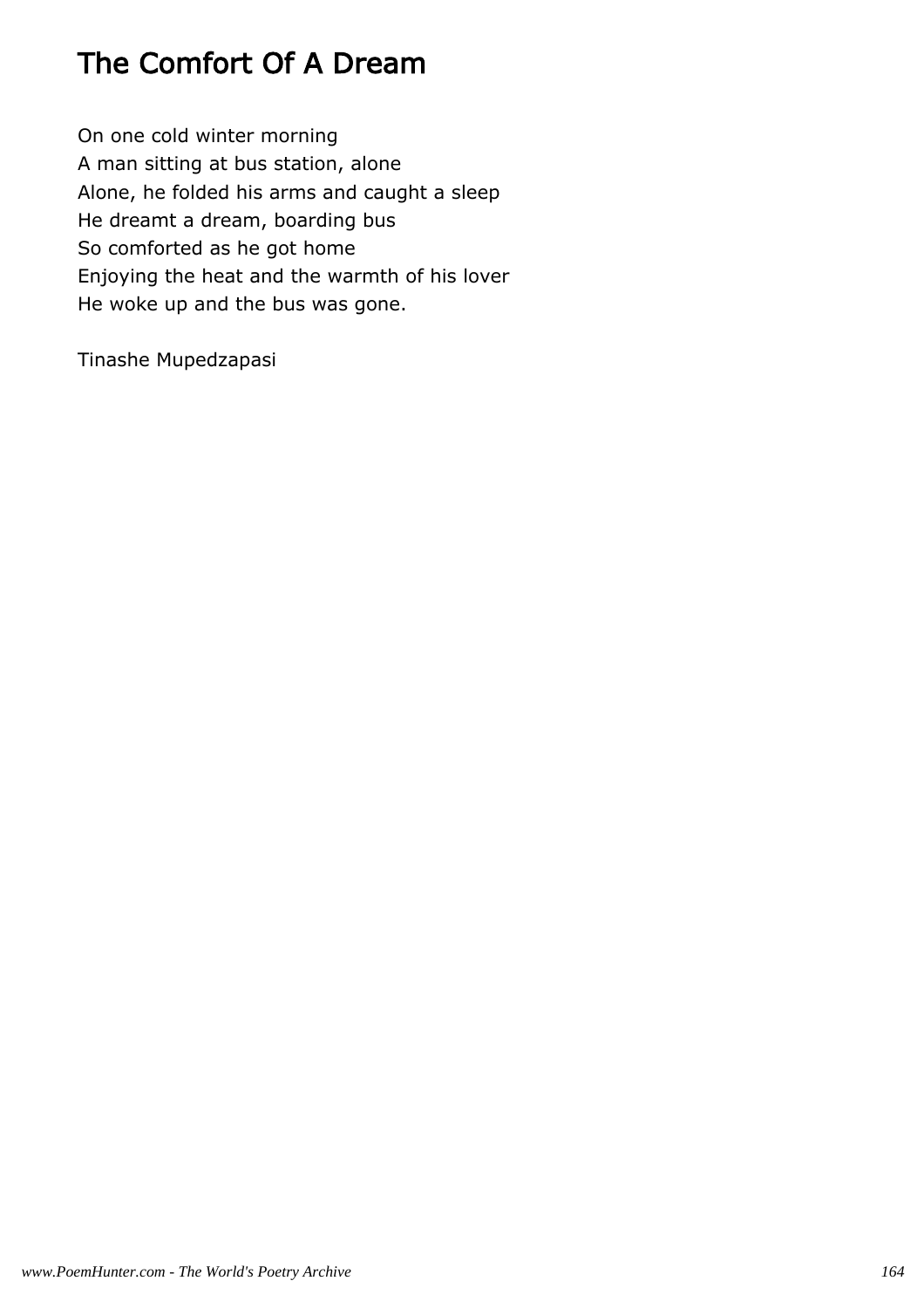#### The Creation

Looking back into history Where the world was void Not even a single creature Just to make a single sound In darkness it was wrapped And by light, away the darkness was scared The waters then separated And the dry land appeared Plants of all kind All of them yielding seed Natural lights, God created And day and night He separated Moon and sun were created The day by the sun was ruled On day six He rested After creating mankind

Out of void Was the world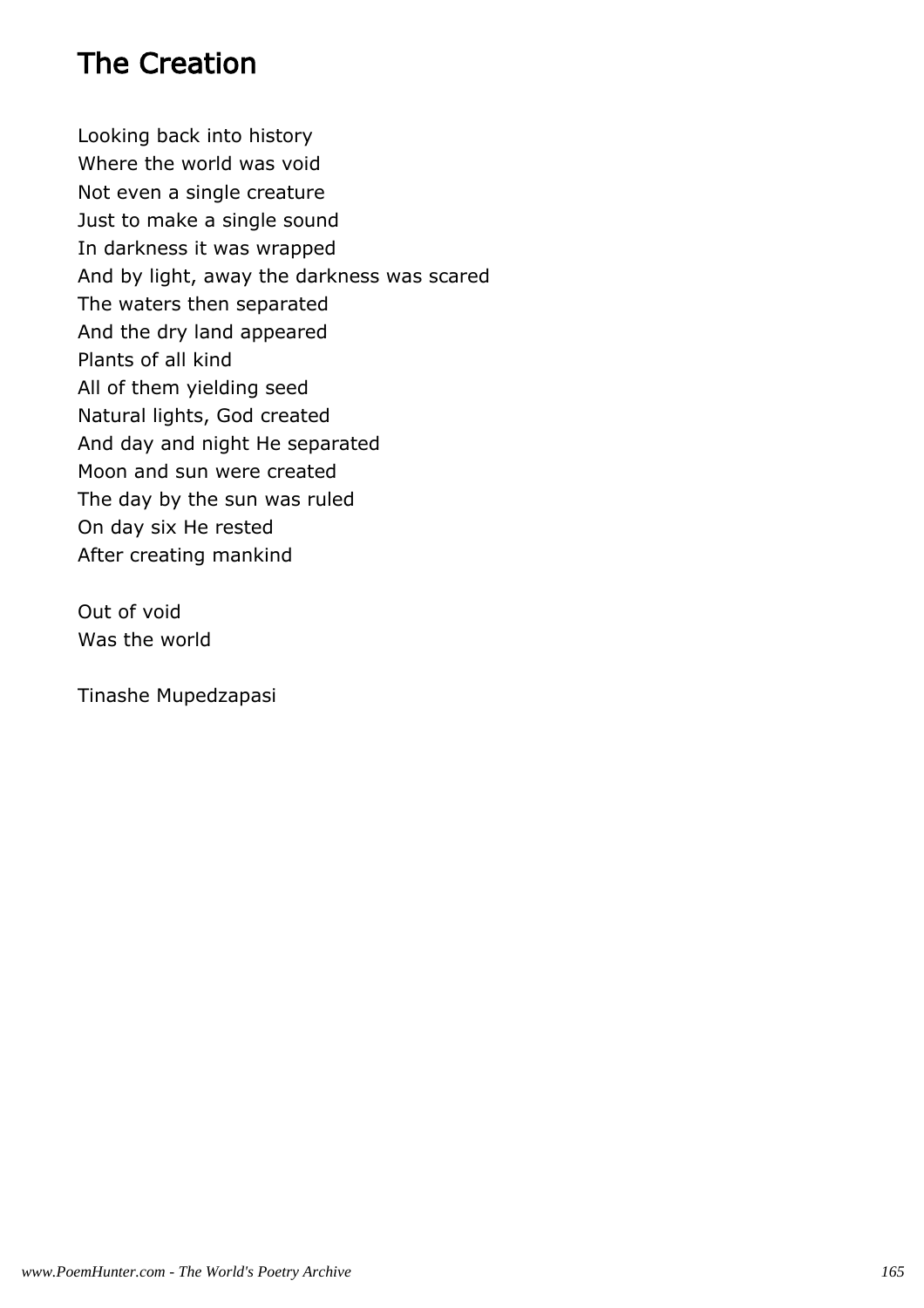## The Devil To Save

I have a gun and a knife in my pocket I have a bible I am preaching love I have brought roses to my victims grave All my enemies come for a feast Bygones be bygones help build a castle My past is gone I have brought a change I was a destroyer but did not point a gun No to corruption, I will clean out the criminals Stand with me and I will make you tall Lets build Madzimbahwe We are here for a change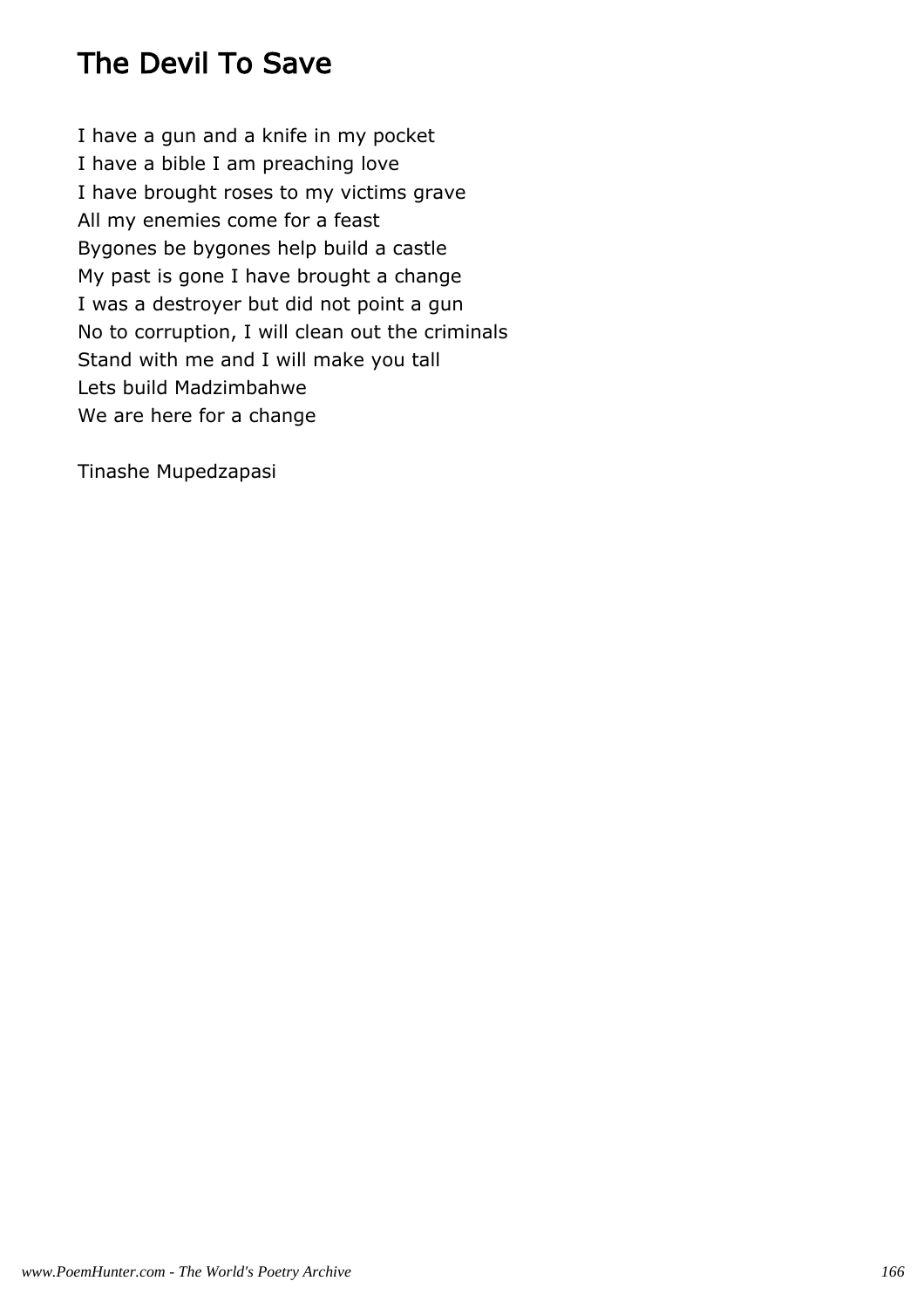#### The Great Tribulation

Sorrow and grief will rule Pain and man will be friends Death will be longed for Life will become a plague Good will not be heard of Laughter will become a blasphemy Love will become a myth Wars will be games Guns will be toys Plagues will multiply People will regret But mercy will be no more The mercy seat Will become the judgement seat Church s will become armories Friendship will be for evil Good will cease to exist Peace will be forgotten Wars will be everywhere The bride will be gone And servants dealt with Christ will be seen And judgement will be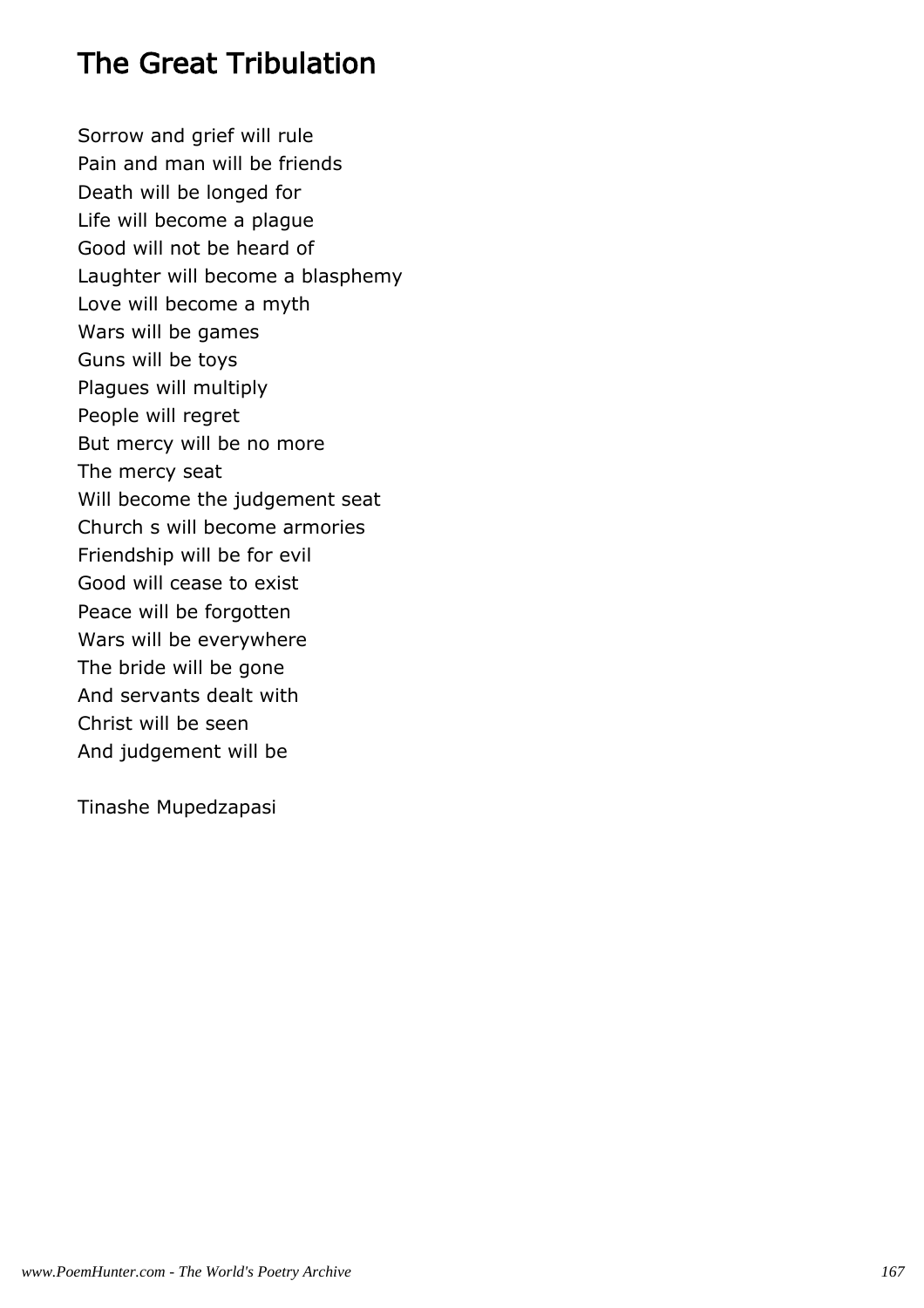## The Joy Of The Day

Ooh sun the lamp of the day Shine on us, bring a new day Ooh sunshine the happiness of all Smile on us and give us hope Come to us bringing life Bring us dew from the watery skies Feed our lands and free the bound

Let the poor have much to gather Give the weak, the hope they need Free the people from the fangs of the night Give the doubtful a faith in rising Bring us smiles that left us yesterday Scare away night and all its terrors Ooh sunshine, the joy of the day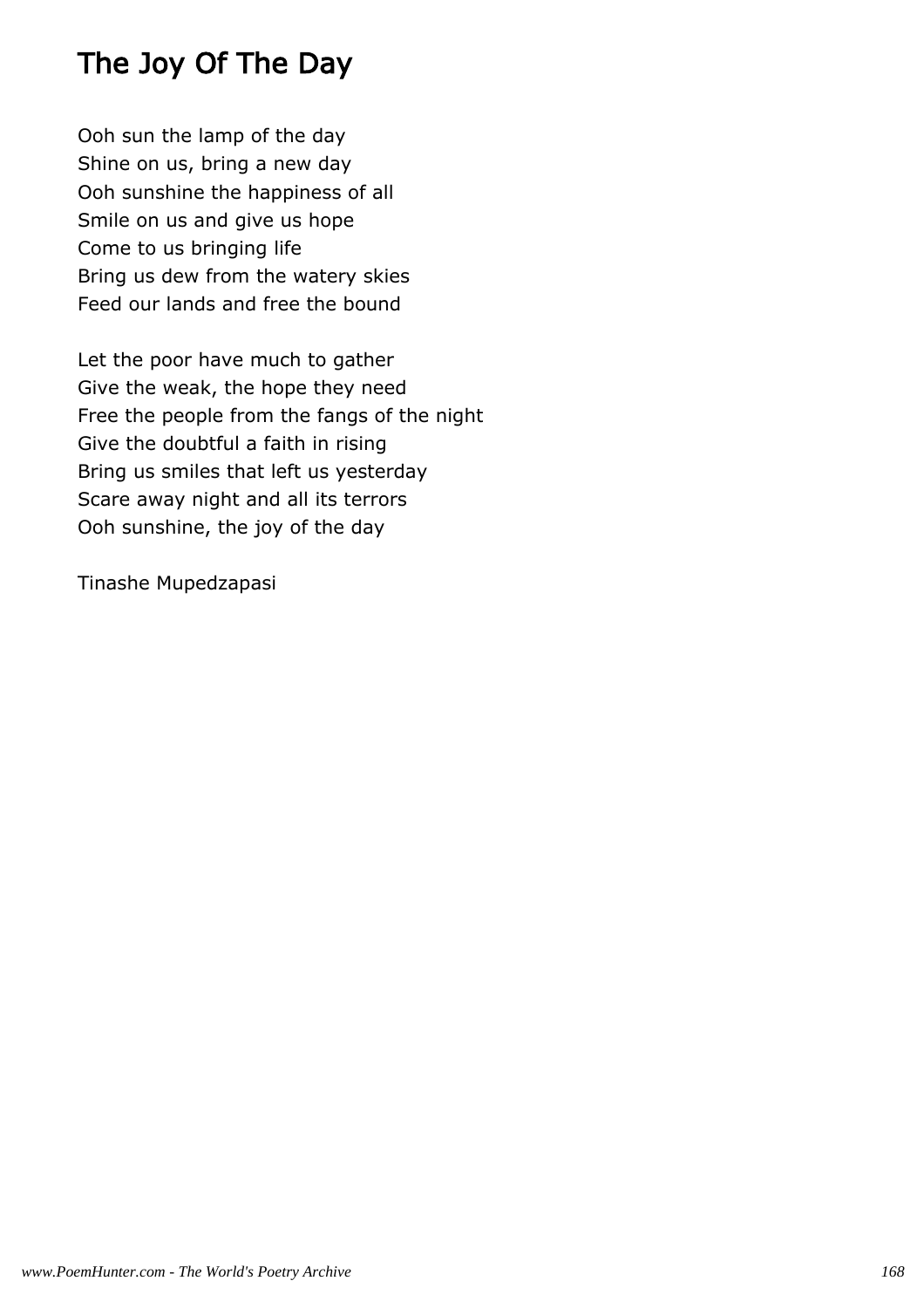# The Log By The Roadside

The is a log by the roadside It has a hole on it Inside the small hole Stays a little creature It keeps on peeping Starring at people passing by It always looks happy And a little bit naughty A little naughty animal On the log by the roadside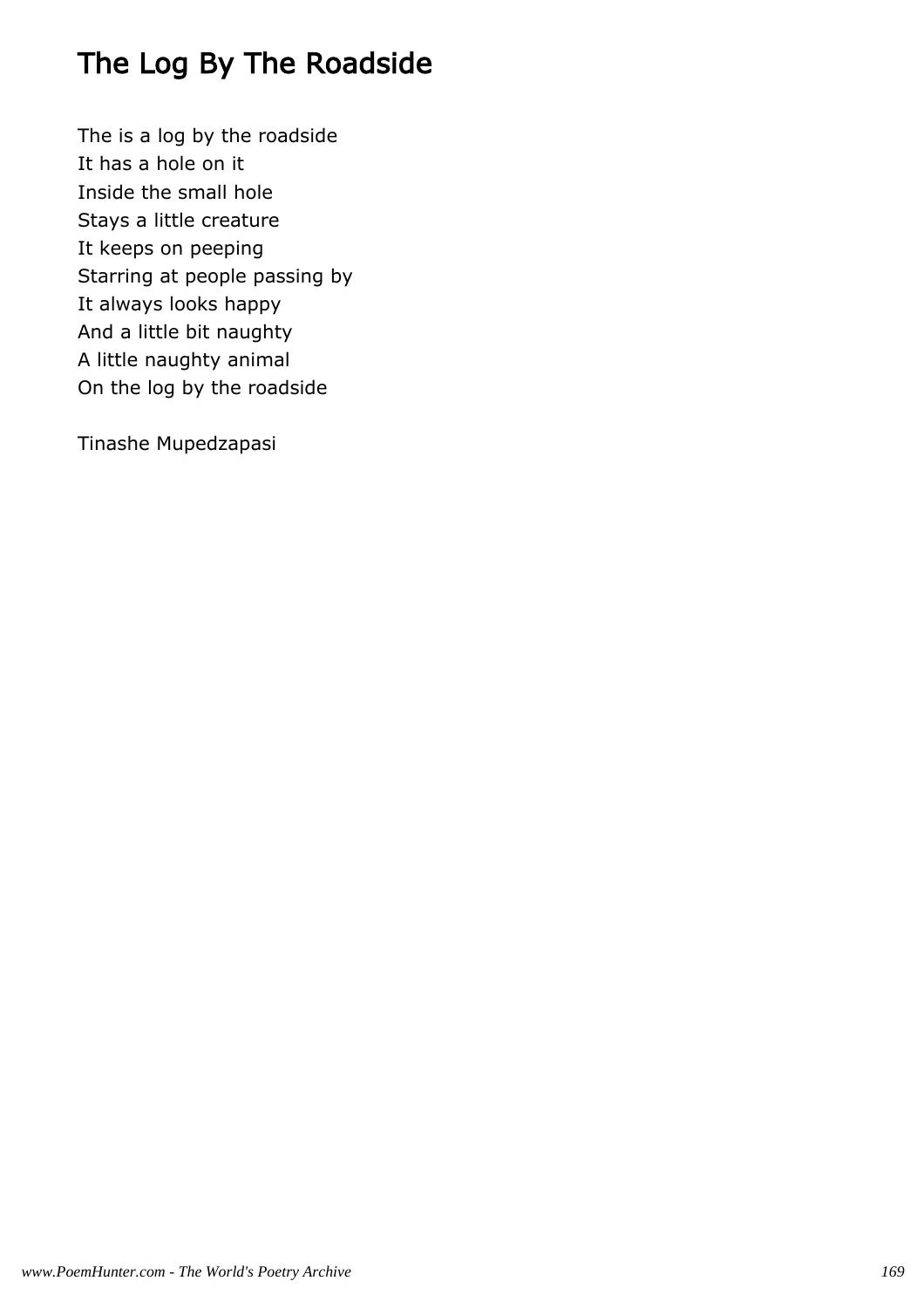## The Old Woman's Garden

There is a garden of flowers at my next door house Butterflies, chirping birds and buzzing bees I would sit by the the window enjoying the melody, loving the scene And sometimes long to take a petal and smell the scent But there is a mean old woman there Oh my she hates me even staring at them But i never mind her, just give her wave and smile Sit still and continue to enjoy the beauty Butterflies, chirping birds and buzzing bees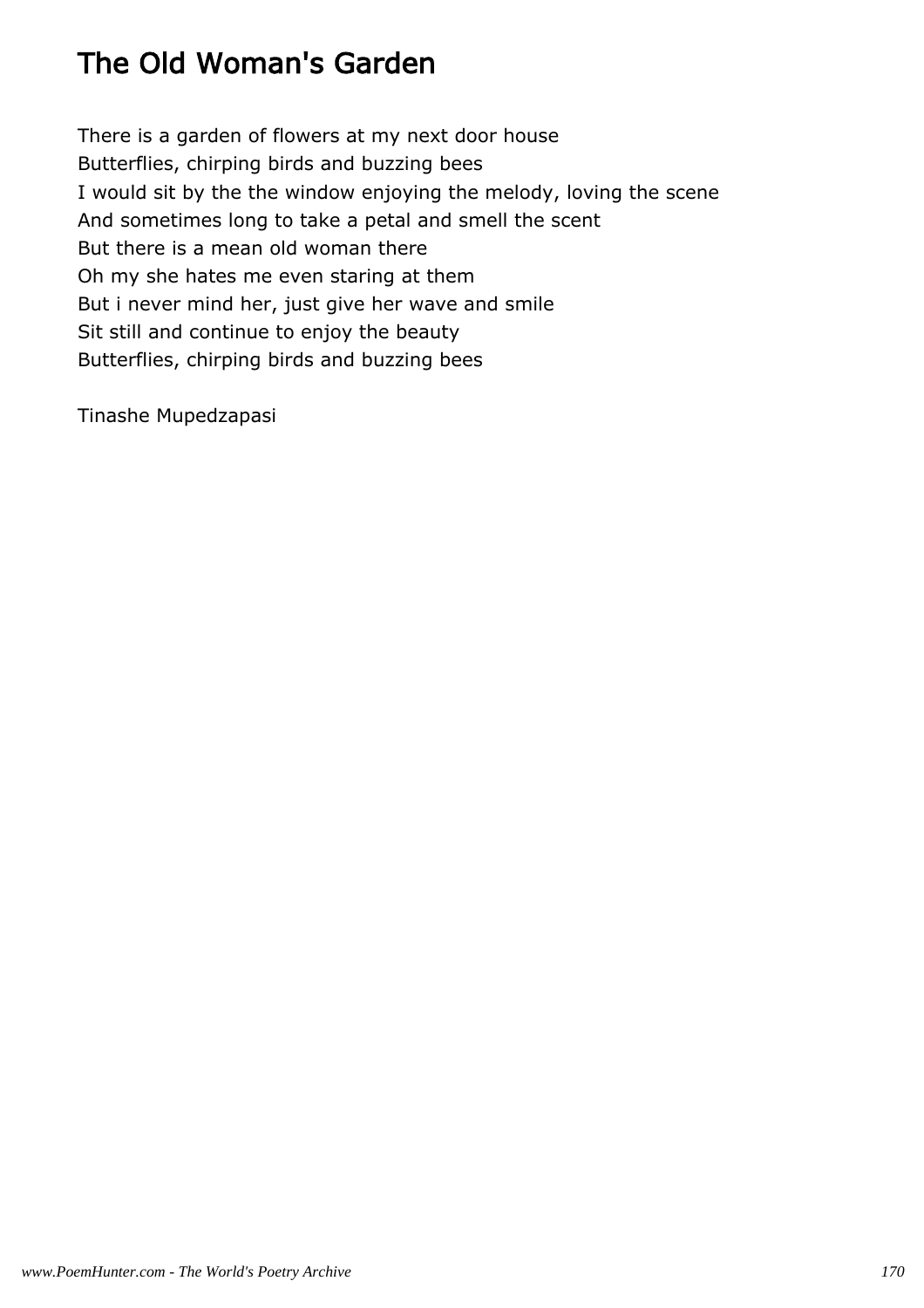# The Owel

Good morning Good morning mr hooter Good morning Good morning the dark master Hope you had a good night Good day then mr owel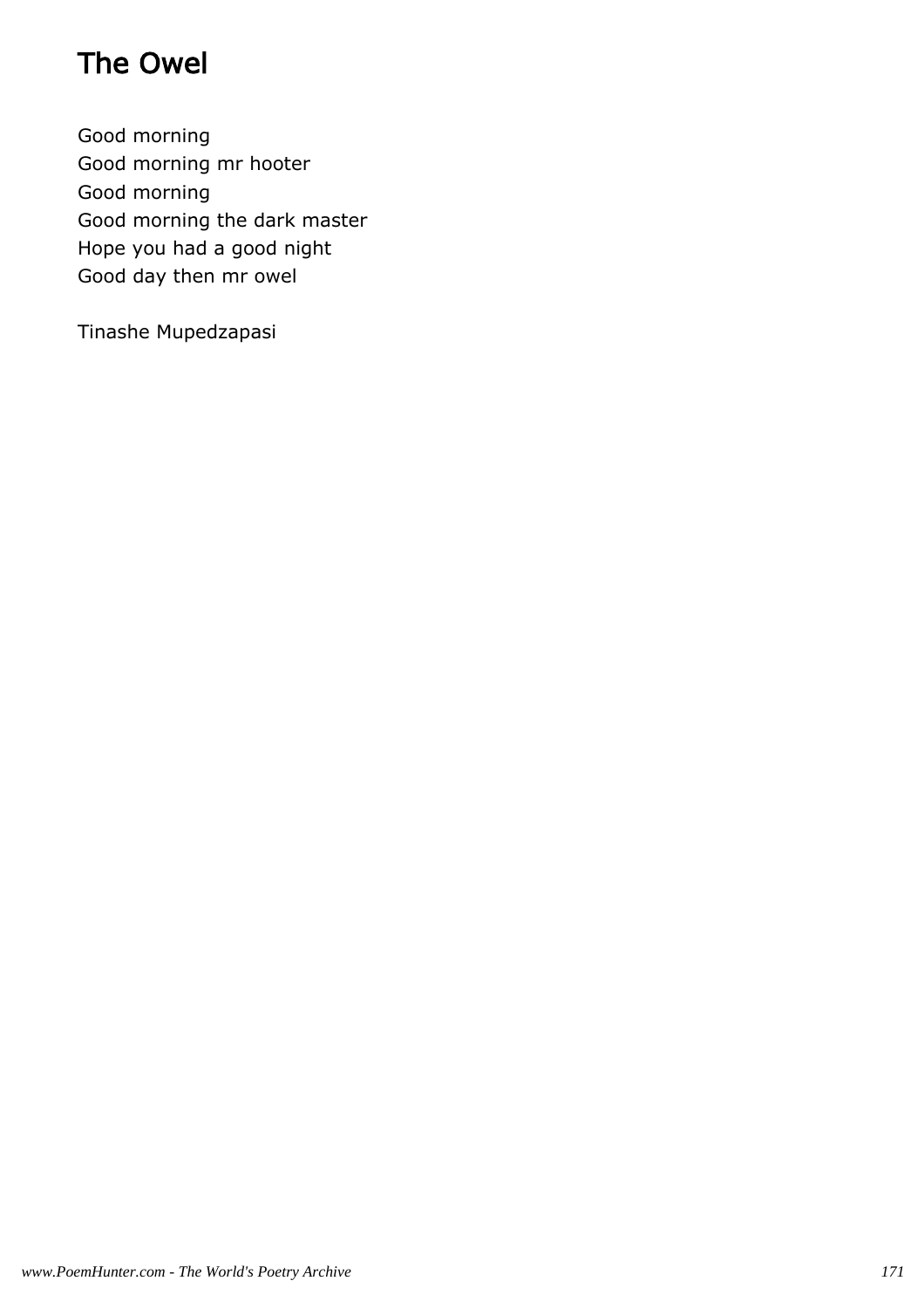## The Owel 2

Hey there Mr hooter How did you get those horn like ears That man like face With an ugly short beak Why are you so rude I hate your scary boring cry I dont like you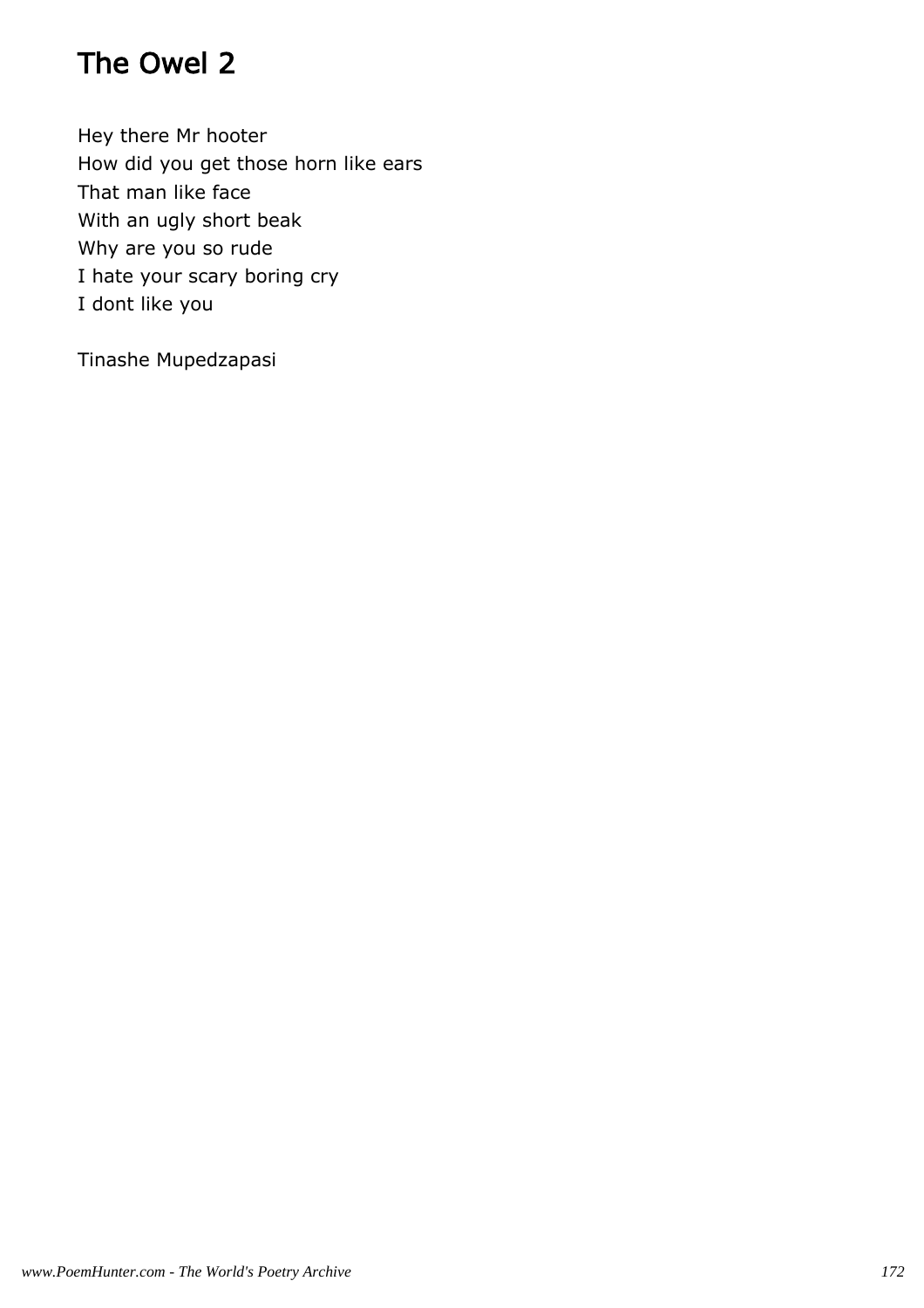## The Owel 3

There you are The nocturnal bird Going back to your nest For the day is breaking You now go and take a rest For you make hell during the night I wonder what is there in the darkness That makes you hate the light And it's only the night That you become mighty When ever you raise your voice Children got chilly Mice stop squeak For you are the master of darkness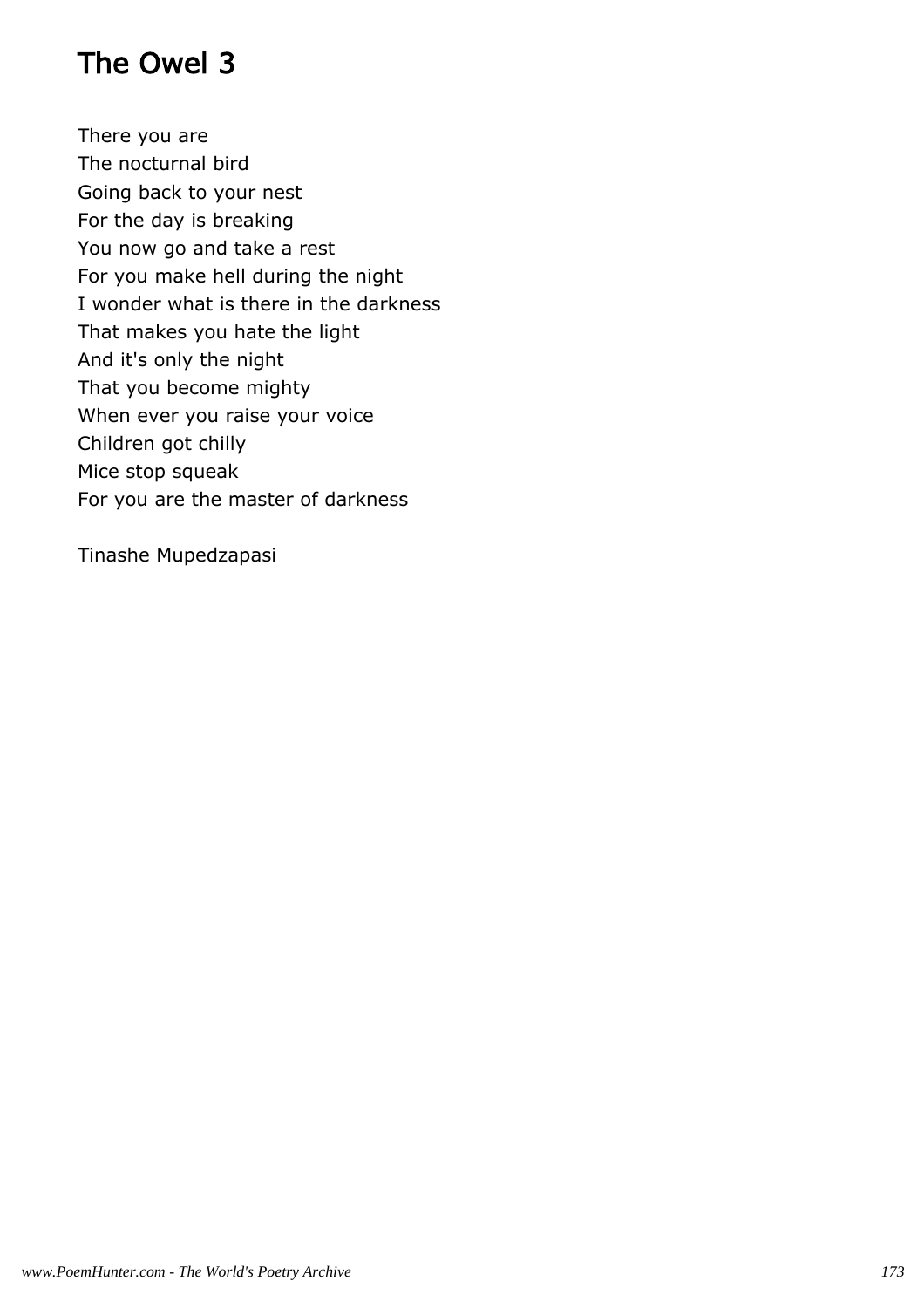#### The Portrait Of A Cougar

There was an old famous beggar Who had a beautiful portrait of a cougar Which looked much like a tiger Even some argued it was a jaguar But cougar, insists the beggar.

One day came a rich man Who had much of a good hand He called out to the paint-man 'How much for the portrait' Beggar said it wasn't on the market.

Rich man drew a bit closer Admiring the works of splendor His passion grew stronger So he offered bigger And beggar went home richer.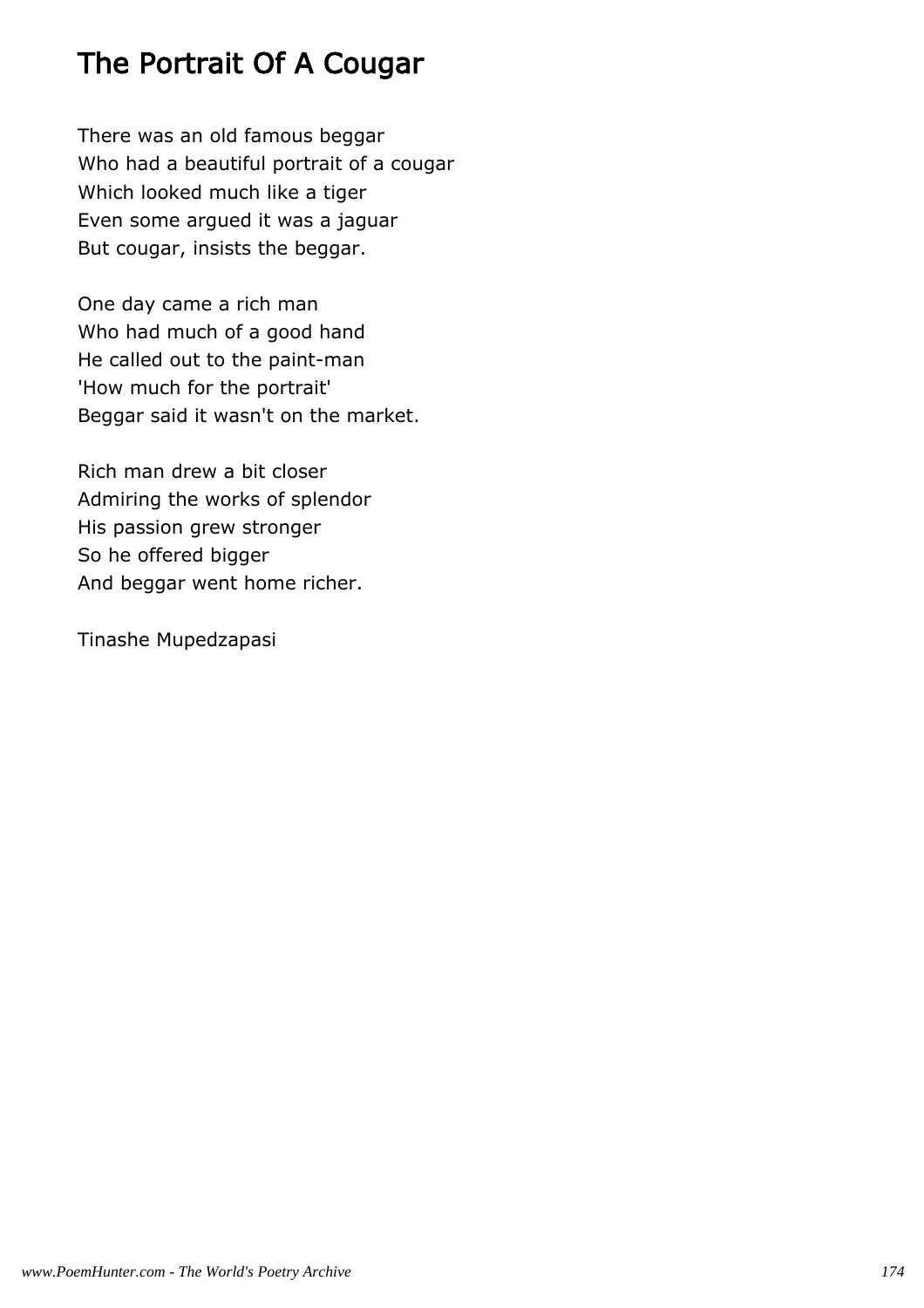# The Question

My eyes were filled with tears That i couldn't hold them anymore Finally one drop escaped And they started streaming down my cheeks Running down to my chin And i had the question repeated Honey, will you mary me?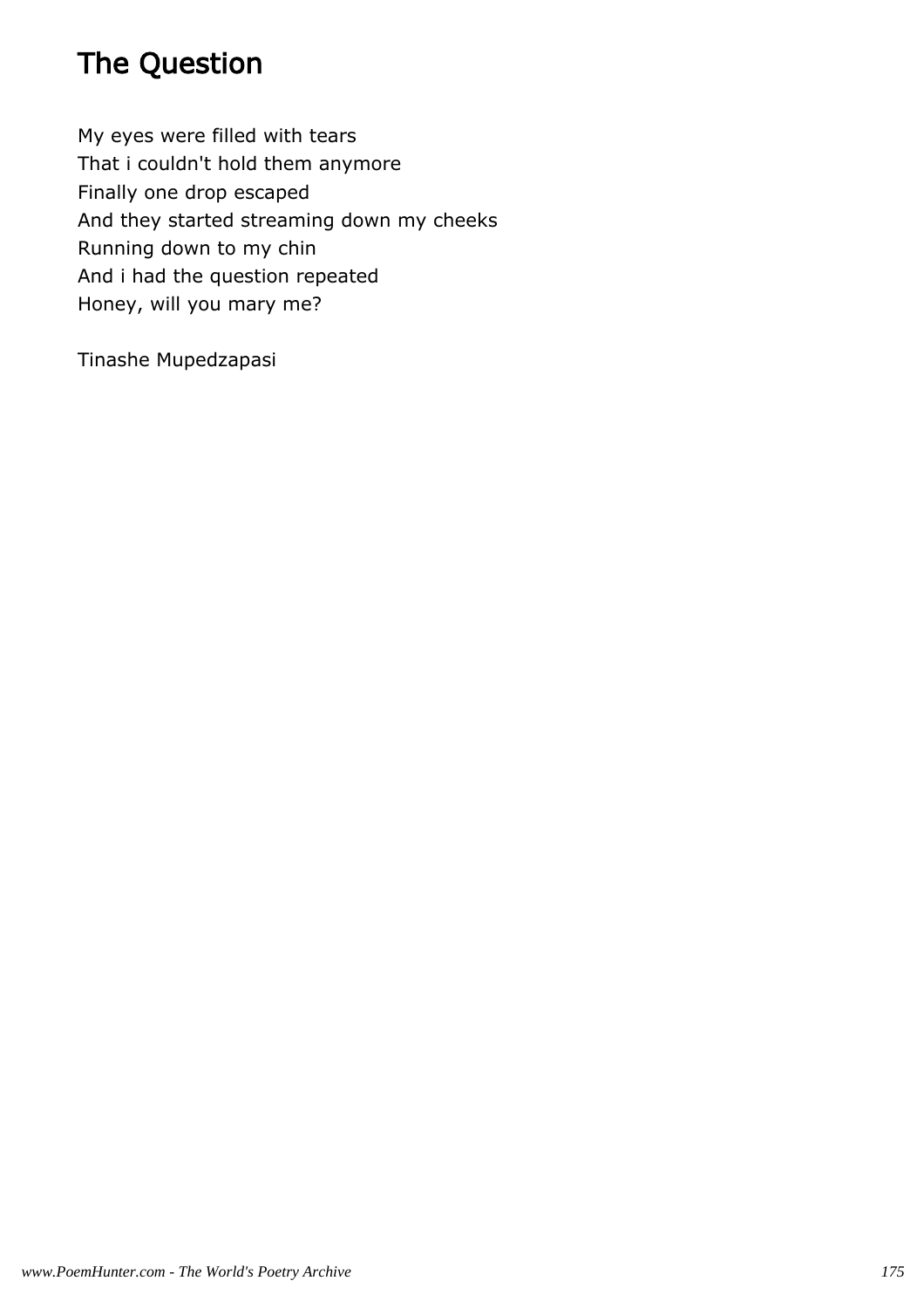# The Rat

Seach everywhere Seach everywhere I wanna kill that rat It has eaten my socks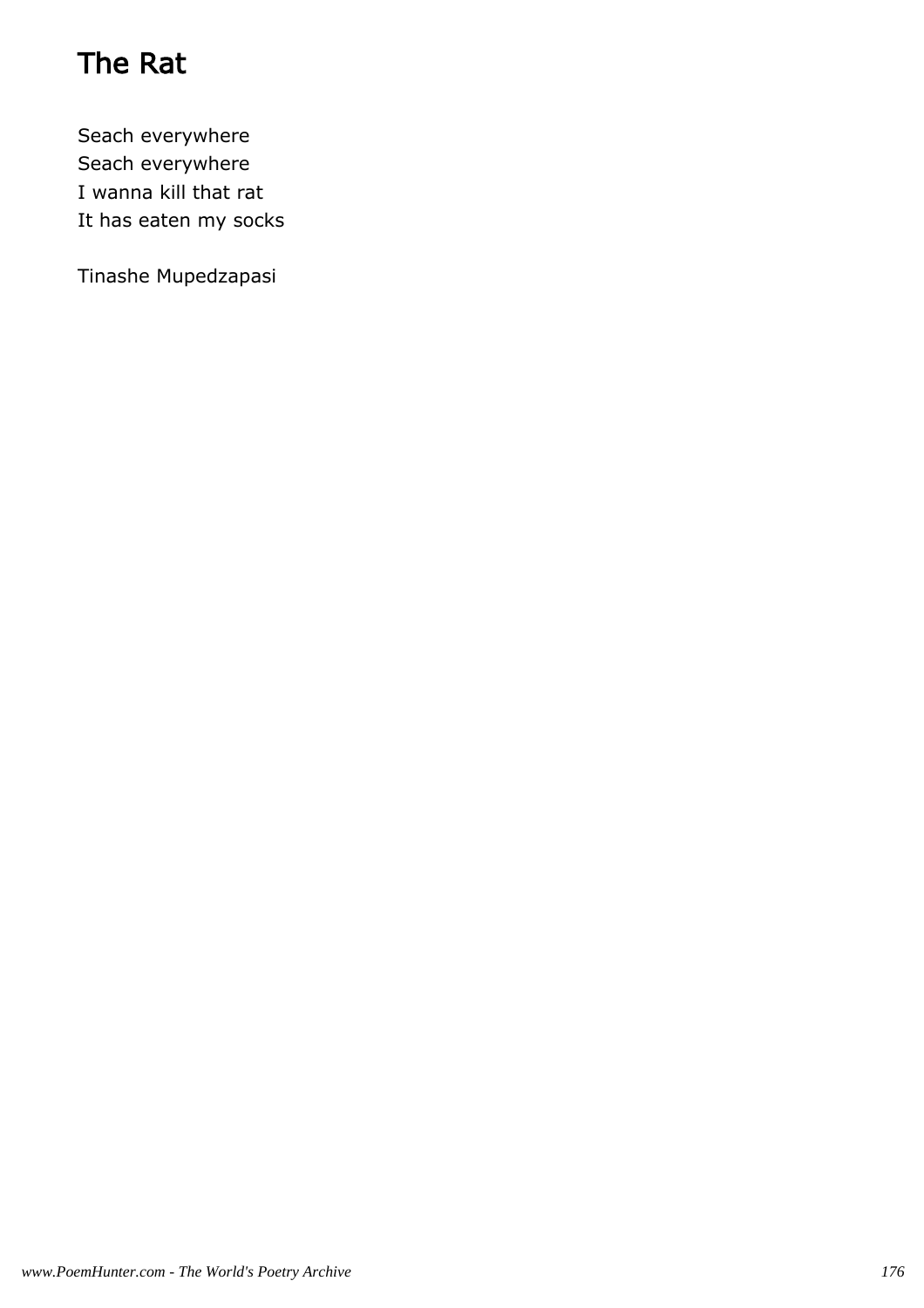## The Storm

Oh angry skys and raging What hast thou for a lonely man Stirring the waters Tossing my ship Shaking the lands And scaring lives Ooh angry skys and raging seas What hast thou for a lonely man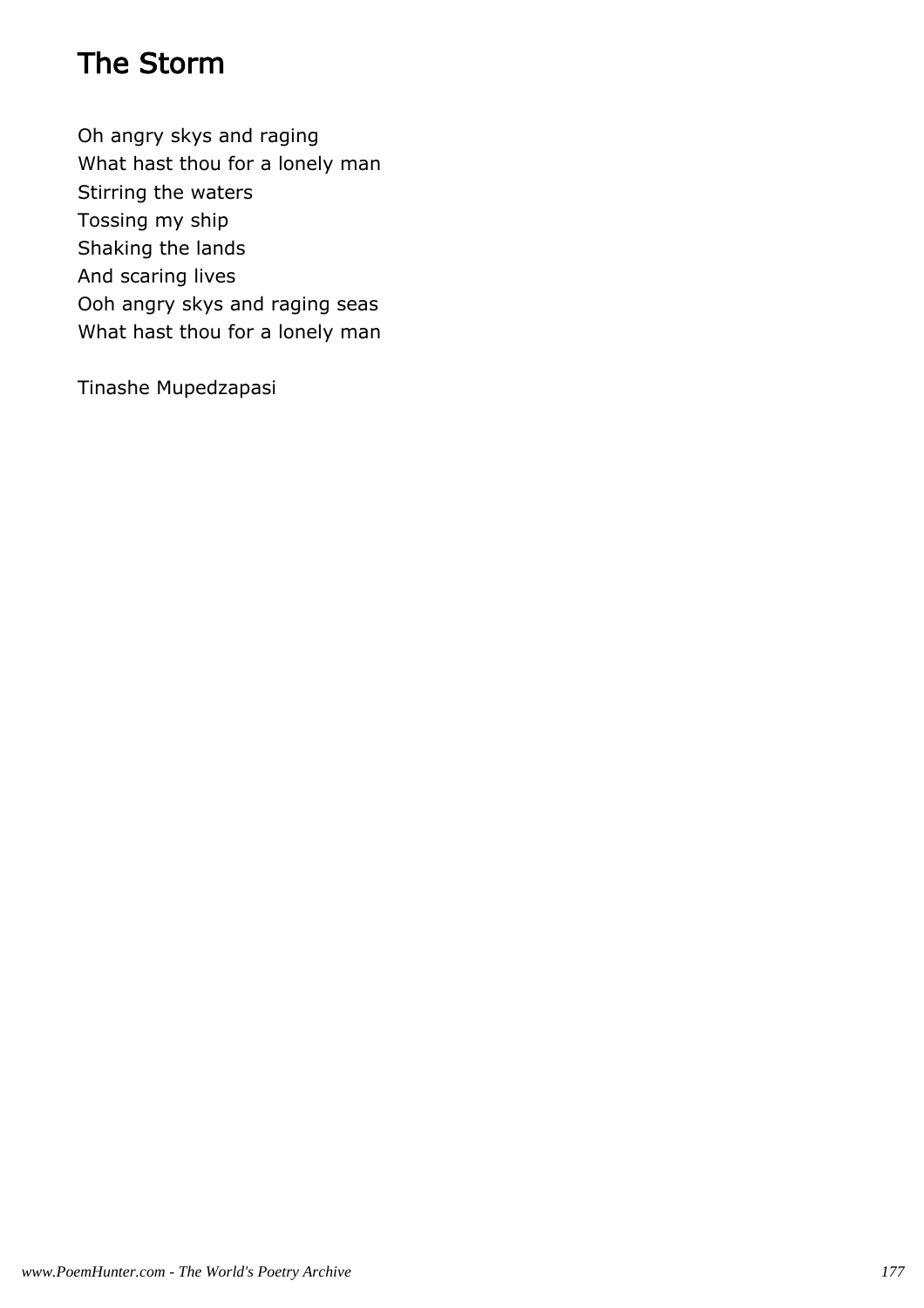# The Sun

Look over the mountains to the east There is a little smilling creature Shiny though still weak It's in the morning it's still a baby Soon in the noon it will mature And gain its full strength All the plants will be set free Free from the frost of the night But soon it will begin to fall And finally set over again in the west As it dies out for the day But tomorrow it will come back again Bringing back a new day for us Thus fulfilling its purpose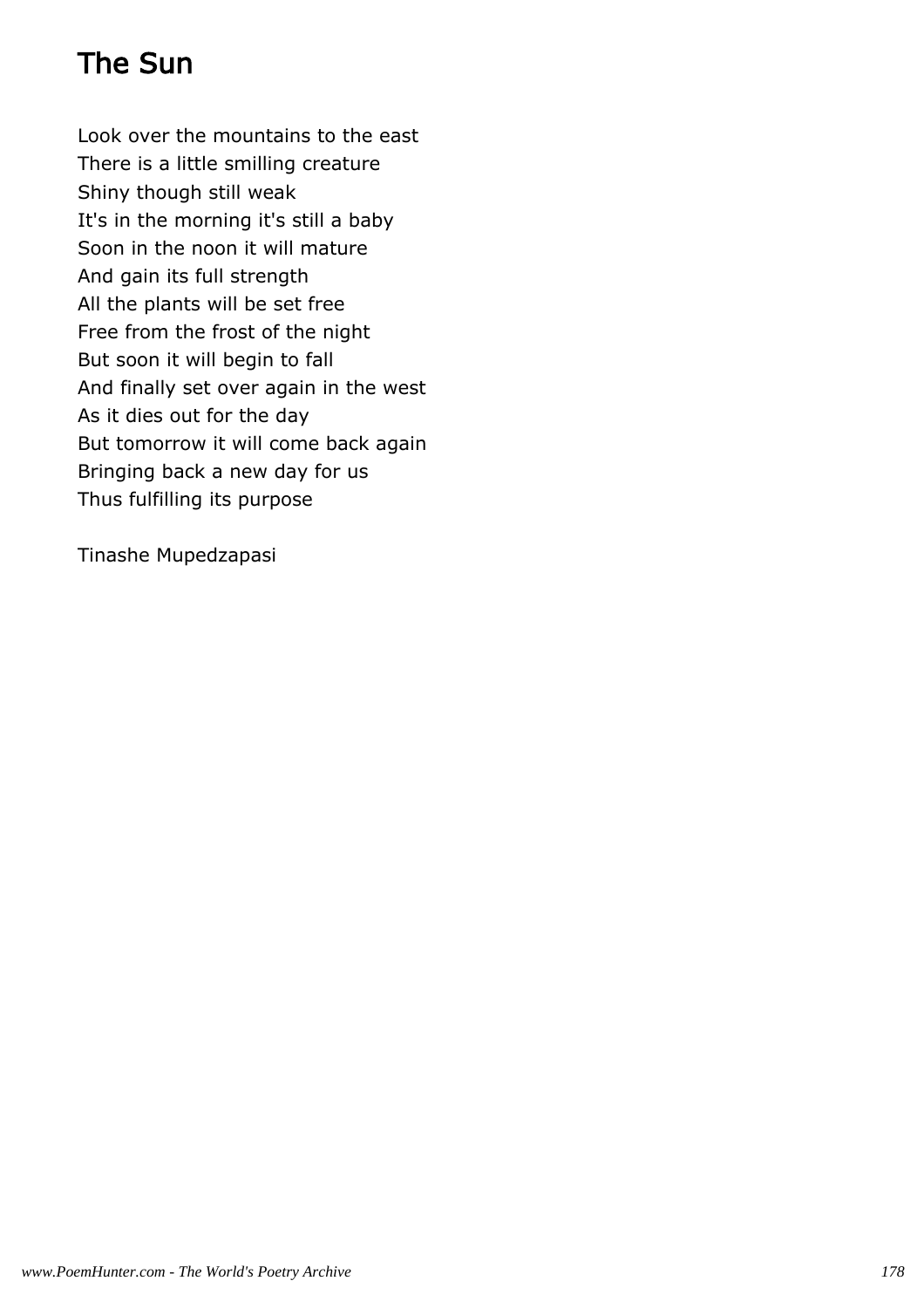# The Two I Trust (Sonnet)

There are two who will never forsake me There are only two who will never give up on me They always encourage me when I fail One always pick me up when I fall

If I die, One will raise me When im raised, one will become me If I sorrow, they will comfort me When im weak, He strengthens me

Be I sick, He will heal me Be I healed, he will praise Him If I hunger, He will nourish me If im nourished, he will praise Him

The two will never fail me The two are God and Me.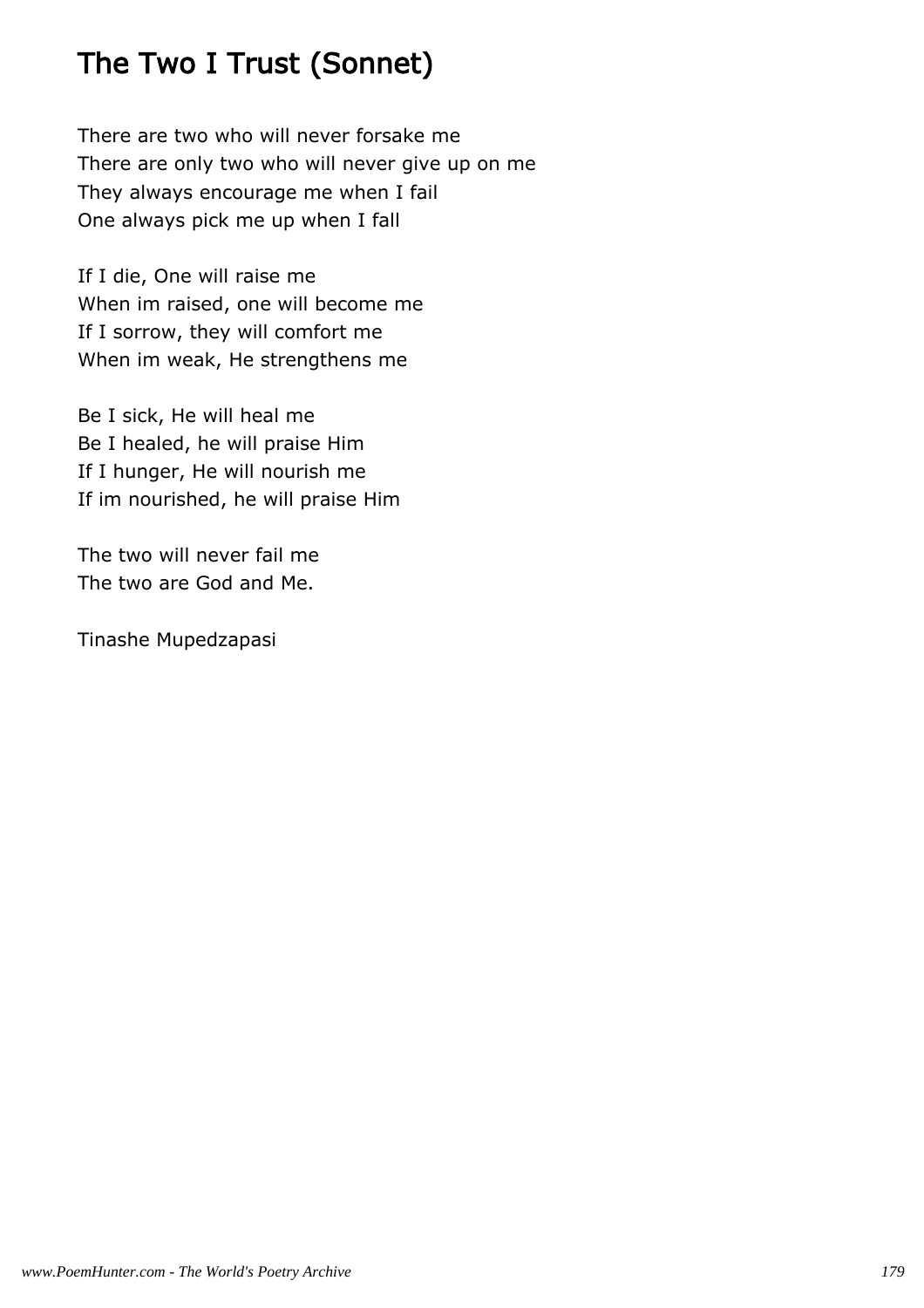# The Unsung Hero(Bob)

Every hero is so hated Cowards so praised Truth begot hate That is if not death Cowards cant stand the truth Thus they it evil

Africa thinks itself free Yet mentally colonized One man stood up Denying mental colonialism Fighting against gay rights Was Plagued with critics and hate

Hated by some of his blood Hated by people of his own The unsung hero Who always cries for freedom An enemy of the west The son of the soil

How he firmly stood against gay rights And risked his life for the truth Hated for taking what's his Blamed for fighting the enemy Stabbed for recovering the spoils Hated for bravery

The true unsung hero The great man of Africa The most hated Old Bob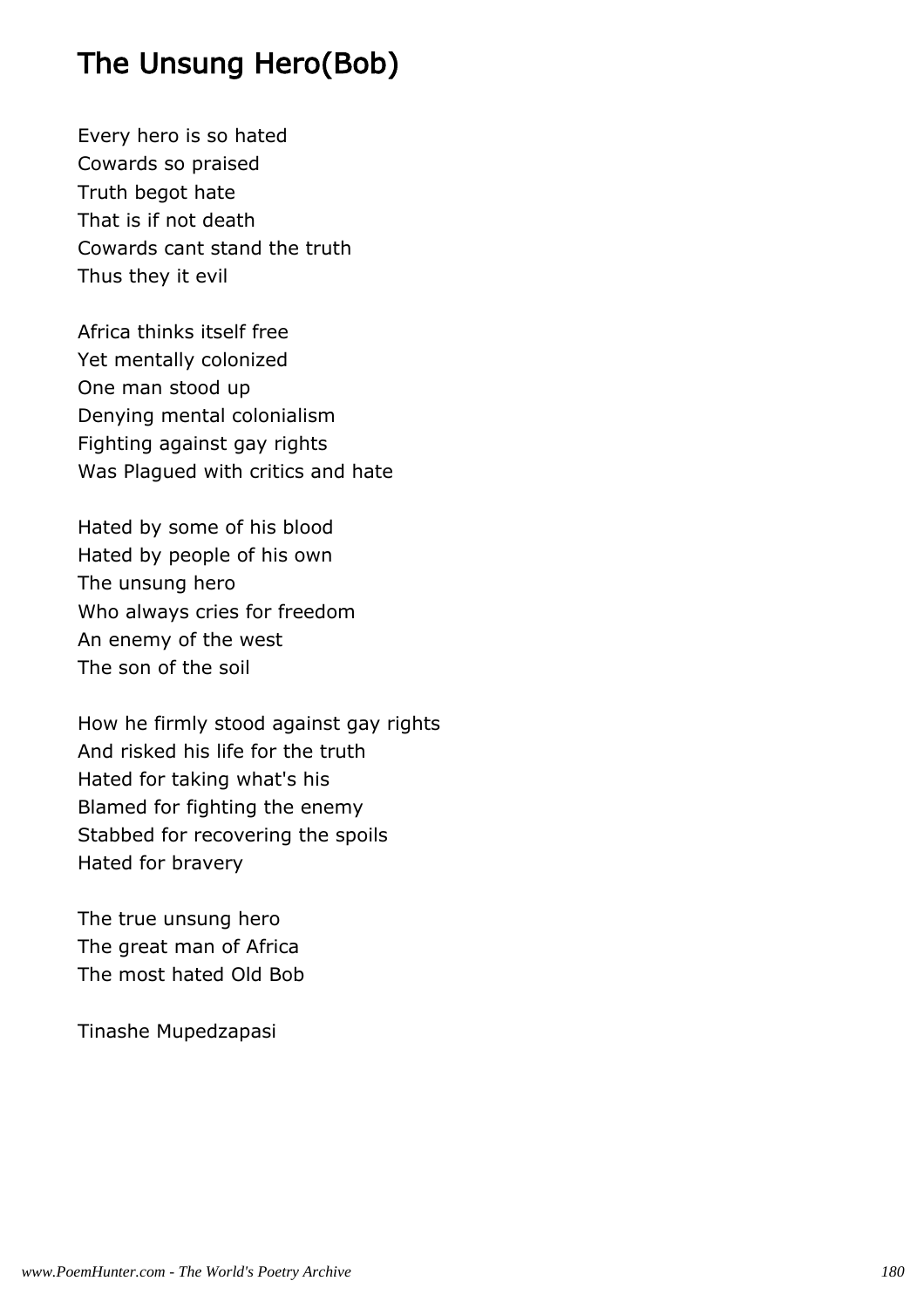# The Way Of A True Hustle

Such as i have, i need a double What ever it takes, be it a struggle Even a time of years in jungle I will bravely fight as in a rumble Never to back down, never to fall Thats the way of a true hustle.

Rise for good, shun the wrong Take my journey up, where i belong Gather my virtue to stand strong Readying for the journey, it may be long Thats the way of a true hustle Never to fall but stand strong.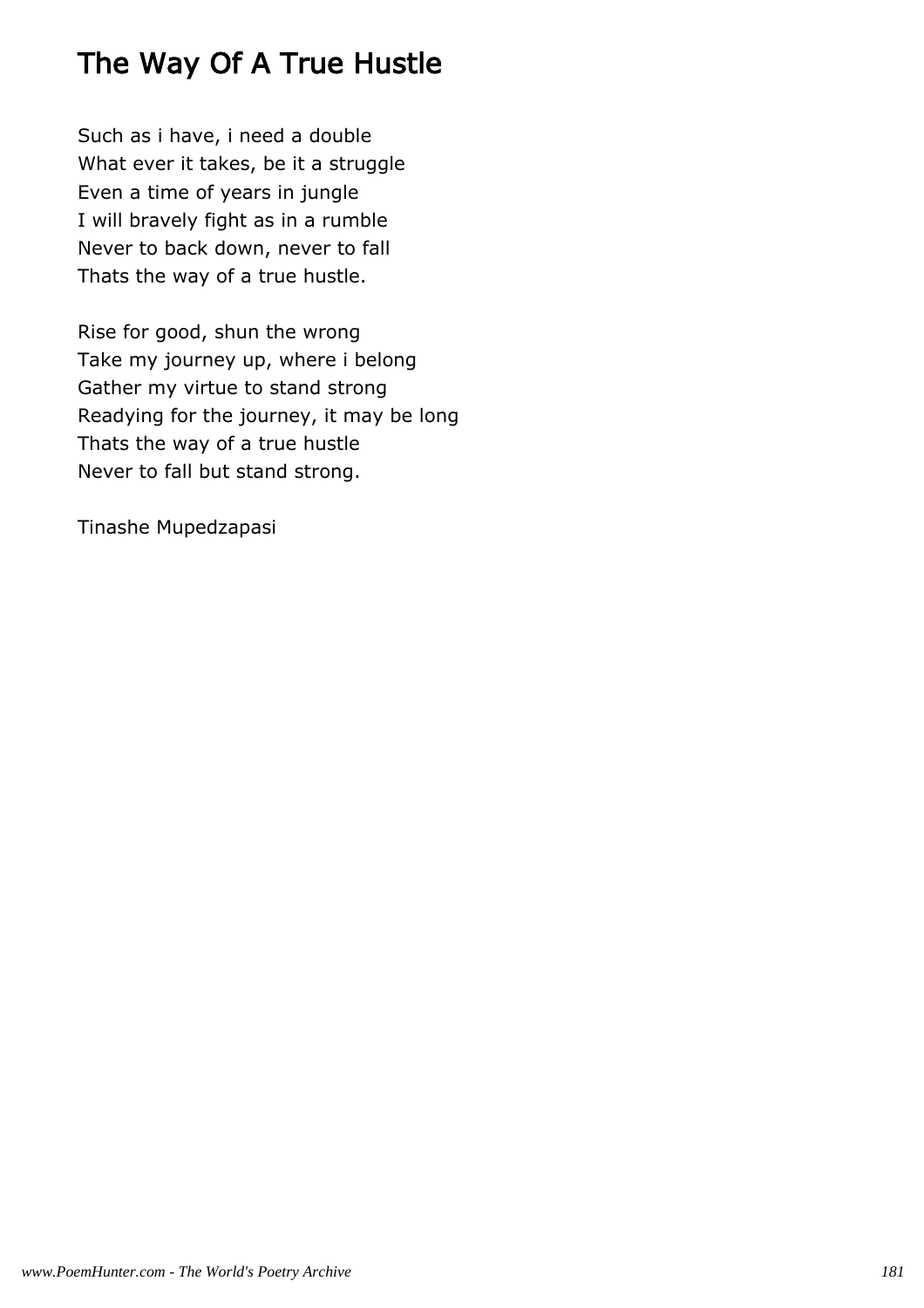# The World And Hearts Of Many

why strive for naught Had not we a lesson of a sort From a pain this has once brought Which left hearts of many so broke What this world has done to us That brought the hearts of many to naught.

How we love this world so much How it has given many a touch That we forget to keep our watch Now our hearts are all corrupt The devil has found comfort in us Because many love the world so much.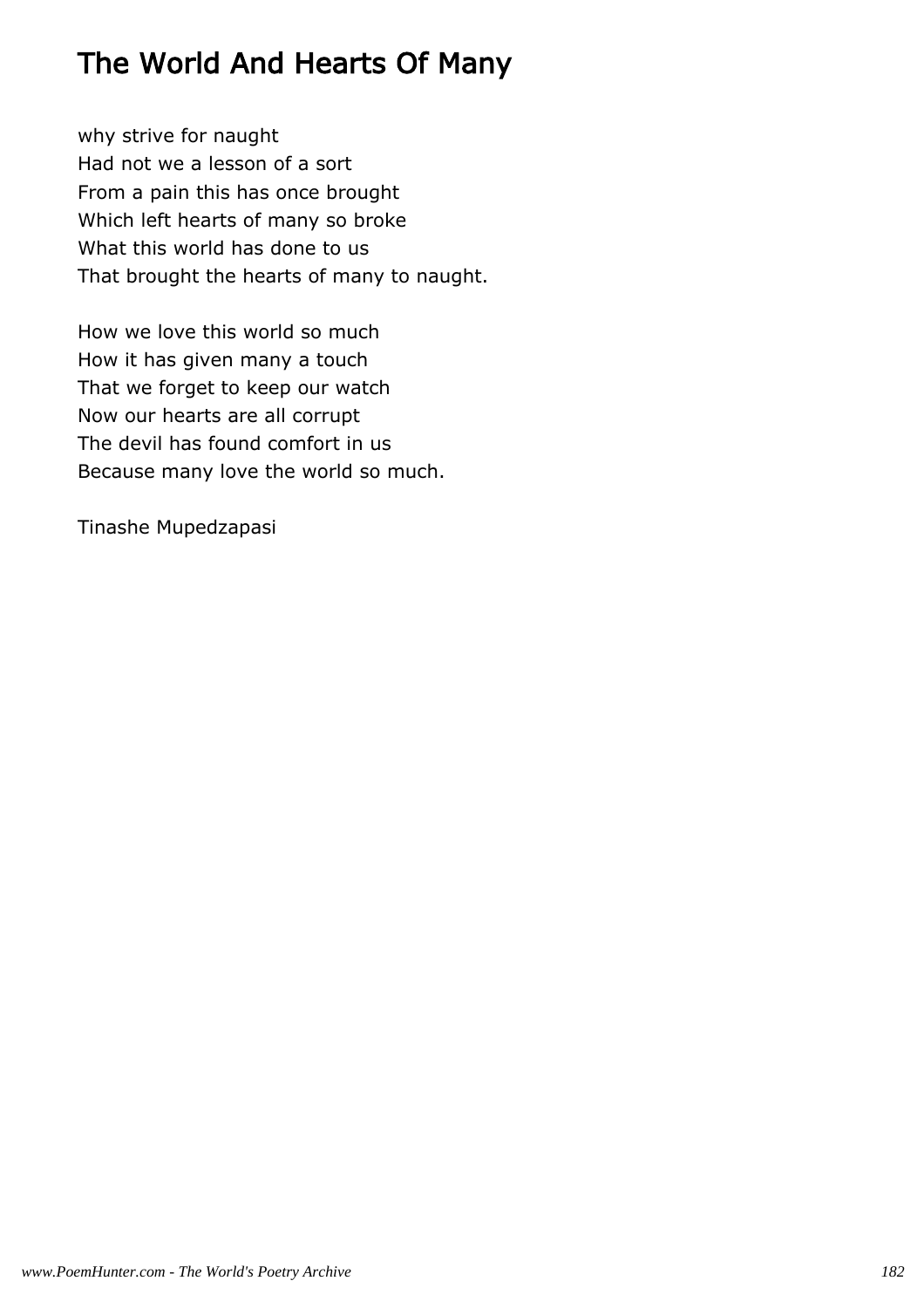## Things You Cant Try

Some people have a passion for music Whilst having a bad voice But still in discord they sing Some loves art But are bad painters Still they can do the sketching And make some potraits Some have persued their dreams Though without talent Some things you can just do As long as you are willing

But search your heart Listen to your soul Try some things And see you fail Try to love not from the soul Make your heart to long for Only will your mind deceive you Will and lust may conquer your flesh But if your heart is dry, it's dry Try some things and see you fail Try to love not from your soul.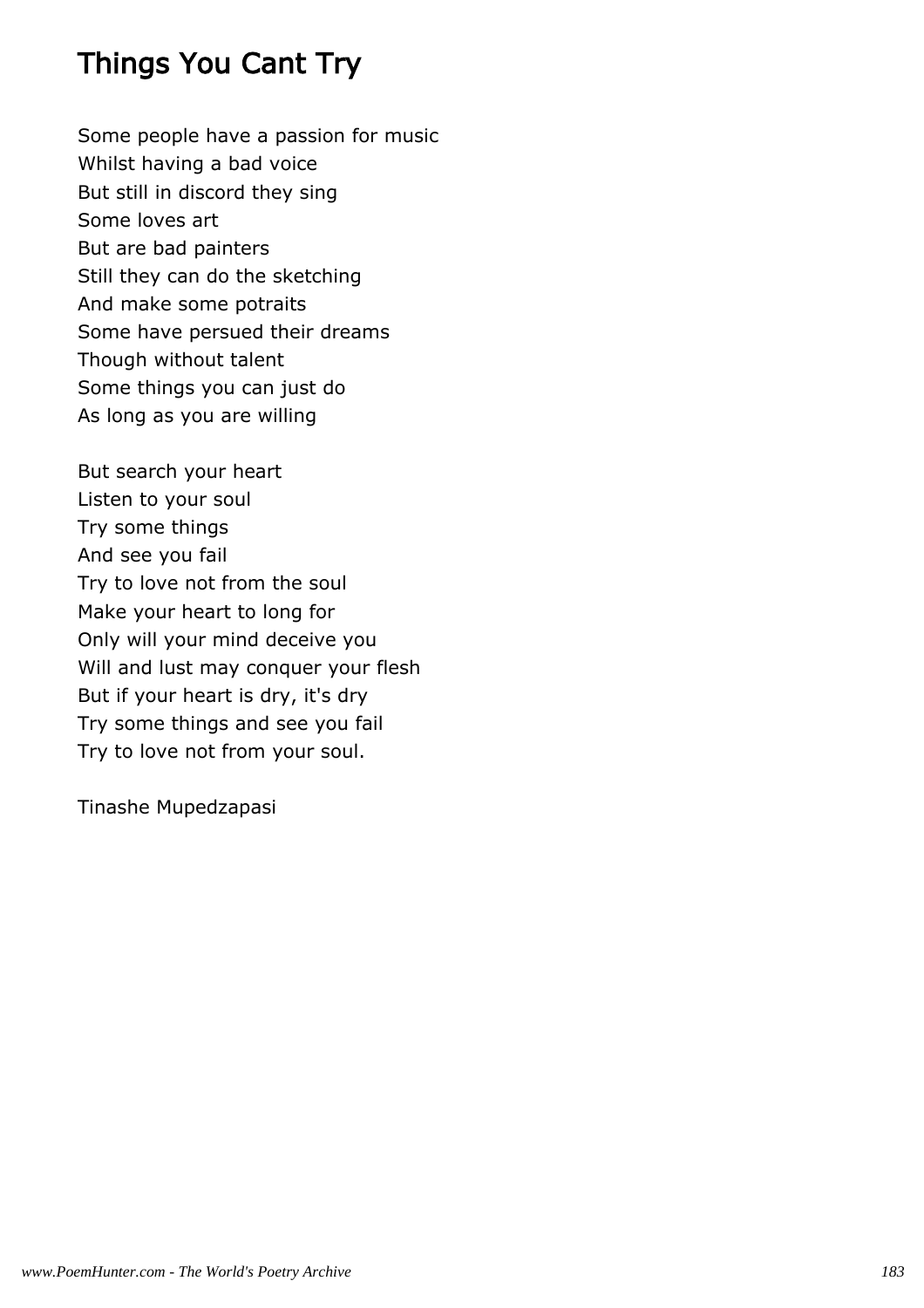### Till We Meet

In the land yonder Where honey and milk flows Along the golden streets we'll trod Only if i live right we'll meet

Till we meet On that tree of life The fruit thereof we'll enjoy The blessed waters from that foundain Which ceaseth not Not with seasons But flows, eternally flows

Beyond the bridge The golden bridge There we'll meet When i'm called We we'll rejoice When we get there

Till we meet Till we meet We'll rejoice When we meet.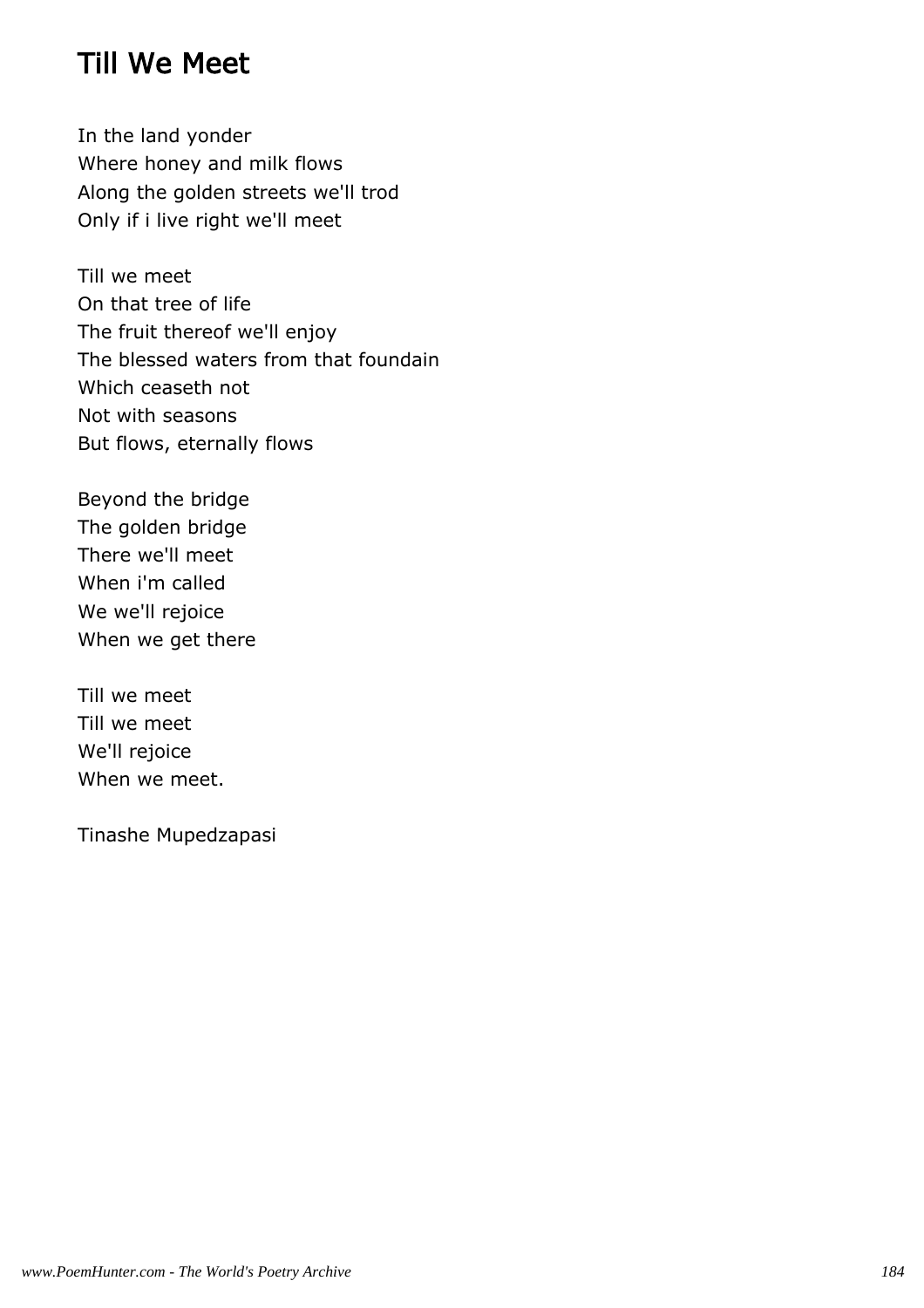# To My Queen

I am a Romeo Only if you are a Juliet I am a King Only if you are a Queen As Eve was created for Adam You was created for me You are the sun on a stormy day The only star on a dark night You are the good sand On which i have planted the plant of love I need you my Queen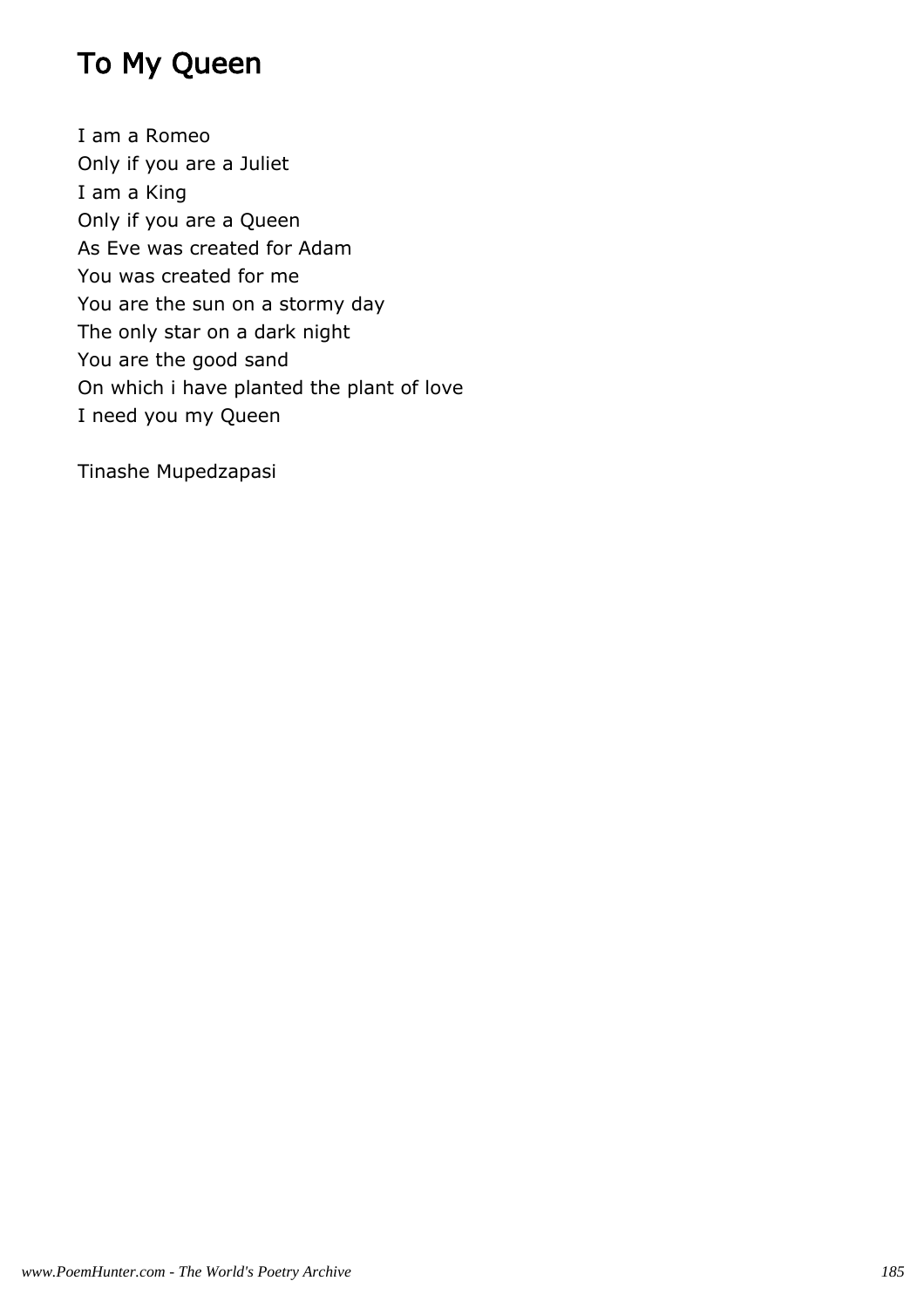## To The Orator

Speeches When it comes to speaking Your mouth spit words in abundance sire Vein words no sound plan But lies and immature speech What have you in your bag sire What do you have for the people Words or action or just hope for the blind Preaching change preacher how will you bring it to life Greed and excitement or you surely are the living hope Sire we have had much of the verbal battle Now we long for deeds Many may stand with you But the wise doubt your maturity The time is yours, let your deeds prove you.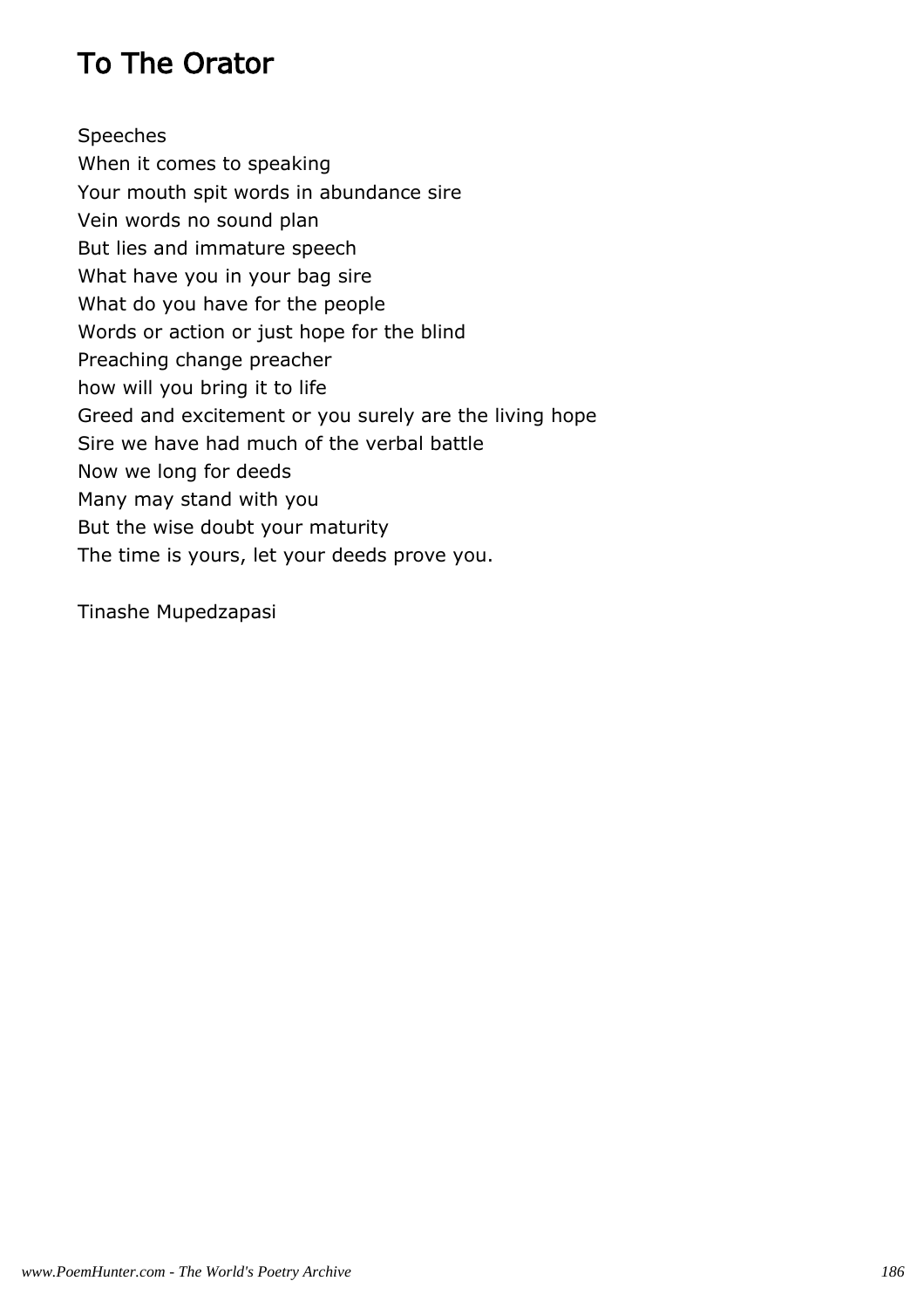# Tom Cat

Oooh You Tom cat What a beautiful pet Oh you smile and look great Even when troubled by that rat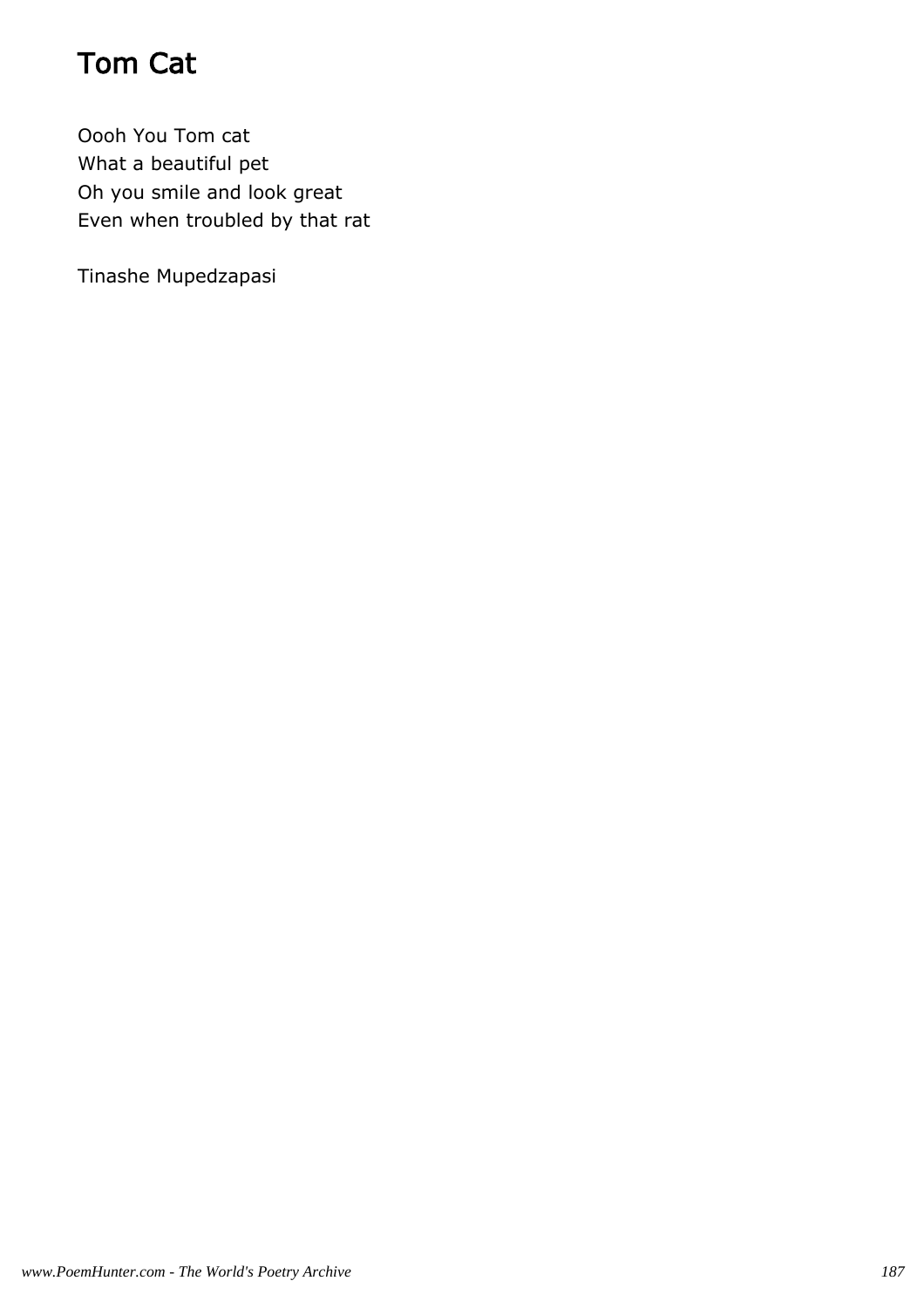#### **Tomorrow**

We all wish to see a tomorrow But God made it a mystery

He made it a gift A gift, a surprise

A surprise is a revelation The unveilling of the future

Tomorrow is dream And everyone is a dreamer

It is a true image of yesterday A true sign of survival

Tomorrow is a gift A true sign of survival.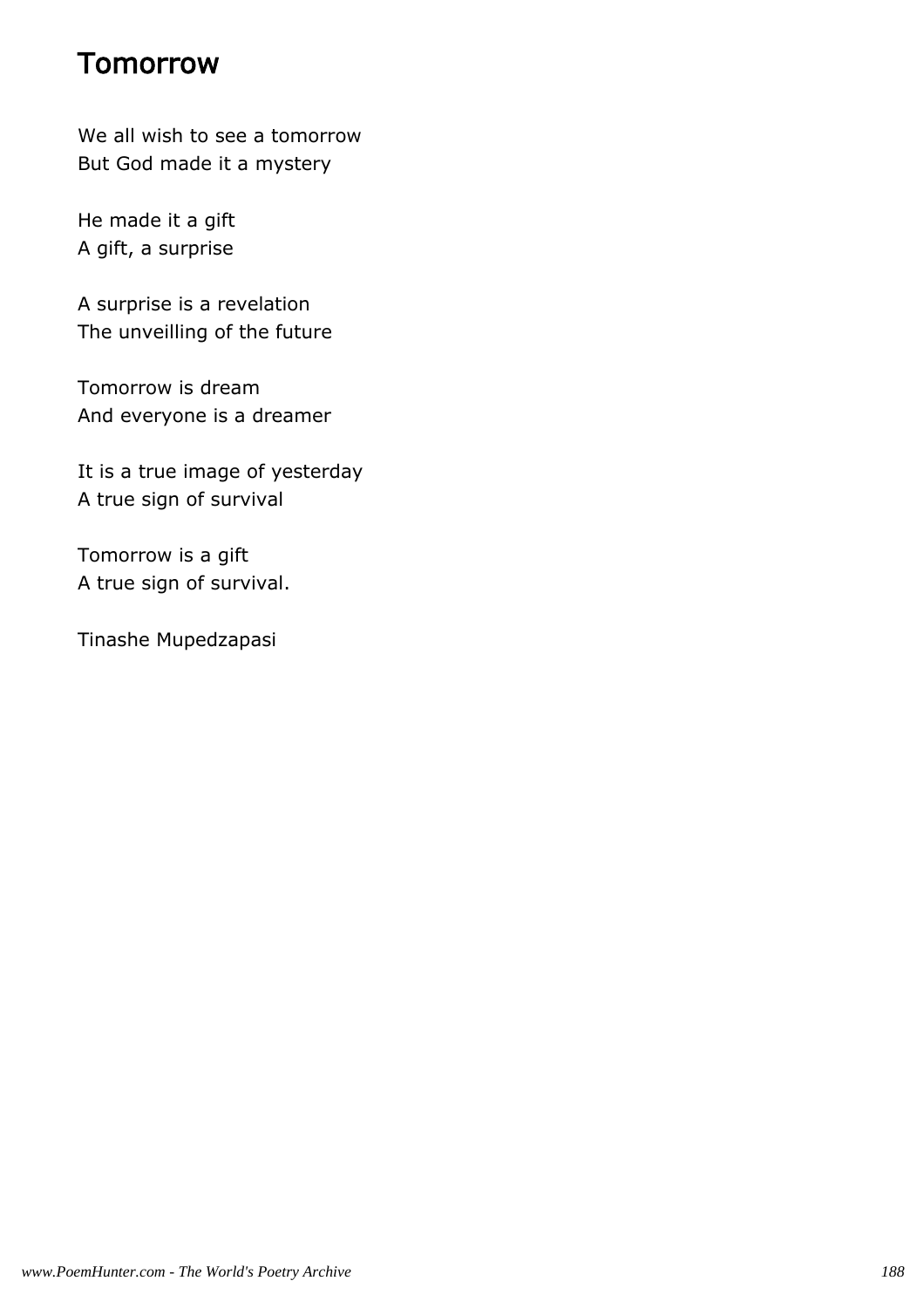## Toothache

Danie, bring me some asprin And a glass of water darling Oh my head is gonna blow Oh boy give me all! ! Jesus, its that tooth again.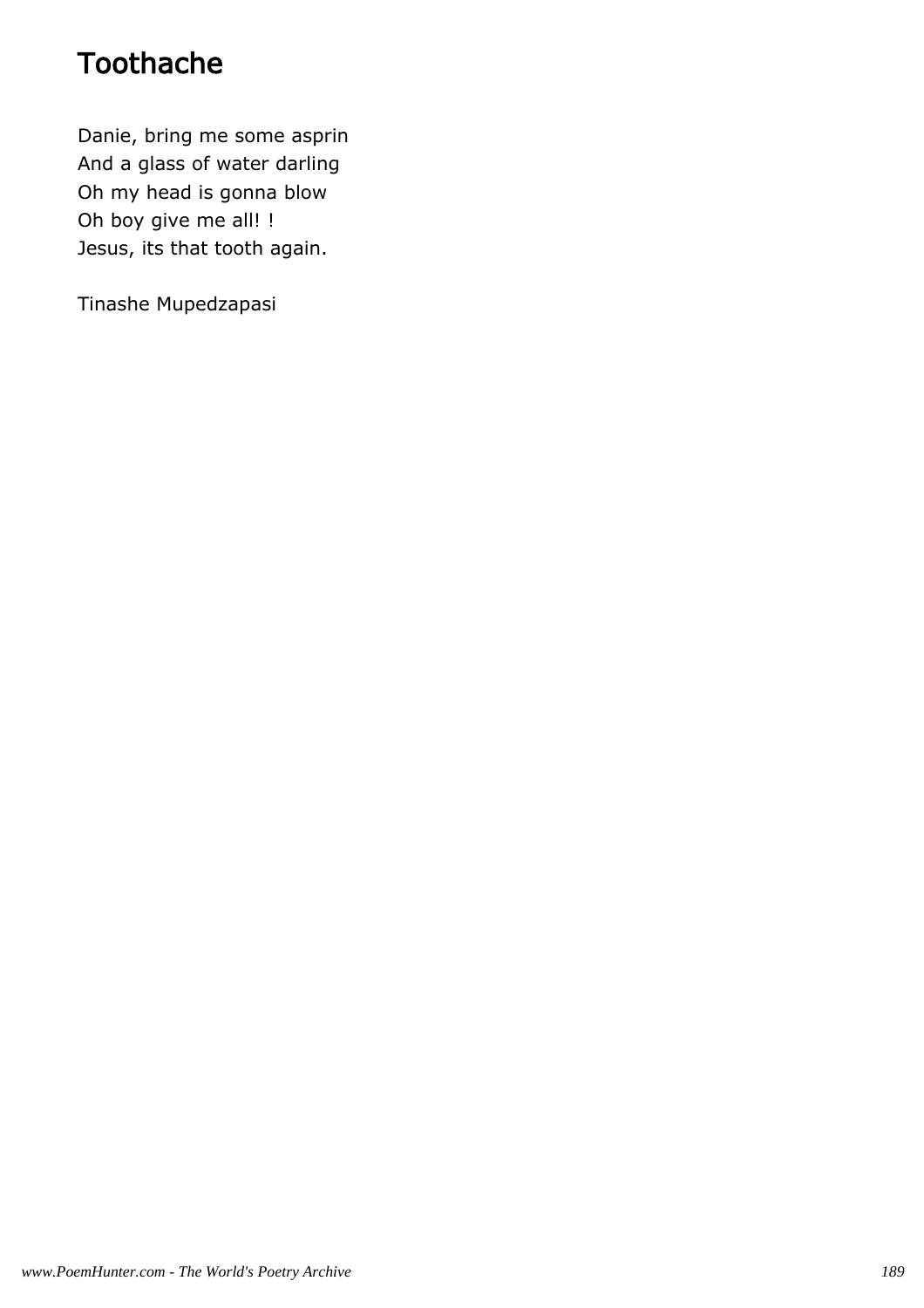# Untill Victory

Ever busy Never at ease Wheels of life are not yet oiled Its never easy The burden is so heavy The bearings of the wheels are heavily soiled Moving on and on For the truth, i have found Still pressing on For i'm onward bound Beyond the great wave is the shore I will keep on sailing Sailling till i taste victory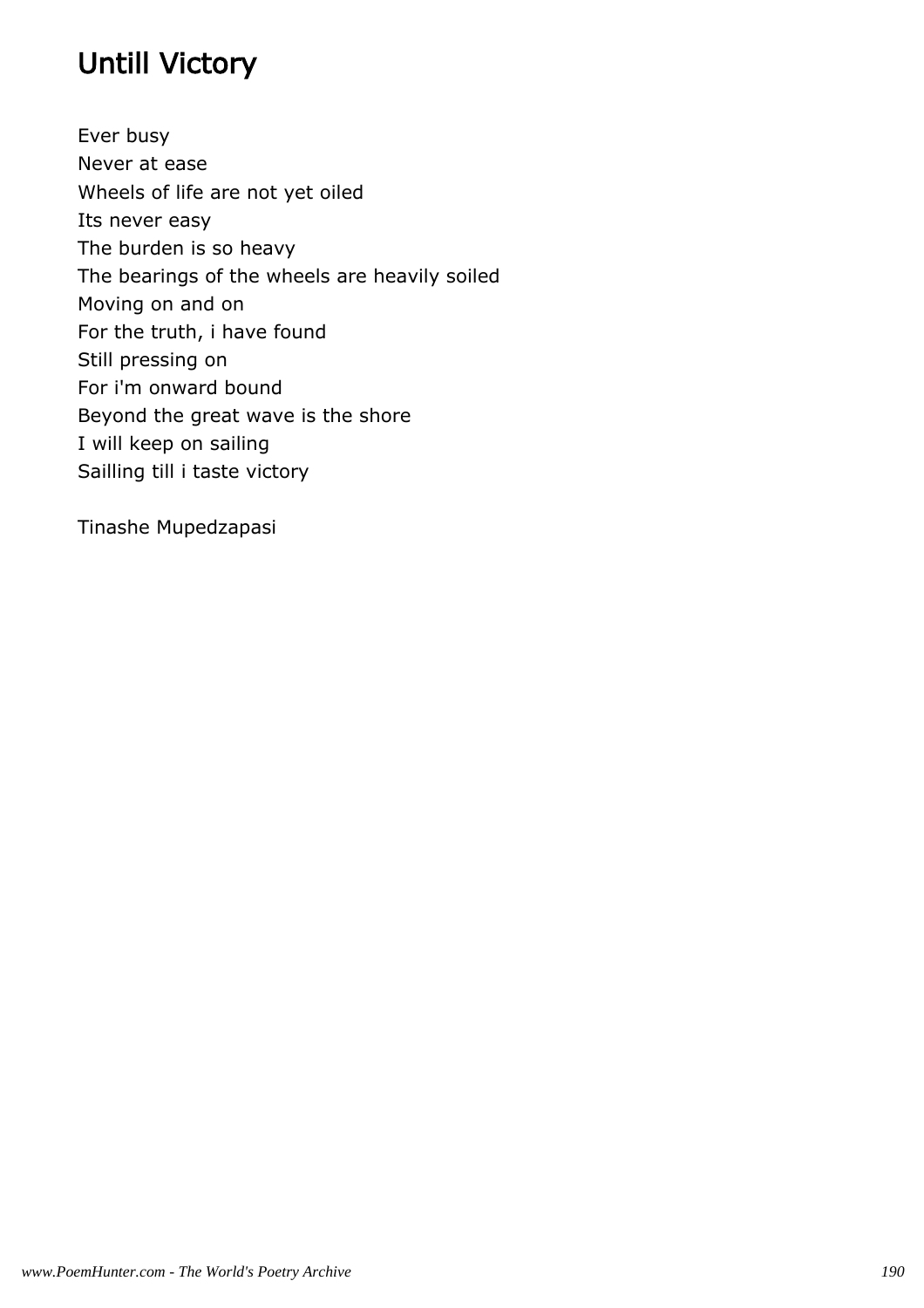#### Vanity Of Vanities

Vanity of vanities I heard the preacher saying Vanity of vanities All is vanity All is vanity

My mind took me for a ride A ride from a life present Back to what they call history What we all call history All of it is vanity

I saddled back To the world present What i am, what it is This life so present All of it, all is vanity

Then to the future So bright and promising yet so unpredictable Yet keen to meet it So its vanity

Vanity of vanities All is vanities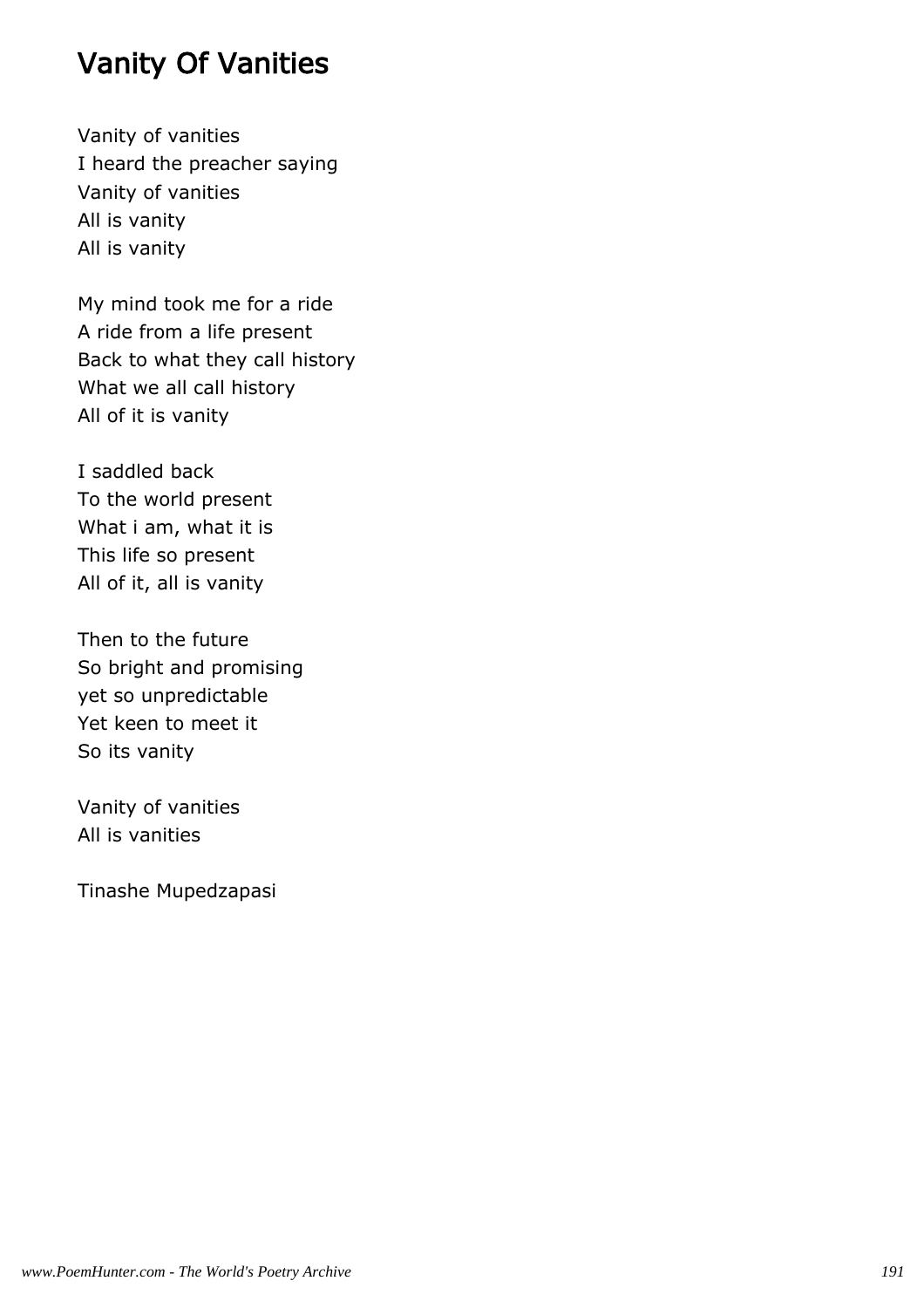# Waiting For Our World To Change

We have seen the sun rising and hoped it be another day But its just yesterday rising from a temporary slumper The world we live in has no heart for the weak All that all need is a hope for the great day of change So we keep on waiting, waiting for the world to change

We have heard, if you grow and learn you will work and live better The said education is the key to all gates of success We have learnt, worked hard but still no change to see Now all we need is a hope for the great day of change So we keep on waiting, waiting for our world to change

We wish we had the power to change the times And erase the days of our sorrows even those yet to come But only God makes a path for things to go on Now we kneel and pray for a hope that we all need And keep on waiting, waiting for our day to come

I wish one day an art-man would take the throne to rule And paint for all, a world where no poverty won't be And seize the power from the corrupt and unearthly man But without hope no one will rise and the weak will perish So we keep on waiting, waiting for the world to change.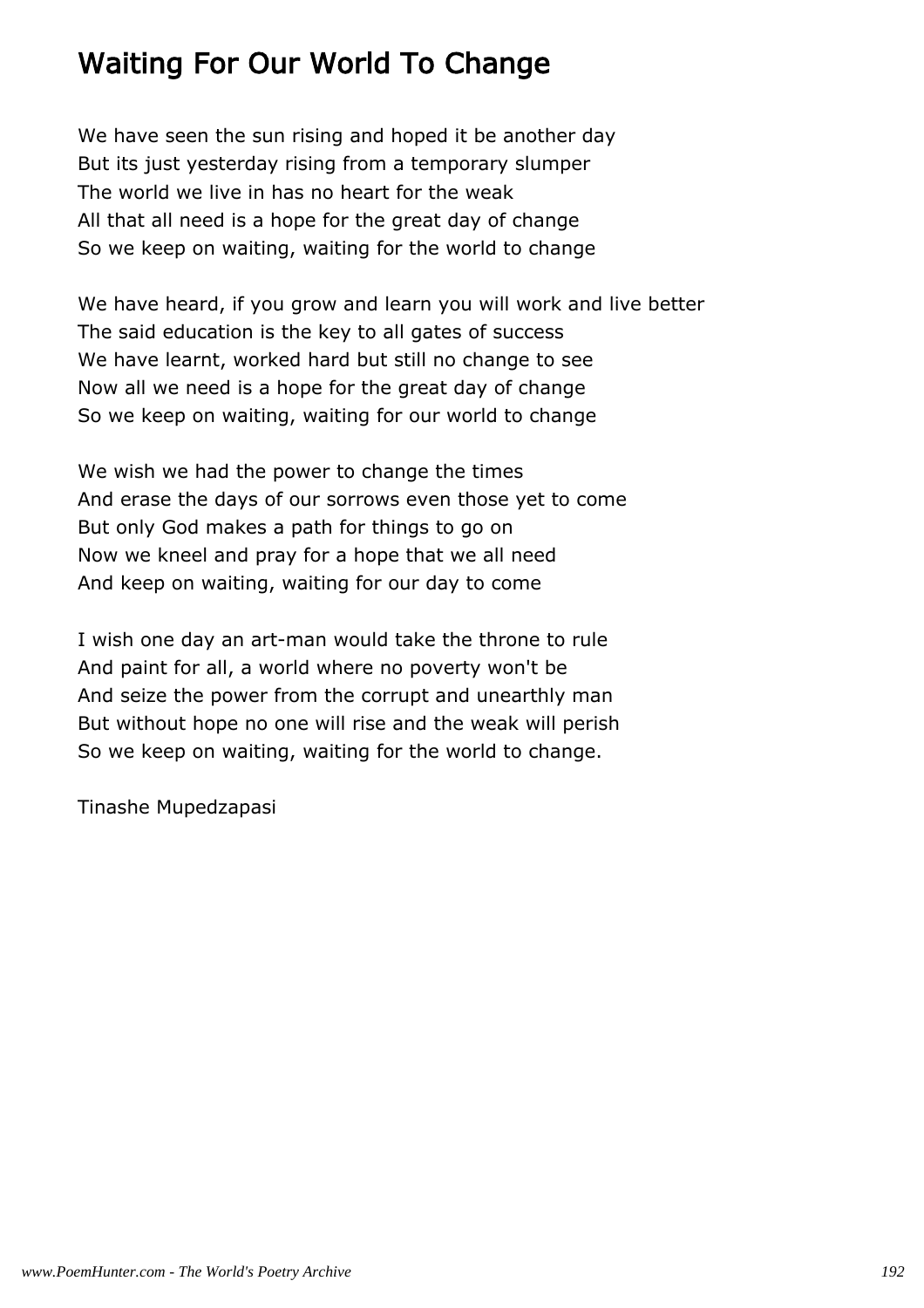#### Waiting For The Rain

Winter is over We have been through much cold Let now the sun shine But there is a cloud heavy in the skies We are waiting hungrily Speculations looming the air Who shall, what will Have the season brought with it rains? Will the cloud melt and water the gardens? Will the skies melt and clear the skies? Is this the change we have been waiting for? Or it's just another cloud drifting on the winds.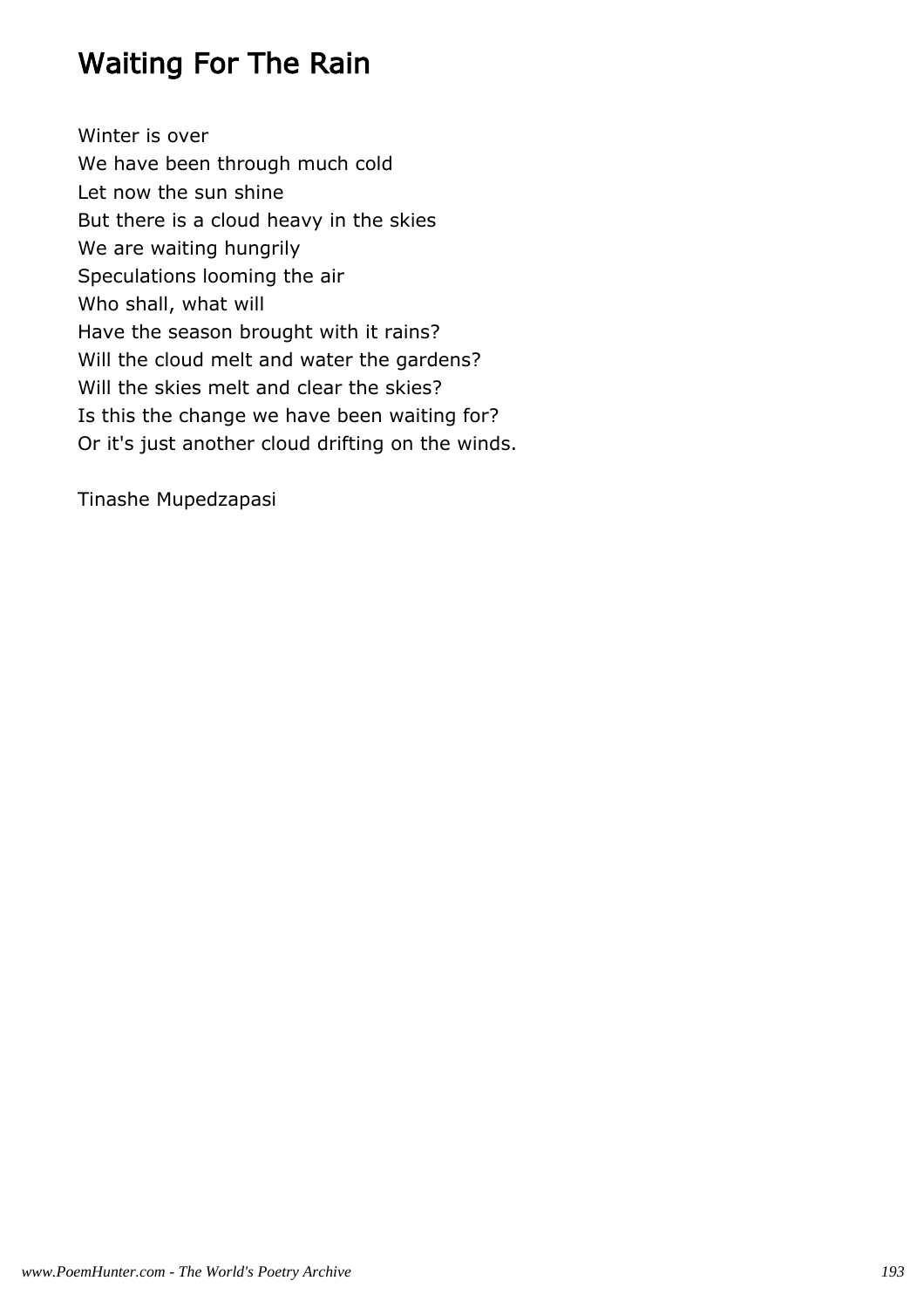## War

My mind is weak It is my greatest strength A man In a conflicting state He is not going to fall Don't be fooled He Can stand on his toe He can sleep over a simplest thought He forget a vexing notion Burden is of the mind Pain dwells in the heart Mine is a fortress A bailey of rock and steel A wind freezing blows within A fire blazing burns within A man in a conflicting state.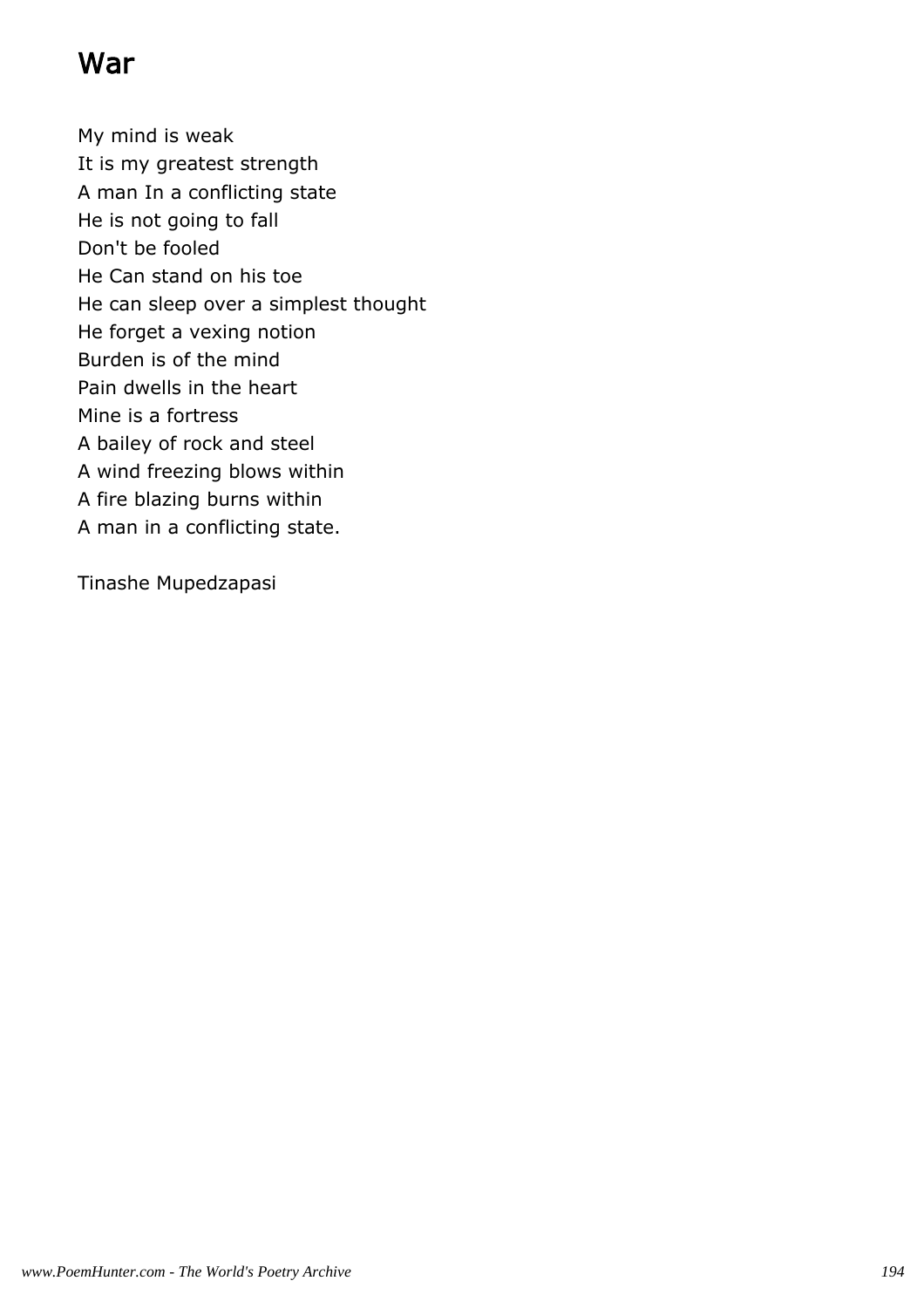# Watching Over My Son

Up from a mountain top There stood a troubled man Barely shaking, only but by wind Wonder, what kind of a man so doeth

I am watching over my son says he I have my heart upon him I have my arrow on the bow I am watching over my son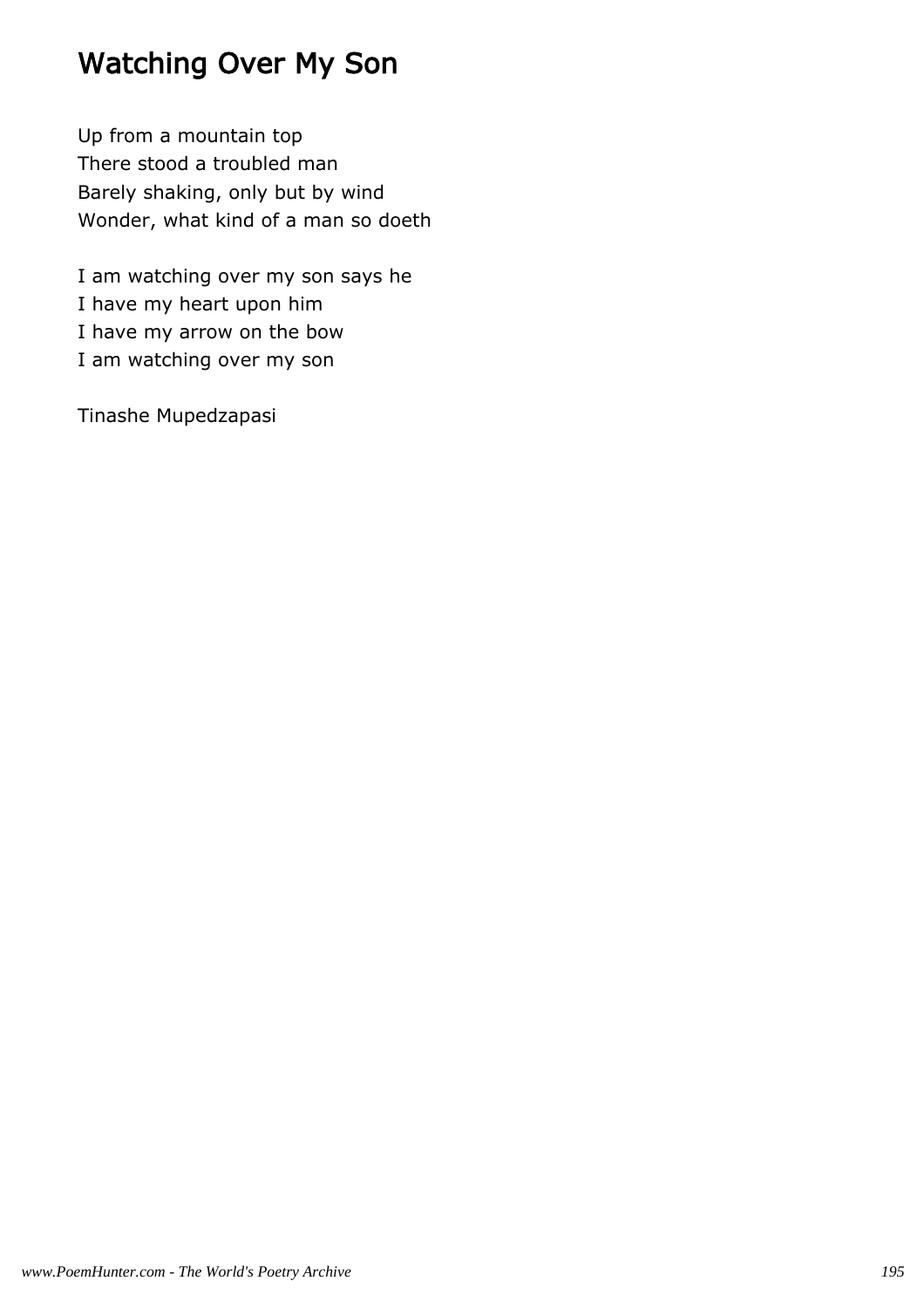#### We Are Poets

We write poems, We inspire the world We change the people We biuld the future

Honour or no honour We are poets.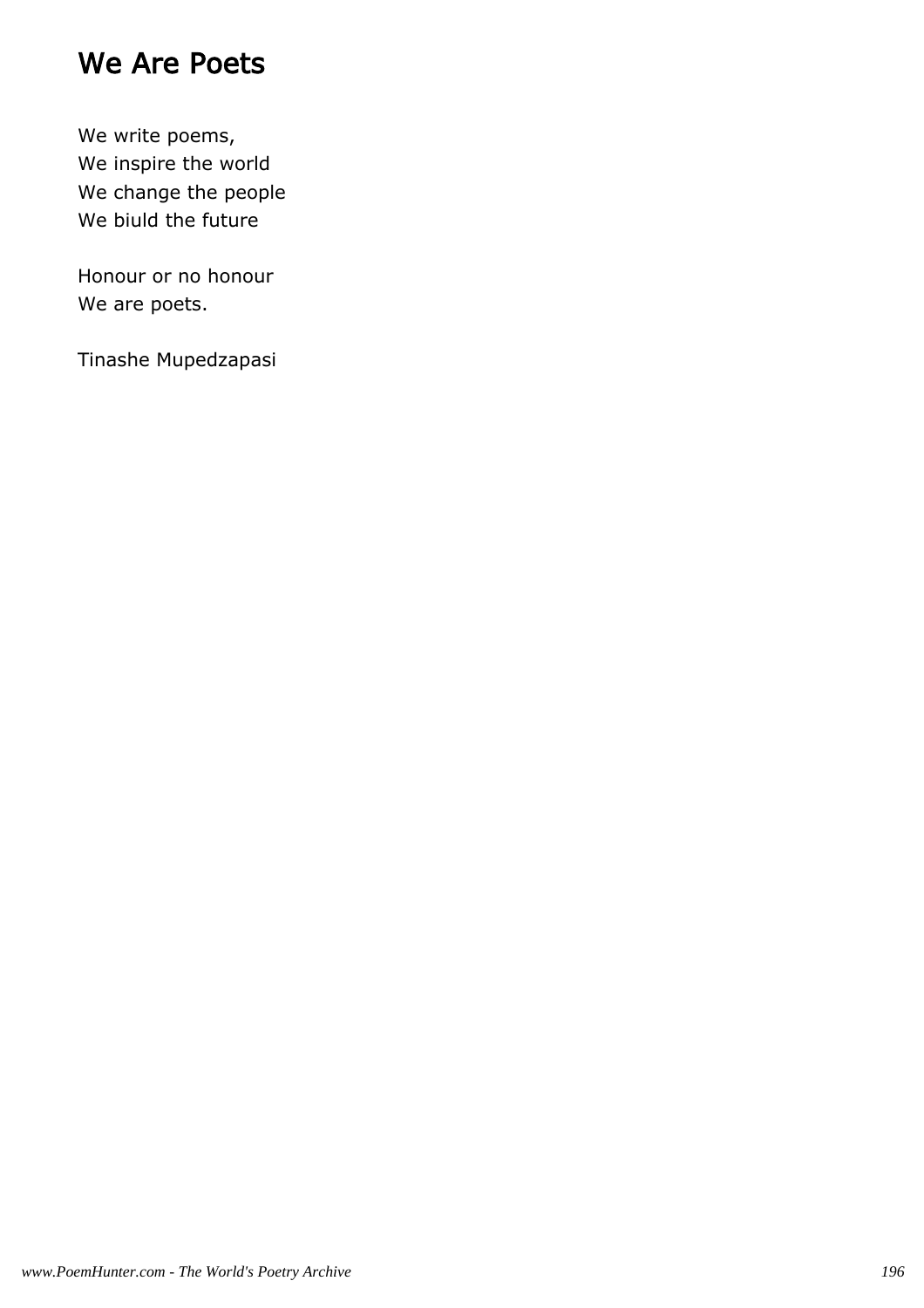## We Keep On Dreaming

Let's leave today to the fullest For we know not what tomorrow bringeth Aint this moment the finest For it's now that we are leaving Yet we keep on dreaming.

When life is at its best Seeing the sun setting in the west All life going to rest But time keeps on moving And we keep on dreaming.

When life is at its wosrt Seeing it rising in the east Hoping to make it to dusk Fearing to know what's coming But we keep on dreaming.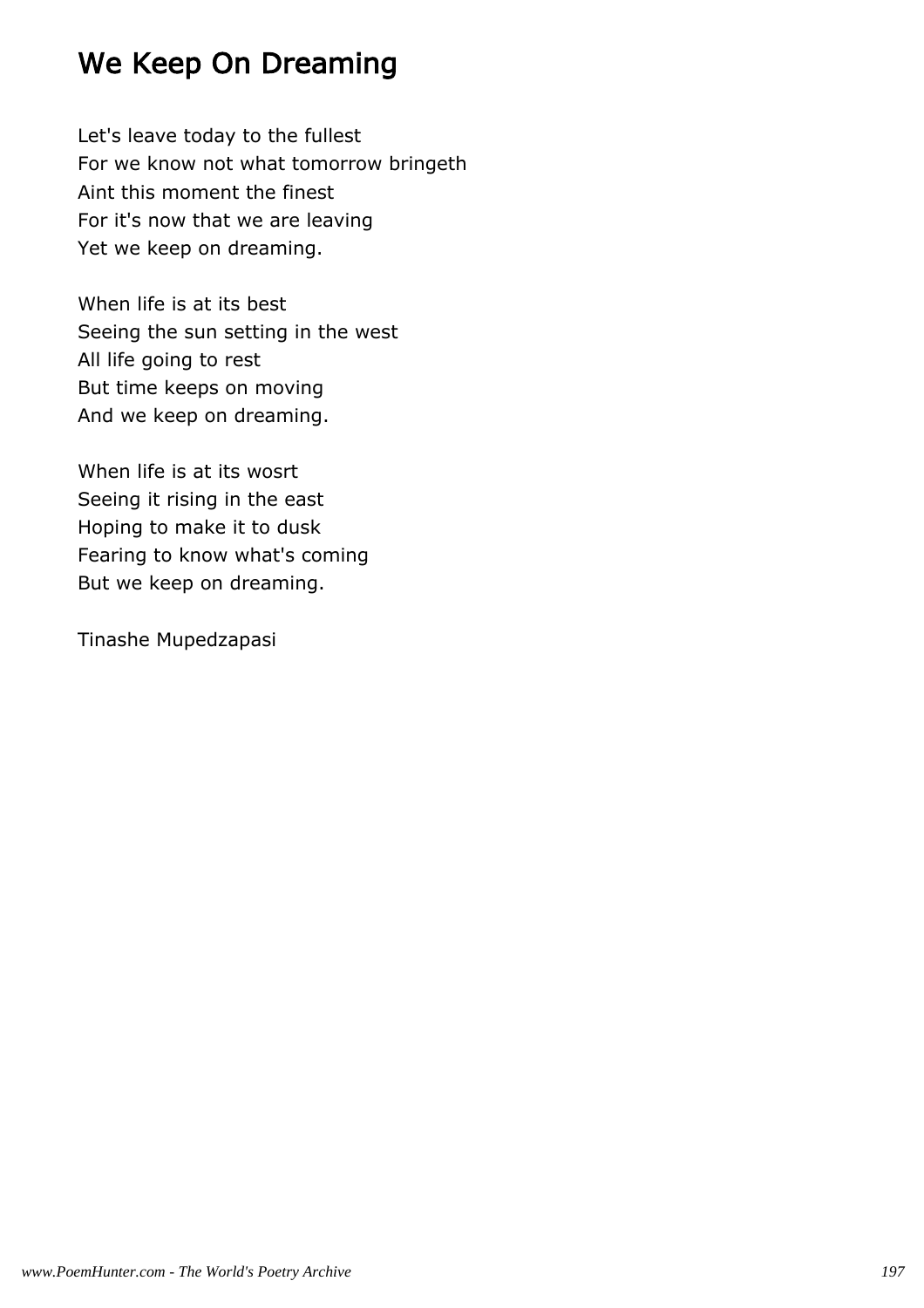### Weapons Of Mass Destruction

Weapons of mass destruction are not haboured in the amoury of a country somewhere

Weapons of mass destruction are not in the crevices and dungeons of any country

They are not hidden somewhere private

They are not made of metals or atoms

They can't be touched or seen

But can only be felt for they are in peoples' hearts

Its not a bomb that brings malice

But it's malice that causes someone to design a bomb

Envy, grudges, malice and anger

Are worst weapons ever

Weapons of mass destruction are in the heart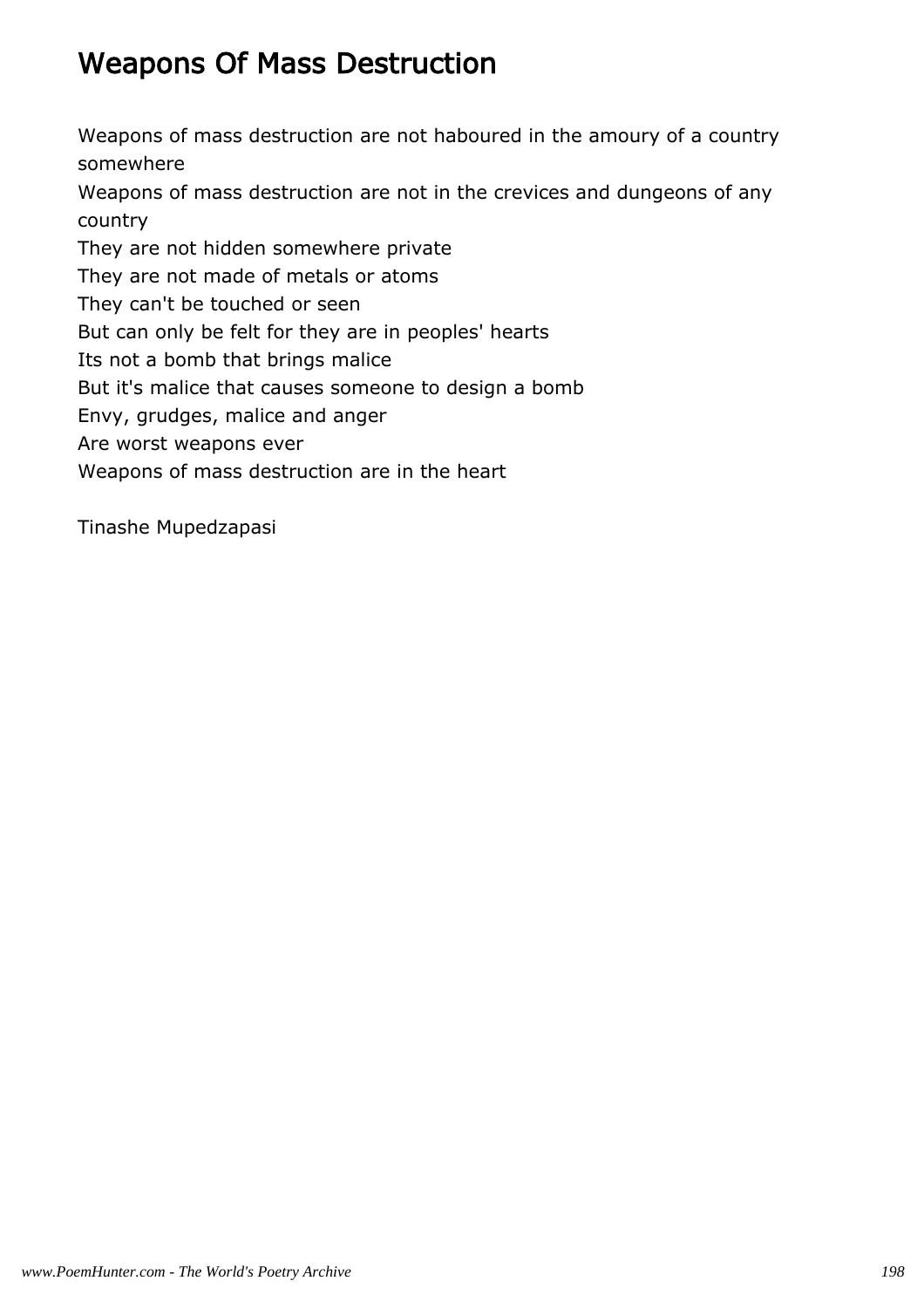#### What I Want

Is this what i want? Being a victim of love Bathing in tears all day long Not hoping ever to be strong Embracing pain everyday Everyday of my life Waking everyday to see strife Pain is now my friend Sorrow my mate Is that what i want? Is that the meaning of love? Suffering in order to gain Gaining nothing but pain If that's the meaning of love Then love does not exist That's not what i want What i want is to be me Me and love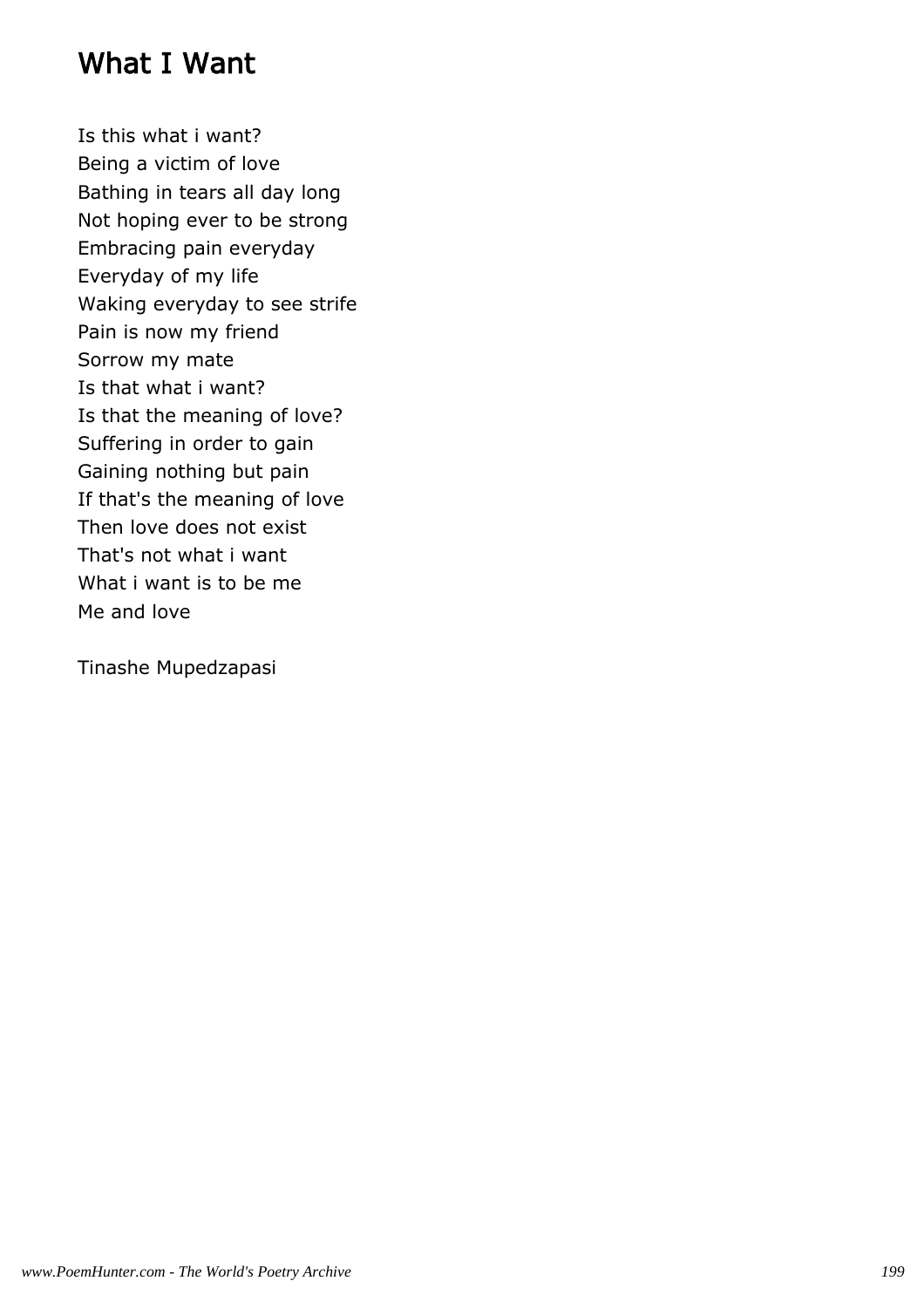## When A Loving Heart Dies

Love stays for long Love stays forever It doesn't die But it can vanish Leaving the heart dead and empty Only a taste of unbearable pain Which no soul can resist

Sometimes love fails Only to see hate grow strong To combine pain and jealousy Only to kill the heart empty But true love never die It only fades away Leaving the heart dead and empty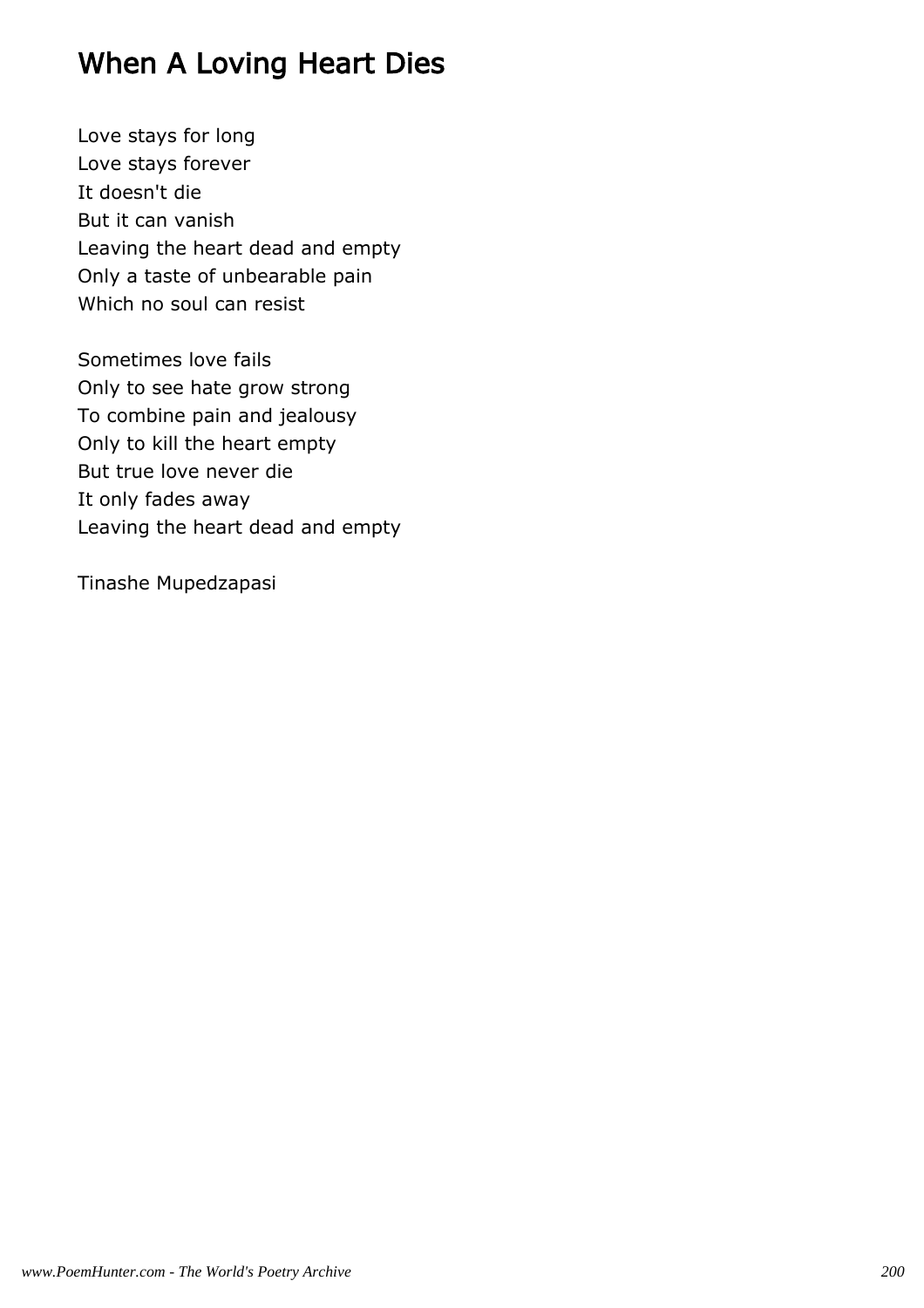## Who Knows The Devil

Who painted the image of the devil? Who saw him walking? Ugly, with scars so deep Having horns like a buffalo A tail with a teethed end Some say its a spear-head

Spitting smoke and fire Eyes heavily blazing Muscles like a village smith Charcoal black, with a Spiked fork. Wo made such a portrait? Who saw him flying?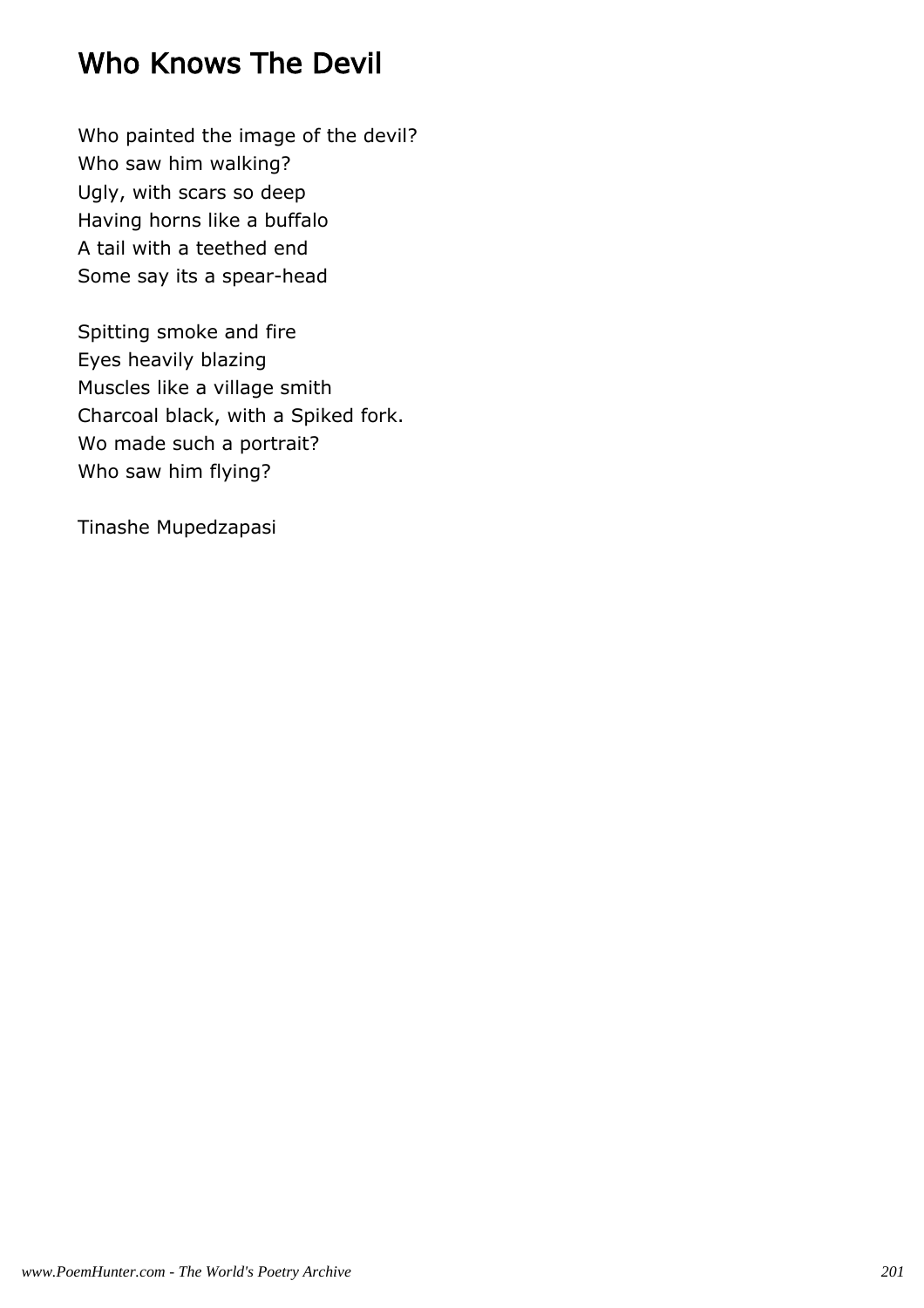#### Who Knows What

Is fighting a must for survival? What about the weak?

Is freedom compulsory, Or it comes at a cost?

Is power for leading, Or a tool for rulling?

Are there still any rights, Or they had never been there?

Will someone make things better, Or this is all for us?

Is there any to answer, Or more to ask?

Who knows what? ? ? ?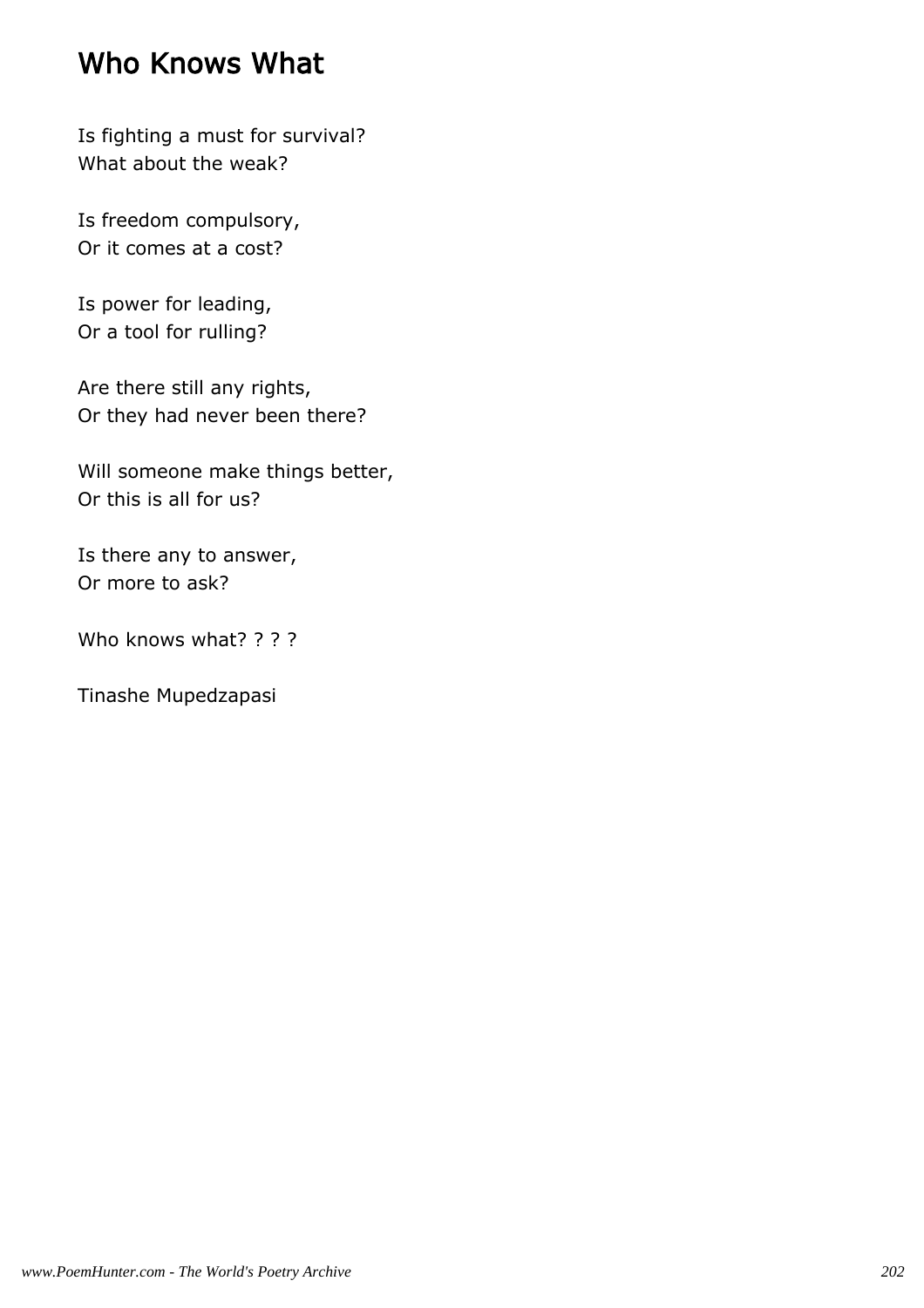# Will Keep You In My Soul

In the sky stretching wide A million stars shining bright I look for none but the moon Not stars over the sky strewn A heart always long for much But a soul needs but one I will keep you in my soul thus.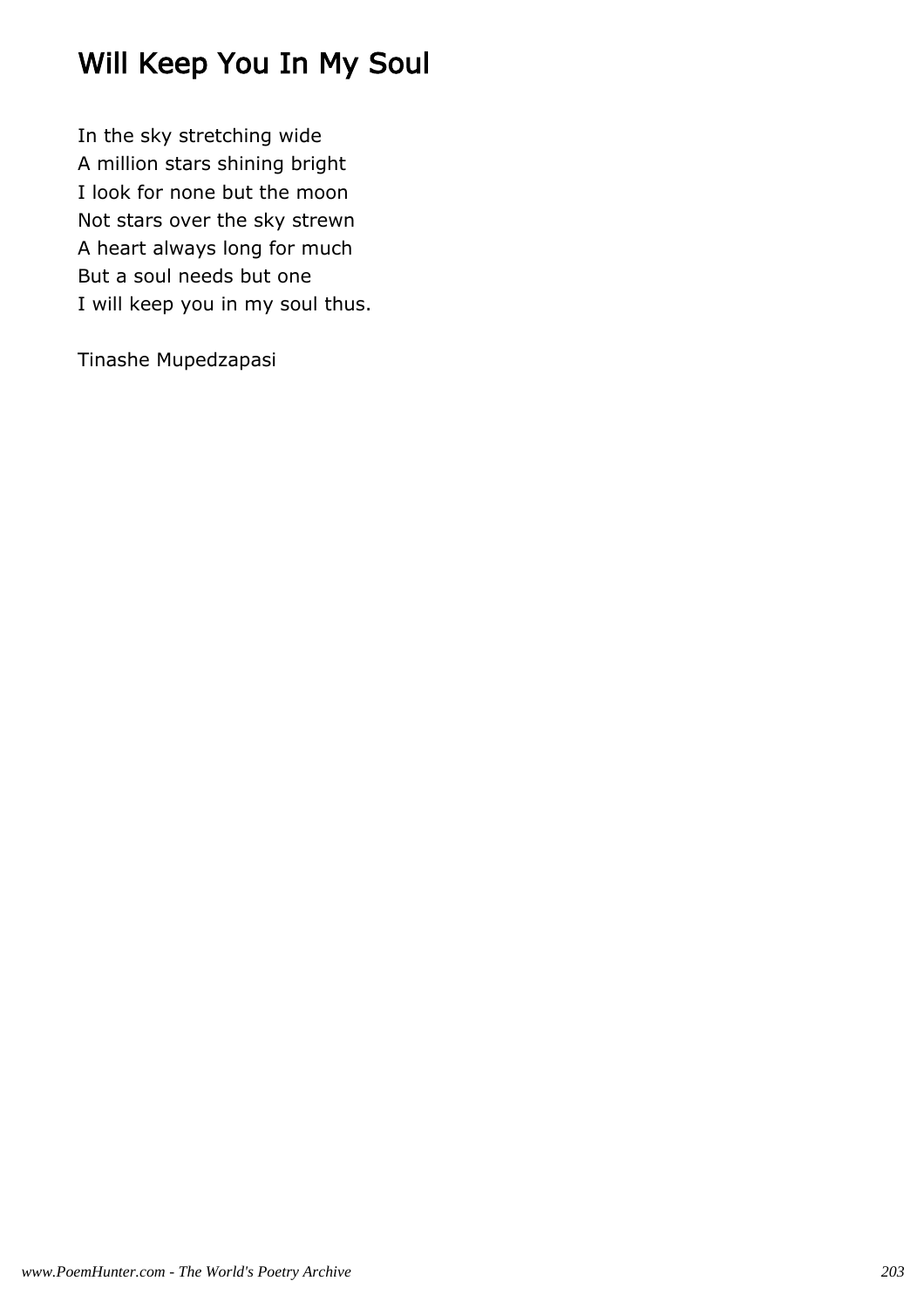#### Women

Women are cool and sweet Why not praise them Sources of joy Instruments of leisure When tired they help you rest When stressed they help you forget With them you never feel lonely Let's pray for them mothers of the world They are special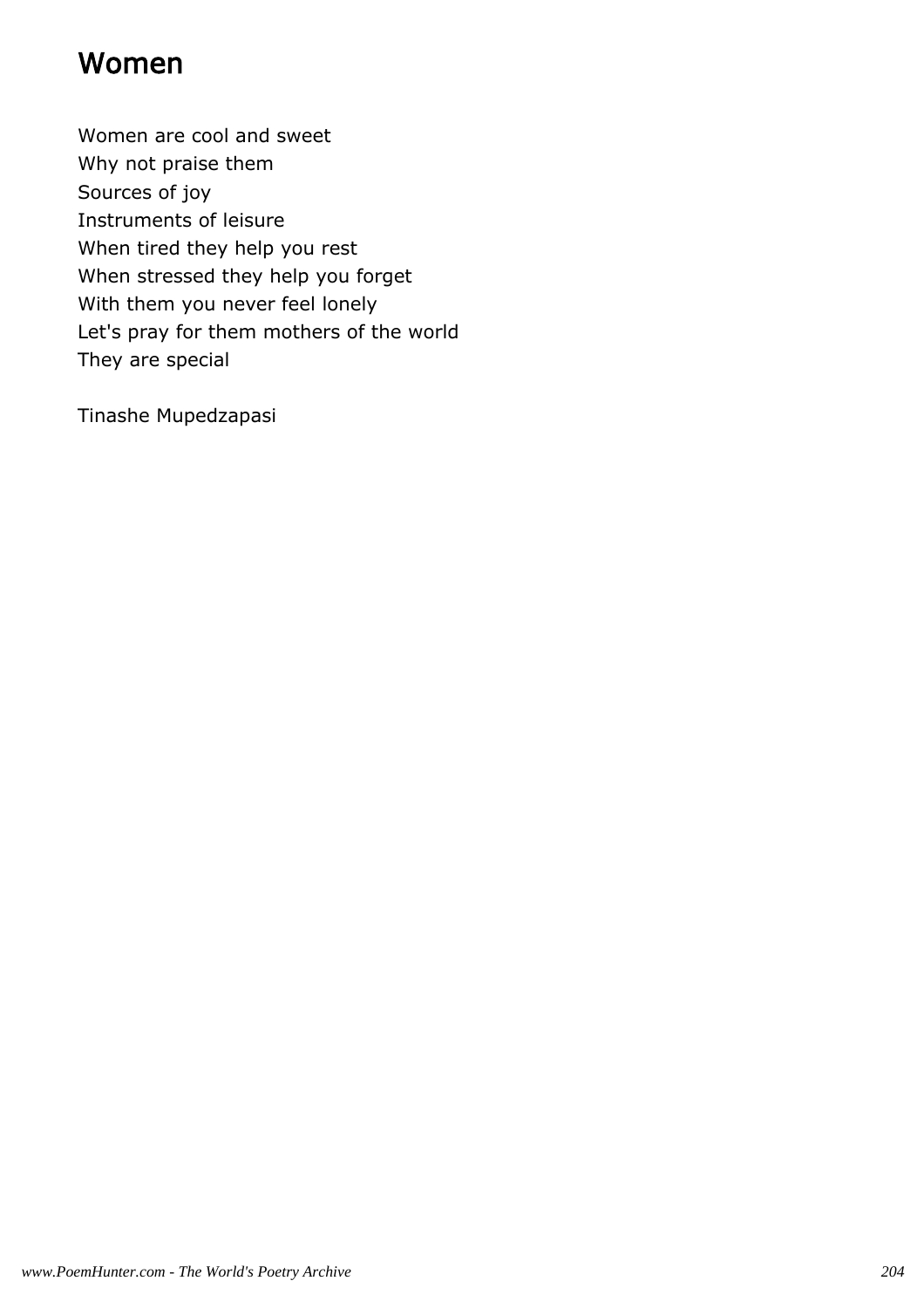#### You And Me

Be it through the fire I will walk with you Flood waves rising higher We will swim through In the journey and you tire Yes i will carry you Battles getting harder More guns will we fire You and me brother we will make it through.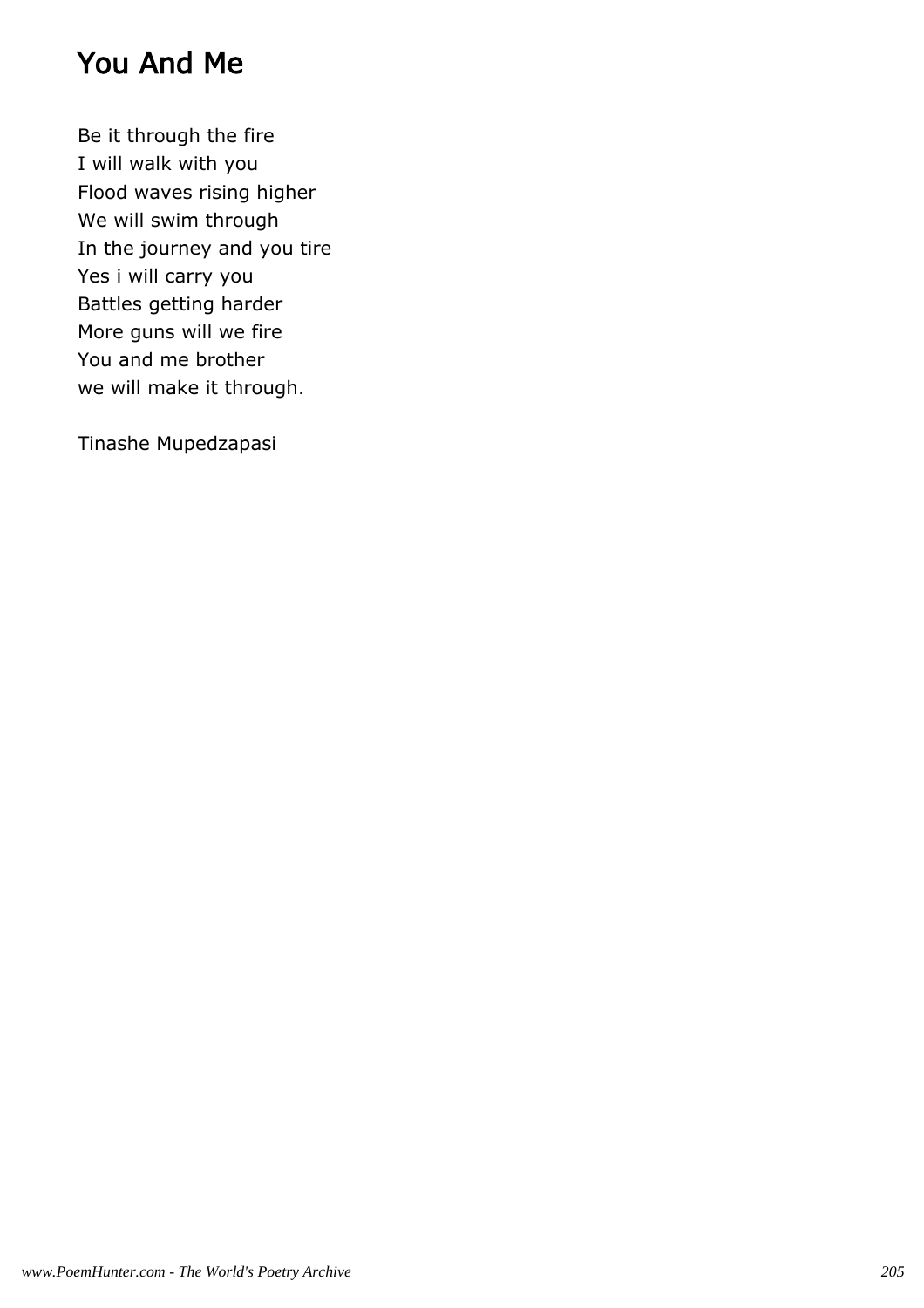### You, Me

This is the world It has nothing in it

You hate me I hate you We hurt ourselves

You lack love I lack love We have malice

We hurt ourselves We know not Nature does know We belong not here We are pilgrims

We do know We care not Life is so short

You hate me You gain not You should not

You soon Or I soon Will leave the world

One leaves One stays The later will follow

We may meet May not Only God knows

So now lets live right